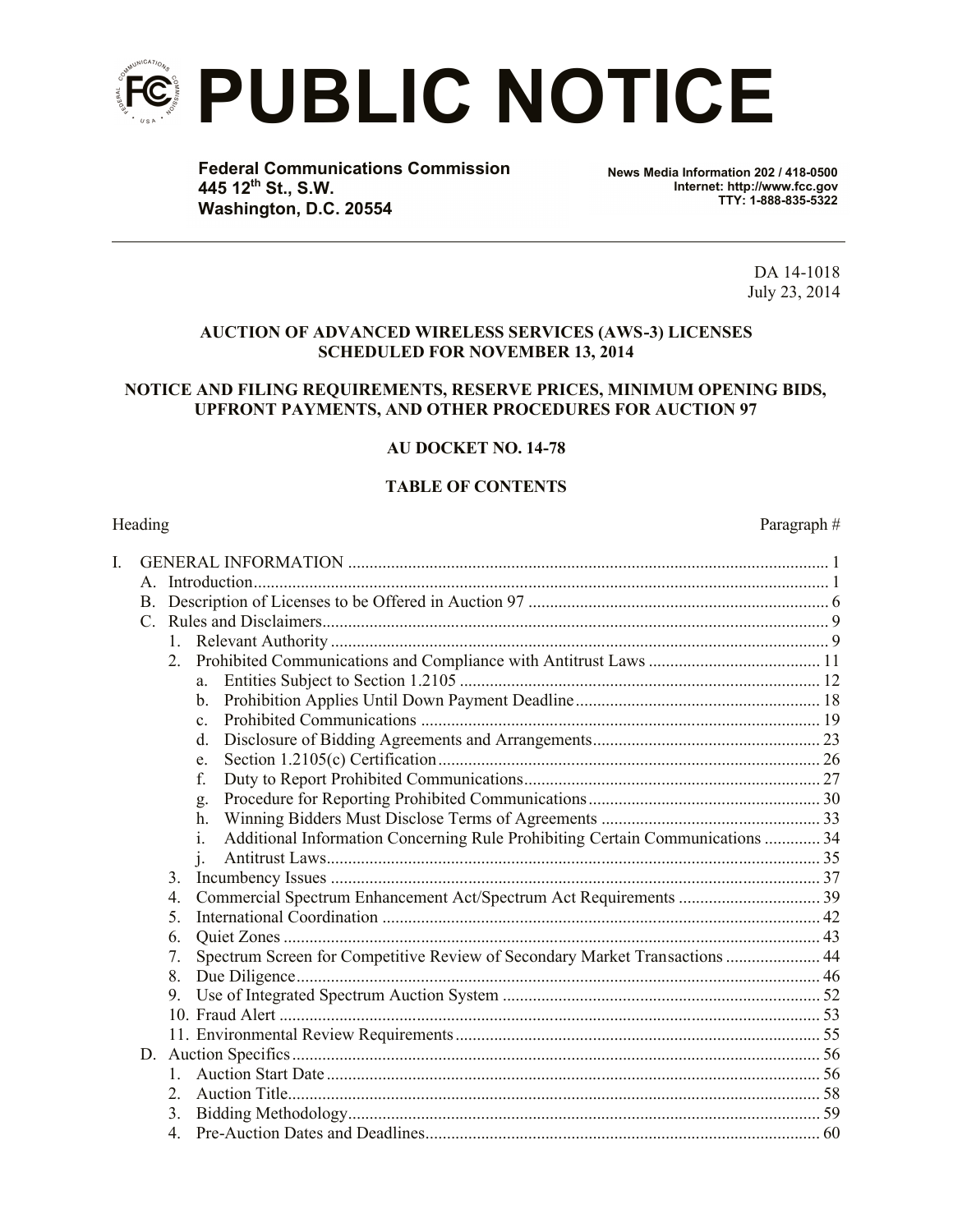| П. |                 |                                                                                          |  |  |  |  |  |  |  |  |
|----|-----------------|------------------------------------------------------------------------------------------|--|--|--|--|--|--|--|--|
|    |                 |                                                                                          |  |  |  |  |  |  |  |  |
|    |                 |                                                                                          |  |  |  |  |  |  |  |  |
|    | $\mathcal{C}$ . |                                                                                          |  |  |  |  |  |  |  |  |
|    |                 |                                                                                          |  |  |  |  |  |  |  |  |
|    | Е.              |                                                                                          |  |  |  |  |  |  |  |  |
|    | F.              |                                                                                          |  |  |  |  |  |  |  |  |
|    | G.              |                                                                                          |  |  |  |  |  |  |  |  |
|    |                 |                                                                                          |  |  |  |  |  |  |  |  |
|    |                 |                                                                                          |  |  |  |  |  |  |  |  |
|    |                 | a.                                                                                       |  |  |  |  |  |  |  |  |
|    |                 |                                                                                          |  |  |  |  |  |  |  |  |
|    |                 | 2.                                                                                       |  |  |  |  |  |  |  |  |
|    |                 |                                                                                          |  |  |  |  |  |  |  |  |
|    |                 | $\mathbf{b}$                                                                             |  |  |  |  |  |  |  |  |
|    |                 | $\mathbf{c}$ .                                                                           |  |  |  |  |  |  |  |  |
|    |                 | d.                                                                                       |  |  |  |  |  |  |  |  |
|    |                 | e.                                                                                       |  |  |  |  |  |  |  |  |
|    |                 | 3.                                                                                       |  |  |  |  |  |  |  |  |
|    | I.              |                                                                                          |  |  |  |  |  |  |  |  |
|    | J.              |                                                                                          |  |  |  |  |  |  |  |  |
|    | Κ.              |                                                                                          |  |  |  |  |  |  |  |  |
|    |                 |                                                                                          |  |  |  |  |  |  |  |  |
|    |                 |                                                                                          |  |  |  |  |  |  |  |  |
|    |                 |                                                                                          |  |  |  |  |  |  |  |  |
|    |                 |                                                                                          |  |  |  |  |  |  |  |  |
|    | <b>B.</b>       | Short-Form Applications – Due Prior to 6:00 p.m. ET on September 12, 2014 114            |  |  |  |  |  |  |  |  |
|    | $\mathcal{C}$ . |                                                                                          |  |  |  |  |  |  |  |  |
|    |                 |                                                                                          |  |  |  |  |  |  |  |  |
|    |                 |                                                                                          |  |  |  |  |  |  |  |  |
|    |                 |                                                                                          |  |  |  |  |  |  |  |  |
|    |                 |                                                                                          |  |  |  |  |  |  |  |  |
|    | Е.              | Applicant's Wire Transfer Information for Purposes of Refunds of Upfront Payments  133   |  |  |  |  |  |  |  |  |
|    | F.              |                                                                                          |  |  |  |  |  |  |  |  |
|    |                 |                                                                                          |  |  |  |  |  |  |  |  |
|    |                 |                                                                                          |  |  |  |  |  |  |  |  |
|    |                 |                                                                                          |  |  |  |  |  |  |  |  |
|    |                 |                                                                                          |  |  |  |  |  |  |  |  |
|    |                 | 1.                                                                                       |  |  |  |  |  |  |  |  |
|    |                 | Single Auction with a Single Set of Procedures and Requirements for the Unpaired<br>2.   |  |  |  |  |  |  |  |  |
|    |                 |                                                                                          |  |  |  |  |  |  |  |  |
|    |                 | Limited Information Disclosure Procedures: Information Available to Bidders Before<br>3. |  |  |  |  |  |  |  |  |
|    |                 |                                                                                          |  |  |  |  |  |  |  |  |
|    |                 | 4.                                                                                       |  |  |  |  |  |  |  |  |
|    |                 | 5.                                                                                       |  |  |  |  |  |  |  |  |
|    |                 | 6.                                                                                       |  |  |  |  |  |  |  |  |
|    |                 | 7.                                                                                       |  |  |  |  |  |  |  |  |
|    |                 | 8.                                                                                       |  |  |  |  |  |  |  |  |
|    |                 | 9.                                                                                       |  |  |  |  |  |  |  |  |
|    |                 |                                                                                          |  |  |  |  |  |  |  |  |
|    |                 |                                                                                          |  |  |  |  |  |  |  |  |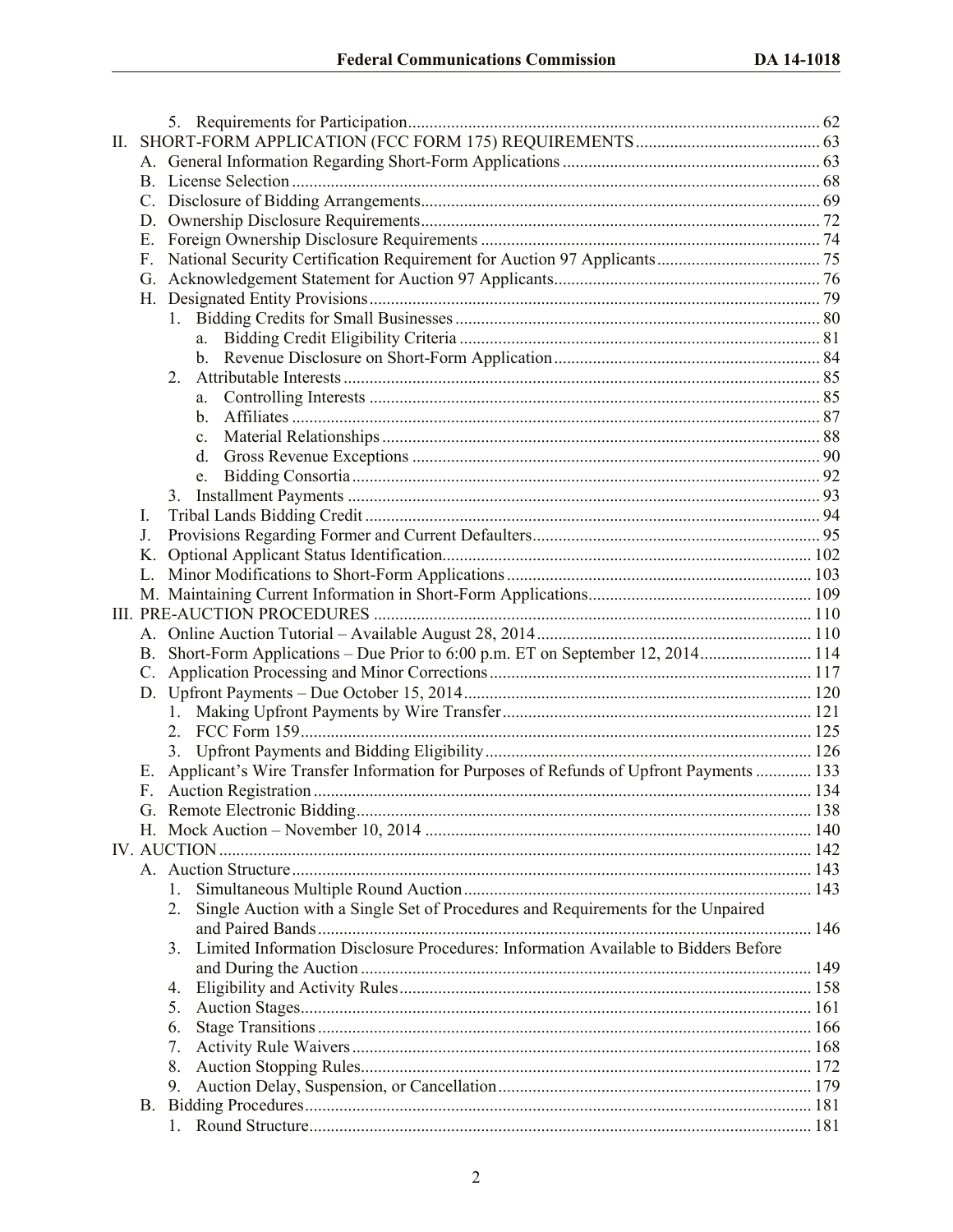|             | $\overline{2}$ . |                                              |  |  |  |  |
|-------------|------------------|----------------------------------------------|--|--|--|--|
|             |                  |                                              |  |  |  |  |
|             |                  |                                              |  |  |  |  |
|             | 3                |                                              |  |  |  |  |
|             |                  |                                              |  |  |  |  |
|             |                  | h.                                           |  |  |  |  |
|             |                  | $\mathbf{c}$ .                               |  |  |  |  |
|             | 4.               |                                              |  |  |  |  |
|             | 5.               |                                              |  |  |  |  |
|             | 6.               |                                              |  |  |  |  |
|             |                  | $\mathbf{a}$                                 |  |  |  |  |
|             |                  | h.                                           |  |  |  |  |
|             |                  |                                              |  |  |  |  |
|             | 7                |                                              |  |  |  |  |
|             | 8                |                                              |  |  |  |  |
|             |                  |                                              |  |  |  |  |
|             |                  |                                              |  |  |  |  |
|             |                  |                                              |  |  |  |  |
|             |                  |                                              |  |  |  |  |
|             |                  |                                              |  |  |  |  |
| E.          |                  |                                              |  |  |  |  |
| $F_{\cdot}$ |                  |                                              |  |  |  |  |
|             |                  |                                              |  |  |  |  |
|             |                  |                                              |  |  |  |  |
|             |                  | Attachment A: Licenses to Be Auctioned       |  |  |  |  |
|             |                  | Attachment B: Minimum Acceptable Bid Formula |  |  |  |  |
|             |                  | <b>Attachment C: List of Parties</b>         |  |  |  |  |

- Attachment D: Short-Form Application Filing Instructions
- Attachment E: Auction-Specific Instructions for FCC Remittance Advice (FCC Form 159)
- Attachment F: Summary Listing of Judicial, Commission and Bureau Documents Addressing Application of the Rule Prohibiting Certain Communications, 47 C.F.R. § 1.2105(c)
- Attachment G: Acknowledgement Statement for Auction 97 Applicants

# **I. GENERAL INFORMATION**

# **A. Introduction**

l

1. By this Public Notice, the Wireless Telecommunications Bureau ("Bureau") establishes the procedures, reserve prices, and minimum opening bid amounts for the upcoming auction of 1,614 Advanced Wireless Services licenses in the 1695-1710 MHz, 1755-1780 MHz, and 2155-2180 MHz bands (collectively, the "AWS-3" bands). 1 This auction, which is designated as Auction 97, is scheduled to start on November 13, 2014. This Public Notice provides an overview of the procedures, terms, and conditions governing Auction 97 and the post-auction application and payment processes.

2. The Federal Communications Commission ("Commission" or "FCC") is offering the licenses in Auction 97 pursuant to the Middle Class Tax Relief and Job Creation Act of 2012 ("Spectrum

<sup>&</sup>lt;sup>1</sup> Amendment of the Commission's Rules with Regard to Commercial Operations in the 1695-1710 MHz, 1755-1780 MHz, and 2155-2180 MHz Bands, GN Docket No. 13-185, *Report and Order*, 29 FCC Rcd 4610 (2014) (*recon. pending*) ("*AWS-3 Report and Order*"). A summary of the *AWS-3 Report and Order* was published at 79 Fed. Reg. 32366 (Jun. 4, 2014). All references to the Part 2 and 27 rules adopted by the Commission in the *AWS-3 Report and Order* and cited herein will become effective on the dates announced in the Federal Register Notice summary of the *AWS-3 Report and Order*.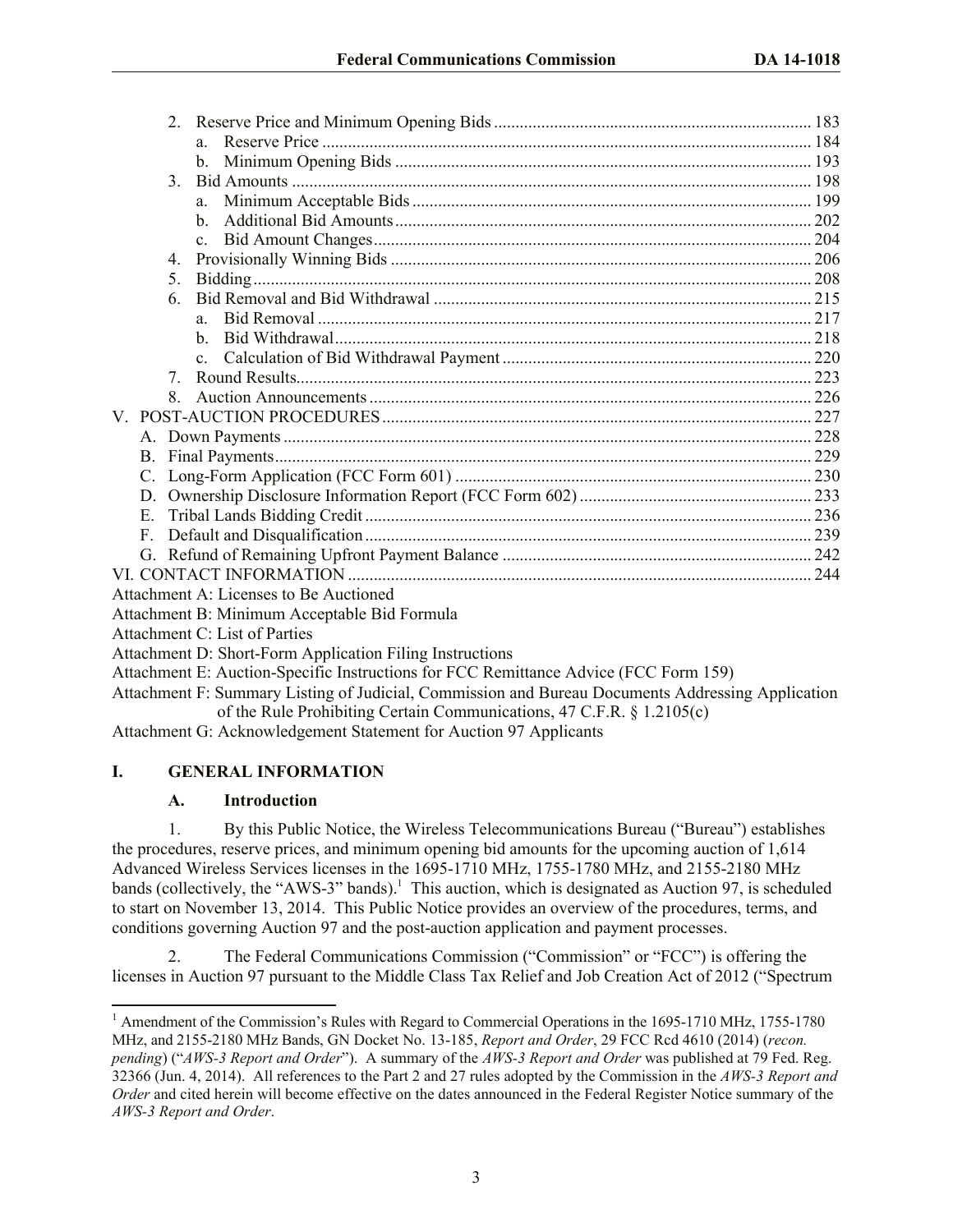Act").<sup>2</sup> The Spectrum Act requires, among other things, that the Commission allocate for commercial use and license spectrum in certain specified frequency bands using a system of competitive bidding no later than February 2015.<sup>3</sup> In February 2013, the National Telecommunications and Information Administration ("NTIA") identified the 1695-1710 MHz band for reallocation from Federal use to non-Federal use in satisfaction of its Spectrum Act obligation.<sup>4</sup> In the AWS-3 Report and Order, the Commission identified the 1755-1780 MHz band in satisfaction of the Spectrum Act's requirement that it identify fifteen megahertz of contiguous spectrum in addition to the bands specifically identified in the Spectrum Act.<sup>5</sup>

3. On May 19, 2014, in accordance with section 309(j)(3) of the Communications Act of 1934, as amended,<sup>6</sup> the Bureau released a public notice seeking comment on competitive bidding procedures to be used in Auction 97. 7 Ten comments, eight reply comments, ten *ex parte* filings, and four brief comments were submitted in response to the *Auction 97 Comment Public Notice*. 8

4. Based on the record and after considering comments provided in response to the *Auction 97 Comment Public Notice*, this Public Notice, establishes procedures for, among other things:

- Using the Commission's standard simultaneous multiple-round ("SMR") auction format in a single auction event subject to uniform bidding procedures for the unpaired 1695-1710 MHz band and the paired 1755-1780 MHz/2155-2180 MHz bands, except that bidding will close on a band after five consecutive rounds in which no bidding activity occurs on licenses in that band provided that the reserve for that band has been met;
- Filing short-form applications to participate in Auction 97 during a ten-business day window that closes on September 12, 2014;
- Limited information disclosure, to enhance competition by safeguarding against potential anti-competitive auction strategies;

4 *See Identification of 15 Megahertz of Spectrum Between 1675 and 1710 MHz for Reallocation from Federal Use to Non-Federal Use Pursuant to the Middle Class Tax Relief and Job Creation Act of 2012*, Report to the President, U.S. Department of Commerce (February 2013).

5 *See AWS-3 Report and Order*, 29 FCC Rcd at 4627, 4629 ¶¶ 33, 37.

l

6 47 U.S.C. § 309(j)(3)(E)(i) (requirement to seek comment on proposed auction procedures); *see also* 47 U.S.C. § 309(j)(4)(F) (authorization to prescribe reserve price or minimum bid); *see* 47 C.F.R. §§ 1.2104(c) and (d).

<sup>7</sup> Auction of Advanced Wireless Services Licenses Scheduled For November 13, 2014; Comment Sought on Competitive Bidding Procedures For Auction 97, AU Docket No. 14-78, *Public Notice*, DA 14-669, 29 FCC Rcd 5217 (2014) ("*Auction 97 Comment Public Notice*"). A summary of this public notice was published at 79 Fed. Reg. 31327 (Jun. 2, 2014).

<sup>2</sup> *See* Middle Class Tax Relief and Job Creation Act of 2012, Pub. L. No. 112-96, 126 Stat. 156 (2012) ("Spectrum Act"), codified at 47 U.S.C. § 1401 *et seq*.

 $3$  See 47 U.S.C. § 1451(b)(1), (2); *see also* 47 U.S.C. § 309(j). The specified frequency bands are: 1915-1920 MHz, 1995-2000 MHz, 2155-2180 MHz, the fifteen megahertz of spectrum between 1675 and 1710 MHz to be identified by the National Telecommunications and Information Administration ("NTIA") pursuant to 47 U.S.C. § 1451(a)(3), and the fifteen megahertz of contiguous spectrum to be identified by the Commission pursuant to 47 U.S.C. § 1451(b)(2)(E). The Commission completed its auction of the spectrum in the 1915-1920 MHz and 1995-2000 MHz bands on February 27, 2014. *See* Auction of H Block Licenses in the 1915-1920 MHz and 1995-2000 MHz Bands Closes; Winning Bidder Announced for Auction 96, AU Docket No. 13-178, *Public Notice*, DA 14-279, 29 FCC Rcd 2044 (2014).

<sup>8</sup> A listing of the parties that filed comments, reply comments, and *ex parte* notices can be found in Attachment C. In addition, one *erratum* and one *addendum* were filed. Commenters are identified in this Public Notice by the abbreviated names shown in Attachment C.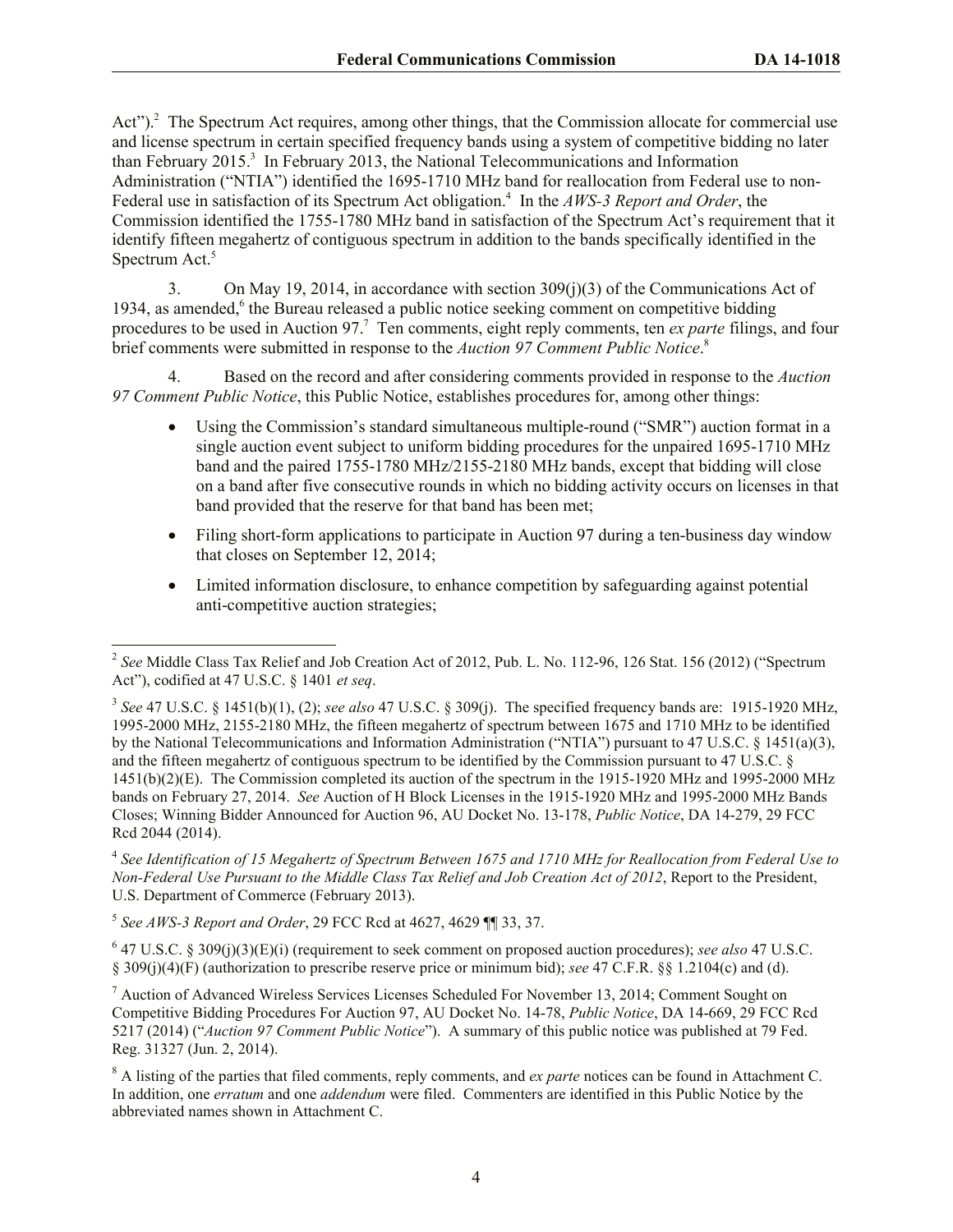- Submission of a statement by each applicant for any license in the 1755-1780 MHz band acknowledging that it has considered and accepts the risks of potential interference from Federal systems to its planned operations in certain geographic zones;
- An aggregate reserve price for the 1695-1710 MHz license of approximately \$580 million and a separate aggregate reserve price for the paired 1755-1780 MHz/2155-2180 MHz licenses of approximately \$10.07 billion;
- Minimum opening bids for each license using a calculation based on \$0.15 per MHz-pop for paired licenses and \$0.05 per MHz-pop for unpaired licenses with a revision to our method for incorporating price information from past auctions;
- Minimum acceptable bid amounts based on an activity-based formula under which bids in subsequent rounds may be between 10-20% higher than the provisionally winning bid;
- Filing long-form applications in accordance with the schedule specified in the Commission's rules, but establishing a deadline for down payments and final payments from winning bidders that will occur no earlier than January 2015.

5. In addition, this Public Notice concludes that any requests for temporary, limited relief from the "former defaulter" rule are beyond the scope of this proceeding and notes that such requests are being addressed separately.

# **B. Description of Licenses to be Offered in Auction 97**

6. The 65 megahertz of AWS-3 spectrum available in Auction 97 will be licensed on a geographic area basis. Of the 1,614 licenses offered in Auction 97, 880 will be Economic Area ("EA") licenses and 734 will be Cellular Market Area ("CMA") licenses.<sup>9</sup> The AWS-3 frequencies will be licensed in five and ten megahertz blocks, with each license having a total bandwidth of five, ten, or twenty megahertz.<sup>10</sup>

7. The 1695-1710 MHz band will be licensed in an unpaired configuration for low-power mobile transmit (i.e., uplink) operations.<sup>11</sup> The 1755-1780 MHz band will be licensed paired with the 2155-2180 MHz band, with the 1755-1780 MHz band authorized for low-power mobile transmit (i.e., uplink) operations and the 2155-2180 MHz band authorized for base station and fixed (i.e., downlink) operations.<sup>12</sup>

8. Figure 1 shows the band plan for the 1695-1710 MHz band. Figure 2 shows the band plans for the 1755-1780 MHz and 2155-2180 MHz bands. Table 1 contains summary information

<sup>9</sup> In the *AWS-3 Report and Order*, the Commission concluded that all licenses in the 1695-1710 MHz band, and most licenses in the 1755-1780 MHz and 2155-2180 MHz bands, should be awarded on an EA basis in all areas, including the Gulf of Mexico, and that all licenses in the 1755-1760 MHz and 2155-2160 MHz bands should be awarded on a CMA basis in all areas. *See AWS-3 Report and Order*, 29 FCC Rcd at 4612, 4621, 4632, 4633-34 ¶¶ 2, 20, 48, 51. There are a total of 176 EAs and 734 CMAs. Spectrum Financial Partners recommends auctioning all of the AWS-3 spectrum blocks available in Auction 97 on a CMA-basis. Spectrum Financial Partners Comments at 2. The requirement that all AWS-3 spectrum blocks except the G Block be licensed on an EA-basis was adopted by the Commission as a rule in the *AWS-3 Report and Order.* A Commission rule cannot be amended in the context of this proceeding establishing the procedures for Auction 97 because such action is outside of the scope of the Bureau's delegated authority. *See* 47 C.F.R. § 0.131.

<sup>10</sup> *See AWS-3 Report and Order*, 29 FCC Rcd at 4633-34 ¶¶ 51-52.

<sup>11</sup> *See id*. at 4612, 4620-21, 4625 ¶¶ 2, 19, 29.

<sup>&</sup>lt;sup>12</sup> *See id.* at 4612, 4630-32 ¶ 2, 41, 43-45. Higher-power fixed and base station operations are also prohibited in the 1755-1780 MHz band. *See id*. at 4630 ¶ 43.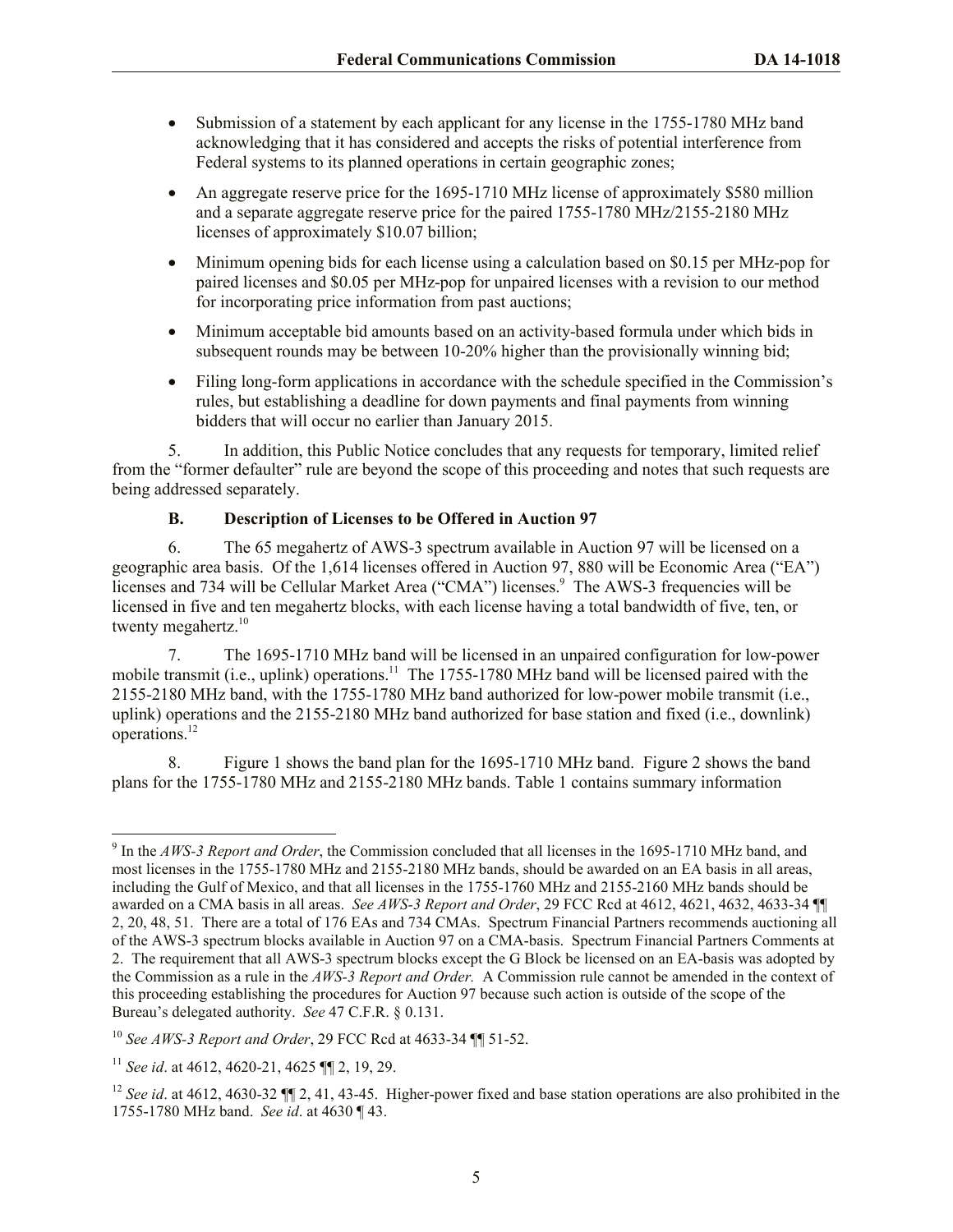regarding the AWS-3 licenses available in Auction 97. A complete list of the licenses offered in Auction 97 is available in Attachment A to this Public Notice.

|                   | 1695 |                     | 1700                       | 1710 |       |
|-------------------|------|---------------------|----------------------------|------|-------|
| Federal<br>MetSAT |      | $AWS-3$<br>A1<br>EA | $AWS-3$<br><b>B1</b><br>EA |      | AWS-1 |

#### **Figure 1: 1695-1710 MHz Band Plan**

Mobile Transmit/Base Receive



|                              |       |  | 1755         | 1760         | 1765<br>1770                              |         | 1780      |  |
|------------------------------|-------|--|--------------|--------------|-------------------------------------------|---------|-----------|--|
|                              | AWS-1 |  | $AWS-3$<br>G | AWS-3<br>н   | AWS-3                                     | AWS-3   | Federal   |  |
|                              |       |  | <b>CMA</b>   | EA           | EA                                        | EA      |           |  |
| Mobile Transmit/Base Receive |       |  |              |              |                                           |         |           |  |
|                              |       |  | 2155         | 2160<br>2165 |                                           | 2170    | 2180      |  |
|                              |       |  | $AWS-3$      | AWS-3        | AWS-3                                     | $AWS-3$ |           |  |
|                              | AWS-1 |  | G            | H            |                                           |         | AWS-4/MSS |  |
|                              |       |  | <b>CMA</b>   | EA           | EA                                        | EA      |           |  |
|                              |       |  |              |              | $\sim$ $\sim$ $\sim$ $\sim$ $\sim$ $\sim$ |         |           |  |

Base Transmit/Mobile Receive

**Table 1: AWS - 3 License Summary**

| <b>Block</b> | <b>Frequencies (MHz)</b> | <b>Total</b><br><b>Bandwidth</b> | Pairing           | Geographic<br><b>Area Type</b> | Number of<br><b>Licenses</b> |
|--------------|--------------------------|----------------------------------|-------------------|--------------------------------|------------------------------|
| A1           | 1695-1700 MHz            | 5 MHz                            | unpaired          | EA                             | 176                          |
| B1           | 1700-1710 MHz            | 10 MHz                           | unpaired          | EA                             | 176                          |
| G            | 1755-1760/2155-2160 MHz  | <b>10 MHz</b>                    | $2 \times 5$ MHz  | <b>CMA</b>                     | 734                          |
| H            | 1760-1765/2160-2165 MHz  | <b>10 MHz</b>                    | $2 \times 5$ MHz  | EA                             | 176                          |
|              | 1765-1770/2165-2170 MHz  | <b>10 MHz</b>                    | 2x5 MHz           | EA                             | 176                          |
|              | 1770-1780/2170-2180 MHz  | $20$ MHz                         | $2 \times 10$ MHz | EA                             | 176                          |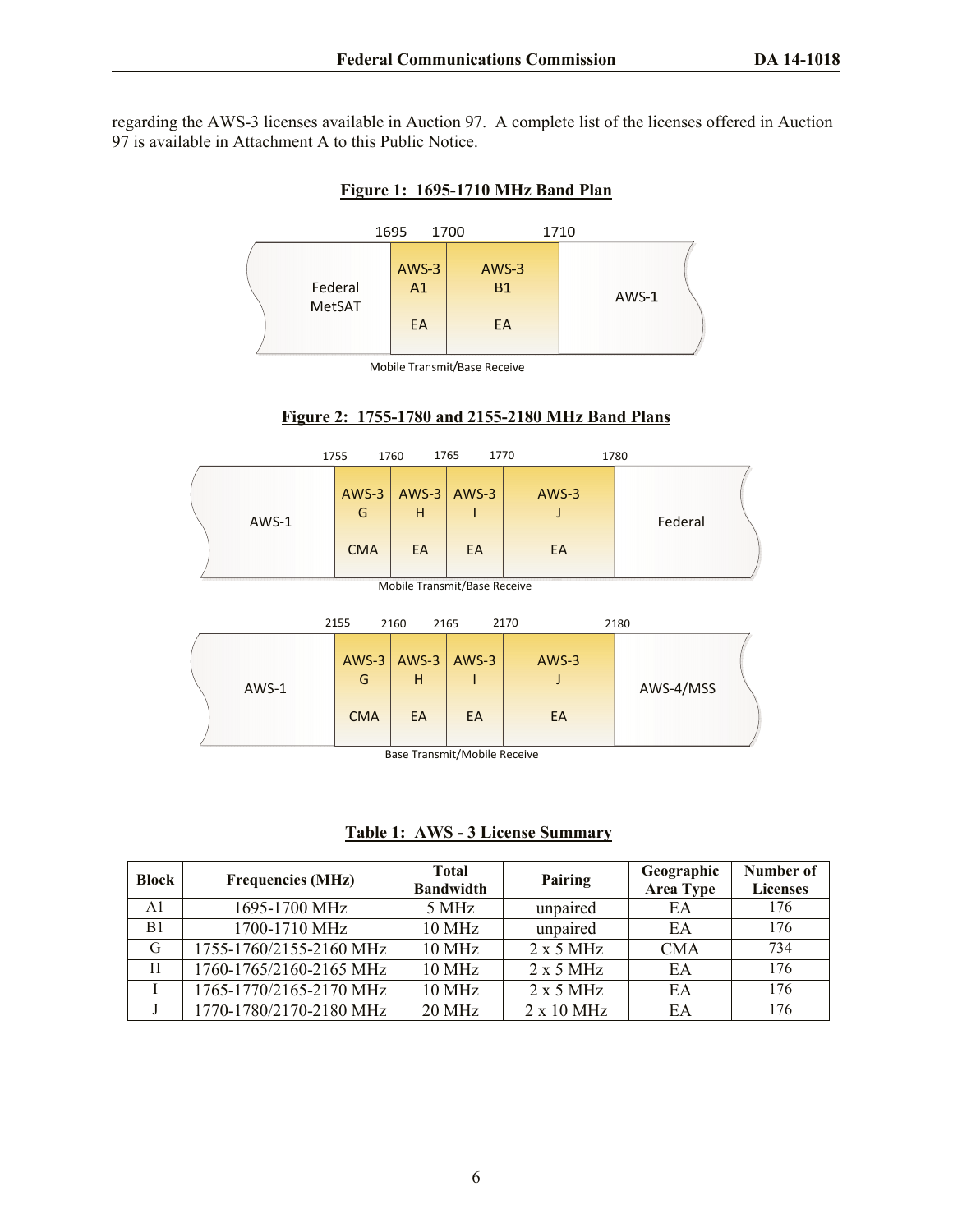## **C. Rules and Disclaimers**

## **1. Relevant Authority**

9. Prospective applicants must familiarize themselves thoroughly with the Commission's general competitive bidding rules,<sup>13</sup> including Commission decisions in proceedings regarding competitive bidding procedures, application requirements, and obligations of Commission licensees.<sup>14</sup> Prospective bidders should also familiarize themselves with the Commission's rules relating to the AWS-3 frequencies,<sup>15</sup> including incumbency issues for AWS-3 licensees,<sup>16</sup> Federal and non-Federal relocation and sharing and cost sharing obligations,<sup>17</sup> protection of Federal and non-Federal incumbent operations,<sup>18</sup> and rules relating to applications, environment, practice and procedure.<sup>19</sup> All bidders must also be thoroughly familiar with the procedures, terms and conditions contained in this Public Notice and any future public notices that may be issued in this proceeding.

10. The terms contained in the Commission's rules, relevant orders, and public notices are not negotiable. The Commission may amend or supplement the information contained in its public notices at any time, and will issue public notices to convey any new or supplemental information to applicants. It is the responsibility of all applicants to remain current with all Commission rules and with all public notices pertaining to this auction. Copies of most auctions-related Commission documents, including public notices, can be retrieved from the FCC Auctions Internet site at http://wireless.fcc.gov/auctions. Additionally, documents are available for public inspection and copying between 8:00 a.m. and 4:30 p.m. Eastern Time (ET) Monday through Thursday or 8:00 a.m. to 11:30 a.m. ET Fridays at the FCC Reference Information Center, 445 12th Street, SW, Room CY-A257, Washington, DC 20554. Documents may also be purchased from BCPI, the Commission's duplicating contractor.<sup>20</sup>

## **2. Prohibited Communications and Compliance with Antitrust Laws**

11. To ensure the competitiveness of the auction process, section 1.2105(c) of the Commission's rules prohibits auction applicants for licenses in any of the same or overlapping geographic license areas from communicating with each other about bids, bidding strategies, or settlements unless

l

<sup>15</sup> *See* 47 C.F.R. Part 27.

<sup>16</sup> See Section I.C.3. "Incumbency Issues," below.

<sup>17</sup> See Section I.C.3. "Incumbency Issues" and Section I.C.4 "Commercial Spectrum Enhancement Act/Spectrum Act Requirements," below; 47 C.F.R. §§ 27.1160-1190, 27.1250-1255, 101.69-82.

<sup>18</sup> *See* 47 C.F.R. §§ 27.1131, 27.1132, 27.1134; The Federal Communications Commission and the National Telecommunications and Information Administration: Coordination Procedures in the 1695-1710 MHz and 1755- 1780 MHz Bands, *Public Notice*, GN Docket No. 13-185, DA 14-1023 (rel. Jul. 18, 2014) ("*FCC/NTIA Coordination Procedures Public Notice*").

<sup>13</sup> *See* 47 C.F.R. Part 1, Subpart Q.

<sup>14</sup> *See*, *e.g*., Amendment of Part 1 of the Commission's Rules – Competitive Bidding Procedures, WT Docket No. 97-82, *Order on Reconsideration of the Third Report and Order, Fifth Report and Order, and Fourth Further Notice of Proposed Rule Making*, FCC 00-274, 15 FCC Rcd 15293 (2000) ("*Part 1 Fifth Report and Order*") (modified by Erratum, DA 00-2475 (rel. Nov. 3, 2000)); *Seventh Report and Order*, FCC 01-270, 16 FCC Rcd 17546 (2001) ("*Part 1 Seventh Report and Order*"); *Eighth Report and Order*, FCC 02-34, 17 FCC Rcd 2962 (2002); *Second Order on Reconsideration of the Third Report and Order and Order on Reconsideration of the Fifth Report and Order*, FCC 03-98, 18 FCC Rcd 10180 (2003); *Second Order on Reconsideration of the Fifth Report and Order,* FCC 04-295, 20 FCC Rcd 1942 (2005).

<sup>19</sup> *See* 47 C.F.R. Part 1, Subpart I.

<sup>&</sup>lt;sup>20</sup> When ordering documents from BCPI, please provide the appropriate FCC document number (for example, FCC) 14-31 for the *AWS-3 Report and Order*, or DA 14-669 for the *Auction 97 Comment Public Notice*).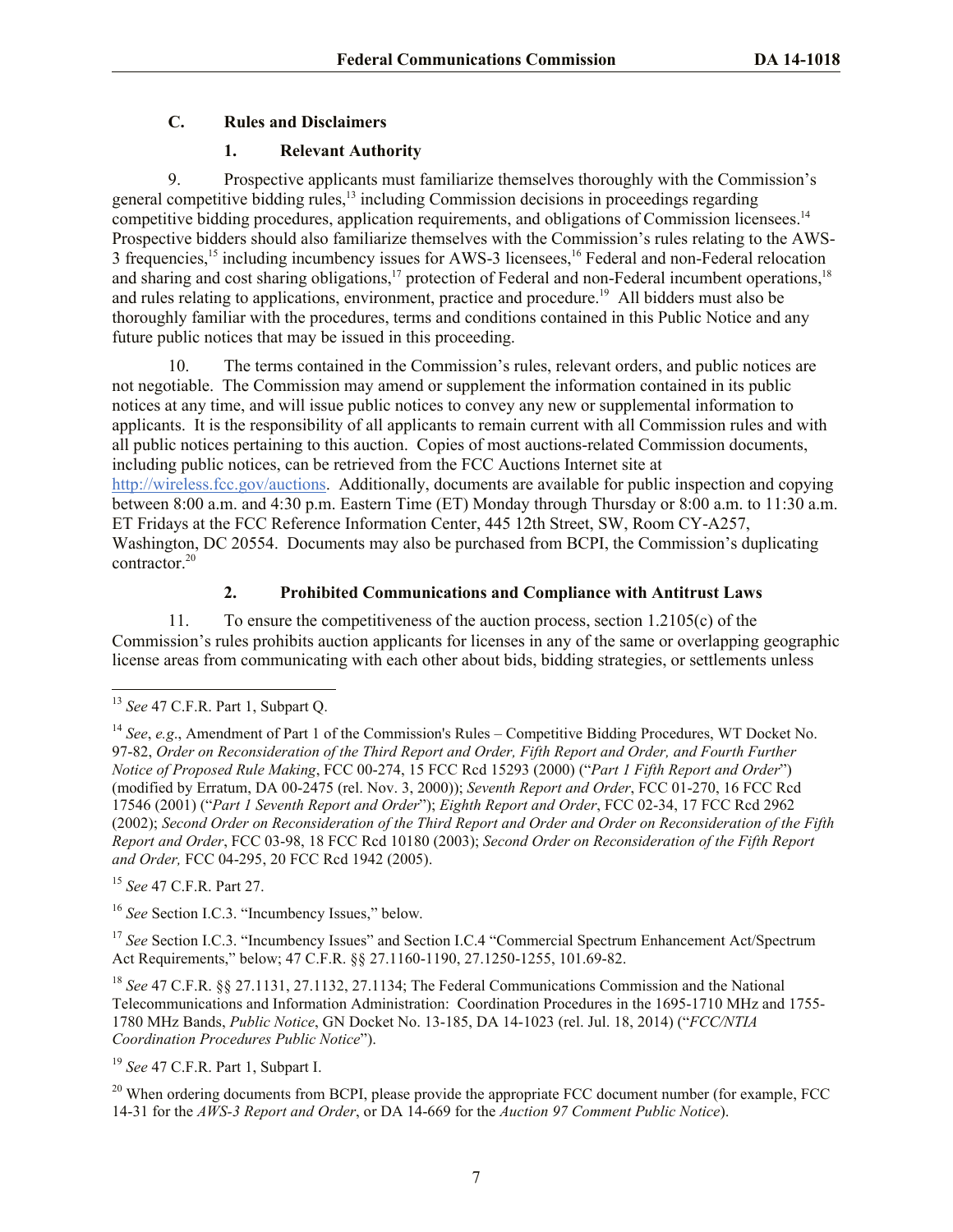such applicants have identified each other on their short-form applications (FCC Form 175) as parties with whom they have entered into agreements pursuant to section  $1.2105(a)(2)(viii).$ <sup>21</sup>

## **a. Entities Subject to Section 1.2105**

12. Section 1.2105(c)'s prohibition on certain communications will apply to any applicants that submit short-form applications seeking to participate in a Commission auction for licenses in the same or overlapping geographic license area. Thus, unless they have identified each other on their shortform applications as parties with whom they have entered into agreements under section  $1.2105(a)(2)(viii)$ , applicants for any of the same or overlapping geographic license areas must affirmatively avoid all communications with or disclosures to each other that affect or have the potential to affect bids or bidding strategy.<sup>22</sup> In some instances, this prohibition extends to communications regarding the post-auction market structure. **This prohibition applies to all applicants that submit short-form applications regardless of whether such applicants ultimately become qualified bidders or actually bid.**<sup>23</sup>

13. Applicants are also reminded that, for purposes of this prohibition on certain communications, section  $1.2105(c)(7)(i)$  defines "applicant" as including all officers and directors of the entity submitting a short-form application to participate in the auction, all controlling interests of that entity, as well as all holders of partnership and other ownership interests and any stock interest amounting to 10 percent or more of the entity, or outstanding stock, or outstanding voting stock of the entity submitting a short-form application.<sup>24</sup> For example, where an individual served as an officer for two or more applicants, the Bureau has found that the bids and bidding strategies of one applicant are conveyed to the other applicant, and, absent a disclosed bidding agreement, an apparent violation of section  $1.2105(c)$  occurs.<sup>25</sup>

14. As described in Section IV.A.2., below, information concerning applicants' license selections will not be available to the public. Therefore, the Commission will inform each applicant by letter of the identity of each of the other applicants that has applied for licenses covering any of the same or overlapping geographic areas as the licenses that it has selected in its short-form application.<sup>26</sup>

 $24$  47 C.F.R. § 1.2105(c)(7)(i).

l

<sup>25</sup> See, e.g., Letter to Colby M. May, TCCSA, Inc., d/b/a Trinity Broadcasting Network, from Barbara A. Kreisman, Chief, Video Division, Media Bureau, and Margaret W. Wiener, Chief, Auctions and Spectrum Access Division, Wireless Telecommunications Bureau, DA 05-2445, 20 FCC Rcd 14648 (WTB/MB 2005) ("*Trinity*") (finding apparent violation of communication prohibitions of section 1.2105(c) where applicants with mutually exclusive applications reported sharing same individual as an officer and director and reported having no bidding agreement).

<sup>26</sup> Section IV.A.3. "Limited Information Disclosure Procedures: Information Available to Bidders Before and During the Auction," below.

<sup>21</sup> *See* 47 C.F.R. §§ 1.2105(a)(2)(viii), 1.2105(c)(1); *see also Part 1 Seventh Report and Order*, 16 FCC Rcd at 17546.

<sup>&</sup>lt;sup>22</sup> *See, e.g.,* Wireless Telecommunications Bureau Provides Guidance on the Anti-Collusion Rule for D, E and F Block Bidders, *Public Notice*, DA 96-1460, 11 FCC Rcd 10134 (1996).

<sup>23</sup> *See, e.g*., Star Wireless, LLC, *Forfeiture Order*, DA 04-3026, 19 FCC Rcd 18626, 18628 ¶ 4 & n.19 (EB 2004), *order granted in part sub nom*, Star Wireless, LLC and Northeast Communications of Wisconsin, Inc., *Order on Review*, FCC 07-80, 22 FCC Rcd 8943 (2007)("*Star and Northeast Review Order*"), *petition for review denied, Star Wireless, LLC v. FCC*, 522 F.3d 469 (D.C. Cir. 2008) (section 1.2105(c) applies to applicants regardless of whether they are qualified to bid); Letter to Robert Pettit, from Margaret W. Wiener, Chief, Auctions and Industry Analysis Division, DA 00-2905, 16 FCC Rcd 10080 (WTB 2000) (declining to exempt an applicant's controlling interest from coverage by the communication prohibitions of section 1.2105(c), even though the applicant never made an upfront payment for the auction and was not listed as a qualified bidder).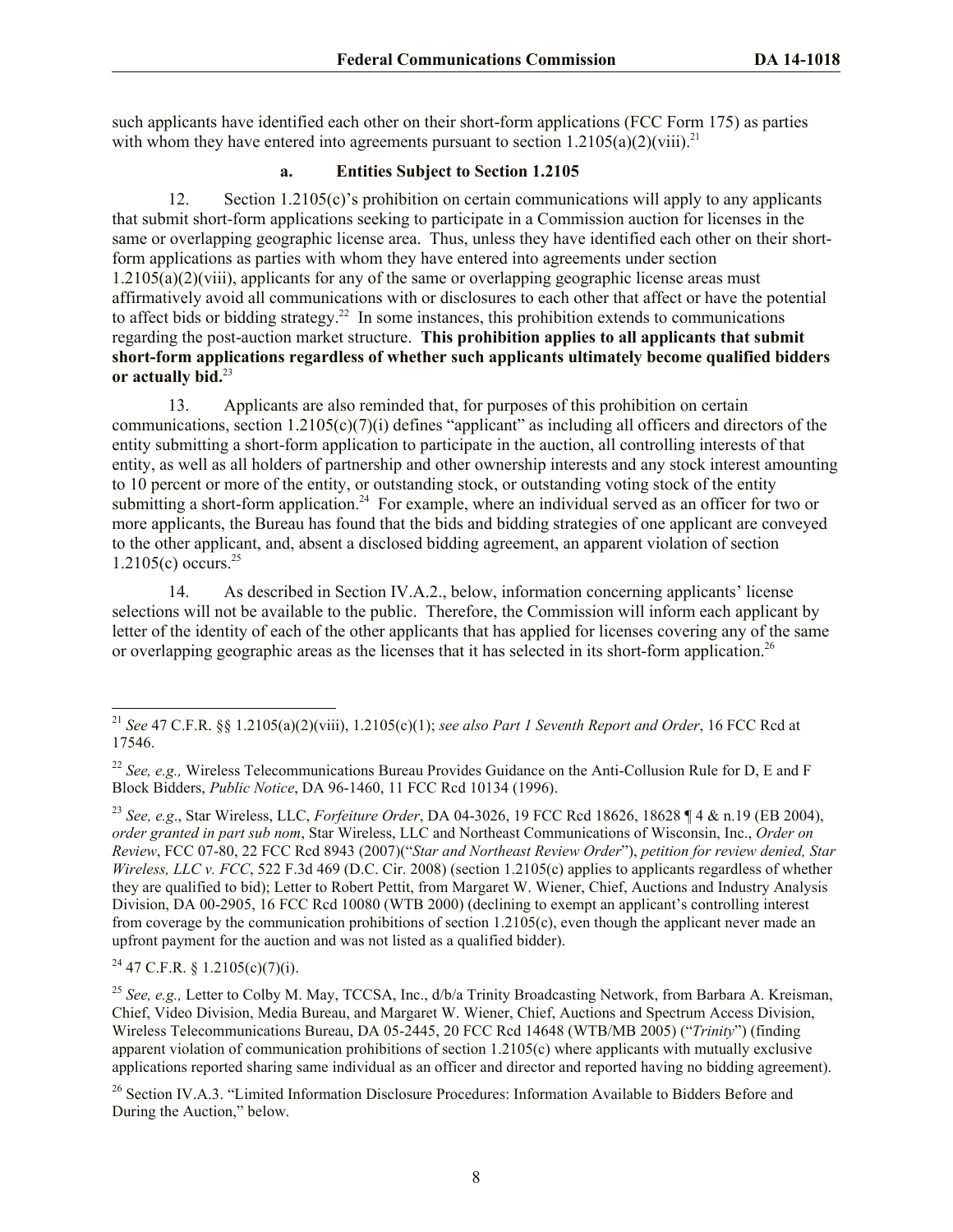15. Individuals and entities subject to section 1.2105(c) should take special care in circumstances where their employees may receive information directly or indirectly relating to any competing applicant's bids or bidding strategies. The Bureau has not addressed a situation where nonprincipals (i.e., those who are not officers or directors, and thus not considered to be the applicant) receive information regarding a competing applicant's bids or bidding strategies and whether that information should be presumed to be communicated to the applicant.

16. An exception to the prohibition on certain communications allows non-controlling interest holders to obtain interests in more than one competing applicant without violating section 1.2105(c) provided specified conditions are met (including a certification that no prohibited communications have occurred or will occur), but that exception does not extend to controlling interest holders.<sup>27</sup>

17. Moreover, Auction 97 applicants selecting licenses for any of the same or overlapping geographic license areas are encouraged not to use the same individual as an authorized bidder. A violation of section 1.2105(c) could occur if an individual acts as the authorized bidder for two or more competing applicants, and conveys information concerning the substance of bids or bidding strategies between such applicants. Similarly, if the authorized bidders are different individuals employed by the same organization (e.g., law firm, engineering firm or consulting firm), a violation likewise could occur.<sup>28</sup> In such a case, at a minimum, applicants should certify on their applications that precautionary steps have been taken to prevent communication between authorized bidders, and that the applicant and its bidders will comply with section  $1.2105(c)$ .<sup>29</sup>

## **b. Prohibition Applies Until Down Payment Deadline**

18. Section 1.2105(c)'s prohibition on certain communications begins at the short-form application filing deadline and ends at the down payment deadline after the auction closes, which will be announced in a future public notice.<sup>30</sup>

#### **c. Prohibited Communications**

19. Applicants must not communicate directly or indirectly about bids or bidding strategy to other applicants in this auction (as described above).<sup>31</sup> Section 1.2105(c) prohibits not only communication about an applicant's own bids or bidding strategy, it also prohibits communication of another applicant's bids or bidding strategy.<sup>32</sup> While section  $1.2105(c)$  does not prohibit non-auctionrelated business negotiations among auction applicants, each applicant must remain vigilant so as not to

<sup>29</sup> *Id.*

l

 $30$  47 C.F.R. § 1.2105(c)(1).

<sup>&</sup>lt;sup>27</sup> 47 C.F.R. § 1.2105(c)(4). Specifically, the Commission's rules permit a party holding a non-controlling, attributable interest in one applicant to acquire an ownership interest in or enter into a joint bidding arrangement with other applicants after the short-form application filing deadline, provided that: (i) the attributable interest holder certifies that it has not and will not communicate with any party concerning the bids or bidding strategies of more than one of the applicants in which it holds an attributable interest, or with which it has entered into a joint bidding arrangement; and (ii) the arrangements do not result in a change in control of any of the applicants. 47 C.F.R.  $\S$ §1.2105(c)(4)(i), (ii).

<sup>28</sup> *See* Application of Nevada Wireless, *Memorandum Opinion and Order,* DA 98-1137, 13 FCC Rcd 11973, 11977- 78 ¶¶ 11-12 (1998) ("*Nevada Wireless Order*").

<sup>31</sup> *Part 1 Seventh Report and Order*, 16 FCC Rcd at 17553-54 ¶ 12. For a discussion of the term "applicant" within the meaning of section 1.2105(c), *see* Section I.C.2.a. above.

<sup>32</sup> *See* Notice of Apparent [L]iability for Forfeiture of Western PCS BTA 1 Corp., *Memorandum Opinion and Order*, FCC 99-385, 14 FCC Rcd 21571, 21574 ¶ 8 (1999).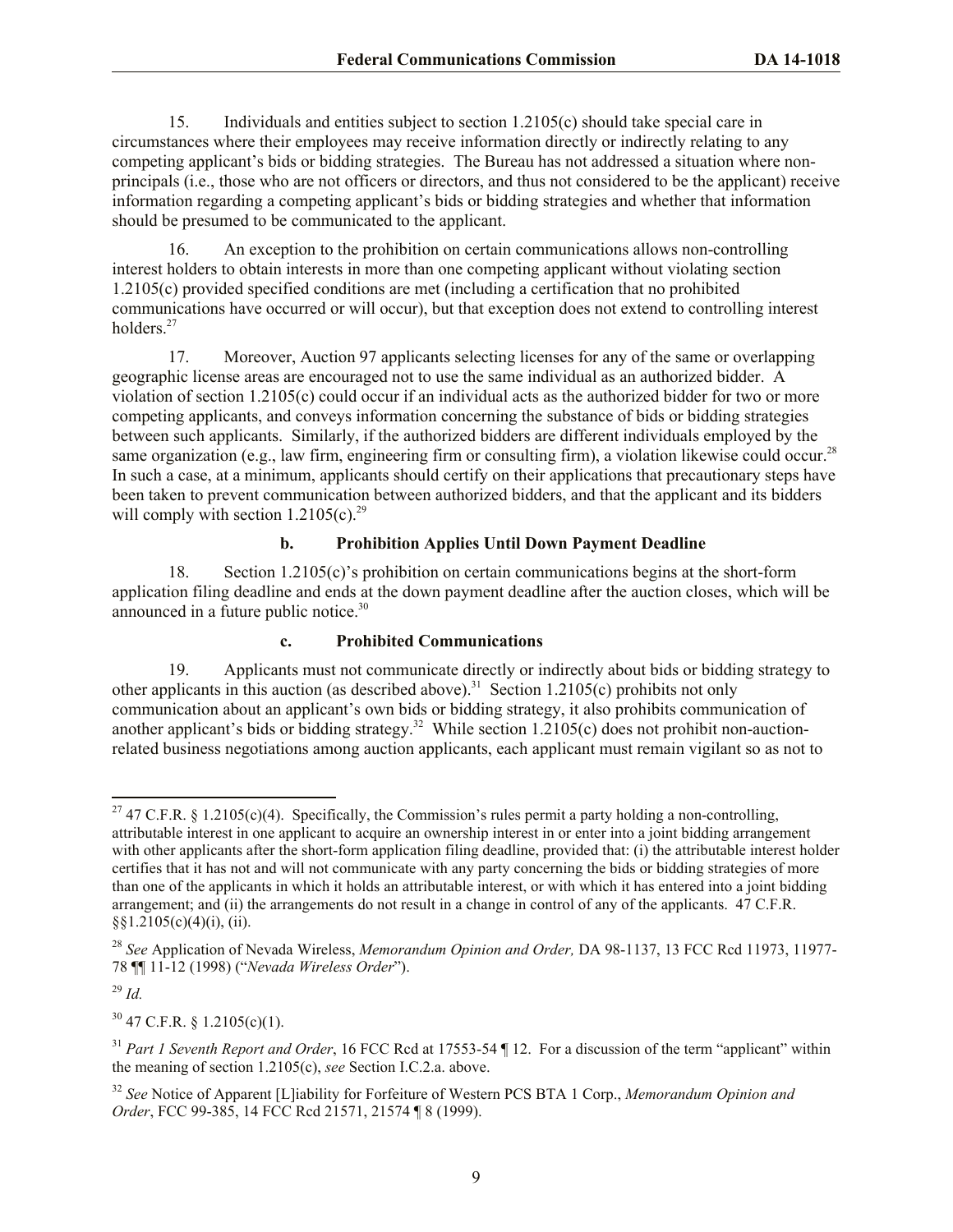directly or indirectly communicate information that affects, or could affect, bids, bidding strategy, or the negotiation of settlement agreements.<sup>33</sup>

20. Applicants are cautioned that the Commission remains vigilant about prohibited communications taking place in other situations. For example, the Commission has warned that prohibited "communications concerning bids and bidding strategies may include communications regarding capital calls or requests for additional funds in support of bids or bidding strategies to the extent such communications convey information concerning the bids and bidding strategies directly or indirectly.<sup>334</sup> Moreover, the Commission has found a violation of section 1.2105(c) where an applicant used the Commission's bidding system to disclose "its bidding strategy in a manner that explicitly invited other auction participants to cooperate and collaborate in specific markets,"<sup>35</sup> and has placed auction participants on notice that the use of its bidding system "to disclose market information to competitors will not be tolerated and will subject bidders to sanctions."<sup>36</sup> Applicants also should use caution in their dealings with other parties, such as members of the press, financial analysts, or others who might become conduits for the communication of prohibited bidding information. For example, where limited information disclosure procedures are in place, as is the case for Auction 97, an applicant's statement to the press that it has lost bidding eligibility and intends to stop bidding in the auction could give rise to a finding of a section  $1.2105(c)$  violation.<sup>37</sup> Similarly, an applicant's public statement of intent not to participate in Auction 97 bidding could also violate the rule.

21. Applicants are also hereby placed on notice that public disclosure of information relating to bidder interests and bidder identities that has not yet been made public by the Commission at the time of disclosure may violate the provisions of section  $1.2105(c)$  that prohibit certain communications.<sup>38</sup> This is so even though similar types of information were revealed prior to and during other Commission auctions subject to different information procedures.

22. In addition, when completing short-form applications, each applicant should avoid any statements or disclosures that may violate section 1.2105(c), particularly in light of the limited information procedures in effect for Auction 97. 39 Specifically, an applicant should avoid including any information in its short-form applications that might convey information regarding its license selection,

<sup>&</sup>lt;sup>33</sup> In discussing ways to improve the auction procedures, AT&T states that section 1.2105(c)'s prohibiting

<sup>&</sup>quot;unnecessarily chill[s] secondary market activity and serves as a disincentive to auction participation without adding to the deterrent effect against collusion that the antitrust laws' remedies – criminal and treble damages – provide." AT&T Comments at 4. AT&T makes no specific request or proposal with respect to the rule, however, even if it had, the Commission's rules cannot be amended in the context of this proceeding establishing the procedures for Auction 97 because such action is outside the scope of the Bureau's delegated authority. *See* 47 C.F.R. § 0.131.

 $34$  Implementation of Section 309(j) of the Communications Act – Competitive Bidding, PP Docket No. 93-253, *Memorandum Opinion and Order*, FCC 94-295, 9 FCC Rcd 7684, 7689 ¶ 12 (1994) ("*Competitive Bidding Memorandum Opinion and Order*").

<sup>35</sup> Mercury PCS II, LLC, *Notice of Apparent Liability for Forfeiture*, FCC 97-388, 12 FCC Rcd 17970, 17974 ¶ 12, 17976 ¶ 17 (1997).

<sup>36</sup> Mercury PCS II, LLC, *Memorandum Opinion and Order*, FCC 98-203, 13 FCC Rcd 23755, 23760 ¶ 11 (1998).

<sup>37</sup> *Compare LMDS Auction Guidance Public Notice*, 13 FCC Rcd at 347-48 ("Public statements can give rise to collusion concerns. This has occurred in the antitrust context, where certain public statements can support other evidence which tends to indicate the existence of a conspiracy.")

<sup>&</sup>lt;sup>38</sup> Thus, communication by an applicant of its license selections to another applicant for one or more of the same licenses, or communication of the fact that an applicant does or does not hold provisionally winning bids on particular licenses, may well violate 47 C.F.R. § 1.2105(c).

<sup>39</sup> *See* Section IV.A.3. "Limited Information Disclosure Procedures: Information Available to Bidders Before and During the Auction," below.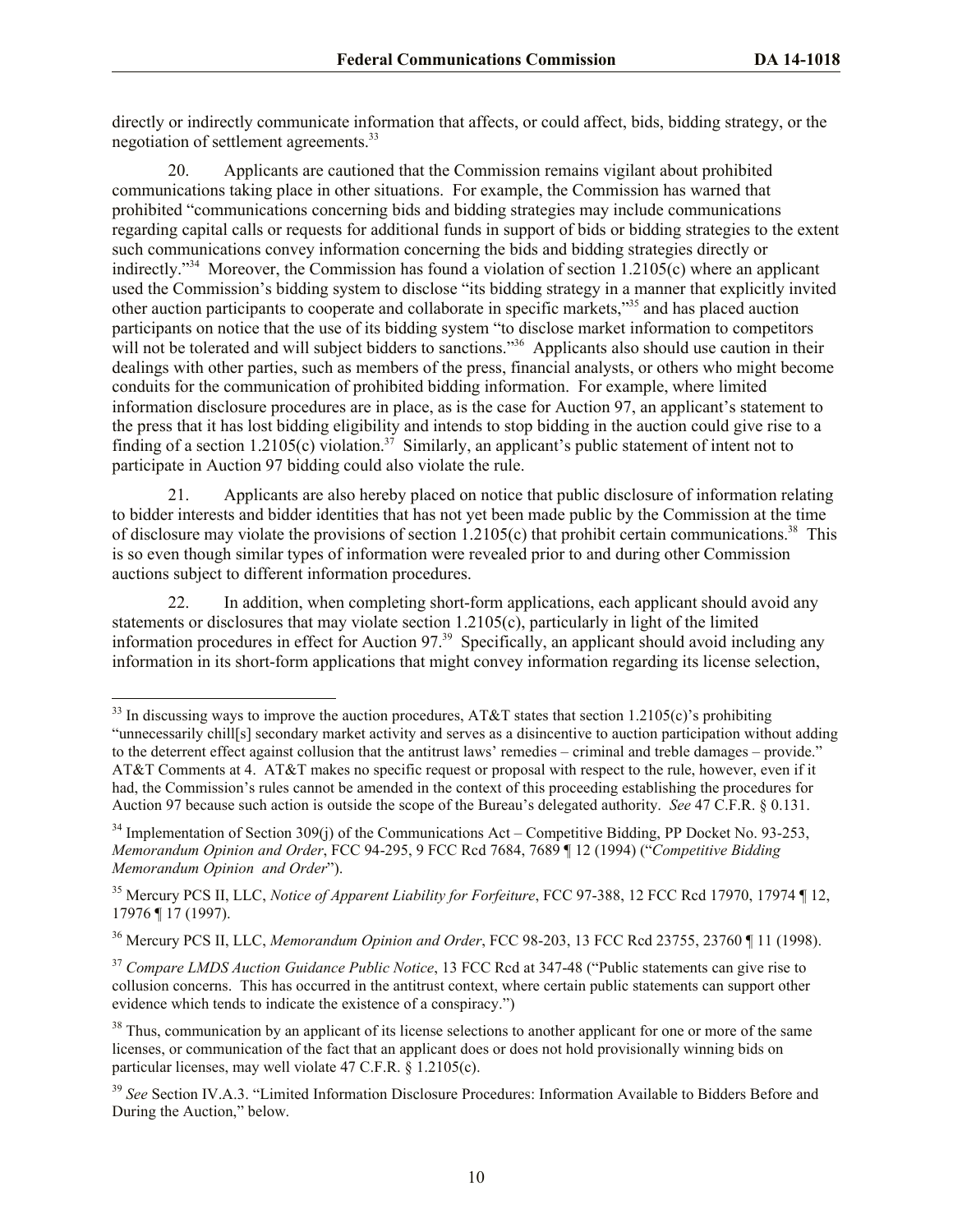such as using applicant names that refer to licenses being offered, referring to certain licenses or markets in describing bidding agreements, or including any information in attachments that may otherwise disclose the applicant's license selections. Likewise, an Auction 97 applicant must not disclose to others whether it has filed the acknowledgement concerning interference obligations that is required of each applicant that seeks to bid on any license in the 1755-1780 MHz band, as that information would reveal information regarding its license selection.<sup>40</sup>

#### **d. Disclosure of Bidding Agreements and Arrangements**

23. The Commission's rules do not prohibit applicants from entering into otherwise lawful bidding agreements before filing their short-form applications, as long as they disclose the existence of the agreement(s) in their short-form applications.<sup>41</sup> Applicants must identify in their short-form applications all parties with whom they have entered into any agreements, arrangements, or understandings of any kind relating to the licenses being auctioned, including any agreements relating to post-auction market structure.<sup>42</sup>

24. If parties agree in principle on all material terms prior to the short-form application filing deadline, each party to the agreement must identify the other party or parties to the agreement on its shortform application under section 1.2105(c), even if the agreement has not been reduced to writing. If the parties have not agreed in principle by the short-form filing deadline, they should not include the names of parties to discussions on their applications, and they may not continue negotiation, discussion or communication with any other applicants after the short-form application filing deadline.<sup>43</sup>

25. Section 1.2105(c) does not prohibit non-auction-related business negotiations among auction applicants. <sup>44</sup> However, certain discussions or exchanges could touch upon impermissible subject matters because they may convey pricing information and bidding strategies. Such subject areas include, but are not limited to, issues such as management, sales, local marketing agreements, and other transactional agreements.<sup>45</sup>

#### **e. Section 1.2105(c) Certification**

26. By electronically submitting a short-form application, each applicant in Auction 97 certifies its compliance with section 1.2105(c). In particular, an applicant must certify under penalty of perjury it has not entered and will not enter into any explicit or implicit agreements, arrangements or understandings of any kind with any parties, other than those identified in the application, regarding the amount of the applicant's bids, bidding strategies, or the particular licenses on which it will or will not bid.<sup>46</sup> However, the Bureau cautions that merely filing a certifying statement as part of an application will not outweigh specific evidence that a prohibited communication has occurred, nor will it preclude the

<sup>46</sup> 47 C.F.R*.* § 1.2105(a)(2)(ix).

l <sup>40</sup> *See* Section II.G., "Acknowledgement Statement for Auction 97 Applicants," below. The Bureau intends to withhold from public disclosure all information concerning the existence of such applicant statements until after the close of the auction.

 $41$  47 C.F.R. § 1.2105(c)(1).

<sup>&</sup>lt;sup>42</sup> 47 C.F.R. §§ 1.2105(a)(2)(viii), (c)(1).

<sup>43</sup> *See* Wireless Telecommunications Bureau Clarifies Spectrum Auction Anti-Collusion Rules, *Public Notice*, DA 95-2244, 11 FCC Rcd 9645, 9646 (WTB 1995) ("*Anti-Collusion Public Notice*").

<sup>44</sup> *See, e.g.,* Todd Stuart Noordyk, *Memorandum Opinion and Order*, FCC 01-275, 16 FCC Rcd 18113, 18116-17 ¶ 12 (2001).

<sup>45</sup> *See* Amendment of Part 1 of the Commission's Rules – Competitive Bidding Procedures*,* WT Docket No. 97-82, *Third Report and Order and Second Further Notice of Proposed Rule Making*, FCC 97-413, 13 FCC Rcd 374, 467- 68 ¶ 163 (1997) (*"Part 1 Third Report and Order"*).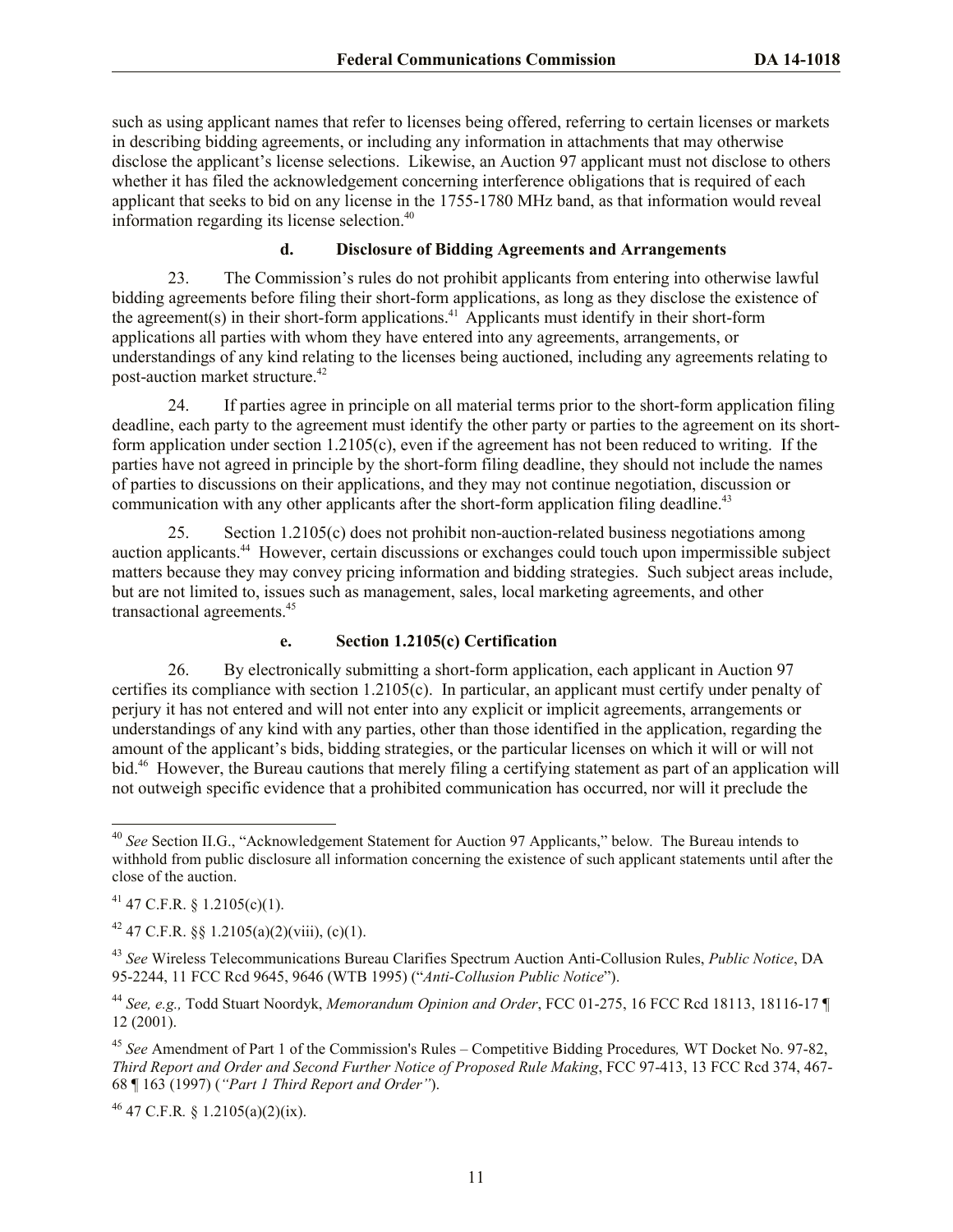initiation of an investigation when warranted.<sup>47</sup> The Commission has stated that it "intend[s] to scrutinize carefully any instances in which bidding patterns suggest that collusion may be occurring."<sup>48</sup> Any applicant found to have violated section  $1.2105(c)$  may be subject to sanctions.<sup>49</sup>

# **f. Duty to Report Prohibited Communications**

27. Section  $1.2105(c)(6)$  provides that any applicant that makes or receives a communication that appears to violate section  $1.2105(c)$  must report such communication in writing to the Commission immediately, and in no case later than five business days after the communication occurs.<sup>50</sup> The Commission has clarified that each applicant's obligation to report any such communication continues beyond the five-day period after the communication is made, even if the report is not made within the five-day period.<sup>51</sup>

28. In addition, section 1.65 of the Commission's rules requires an applicant to maintain the accuracy and completeness of information furnished in its pending application and to notify the Commission of any substantial change that may be of decisional significance to that application.<sup>52</sup> Thus, section 1.65 requires an auction applicant to notify the Commission of any substantial change to the information or certifications included in its pending short-form application. An applicant is therefore required by section 1.65 to report to the Commission any communication the applicant has made to or received from another applicant after the short-form application filing deadline that affects or has the potential to affect bids or bidding strategy, unless such communication is made to or received from a party to an agreement identified under section  $1.2105(a)(2)(viii)$ <sup>53</sup>

29. Sections 1.65(a) and 1.2105(c) require each applicant in competitive bidding proceedings to furnish additional or corrected information within five days of a significant occurrence, or to amend its short-form application no more than five days after the applicant becomes aware of the need for amendment.<sup>54</sup> These rules are intended to facilitate the auction process by making the information available promptly to all participants and to enable the Bureau to act expeditiously on those changes when such action is necessary. $5\overline{5}$ 

# **g. Procedure for Reporting Prohibited Communications**

30. A party reporting any communication pursuant to sections 1.65, 1.2105(a)(2), or 1.2105(c)(6) must take care to ensure that any report of a prohibited communication does not itself give rise to a violation of section 1.2105(c). For example, a party's report of a prohibited communication could violate the rule by communicating prohibited information to other applicants through the use of Commission filing procedures that would allow such materials to be made available for public inspection.

31. Section 1.2105(c) requires parties to file only a single report concerning a prohibited communication and to file that report with Commission personnel expressly charged with administering

<sup>49</sup> *See* 47 C.F.R. §§ 1.2105(c), 1.2107(d), and 1.2109(d).

<sup>50</sup> 47 C.F.R. § 1.2105(c)(6); *see also Part 1 Seventh Report and Order*, 16 FCC Rcd at 17553-55 ¶¶ 13-17.

<sup>51</sup> *See* Service Rules for the 698-746, 747-762 and 777-792 MHz Bands, WT Docket No. 06-150, *Second Report and Order*, FCC 07-132, 22 FCC Rcd 15,289, 15,395 ¶¶ 285-86 (2007).

<sup>52</sup> 47 C.F.R. § 1.65; *see also Part 1 Seventh Report and Order*, 16 FCC Rcd at 17550-51 ¶ 9.

<sup>53</sup> *See Part 1 Seventh Report and Order*, 16 FCC Rcd at 17550-51 ¶ 9.

<sup>54</sup> Procedural Amendments to Commission Part 1 Competitive Bidding Rules, WT Docket No. 10-18, *Order*, FCC 10-4, 25 FCC Rcd 521, 523 ¶ 8 (2010) ("*Part 1 Procedural Amendments Order"*).

<sup>55</sup> *Id.*

l <sup>47</sup> *Nevada Wireless Order*, 13 FCC Rcd at 11978 ¶ 13.

<sup>48</sup> *Competitive Bidding Memorandum Opinion and Order*, 9 FCC Rcd at 7689 ¶ 12.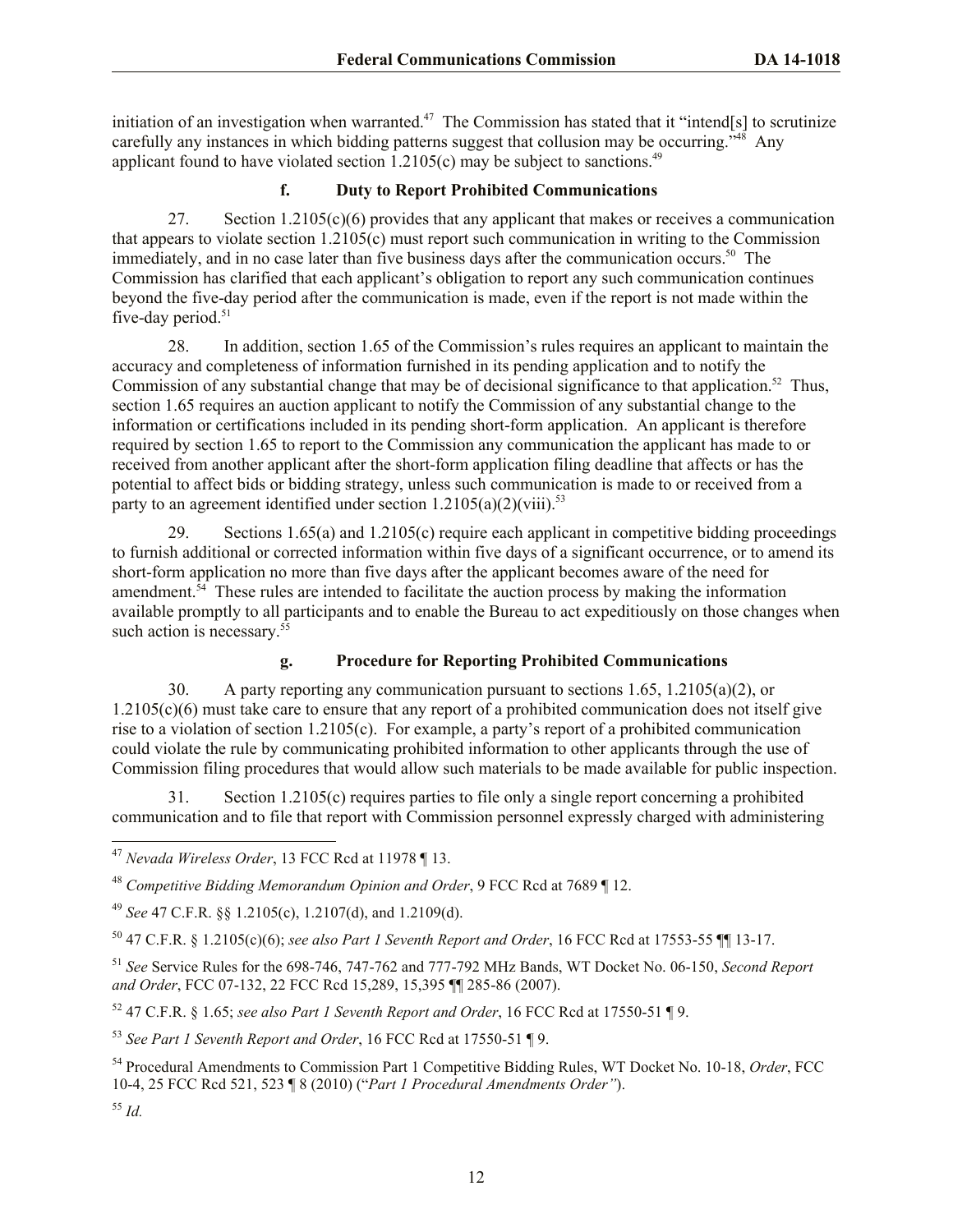the Commission's auctions.<sup>56</sup> This rule is designed to minimize the risk of inadvertent dissemination of information in such reports. Any reports required by section 1.2105(c) must be filed consistent with the instructions set forth in this Public Notice.<sup>57</sup> For Auction 97, such reports must be filed with Margaret W. Wiener, the Chief of the Auctions and Spectrum Access Division, Wireless Telecommunications Bureau, by the most expeditious means available. Any such report should be submitted by e-mail to Ms. Wiener at the following e-mail address: auction97@fcc.gov. If you choose instead to submit a report in hard copy, any such report must be delivered only to Margaret W. Wiener, Chief, Auctions and Spectrum Access Division, Wireless Telecommunications Bureau, Federal Communications Commission. 445 12<sup>th</sup> Street, SW, Room 6423, Washington, DC 20554.

32. A party seeking to report such a prohibited communication should consider submitting its report with a request that the report or portions of the submission be withheld from public inspection by following the procedures specified in section 0.459 of the Commission's rules.<sup>58</sup> Such parties also are encouraged to coordinate with the Auctions and Spectrum Access Division staff about the procedures for submitting such reports.<sup>59</sup> This Public Notice provides additional guidance on procedures for submitting application-related information below.<sup>60</sup>

#### **h. Winning Bidders Must Disclose Terms of Agreements**

33. Each applicant that is a winning bidder will be required to disclose in its long-form applications the specific terms, conditions, and parties involved in any agreement it has entered into. This applies to any bidding consortia, joint venture, partnership, or agreement, understanding, or other arrangement entered into relating to the competitive bidding process, including any agreement relating to the post-auction market structure.<sup>61</sup> Failure to comply with the Commission's rules can result in enforcement action.

#### **i. Additional Information Concerning Rule Prohibiting Certain Communications**

34. A summary listing of documents issued by the Commission and the Bureau addressing the application of section 1.2105(c) may be found in Attachment F. These documents are available on the Commission's auction web page at http://wireless.fcc.gov/auctions/prohibited\_communications.

#### **j. Antitrust Laws**

35. Regardless of compliance with the Commission's rules, applicants remain subject to the antitrust laws, which are designed to prevent anticompetitive behavior in the marketplace.<sup>62</sup> Compliance

<sup>57</sup> *Id*.

l

<sup>59</sup> *See* Section VI. "Contact Information," below.

 $61$  47 C.F.R. § 1.2107(d).

<sup>56</sup> *Part 1 Procedural Amendments Order*, 25 FCC Rcd at 522 ¶ 4. This process differs from filing procedures used in connection with other Commission rules and processes which may call for submission of filings to the Commission's Office of the Secretary or ECFS. Filing through the Office of Secretary or ECFS could allow the report to become publicly available and might result in the communication of prohibited information to other auction applicants.

<sup>58</sup> *See* 47 C.F.R. § 0.459 (requests that materials or information submitted to the Commission be withheld from public inspection). Filers requesting confidential treatment of documents must be sure that the cover page of the filing prominently displays that the documents seek confidential treatment. For example, a filing might include a cover page stamped with "Request for Confidential Treatment Attached" or "Not for Public Inspection." Any such request must cover all of the material to which the request applies. *See* 47 C.F.R. § 0.459 (a).

<sup>60</sup> *See* Section II.M. "Maintaining Current Information in Short-Form Applications," below.

<sup>&</sup>lt;sup>62</sup> See Amendment of Part 1 of the Commission's Rules – Competitive Bidding Procedures, WT Docket No. 97-82, *Third Further Notice of Proposed Rulemaking*, FCC 99-384, 14 FCC Rcd 21558, 21560-61 ¶ 4 & n.17 (1999) (continued….)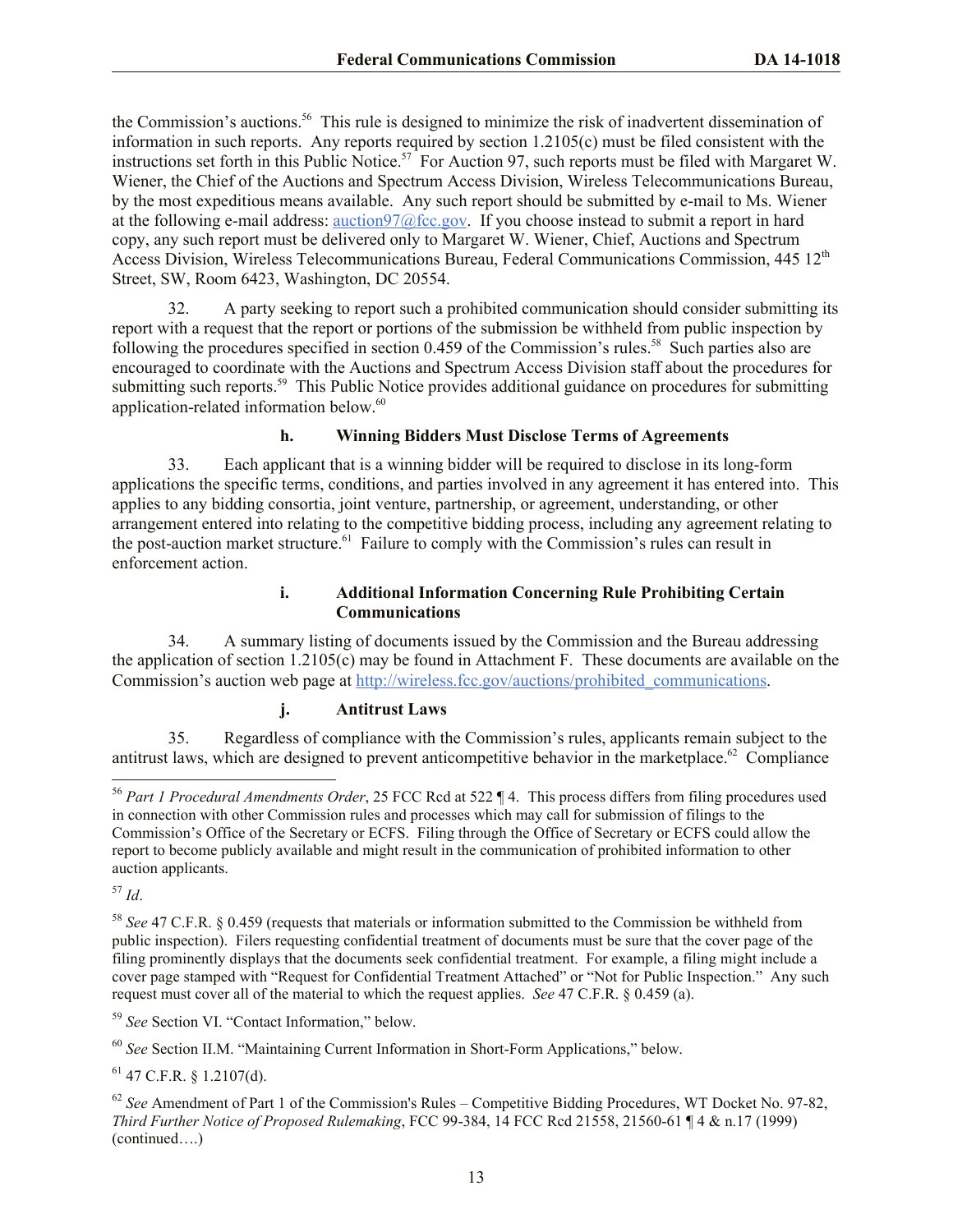with the disclosure requirements of section 1.2105(c) will not insulate a party from enforcement of the antitrust laws.<sup>63</sup> For instance, a violation of the antitrust laws could arise out of actions taking place well before any party submitted a short-form application.<sup>64</sup> The Commission has cited a number of examples of potentially anticompetitive actions that would be prohibited under antitrust laws: for example, actual or potential competitors may not agree to divide territories in order to minimize competition, regardless of whether they split a market in which they both do business, or whether they merely reserve one market for one and another market for the other.<sup>65</sup> Similarly, the Bureau previously reminded potential applicants and others that "[e]ven where the applicant discloses parties with whom it has reached an agreement on the short-form application, thereby permitting discussions with those parties, the applicant is nevertheless subject to existing antitrust laws."<sup>66</sup>

36. To the extent the Commission becomes aware of specific allegations that suggest that violations of the federal antitrust laws may have occurred, the Commission may refer such allegations to the United States Department of Justice for investigation.<sup>67</sup> If an applicant is found to have violated the antitrust laws or the Commission's rules in connection with its participation in the competitive bidding process, it may be subject to forfeiture of its upfront payment, down payment, or full bid amount and may be prohibited from participating in future auctions, among other sanctions.<sup>68</sup>

#### **3. Incumbency Issues**

37. The AWS-3 bands are currently being used for a variety of government and nongovernment services. In the *AWS-3 Report and Order*, the Commission allocated the 1695-1710 MHz and 1755-1780 MHz bands for commercial use.<sup>69</sup> Licenses in 1695-1710 MHz band are being made available on a shared basis with incumbent Federal meteorological-satellite (MetSat) data users.<sup>70</sup> Licenses in the 1755-1780 MHz band are being made available on a shared basis with a limited number of Federal incumbents indefinitely, while some of the Federal systems will over time relocate out of the

(Continued from previous page)

quoting *Competitive Bidding Memorandum Opinion and Order*, 9 FCC Rcd at 7689 ¶ 12 ("[W]e wish to emphasize that all applicants and their owners continue to be subject to existing antitrust laws. Applicants should note that conduct that is permissible under the Commission's Rules may be prohibited by the antitrust laws."); Implementation of Section 309(j) of the Communications Act – Competitive Bidding, PP Docket No. 93-253, *Fourth Memorandum Opinion and Order*, FCC 94-264, 9 FCC Rcd 6858, 6869 n.134 (1994)("[A]pplicants will also be subject to existing antitrust laws.") ("*Fourth Memorandum Opinion and Order*").

<sup>63</sup> *See Competitive Bidding Memorandum Opinion and Order*, 9 FCC Rcd at 7689 ¶ 12. *See also* Justice Department Sues Three Firms Over FCC Auction Practices, *Press Release* 98-536 (DOJ Nov. 10, 1998).

<sup>64</sup> *See, e.g*., *Fourth Memorandum Opinion and Order*, 9 FCC Rcd at 6869 n.134.

<sup>65</sup> *Id*. *See also Competitive Bidding Second Report and Order*, 9 FCC Rcd at 2387 n.165.

<sup>66</sup> *Anti-Collusion Public Notice*, 11 FCC Rcd at 9646.

<sup>67</sup> *See Competitive Bidding Second Report and Order*, 9 FCC Rcd at 2388 ¶ 226.

<sup>68</sup> *See* 47 C.F.R. § 1.2109(d); *see also Competitive Bidding Second Report and Order*, 9 FCC Rcd at 2388 ¶ 226.

<sup>69</sup> *See AWS-3 Report and Order*, 29 FCC Rcd at 4612, 4620, 4627, 4629, 4684-85, 4688 ¶¶ 2, 16, 33, 37, 198-200, 207. The Commission allocated the 1695-1710 MHz band for non-Federal fixed and mobile (except aeronautical mobile) use and the 1755-1780 MHz band for non-Federal fixed and mobile use. *See id*., App. A; 47 C.F.R. § 2.106.

<sup>70</sup> *See AWS-3 Report and Order*, 29 FCC Rcd at 4612 ¶ 2. The Commission adopted twenty-seven Protection Zones for the 1695-1710 MHz band in the *AWS-3 Report and Order*, and the forty-seven Federal earth stations located in these Protection Zones will operate on a co-equal, primary basis with commercial AWS-3 licensees. *See*  47 C.F.R. § 2.106, US note 88. All other Federal earth stations operate on a secondary basis. *See* 47 C.F.R. § 2.106, US note 88(b). In order to facilitate coordination, uplink/mobile transmit devices in the 1695-1710 MHz band must be under the control of, or associated with, a base station as a means to facilitate shared use of the band and prevent interference to Federal operations. *See AWS-3 Report and Order*, 29 FCC Rcd at 4620-21, 4648 ¶¶ 19, 100-102.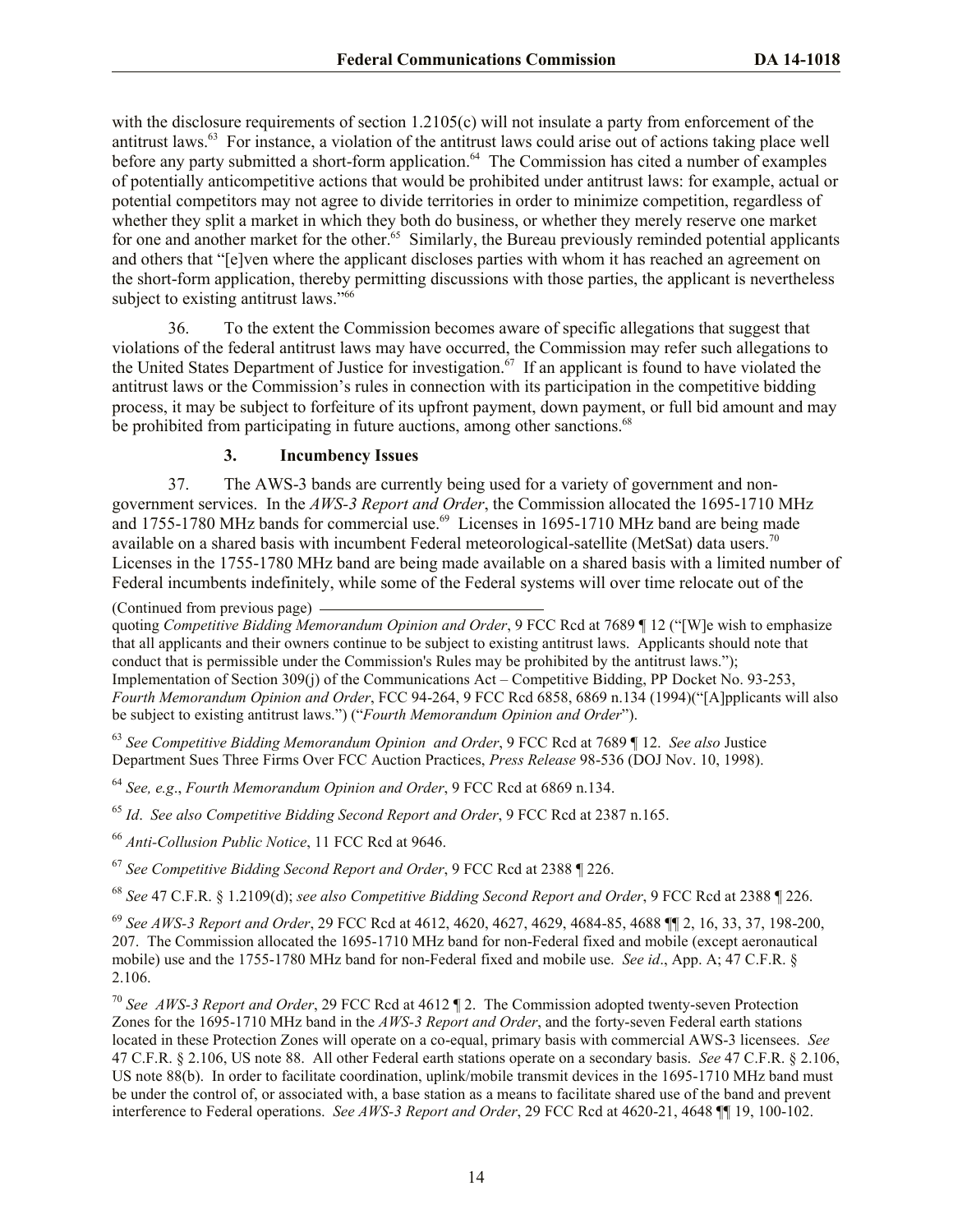band.<sup>71</sup> Licenses to operate in the 1695-1710 MHz and 1755-1780 MHz bands are subject to the condition that the licensee must not cause harmful interference to an incumbent Federal entity relocating from these bands under an approved Transition Plan.<sup>72</sup> This condition remains in effect until NTIA terminates the applicable authorization of the incumbent Federal entity.<sup>73</sup> In addition, AWS-3 licensees in the 1755-1780 MHz band must agree to accept interference from incumbent Federal users while they remain authorized to operate in the band.<sup>74</sup> The 2155-2180 MHz band is already allocated for exclusive non-Federal, commercial use. Although there are no Federal users currently licensed or operating in this band, there are non-Federal incumbent Fixed Microwave and Broadband Radio Service licensees in the band. AWS-3 licensees will have to protect or relocate and/or share in the cost of relocating such incumbent licensees. 75

38. AWS-3 licensees in the 1695-1710 MHz and 1755-1780 MHz bands are required to successfully coordinate with Federal incumbent users in these bands prior to operating in designated protection zones.<sup>76</sup> The *AWS-3 Report and Order* established that 1695-1710 MHz licensees operating at certain power levels would be required to coordinate with Federal incumbents in those protection zones, and higher-powered operations would generally require nationwide coordination.<sup>77</sup> Similarly, operations in the 1755-1780 MHz band are subject to successful coordination with Federal incumbents in the protection zones adopted for that band, with the default coordination zone being nationwide.<sup>78</sup> Prior to commencing operations in the 1755-1780 MHz band, an AWS-3 licensee must reach a coordination arrangement on an operator-to-operator basis with each Federal agency that has an assignment with United States and Possessions ("USP") authority.<sup>79</sup> The *FCC/NTIA Coordination Procedures Public Notice* contains various refinements to the previously-defined protection zones for each of these bands.<sup>80</sup>

<sup>72</sup> *See AWS-3 Report and Order*, 29 FCC Rcd at 4691-92 ¶ 219 and App. A; 47 C.F.R. § 27.5(h) (Note). *See also* 47 U.S.C. § 309(j)(16)(C).

<sup>73</sup> See id. Although this license condition does not apply to the permanent sharing scenario, the Commission's rules require successful coordination to avoid causing harmful interference to these Federal incumbents. *See* 47 C.F.R. §§ 27.1134(c), (f).

<sup>74</sup> *See* 47 C.F.R. § 27.1134(f). *See also AWS-3 Report and Order*, 29 FCC Rcd at 4693 ¶ 222.

<sup>75</sup> *See AWS-3 Report and Order*, 29 FCC Rcd at 4682-83 ¶¶ 194-196 and App. A; 47 C.F.R. §§ 27.1111, 27.1131, 27.1132.

<sup>76</sup> *See AWS-3 Report and Order*, 29 FCC Rcd at 4692-93 ¶¶ 220-22 and App. A; 47 C.F.R. § 2.106, US notes 88 and 91; 47 C.F.R. §§ 27.1134(c), (f).

<sup>77</sup> *See AWS-3 Report and Order*, 29 FCC Rcd at 4620-21, 4645, 4692-93 ¶¶ 19, 90, 220-22 and App. A; 47 C.F.R. § 2.106, US note 88; 47 C.F.R. § 27.1134(c).

<sup>78</sup> *See AWS-3 Report and Order*, 29 FCC Rcd at 4645, 4692-93 ¶¶ 91, 220-222 and App. A; 47 C.F.R. § 2.106, US note 91; 47 C.F.R. § 27.1134(f).

 $79$  47 C.F.R. § 27.1134(f)(1)(i).

<sup>71</sup> *See AWS-3 Report and Order*, 29 FCC Rcd at 4612 ¶ 2.The Federal systems located in the Protection Zones adopted by the Commission for the 1755-1780 MHz band in the *AWS-3 Report and Order* will operate on a coequal, primary basis with commercial AWS licensees. *See* 47 C.F.R. § 2.106, US note 91. The Federal systems that will relocate from the band pursuant to an approved transition plan will operate on a primary basis until they are reaccommodated. *Id*.In order to facilitate coordination, uplink/mobile transmit devices in the 1755-1780 MHz band must be under the control of, or associated with, a base station as a means to facilitate shared use of the band and prevent interference to Federal operations. *See AWS-3 Report and Order*, 29 FCC Rcd at 4631, 4648 ¶¶ 43, 100-102.

<sup>80</sup> *See FCC/NTIA Coordination Procedures Public Notice* at Section III., "Refined Protection Zones Establishing Areas Where AWS-3 Licensees Must Successfully Coordinate with Federal Incumbents Operating Under Non-USP Assignments," Section V., "Refined Protection Zones for 25 Satellite Earth Stations and Streamlined Coordination Option," and Apps. A, B, C.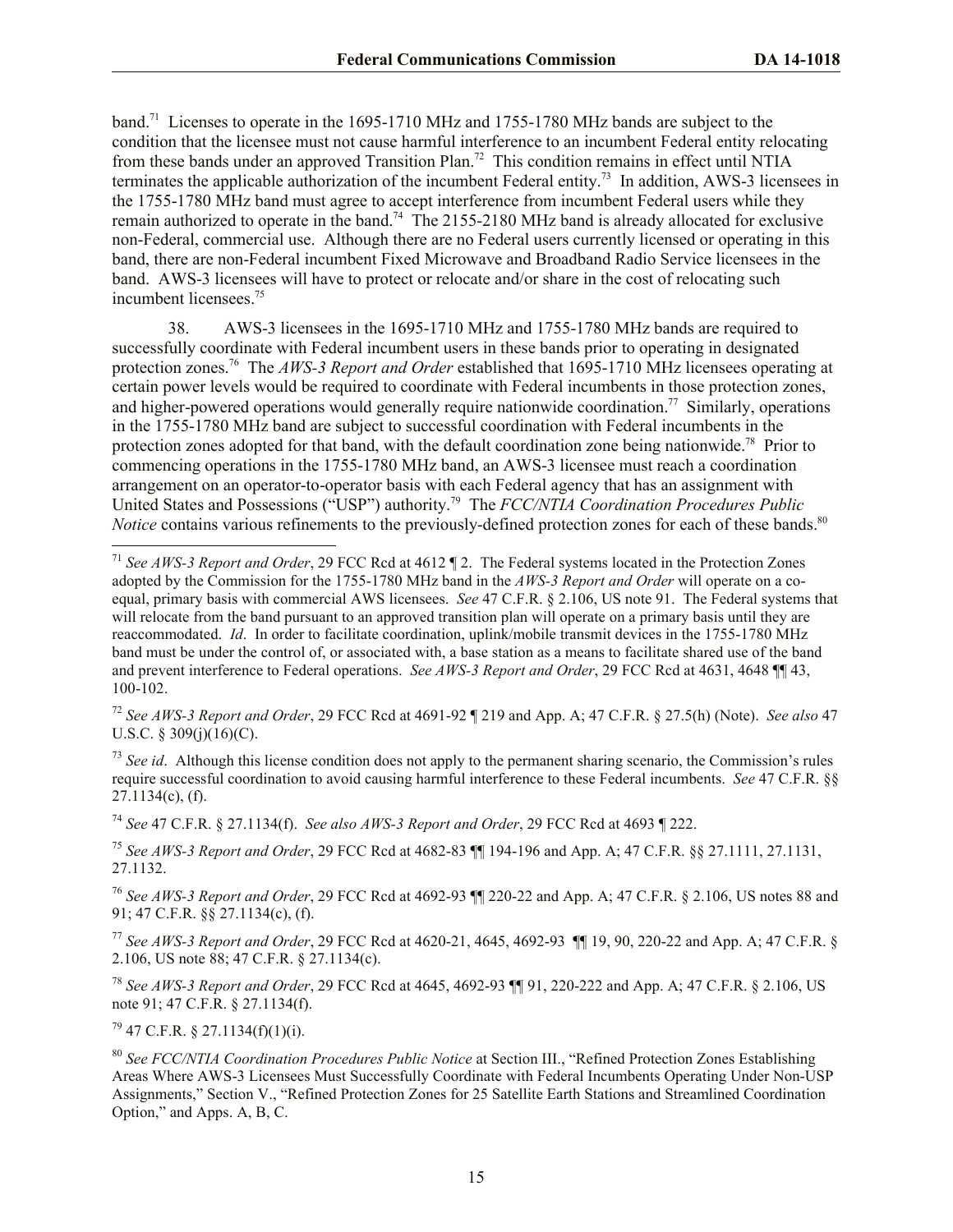That Public Notice also provides information and guidance on the overall coordination process for these bands, as contemplated by the *AWS-3 Report and Order*, including informal pre-coordination discussion and the formal process of submitting coordination requests to, and receiving responses to coordination requests from, relevant Federal agencies.<sup>81</sup> We encourage each potential applicant to carefully review these coordination requirements and the policies and procedures adopted by the Commission to implement them, and to consider the impact of those requirements and policies on its business plans.

## **4. Commercial Spectrum Enhancement Act/Spectrum Act Requirements**

39. The spectrum in the 1695-1710 MHz and 1755-1780 MHz bands is covered by a Congressional mandate that requires that auction proceeds fund the estimated relocation or sharing costs of incumbent Federal entities.<sup>82</sup> In 2004, the Commercial Spectrum Enhancement Act ("CSEA") established a Spectrum Relocation Fund ("SRF") to reimburse eligible Federal agencies operating on certain frequencies that have been reallocated from Federal to non-Federal use for the cost of relocating their operations.<sup>83</sup> The SRF is funded with cash proceeds attributable to "eligible frequencies" in an auction of licenses involving such frequencies.<sup>84</sup> The CSEA requires the NTIA to notify the Commission at least six months in advance of a scheduled auction of eligible frequencies of eligible Federal entities' estimated relocation or sharing costs and the timelines for such relocation or sharing.<sup>85</sup>

40. On May 13, 2014, pursuant to the CSEA, the NTIA notified the Commission of the estimated relocation or sharing costs and relocation timelines for eligible Federal entities assigned to frequencies in the 1695-1710 MHz and 1755-1780 MHz bands.<sup>86</sup> The NTIA reported that the total estimated relocation or sharing costs for the 1695-1710 MHz band equal \$527,069,000, and that the total estimated relocation or sharing costs for the 1755-1780 MHz band equal \$4,575,603,000.<sup>87</sup>

41. In addition to requiring that specified auction proceeds be deposited in the SRF, the CSEA, as amended by the Spectrum Act, requires that the total cash proceeds from any auction of eligible frequencies must equal at least 110 percent of the estimated relocation or sharing costs provided to the Commission by NTIA, and prohibits the Commission from concluding any auction of eligible frequencies

 $\overline{\phantom{a}}$ <sup>81</sup> *See FCC/NTIA Coordination Procedures Public Notice* at Section IV., "Coordination Process Guidance.".

<sup>82</sup> *See* 47 U.S.C. §§ 309(j)(8)(D), 923(g).

<sup>83</sup> *See* 47 U.S.C. § 928.

 $84$  *See* 47 U.S.C. §§ 309(j)(8)(D), 928(b). "Eligible frequencies" are defined as those in the 216-220 MHz, 1432-1435 MHz, 1710-1755 MHz and 2385-2390 MHz bands, as well as any other band of frequencies reallocated from Federal use to non-Federal use after January 1, 2003 that is assigned by the Commission through competitive bidding pursuant to Section 309(j) of the Communications Act of 1934, as amended, 47 U.S.C. § 309(j). *See* 47 U.S.C. § 923(g)(2).

<sup>85</sup> *See* 47 U.S.C. § 923(g)(4). The Spectrum Act amendments to the CSEA require Federal agencies authorized to use eligible frequencies to submit a transition plan no later than 240 days before an auction for such frequencies is scheduled to begin. *See* 47 U.S.C. § 923(h)(1). The Federal agency transition plans are reviewed by a Technical Panel, which must submit a report on the sufficiency of each transition plan to the NTIA and the applying Federal agency no later than 30 days after submission of the plan. *See* 47 U.S.C. § 923(h)(4)(A); *see* 47 C.F.R. § 301.120(a). If the Technical Panel finds a Federal agency's plan to be insufficient with respect to the execution, timing, or cost of the agency's planned transition, the agency must submit a revised plan within 90 days. *See* 47 U.S.C. §  $923(h)(4)(B)$ . The NTIA must make the transition plans available on its website (with the exception of any classified information contained therein) no later than 120 days before the auction's scheduled start date. *See* 47 U.S.C. § 923(h)(5).

<sup>86</sup> *See* 47 U.S.C. § 923(g)(4)(A).

<sup>87</sup> Letter from Lawrence E. Strickling, Assistant Secretary for Communications and Information, U.S. Department of Commerce, to Tom Wheeler, Chairman, Federal Communications Commission at Attachments B1 and B2 (May 13, 2014) *("NTIA May 13 Notification Letter")*, available at http://www.ntia.doc.gov/category/aws-3-transition.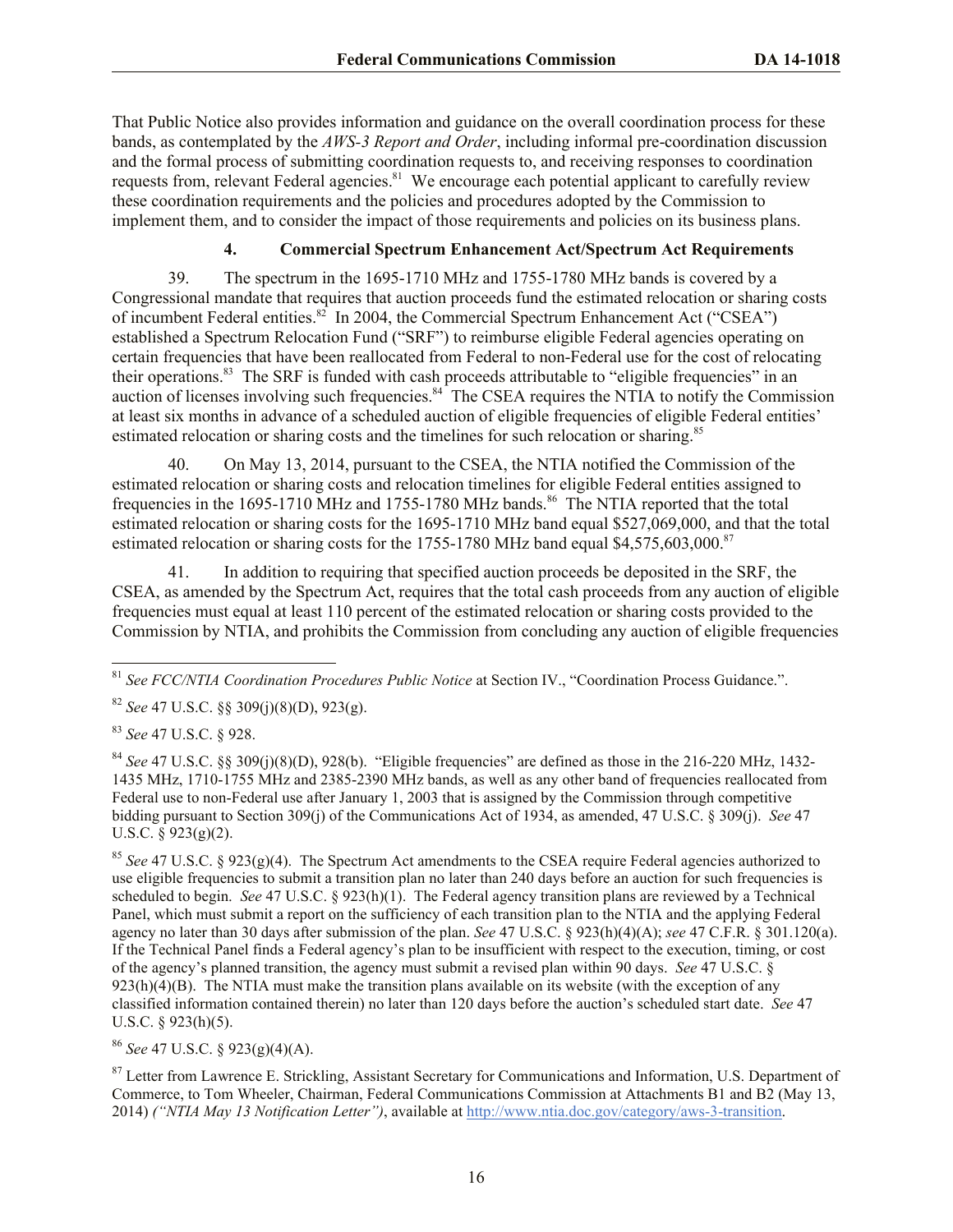that falls short of this revenue requirement.<sup>88</sup> In the *CSEA/Part 1 Declaratory Ruling*, the Commission determined, among other things, that "total cash proceeds" for purposes of meeting the CSEA's revenue requirement means winning bids net of any applicable bidding credit discounts at the end of bidding.<sup>89</sup> Thus, whether CSEA's revenue requirements regarding eligible frequencies have been met at the end of an auction involving such frequencies depends upon whether winning bids that are attributable to such spectrum, net of any applicable bidding credit discounts, equal at least 110 percent of estimated relocation costs. In the *CSEA/Part 1 Report and Order*, the Commission, among other things, modified its reserve price rule pursuant to the CSEA to ensure that the CSEA's revenue requirement would be met.<sup>90</sup>

#### **5. International Coordination**

42. Potential bidders seeking licenses for geographic areas adjacent to the Canadian and Mexican border should be aware that the use of some or all of the AWS-3 frequencies they acquire in the auction are subject to international agreements with Canada and Mexico.<sup>91</sup> As the Commission noted in the *AWS-3 Report and Order*, the Commission routinely works with the United States Department of State and Canadian and Mexican government officials to ensure the efficient use of the spectrum as well as interference-free operations in the border areas near Canada and Mexico.<sup>92</sup> Until such time as any adjusted agreements, as needed, between the United States, Mexico and/or Canada can be agreed to, operations in the AWS-3 frequency bands must not cause harmful interference across the border, consistent with the terms of the agreements currently in force.<sup>93</sup>

## **6. Quiet Zones**

43. AWS-3 licensees must individually apply for and receive a separate license for each transmitter if the proposed operation would affect the radio quiet zones set forth in the Commission's rules.<sup>94</sup>

#### **7. Spectrum Screen for Competitive Review of Secondary Market Transactions**

44. In its recent *Mobile Spectrum Holdings Report and Order*, the Commission concluded that, instead of administering its case-by-case review of auction winners' mobile spectrum holdings at the long-form application stage, it would determine prior to an auction whether an *ex ante* application of a band-specific mobile spectrum holding limit is necessary for the initial licensing of a band through competitive bidding.<sup>95</sup> For the initial licensing of the AWS-3 band through competitive bidding, the

 $^{93}$  *Id.* 

<sup>94</sup> 47 C.F.R. § 1.924.

 $\overline{a}$ <sup>88</sup> *See* 47 U.S.C. § 309(j)(16)(A), (B).

<sup>&</sup>lt;sup>89</sup> Implementation of the Commercial Spectrum Enhancement Act and Modernization of the Commission's Competitive Bidding Rules and Procedures, WT Docket No. 05-211, *Declaratory Ruling and Notice of Proposed Rule Making*, 20 FCC Rcd 11268, 11270-72 ¶¶ 5-12 (2005).

<sup>&</sup>lt;sup>90</sup> Implementation of the Commercial Spectrum Enhancement Act and Modernization of the Commission's Competitive Bidding Rules and Procedures, *Report and Order*, 21 FCC Rcd 891, 894 ¶¶ 6-7 (2006) ("*CSEA/Part 1 Report and Order*"); 47 C.F.R. § 1.2104(c).

<sup>91</sup> *See AWS-3 Report and Order*, 29 FCC Rcd at 4650 ¶ 106; 47 C.F.R. § 27.57(c).

<sup>92</sup> *AWS-3 Report and Order*, 29 FCC Rcd at 4650 ¶ 106.

<sup>&</sup>lt;sup>95</sup> See In the Matter of Policies Regarding Mobile Spectrum Holdings; Expanding the Economic and Innovation Opportunities of Spectrum Through Incentive Auctions, *Report and Order*, WT Docket No. 12-269; GN Docket No. 12-268, FCC 14-63, at ¶ 139 (rel. Jun. 2, 2014)("*Mobile Spectrum Holdings Report and Order*").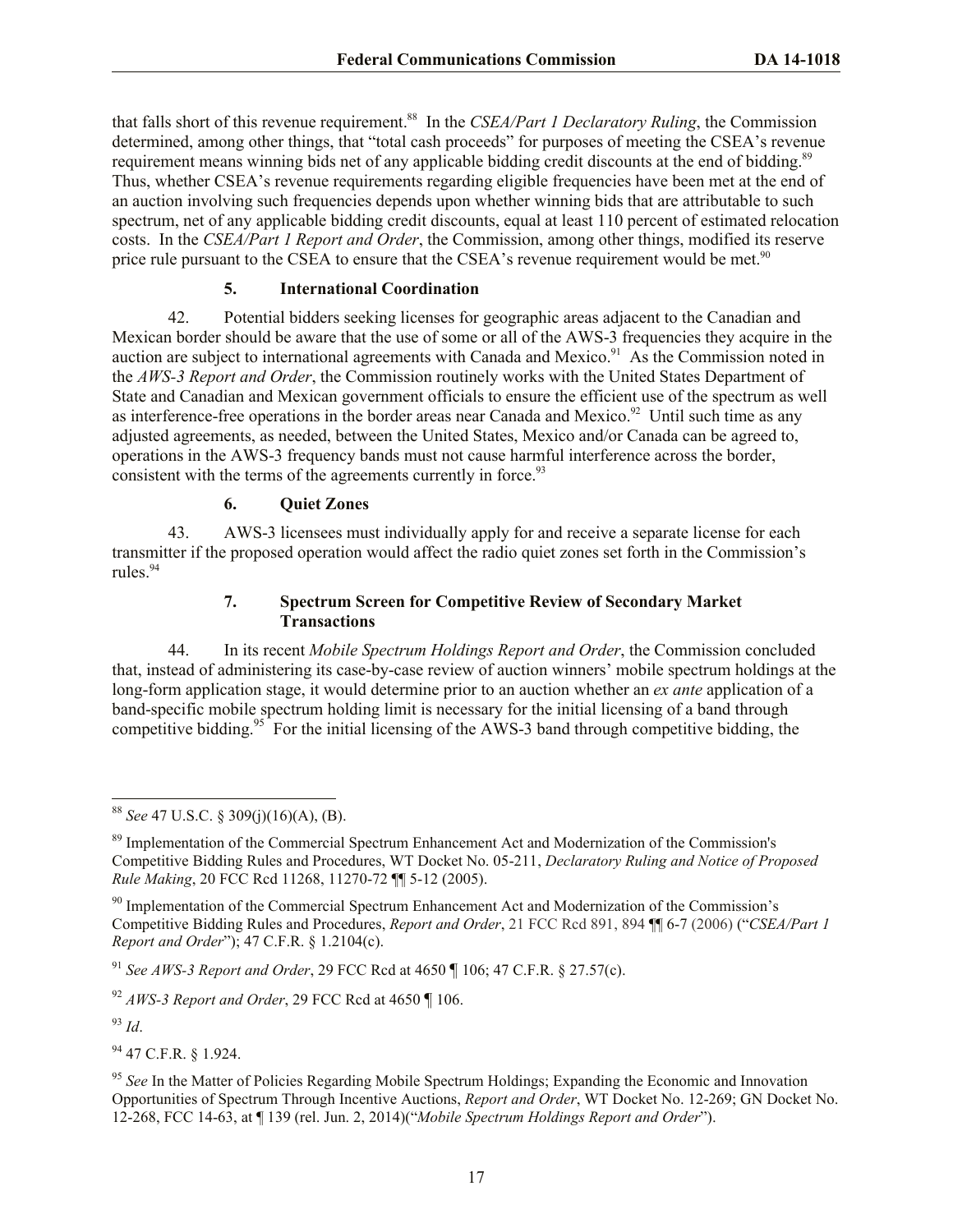Commission found that, on balance, it is not in the public interest to adopt a band-specific mobile spectrum holdings  $limit.<sup>96</sup>$ 

45. The Commission observed that, notwithstanding whether a band-specific mobile spectrum holding limit is applied to the initial licensing of a band through competitive bidding, the band would be included in the Commission's application of its spectrum screen for competitive review of subsequent secondary market transactions if the band is deemed suitable and available for the provision of mobile telephony/mobile broadband services.<sup>97</sup> Further, in the *Mobile Spectrum Holdings Report and Order*, the Commission updated its spectrum screen to reflect the current suitability and availability of spectrum for the provision of mobile telephony/broadband services.<sup>98</sup> In particular, in its consideration of AWS-3 spectrum, the Commission added the 65 megahertz of AWS-3 spectrum being offered in Auction 97 to the spectrum screen on a market-by-market basis as it becomes available.<sup>99</sup> We encourage each potential Auction 97 applicant to carefully review the *Mobile Spectrum Holdings Report and Order* to understand how these policies might apply to its particular situation.

#### **8. Due Diligence**

46. We remind each potential bidder that it is solely responsible for investigating and evaluating all technical and marketplace factors that may have a bearing on the value of the licenses that it is seeking in this auction. Each bidder is responsible for assuring that, if it wins a license, it will be able to build and operate facilities in accordance with the Commission's rules. The Commission makes no representations or warranties about the use of this spectrum for particular services. Applicants should be aware that a Commission auction represents an opportunity to become a Commission licensee, subject to certain conditions and regulations, and that the Commission's statutory authority, under the Communications Act, to add, modify and eliminate rules governing spectrum use, as the public interest warrants, applies equally to all licenses, whether acquired through the competitive bidding process or otherwise.<sup>100</sup> In addition, a Commission auction does not constitute an endorsement by the Commission of any particular service, technology, or product, nor does a Commission license constitute a guarantee of business success.

47. An applicant should perform its due diligence research and analysis before proceeding, as it would with any new business venture. In particular, the Bureau strongly encourages each potential bidder to review all Commission orders and public notices establishing rules and policies for the AWS-3 bands,<sup>101</sup> including incumbency issues for AWS-3 licensees,<sup>102</sup> Federal and non-Federal relocation and

l <sup>96</sup> *See Mobile Spectrum Holdings Report and Order* at ¶¶ 222-224.

<sup>97</sup> *See Mobile Spectrum Holdings Report and Order* at note 422. The Commission's spectrum screen is a tool used to help achieve the Commission's policy of facilitating access to spectrum in a manner that promotes competition. In its competitive review of secondary market transactions, the Commission applies an initial screen to help identify for case-by-case review local markets where changes in spectrum holdings resulting from the proposed transaction may be of particular concern. *See Mobile Spectrum Holdings Report and Order* at ¶ 13.

<sup>98</sup> *See Mobile Spectrum Holdings Report and Order* at ¶¶ 4, 70-134.

<sup>99</sup> *See Mobile Spectrum Holdings Report and Order* at ¶¶ 4, 100-102, 218-24. Because the timing and extent of access by commercial licensees to the 1695-1710 MHz and 1755-1780 MHz bands in particular markets will depend, in part, on the timelines set in the Transition Plans for relocating Federal incumbent users, the spectrum in these bands will be counted in the spectrum screen in a particular market once all relocating Federal incumbent systems in that market are within three years of completing relocation according to the Transition Plans. *Id*. at ¶ 102. Spectrum in the 2155-2180 MHz band will be counted in the spectrum screen for a particular market at the same time the Commission counts the paired 1755-1780 MHz band in that market in the screen. *Id*. at ¶ 101.

<sup>100</sup> *See* 47 U.S.C. §§ 309(j)(6)(C)-(D); *Celtronix Telemetry, Inc. v. FCC,* 272 F.3d 585 (D.C. Cir. 2001).

<sup>101</sup> *See, e.g.,* authorities cited at note 1, above.

<sup>&</sup>lt;sup>102</sup> *See* Section I.C.3., "Incumbency Issues," above.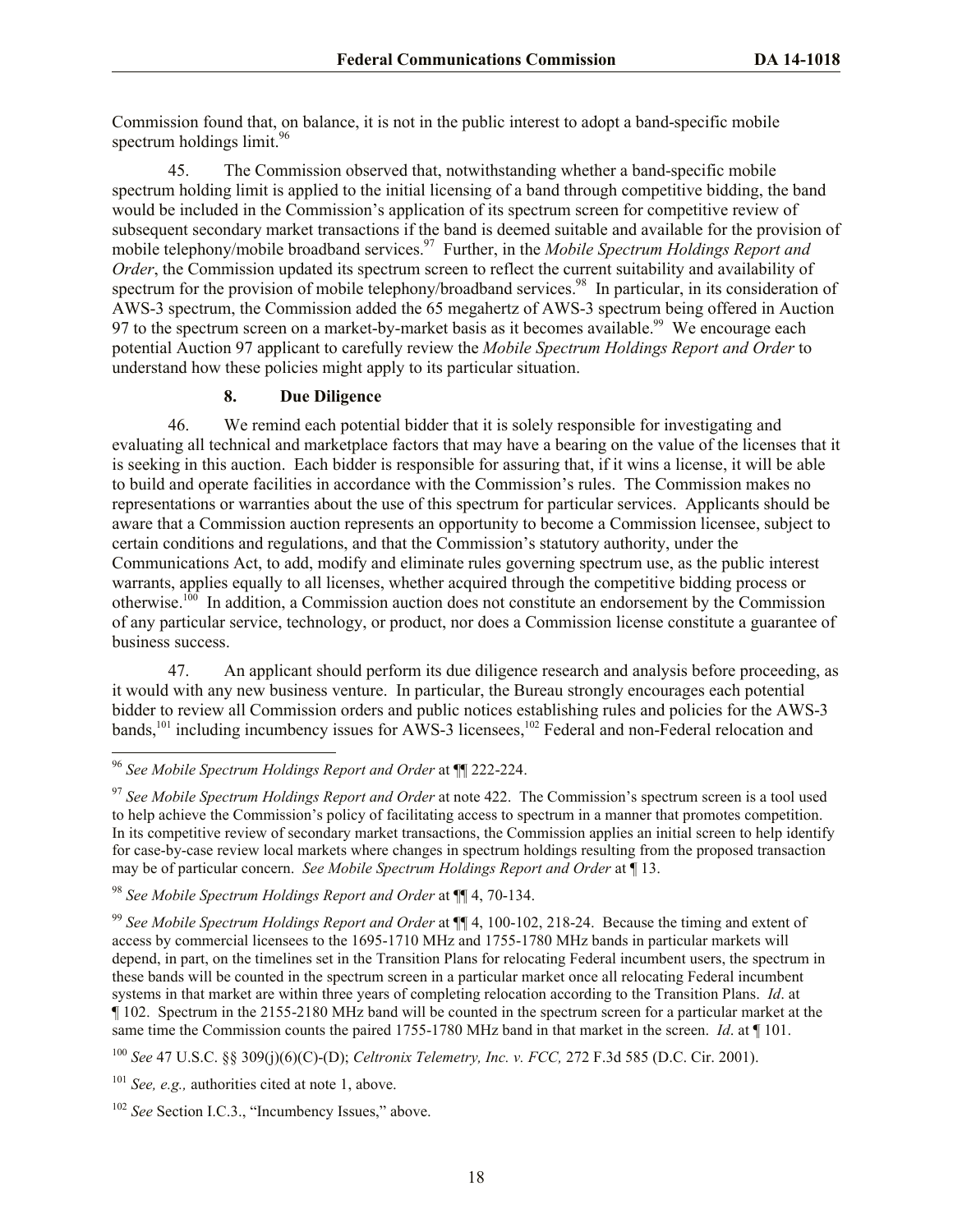sharing and cost sharing obligations,<sup>103</sup> and protection of Federal and non-Federal incumbent operations.<sup>104</sup> Additionally, each potential bidder should perform technical analyses or refresh their previous analyses to assure itself that, should it become a winning bidder for any Auction 97 license, it will be able to build and operate facilities that will fully comply with all applicable technical and regulatory requirements. The Bureau strongly encourages each applicant to inspect any prospective transmitter sites located in, or near, the service area for which it plans to bid, confirm the availability of such sites, and to familiarize itself with the Commission's rules regarding the National Environmental Policy Act.<sup>105</sup>

48. The Bureau strongly encourages each applicant to conduct its own research prior to Auction 97 in order to determine the existence of pending administrative or judicial proceedings, including pending allocation rulemaking proceedings, that might affect its decision to participate in the auction. The Bureau strongly encourages each participant in Auction 97 to continue such research throughout the auction. The due diligence considerations mentioned in this Public Notice do not comprise an exhaustive list of steps that should be undertaken prior to participating in this auction. As always, the burden is on the potential bidder to determine how much research to undertake, depending upon specific facts and circumstances related to its interests.

49. The Bureau also reminds each applicant that pending and future judicial proceedings, as well as pending and future proceedings before the Commission — including applications, applications for modification, rulemaking proceedings, requests for special temporary authority, waiver requests, petitions to deny, petitions for reconsideration, informal objections, and applications for review — may relate to particular applicants or the licenses available in Auction 97 (or the terms and conditions thereof, including all applicable Commission rules and regulations). Each prospective applicant is responsible for assessing the likelihood of the various possible outcomes and for considering the potential impact on licenses available in this auction.

50. We call special attention in this auction to the requirements presented by the temporary and indefinite sharing of portions of the AWS-3 bands by incumbent Federal users and AWS-3 licensees, which may vary by geography and frequency. As discussed above, the *FCC/NTIA Coordination Procedures Public Notice* contains additional information regarding the extent of sharing in the AWS-3 bands, refinements to the protection zones adopted in the *AWS-3 Report and Order*, and information and guidance on the overall coordination process between commercial and Federal users. Additionally, the CSEA, as amended by the Spectrum Act, stipulates that Federal agencies will receive reimbursement for their costs in relocating their operations from, or sharing, the "eligible frequencies" offered in this auction based on their approved transition plans, which the NTIA will make available to the public.<sup>106</sup> We expect that the information in both the *FCC/NTIA Coordination Procedures Public Notice* and the federal agency transition plans will be material to an applicant's potential participation in Auction 97. Therefore, we strongly encourage each applicant to closely review these materials, as well as future releases from the Commission and the NTIA concerning these issues, and to carefully consider the technical and economic implications for commercial use of the AWS-3 bands.

51. Applicants are solely responsible for identifying associated risks and for investigating and evaluating the degree to which such matters may affect their ability to bid on, otherwise acquire, or make use of the licenses available in Auction 97.Each potential bidder is responsible for undertaking research to ensure that any licenses won in this auction will be suitable for its business plans and needs.

<sup>103</sup> *See* Section I.C.3. "Incumbency Issues" and Section I.C.4 "Commercial Spectrum Enhancement Act/Spectrum Act Requirements," below; 47 C.F.R. §§ 27.1160-1190, 27.1250-1255, 101.69-82.

<sup>104</sup> *See* 47 C.F.R. §§ 27.1131, 27.1132, 27.1134; *see generally FCC/NTIA Coordination Procedures Public Notice*.

<sup>&</sup>lt;sup>105</sup> 47 C.F.R. Chapter 1, Part 1, Subpart I.

<sup>106</sup> *See* Section I.C.4., "Commercial Spectrum Enhancement Act/Spectrum Act Requirements," above.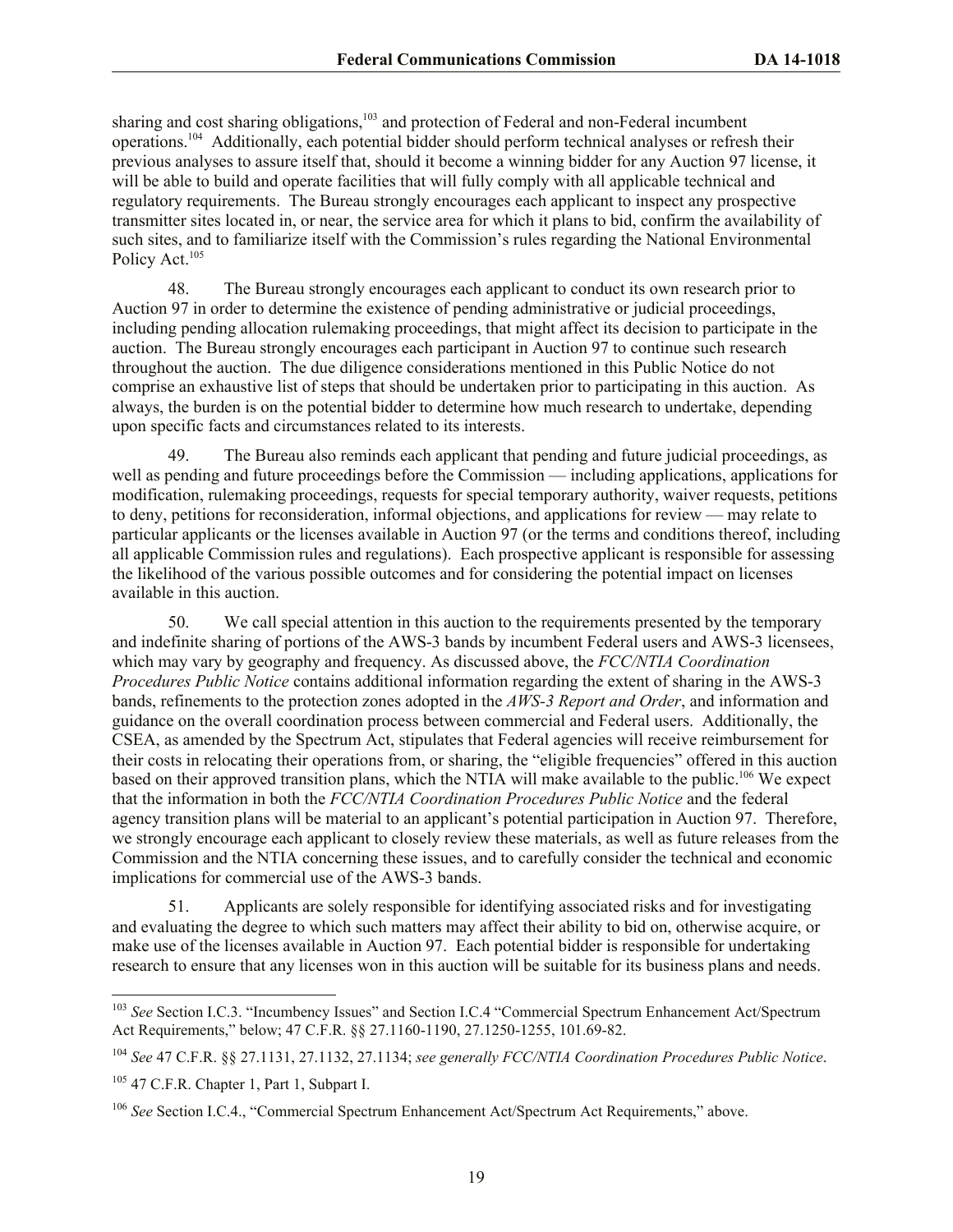Each potential bidder must undertake its own assessment of the relevance and importance of information gathered as part of its due diligence efforts.

# **9. Use of Integrated Spectrum Auction System**

52. Bidders will be able to participate in Auction 97 over the Internet using the Commission's web-based Integrated Spectrum Auction System ("ISAS" or "FCC Auction System"). The Commission makes no warranty whatsoever with respect to the FCC Auction System. In no event shall the Commission, or any of its officers, employees, or agents, be liable for any damages whatsoever (including, but not limited to, loss of business profits, business interruption, loss of business information, or any other loss) arising out of or relating to the existence, furnishing, functioning, or use of the FCC Auction System that is accessible to qualified bidders in connection with this auction. Moreover, no obligation or liability will arise out of the Commission's technical, programming, or other advice or service provided in connection with the FCC Auction System.

#### **10. Fraud Alert**

53. As is the case with many business investment opportunities, some unscrupulous entrepreneurs may attempt to use Auction 97 to deceive and defraud unsuspecting investors. Common warning signals of fraud include the following:

- The first contact is a "cold call" from a telemarketer, or is made in response to an inquiry prompted by a radio or television infomercial.
- The offering materials used to invest in the venture appear to be targeted at IRA funds, for example, by including all documents and papers needed for the transfer of funds maintained in IRA accounts.

The amount of investment is less than \$25,000.

The sales representative makes verbal representations that (a) the Internal Revenue Service, Federal Trade Commission ("FTC"), Securities and Exchange Commission ("SEC"), FCC, or other government agency has approved the investment; (b) the investment is not subject to state or federal securities laws; or (c) the investment will yield unrealistically high short-term profits. In addition, the offering materials often include copies of actual FCC releases, or quotes from FCC personnel, giving the appearance of FCC knowledge or approval of the solicitation.

54. Information about deceptive telemarketing investment schemes is available from the FCC as well as the FTC and SEC. Additional sources of information for potential bidders and investors may be obtained from the following sources:

- the FCC's Consumer Call Center at (888) 225-5322 or by visiting http://wireless.fcc.gov/csinfo#fraud
- the FTC at (877) FTC-HELP ((877) 382-4357) or by visiting http://ftc.gov/bcp/edu/pubs/consumer/invest/inv03.shtm
- the SEC at (202) 942-7040 or by visiting http://sec.gov/cgi-bin/txt-srch-sec?text=fraud&section=Investor+Information.

Complaints about specific deceptive telemarketing investment schemes should be directed to the FTC, the SEC, or the National Fraud Information Center at (800) 876-7060.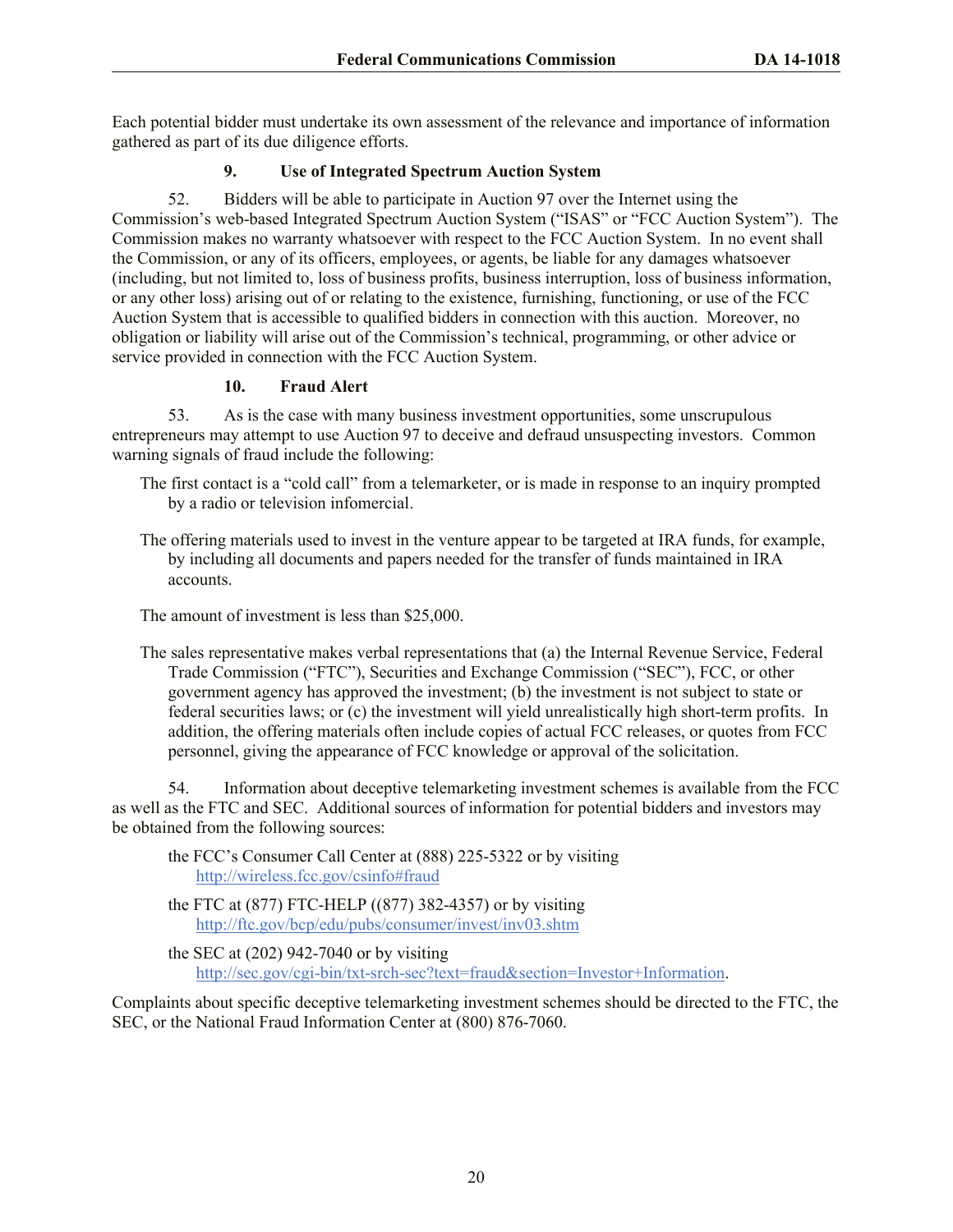## **11. Environmental Review Requirements**

55. Licensees must comply with the Commission's rules regarding implementation of the National Environmental Policy Act and other federal environmental statutes.<sup>107</sup> The construction of a wireless antenna facility is a federal action, and the licensee must comply with the Commission's environmental rules for each such facility.<sup>108</sup> These environmental rules require, among other things, that the licensee consult with expert agencies having environmental responsibilities, including the U.S. Fish and Wildlife Service, the State Historic Preservation Office, the U.S. Army Corps of Engineers, and the Federal Emergency Management Agency (through the local authority with jurisdiction over floodplains). In assessing the effect of facility construction on historic properties, the licensee must follow the provisions of the FCC's Nationwide Programmatic Agreement Regarding the Section 106 National Historic Preservation Act Review Process.<sup>109</sup> The licensee must prepare an environmental assessment for any facility that may have a significant impact in or on wilderness areas, wildlife preserves, threatened or endangered species, designated critical habitats, historical or archaeological sites, Native American religious sites, floodplains, surface features, or migratory birds. In addition, the licensee must prepare an environmental assessment for any facility that includes high intensity white lights in residential neighborhoods or excessive radio frequency emission.

#### **D. Auction Specifics**

# **1. Auction Start Date**

56. Bidding in Auction 97 will begin on Thursday, November 13, 2014. Pre-auction dates and deadlines are listed below.

57. The initial schedule for bidding rounds will be announced by public notice at least one week before the auction starts. Moreover, unless otherwise announced, bidding on all licenses will be conducted on each business day until bidding has stopped on all licenses.

# **2. Auction Title**

58. Auction 97 – AWS-3

#### **3. Bidding Methodology**

59. As discussed in more detail below, the bidding methodology for Auction 97 will be a simultaneous multiple round format.<sup>110</sup> The Commission will conduct this auction over the Internet using the FCC Auction System. Qualified bidders are permitted to bid electronically via the Internet or by telephone using the telephonic bidding option. All telephone calls are recorded.

# **4. Pre-Auction Dates and Deadlines**

60. The following dates and deadlines apply:

| Short-Form Application (FCC Form 175)                              |  |
|--------------------------------------------------------------------|--|
| Short-Form Application (FCC Form 175)                              |  |
| Upfront Payments (via wire transfer)October 15, 2014; 6:00 p.m. ET |  |

 $\overline{a}$  $107$  47 C.F.R. Chapter 1, Part 1, Subpart I.

<sup>108</sup> 47 C.F.R. §§ 1.1301-1.1319.

 $109$  47 C.F.R. Part 1, Appendix C.

<sup>110</sup> *See* Section IV.A.1.a. "Simultaneous Multiple Round Auction," below*.*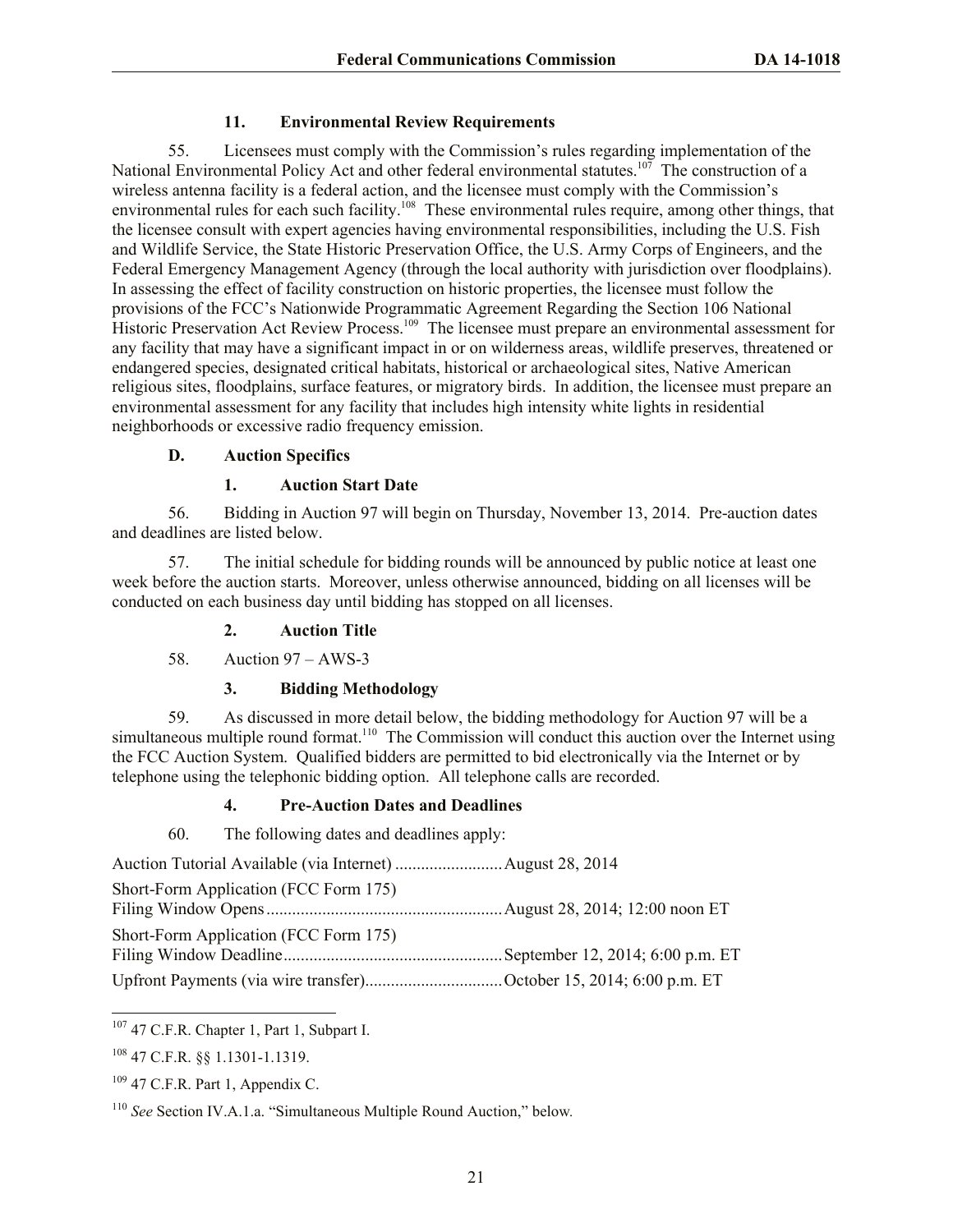Mock Auction ...................................................................November 10, 2014 Auction Begins..................................................................November 13, 2014

61. In order to provide sufficient time for Commission staff to complete review of short-form applications and for Auction 97 applicants to work with staff to address any deficiencies with their applications, we are unable to grant in full the joint request of CCA, CTIA, and NTCA to set a short-form deadline of September 24, 2014. Those parties assert setting the deadline near the end of that month would facilitate the association members' ability to participate in business negotiations and panel discussions, including panels on the AWS-3 auction, at industry conferences scheduled during September 2014 without risk of running afoul of section 1.2105(c)'s prohibited communications period.<sup>111</sup> We understand that two of three of those events will have concluded by September 12, 2014, which is the alternative date they request.

## **5. Requirements for Participation**

62. Those wishing to participate in this auction must:

- Submit a short-form application (FCC Form 175) electronically prior to 6:00 p.m. ET, on September 12, 2014, following the electronic filing procedures set forth in Attachment D to this Public Notice;
- Submit a sufficient upfront payment and an FCC Remittance Advice Form (FCC Form 159) by 6:00 p.m. ET, on October 15, 2014, following the procedures and instructions set forth in Attachment E to this Public Notice; and
- Comply with all provisions outlined in this Public Notice and applicable Commission rules.

# **II. SHORT-FORM APPLICATION (FCC FORM 175) REQUIREMENTS**

#### **A. General Information Regarding Short-Form Applications**

63. An application to participate in an FCC auction, referred to as a short-form application or FCC Form 175, provides information used to determine whether the applicant is legally, technically, and financially qualified to participate in Commission auctions for licenses or permits.<sup>112</sup> The short-form application is the first part of the Commission's two-phased auction application process. In the first phase, parties desiring to participate in the auction must file a streamlined, short-form application in which they certify under penalty of perjury as to their qualifications.<sup>113</sup> Eligibility to participate in bidding is based on the applicant's short-form application and certifications, and on its upfront payment, as explained below.<sup>114</sup> In the second phase of the process, each winning bidder must file a more comprehensive long-form application (FCC Form 601) and have a complete and accurate ownership disclosure information report (FCC Form 602) on file with the Commission.<sup>115</sup>

64. Every entity and individual seeking a license available in Auction 97 must file a shortform application electronically via the FCC Auction System prior to 6:00 p.m. ET on September 12,

 $\overline{\phantom{a}}$ 

<sup>111</sup> *See* Letter from Rebecca Murphy Thompson, General Counsel, CCA *et al.*, to Marlene Dortch, Secretary, Federal Communications Commission, AU Docket No. 14-78, GN Docket No. 13-185, and RM-11395 (filed June 6, 2014) at 2.

<sup>112</sup> 47 C.F.R. §§ 1.2105.

<sup>113</sup> *Id*.; *see also Competitive Bidding Second Report and Order*, 9 FCC Rcd at 2376 ¶ 165.

<sup>114</sup> Section III.D. "Upfront Payments – Due October 15, 2014," below*.* 

<sup>115</sup> 47 C.F.R. §§ 1.2107.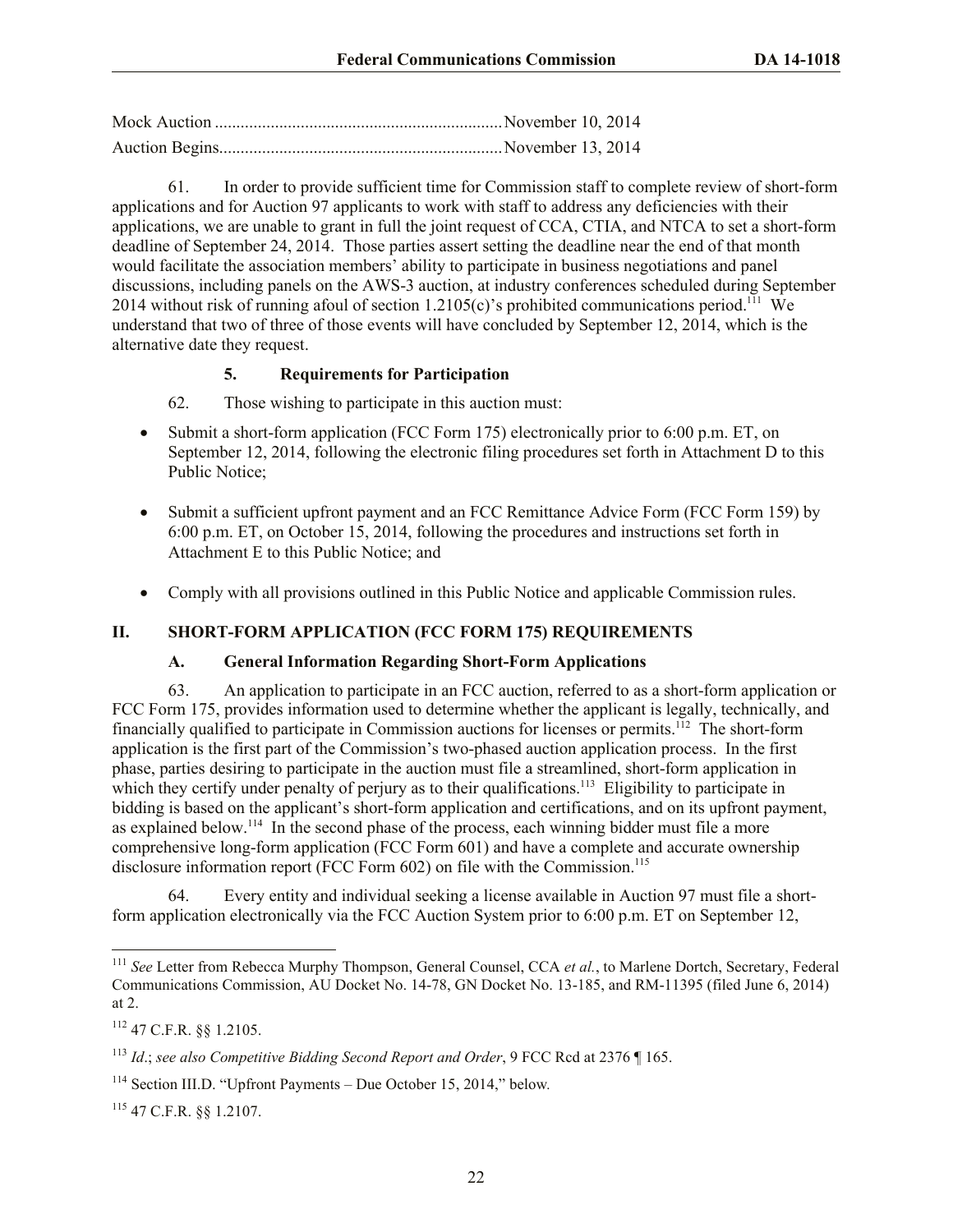2014, following the procedures prescribed in Attachment D to this Public Notice. If an applicant claims eligibility for a bidding credit, the information provided in its FCC Form 175 will be used to determine whether the applicant is eligible for the claimed bidding credit. Applicants filing a short-form application are subject to the Commission's anti-collusion rules beginning at the deadline for filing, as described above.

65. Applicants bear full responsibility for submitting accurate, complete and timely shortform applications. All applicants must certify on their short-form applications under penalty of perjury that they are legally, technically, financially and otherwise qualified to hold a license.<sup>116</sup> Each applicant should read carefully the instructions set forth in Attachment D to this Public Notice and should consult the Commission's rules to ensure that, in addition to the materials described below, all the information required is included within its short-form application.

66. An individual or entity may not submit more than one short-form application for a single auction. If a party submits multiple short-form applications for any license(s) in the same or overlapping geographic area(s), only one of its applications can be found to be complete when reviewed for completeness and compliance with the Commission's rules.

67. Applicants should note that submission of a short-form application (and any amendments thereto) constitutes a representation by the person certifying the application that he or she is an authorized representative of the applicant with authority to bind the applicant, that he or she has read the form's instructions and certifications, and that the contents of the application, its certifications, and any attachments are true and correct. Applicants are not permitted to make major modifications to their applications; such impermissible changes include a change of the certifying official to the application.<sup>117</sup> Submission of a false certification to the Commission may result in penalties, including monetary forfeitures, license forfeitures, ineligibility to participate in future auctions, and/or criminal prosecution.

#### **B. License Selection**

68. An applicant must select the licenses on which it wants to bid from the "Eligible Licenses" list on its short-form application. Applicants must review and verify their license selections before the deadline for submitting short-form applications. License selections cannot be changed after the short-form application filing deadline.<sup>118</sup> The FCC Auction System will not accept bids on licenses that were not selected on the applicant's short-form application.

# **C. Disclosure of Bidding Arrangements**

69. An applicant will be required to identify in its short-form application all real parties in interest with whom it has entered into any agreements, arrangements, or understandings of any kind relating to the licenses being auctioned, including any agreements relating to post-auction market structure.<sup>119</sup>

70. Each applicant will also be required to certify under penalty of perjury in its short-form application that it has not entered and will not enter into any explicit or implicit agreements, arrangements or understandings of any kind with any parties, other than those identified in the application, regarding the amount of its bids, bidding strategies, or the particular licenses on which it will or will not bid.<sup>120</sup> If an applicant has had discussions, but has not reached an agreement by the short-form application filing

 $116$  47 C.F.R. § 1.2105(a)(2)(v).

<sup>117</sup> *See* 47 C.F.R. § 1.2105(b).

<sup>118</sup> 47 C.F.R. § 1.2105(b)(2).

 $119$  47 C.F.R. §§ 1.2105(a)(2)(viii), (c)(1).

 $120$  47 C.F.R. § 1.2105(a)(2)(ix).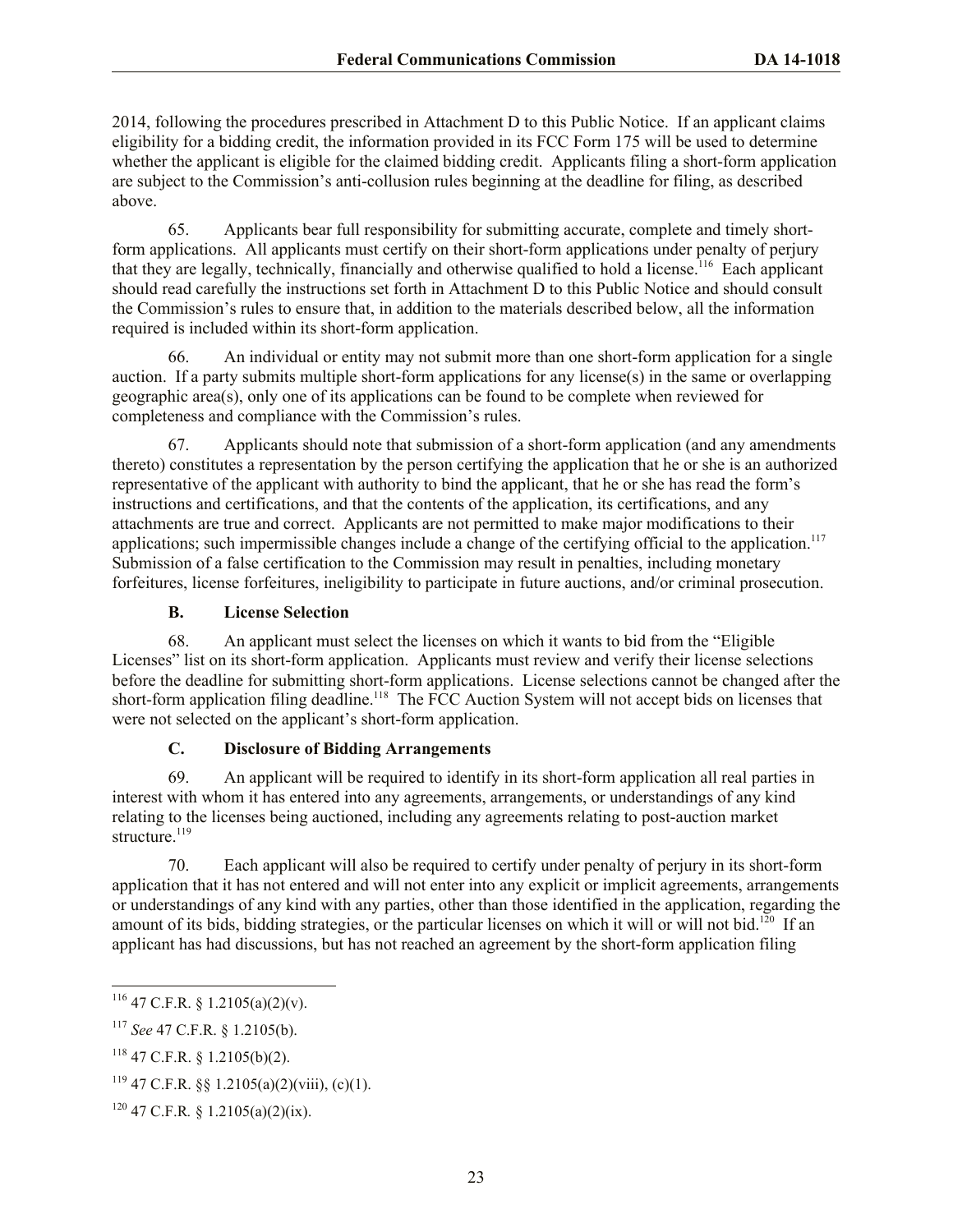deadline, it should not include the names of parties to the discussions on its application and may not continue such discussions with any applicants after the deadline.<sup>121</sup>

71. After the filing of short-form applications, the Commission's rules do not prohibit a party holding a non-controlling, attributable interest in one applicant from acquiring an ownership interest in or entering into a joint bidding arrangement with other applicants, provided that (i) the attributable interest holder certifies that it has not and will not communicate with any party concerning the bids or bidding strategies of more than one of the applicants in which it holds an attributable interest, or with which it has entered into a joint bidding arrangement; and (ii) the arrangements do not result in a change in control of any of the applicants.<sup>122</sup> While section 1.2105(c) of the rules does not prohibit non-auction-related business negotiations among auction applicants, we remind applicants that certain discussions or exchanges could touch upon impermissible subject matters because they may convey pricing information and bidding strategies.<sup>123</sup> Further, as discussed above, compliance with the disclosure requirements of section 1.2105(c) of the Commission's rules will not insulate a party from enforcement of the antitrust  $laws.$ <sup>124</sup>

# **D. Ownership Disclosure Requirements**

72. Each applicant must comply with the uniform Part 1 ownership disclosure standards and provide information required by sections 1.2105 and 1.2112 of the Commission's rules.<sup>125</sup> Specifically, in completing the short-form application, an applicant will be required to fully disclose information on the real party- or parties-in-interest and the ownership structure of the applicant, including both direct and indirect ownership interests of 10 percent or more, as prescribed in sections 1.2105 and 1.2112 of the Commission's rules.<sup>126</sup> Each applicant is responsible for ensuring that information submitted in its shortform application is complete and accurate.

73. In certain circumstances, an applicant's most current ownership information on file with the Commission, if in an electronic format compatible with the short-form application (FCC Form 175) (such as information submitted in an FCC Form 602 or in an FCC Form 175 filed for a previous auction using ISAS) will automatically be entered into the applicant's short-form application. Each applicant must carefully review any information automatically entered to confirm that it is complete and accurate as of the deadline for filing the short-form application. Any information that needs to be corrected or updated must be changed directly in the short-form application.

# E. **Foreign Ownership Disclosure Requirements**

74. Section 310 of the Communications Act requires the Commission to review foreign investment in radio station licenses and imposes specific restrictions on who may hold certain types of radio licenses.<sup>127</sup> The provisions of section 310 apply to applications for initial radio licenses, applications for assignments and transfers of control of radio licenses, and spectrum leasing arrangements

<sup>126</sup> 47 C.F.R. §§ 1.2105, 1.2112.

<sup>127</sup> *See* 47 U.S.C. §§ 310(a), (b).

l <sup>121</sup> Section I.C.2. "Prohibited Communications and Compliance with Antitrust Laws," above*.*

 $122$  47 C.F.R.  $88$  1.2105(c)(4)(i), (ii).

<sup>123</sup> Section I.C.2. "Prohibited Communications and Compliance with Antitrust Laws," above; *see* Amendment of Part 1 of the Commission's Rules – Competitive Bidding Procedures*,* WT Docket No. 97-82, *Third Report and Order and Second Further Notice of Proposed Rule Making*, FCC 97-413, 13 FCC Rcd 374, 467-68 ¶ 163 (1997) (*"Part 1 Third Report and Order"*).

<sup>124</sup> *Id*.

 $125$  47 C.F.R. § 1.2105 requires the disclosure on the short-form application of the applicant's ownership information as set forth in 47 C.F.R. §§ 1.2105 and 1.2112.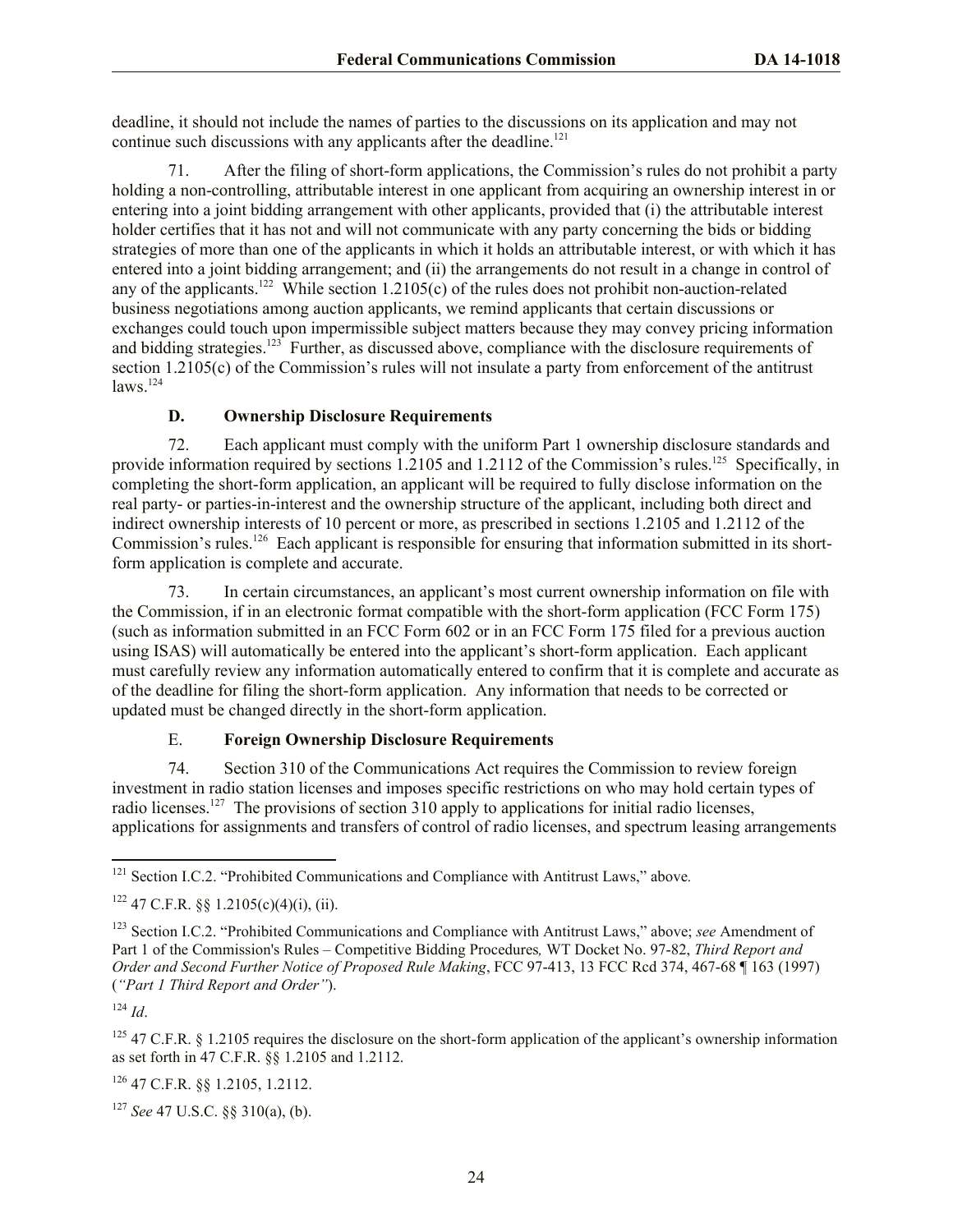under the Commission's secondary market rules. $128$  In completing the short-form application (FCC Form 175), an applicant will be required to disclose information concerning any foreign ownership of the applicant. An applicant must certify in its short-form application that, as of the deadline for filing a shortform application to participate in Auction 97, the applicant either is in compliance with the foreign ownership provisions of section 310 or has filed a petition for declaratory ruling requesting Commission approval to exceed the applicable foreign ownership limit or benchmark in section 310(b) that is pending before, or has been granted by, the Commission.<sup>129</sup>

## **F. National Security Certification Requirement for Auction 97 Applicants**

75. Section 6004 of the Spectrum Act prohibits a person who has been, for reasons of national security, barred by any agency of the Federal Government from bidding on a contract, participating in an auction, or receiving a grant from participating in any auction that is required or authorized to be conducted pursuant to the Spectrum Act.<sup>130</sup> In 2013, the Commission amended its rules to implement this mandate by adding a certification to the various other certifications that a party must make in any short-form application.<sup>131</sup> Pursuant to this rule, any applicant seeking to participate in Auction 97 must certify in its short-form application, under penalty of perjury, that the applicant and all of the related individuals and entities required to be disclosed on its application are not person(s) who have been, for reasons of national security, barred by any agency of the Federal Government from bidding on a contract, participating in an auction, or receiving a grant, and who are thus statutorily prohibited from participating in such a Commission auction.<sup>132</sup> As with other required certifications, an auction applicant's failure to include the required certification in its short-form application by the applicable filing deadline would render its application unacceptable for filing, and its application would be dismissed with prejudice.<sup>133</sup>

## **G. Acknowledgement Statement for Auction 97 Applicants**

76. We adopt our proposal to require each applicant selecting any license in the 1755-1780 MHz band to submit with its short-form application a signed statement acknowledging that the applicant's operations the 1755-1780 MHz band may be subject to interference from Federal systems, that the applicant must accept interference from incumbent Federal operations, and that the applicant has considered these risks before submitting any bids for applicable licenses in Auction 97.<sup>134</sup> The specific text that must be included in the required acknowledgement statement is contained in Attachment G to this Public Notice.<sup>135</sup> The acknowledgement statement must be signed by the same individual that signs the application on behalf of the applicant.

 $\overline{a}$ 

<sup>132</sup>*See* 47 C.F.R. § 1.2105(a)(2)(xii).

 $133$  47 C.F.R. § 1.2105(b)(1).

<sup>128</sup> *See* Review of Foreign Ownership Policies for Common Carrier and Aeronautical Radio Licensees under Section 310(b)(4) of the Communications Act of 1934, as Amended, *Second Report and Order*, FCC 13-50, 28 FCC Rcd 5741, 5747-48 ¶ 7 (2013) ("*Foreign Ownership Second Report and Order*").

<sup>&</sup>lt;sup>129</sup> *See* 47 C.F.R. § 1.2105(a)(2)(v), (vi). See Attachment D, "Short-Form Application Filing Instructions," below for additional information concerning foreign ownership disclosure requirements.

<sup>130</sup> *See* 47 U.S.C § 1404.

<sup>131</sup> *See* 47 C.F.R. § 1.2105(a)(2)(xii). *See also* Service Rules for the Advanced Wireless Services H Block— Implementing Section 6401 of the Middle Class Tax Relief and Job Creation Act of 2012 Related to the 1915-1920 MHz and 1995-2000 MHz Bands, *Report and Order*, FCC 13-88, 28 FCC Rcd 9483, 9577-78 ¶¶ 253-54 (2013); *AWS-3 Report and Order*, 29 FCC Rcd at 4677 ¶ 182.

<sup>134</sup> *See Auction 97 Comment Public Notice*, 29 FCC Rcd at 5225 ¶ 24.

<sup>&</sup>lt;sup>135</sup> Guidance on submitting the acknowledgement statement can be found in Sections I.C.7. and 8. of Attachment D to this Public Notice.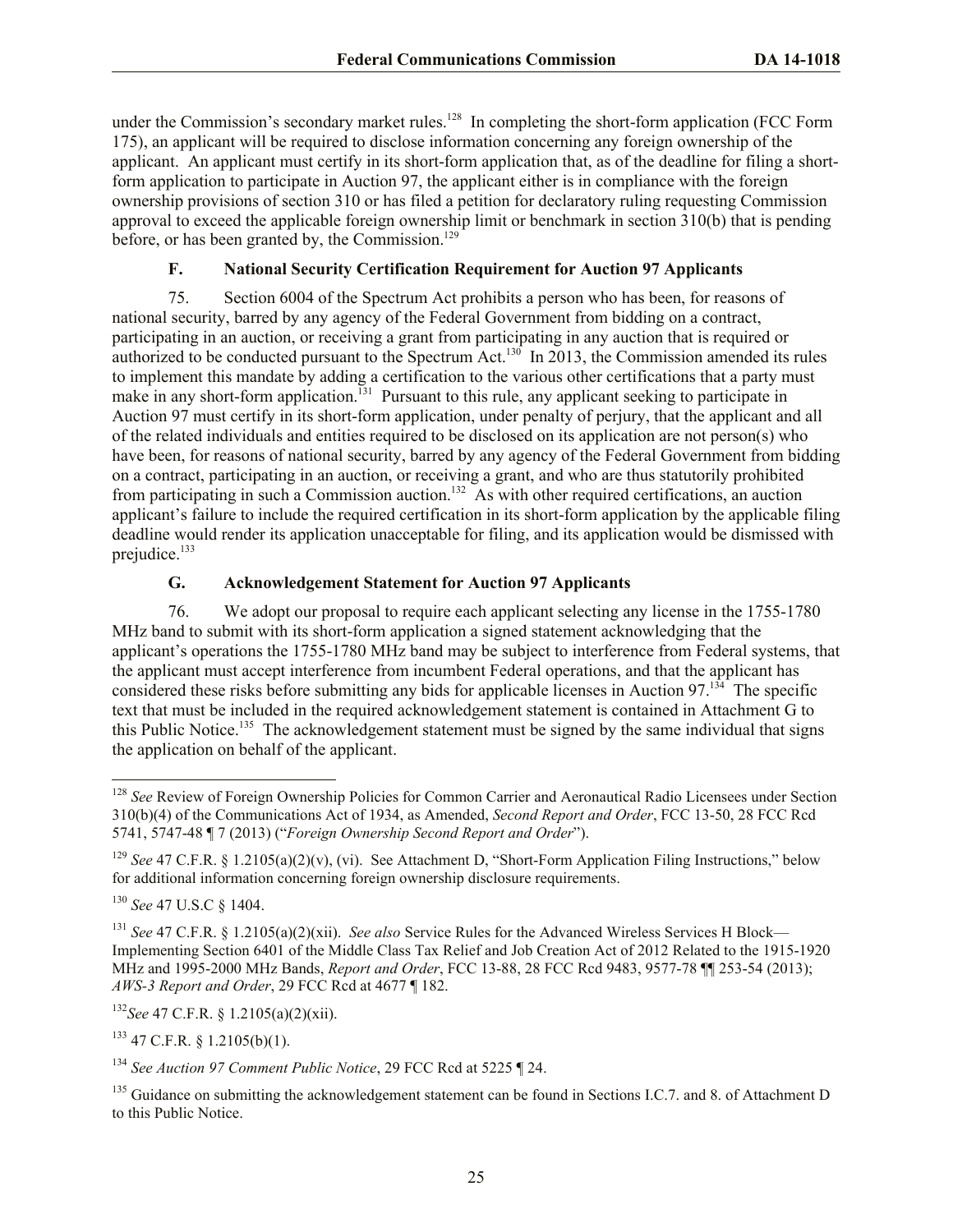77. As discussed above, incumbent Federal users are currently operating in the 1695-1710 MHz and 1755-1780 MHz bands.<sup>136</sup> In the *AWS-3 Report and Order*, the Commission adopted rules to address commercial operations in these bands in light of the temporary and indefinite sharing of the bands by Federal incumbent users and commercial licensees, including a requirement that commercial licensees operate on a co-equal, primary operations with Federal systems, $137$  and a requirement that licensees in the 1755-1780 MHz band accept interference from Federal systems as long as such systems remain in the band. $138$ 

78. We disagree with the recommendation of Spectrum Financial Partners that we should not require an acknowledgement on the grounds that this would be an unnecessary paperwork burden and applicant's acceptance of such interference obligations is already adequately covered by the due diligence instructions that apply to all auctions.<sup>139</sup> As both T-Mobile and AT&T recognize, it may be useful for each bidder for these frequencies to sign a statement acknowledging that it has given consideration to potential interference issues for this band.<sup>140</sup>  $AT&T$  and T-Mobile request that the required statement be narrowly drafted, and seek assurances that the acknowledgement does not give rise to any new obligations for the 1755-1780 MHz band beyond those set out in the Commission's rules.<sup>141</sup> They also encourage the Commission to promote disclosure by federal agencies of as much information as possible about the potential interference environment.<sup>142</sup> We note that the text of the acknowledgement statement is narrowly tailored and expressly states that it "does not supersede the licensee's rights and obligations specified by law, rule, or other Commission action."<sup>143</sup>

#### **H. Designated Entity Provisions**

79. Eligible applicants in Auction 97 may claim small business bidding credits. In addition to the information provided below, applicants should review carefully the Commission's decisions regarding the designated entity provisions.<sup>144</sup>

l

<sup>142</sup> T-Mobile Comments at 6; AT&T Reply Comments at 13.

<sup>143</sup> *See* Appendix G to this Public Notice (text of acknowledgement to be signed by applicants for 1755-1780 MHz licenses); Section I.C.3., "Incumbency Issues," above.

<sup>136</sup> *See* Section I.C.3, "Incumbency Issues," above.

<sup>137</sup> *See* 47 C.F.R. § 2.106, US note 88 and US note 91.

<sup>138</sup> *See* 47 C.F.R. §27.1134(f). *See also* 47 C.F.R. § 2.106, US note 91.

<sup>139</sup> *See* Spectrum Financial Partners Comments at 2.

<sup>140</sup> *See* T-Mobile Comments at 6-7; AT&T Reply Comments at 13.

<sup>&</sup>lt;sup>141</sup> T-Mobile Comments at 7-9; AT&T Reply Comments at 13-15. Specifically, AT&T and T-Mobile seek clarification that (1) the acknowledgement does not mean that federal users may remain on spectrum that they are obligated to clear, (2) commercial licensees are no longer subject to potential interference after NTIA withdraws a federal authorization for the AWS-3 bands, (3) signing the acknowledgement is not intended to dissuade federal agencies from entering into agreements with auction winners for commercial use of the AWS-3 bands, (4) the acknowledgement does not require auction participants to engage in coordination with federal users in order to accept interference from them, and (5) the coordination procedures are different from the notification procedures that may be voluntarily implemented consistent with the required acknowledgement and Section 27.1134(f) of the Commission's rules. T-Mobile Comments at 7-9; AT&T Reply Comments at 13-15.

<sup>144</sup> *See*, *e*.*g*., Implementation of the Commercial Spectrum Enhancement Act and Modernization of the Commission's Competitive Bidding Rules and Procedures, WT Docket No. 05-211, *Report and Order*, FCC 06-4, 21 FCC Rcd 891 (2006) ("*CSEA/Part 1 Report and Order*"); *Second Report and Order and Second Further Notice of Proposed Rule Making*, FCC 06-52, 21 FCC Rcd 4753 (2006) ("*CSEA/Part 1 Second Report and Order*"), *recon. pending*; *Order on Reconsideration of the Second Report and Order*, FCC 06-78, 21 FCC Rcd 6703 (2006) ("*CSEA/Part 1 Second Report and Order's First Reconsideration Order*").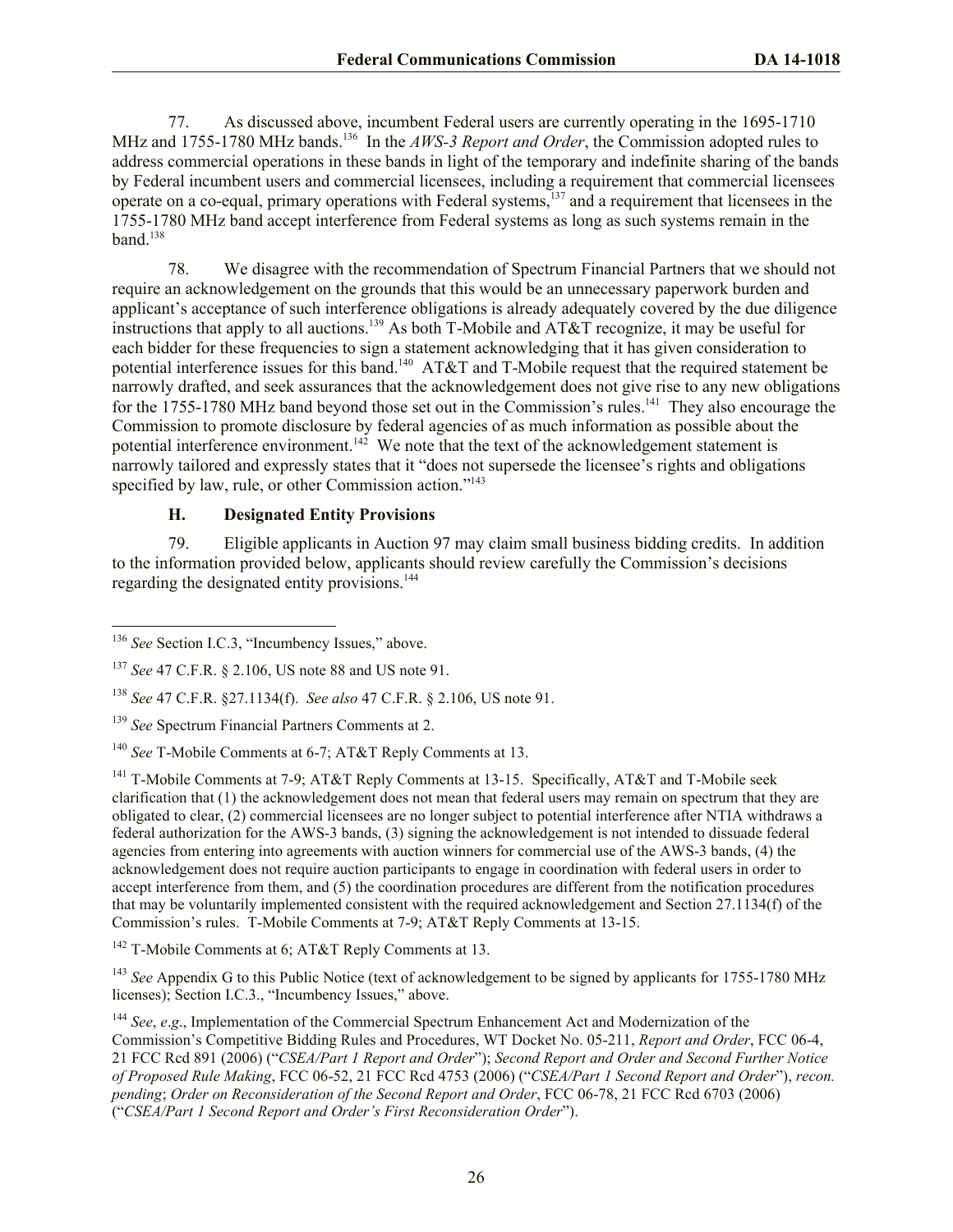## **1. Bidding Credits for Small Businesses**

80. A bidding credit represents an amount by which a bidder's winning bid will be discounted. For Auction 97, bidding credits will be available to small businesses and consortia thereof.

## **a. Bidding Credit Eligibility Criteria**

81. In the *AWS-3 Report and Order*, the Commission adopted small business bidding credits to promote and facilitate the participation of small businesses in competitive bidding for licenses in the AWS-3 bands. $145$ 

82. The level of bidding credit is determined as follows:

- A bidder with attributed average annual gross revenues that do not exceed \$40 million for the preceding three years will receive a 15 percent discount on its winning bid.<sup>146</sup>
- A bidder with attributed average annual gross revenues that do not exceed \$15 million for the preceding three years will receive a 25 percent discount on its winning bid.<sup>147</sup>

83. Bidding credits are not cumulative; qualifying applicants receive either the 15 percent or the 25 percent bidding credit on its winning bid, but not both. Applicants should note that unjust enrichment provisions apply to a winning bidder that utilizes a bidding credit and subsequently seeks to assign or transfer control of its license to an entity not qualifying for the same level of bidding credit.<sup>148</sup>

# **b. Revenue Disclosure on Short-Form Application**

84. An entity applying as a small business must provide gross revenues for the preceding three years of each of the following: (1) the applicant, (2) its affiliates, (3) its controlling interests, (4) the affiliates of its controlling interests, and (5) the entities with which it has an attributable material relationship.<sup>149</sup> Certification that the average annual gross revenues of such entities and individuals for the preceding three years do not exceed the applicable limit is not sufficient. Additionally, if an applicant is applying as a consortium of small businesses, this information must be provided for each consortium member.<sup>150</sup>

# **2. Attributable Interests**

#### **a. Controlling Interests**

85. Controlling interests of an applicant include individuals and entities with either *de facto* or *de jure* control of the applicant. Typically, ownership of greater than 50 percent of an entity's voting stock evidences *de jure* control. *De facto* control is determined on a case-by-case basis.<sup>151</sup> The following are some common indicia of *de facto* control:

 $150$  47 C.F.R. §§ 1.2110(b)(3)(i), 1.2110(b)(6), 1.2110(k).

l <sup>145</sup> *See AWS-3 Report and Order*, 29 FCC Rcd at 4680-81 ¶ 189.

<sup>146</sup> *See* 47 C.F.R. §§ 1.2110(f)(2)(iii), 27.1106(a)(1), (b).

<sup>147</sup> *See* 47 C.F.R. §§ 1.2110(f)(2)(ii), 27.1106(a)(2), (b).

<sup>148</sup> *See* 47 C.F.R. § 1.2111.

<sup>149</sup> 47 C.F.R. §§ 1.2110(b)(1)(i), 1.2110(b)(3)(iv)(B). *See also Part 1 Fifth Report and Order*, 15 FCC Rcd at 15323-27 ¶¶ 59-67.

<sup>&</sup>lt;sup>151</sup> For further guidance on the issue of *de facto* control, see the Commission's affiliation rule at 47 C.F.R. §1.2110(b)(5); *see also* Intermountain Microwave, *Public Notice*, 12 FCC 2d 559, 560, Report No. 1142 (1963); Application of Baker Creek Communications, L.P., *Memorandum Opinion and Order*, DA 98-1921, 13 FCC Rcd 18709 (1998).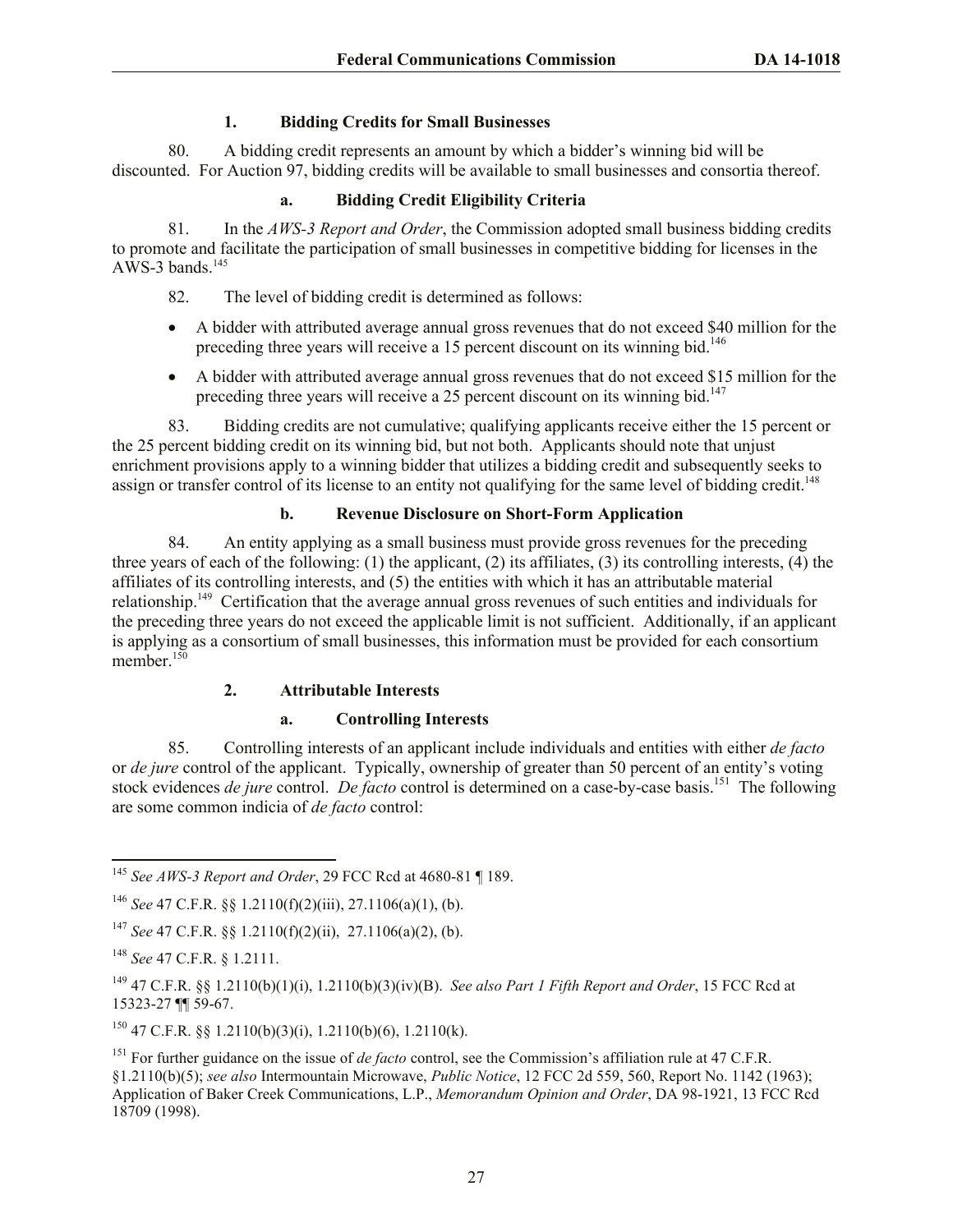- the entity constitutes or appoints more than 50 percent of the board of directors or management committee;
- the entity has authority to appoint, promote, demote, and fire senior executives that control the day-to-day activities of the licensee;
- $\bullet$  the entity plays an integral role in management decisions.<sup>152</sup>

86. Applicants should refer to section  $1.2110(c)(2)$  of the Commission's rules and Attachment D of this Public Notice to understand how certain interests are calculated in determining control. For example, pursuant to section  $1.2110(c)(2)(ii)(F)$ , officers and directors of an applicant are considered to have controlling interest in the applicant.<sup>153</sup>

## **b. Affiliates**

87. Affiliates of an applicant or controlling interest include an individual or entity that (1) directly or indirectly controls or has the power to control the applicant, (2) is directly or indirectly controlled by the applicant, (3) is directly or indirectly controlled by a third party that also controls or has the power to control the applicant, or  $(4)$  has an "identity of interest" with the applicant.<sup>154</sup> The Commission's definition of an affiliate of the applicant encompasses both controlling interests of the applicant and affiliates of controlling interests of the applicant.<sup>155</sup> For more information regarding affiliates, applicants should refer to section  $1.2110(c)(5)$  and Attachment D to this Public Notice.

# **c. Material Relationships**

88. The Commission requires the consideration of certain leasing and resale (including wholesale) relationships — referred to as "attributable material relationships" — in determining designated entity eligibility for bidding credits.<sup>156</sup> An applicant or licensee has an "attributable material relationship" when it has one or more agreements with any individual entity for the lease or resale (including under a wholesale agreement) of, on a cumulative basis, more than 25 percent of the spectrum capacity of any individual license held by the applicant or licensee. The attributable material relationship will cause the gross revenues of that entity and its attributable interest holders to be attributed to the applicant or licensee for the purposes of determining the applicant's or licensee's (i) eligibility for designated entity benefits and (ii) liability for "unjust enrichment"<sup>157</sup> on a license-by-license basis.<sup>158</sup>

89. The Commission grandfathered material relationships in existence before the release of the *Designated Entity Second Report and Order*, meaning that those preexisting relationships alone would not cause the Commission to examine a designated entity's ongoing eligibility for existing benefits or its liability for unjust enrichment. The Commission did not, however, grandfather preexisting material relationships for determinations of an applicant's or licensee's designated entity eligibility for future auctions or in the context of future assignments, transfers of control, spectrum leases, or other reportable

l

<sup>156</sup> *See Council Tree Communications, Inc. v. FCC*, 619 F.3d 235 (3d Cir. 2010) (affirming attributable material relationship rule and vacating impermissible material relationship rule).

<sup>157</sup> The repayment obligations of designated entities are governed by a five-year unjust enrichment schedule. *Id*., 619 F.3d at 258 (vacating ten-year unjust enrichment schedule).

<sup>158</sup> *CSEA/Part 1 Second Report and Order*, 21 FCC Rcd at 4759-60 ¶ 15, 4763-65 ¶¶ 25-30, 4765-68 ¶¶ 31-41; *see also CSEA/Part 1 Second Report and Order's First Reconsideration Order*, 21 FCC Rcd at 6712-13 ¶¶ 24-26; and 47 C.F.R. §§ 1.2110(b)(3)(iv)(B), 1.2111(d).

 $152$  47 C.F.R. § 1.2110(c)(2)(i)(A)-(C).

 $153$  47 C.F.R. § 1.2110(c)(2)(ii)(F).

<sup>154</sup> 47 C.F.R. § 1.2110(c)(5).

<sup>155</sup> *Id*.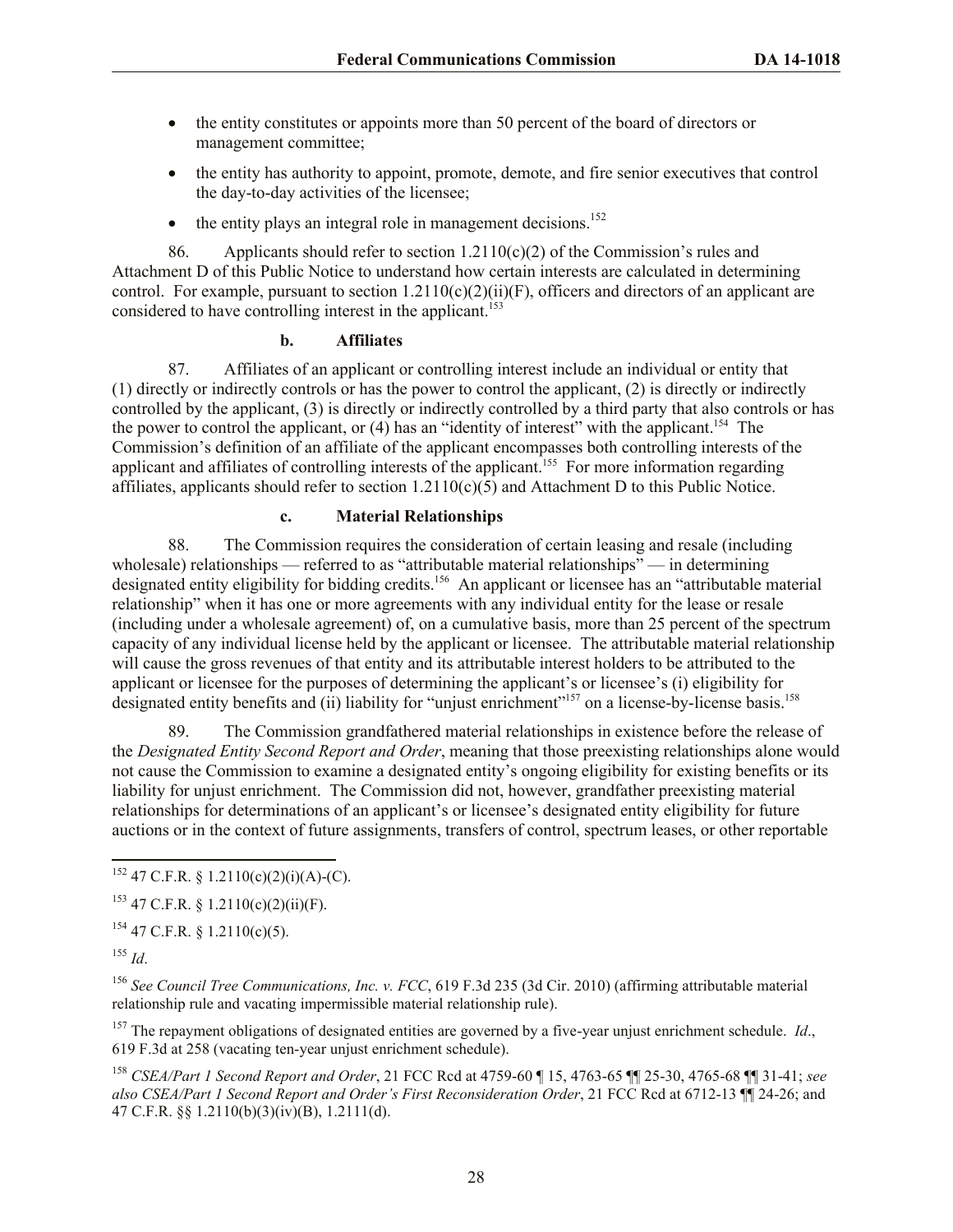eligibility events. Rather, in such circumstances, the Commission reexamines the applicant's or licensee's designated entity eligibility, taking into account all existing material relationships, including those previously grandfathered.<sup>159</sup>

## **d. Gross Revenue Exceptions**

90. The Commission has also made other modifications to its rules governing the attribution of gross revenues for purposes of determining designated entity eligibility. For example, the Commission has clarified that, in calculating an applicant's gross revenues under the controlling interest standard, it will not attribute to the applicant the personal net worth, including personal income, of its officers and directors.<sup>160</sup>

91. The Commission has also exempted from attribution to the applicant the gross revenues of the affiliates of a rural telephone cooperative's officers and directors, if certain conditions specified in section  $1.2110(b)(3)(iii)$  of the Commission's rules are met.<sup>161</sup> An applicant claiming this exemption must provide, in an attachment, an affirmative statement that the applicant, affiliate and/or controlling interest is an eligible rural telephone cooperative within the meaning of section 1.2110(b)(3)(iii), and the applicant must supply any additional information as may be required to demonstrate eligibility for the exemption from the attribution rule.<sup>162</sup> Applicants seeking to claim this exemption must meet all of the conditions.<sup>163</sup> Additional guidance on claiming this exemption may be found in Attachment D to this Public Notice.

## **e. Bidding Consortia**

92. A consortium of small businesses is a conglomerate organization composed of two or more entities, each of which individually satisfies the definition of a small business.<sup>164</sup> Thus, each member of a consortium of small businesses that applies to participate in Auction 97 must individually meet the criteria for small businesses, as set forth above.<sup>165</sup> Each consortium member must disclose its

<sup>160</sup> *See* 47 C.F.R. § 1.2110(c)(2)(ii)(F). *See also Part 1 Fifth Report and Order's First Reconsideration Order*, 18 FCC Rcd at 10185-86 ¶¶ 8-9. However, to the extent that the officers and directors of the applicant are controlling interest holders of other entities, the gross revenues of those entities will be attributed to the applicant. Moreover, if an officer or director operates a separate business, the gross revenues derived from that separate business would be attributed to the applicant, although any personal income from such separate business would not be attributed. *Id*., 18 FCC Rcd at 10186 ¶ 9.

<sup>161</sup> *Part 1 Fifth Report and Order's First Reconsideration Order*, 18 FCC Rcd at 10186-94 ¶¶ 10-18; Amendment of Part 1 of the Commission's Rules – Competitive Bidding Procedures, WT Docket No. 97-82, *Second Order on Reconsideration of the Fifth Report and Order*, FCC 04-295, 20 FCC Rcd 1942, 1945-46 ¶ 9 (2005) ("*Fifth Report and Order's Second Reconsideration Order*").

<sup>162</sup> 47 C.F.R. § 1.2110(b)(3)(iii). *See also Fifth Report and Order's Second Reconsideration Order*, 20 FCC Rcd at 1949-50 ¶ 18.

<sup>163</sup> *See Part 1 Fifth Report and Order's First Reconsideration Order*, 18 FCC Rcd at 10186-95 ¶¶ 10-20; *see also Fifth Report and Order's Second Reconsideration Order*, 20 FCC Rcd at 1945-46 ¶ 9.

 $164$  47 C.F.R. § 1.2110(c)(6).

 $165$  *Id*.

<sup>159</sup> 47 C.F.R. § 1.2110(b)(3)(iv)(C); *CSEA/Part 1 Second Report and Order*, 21 FCC Rcd at 4764 ¶¶ 28-29; *see CSEA/Part 1 Second Report and Order's First Reconsideration Order*, 21 FCC Rcd at 6713-14 ¶¶ 27-29; *but see* the additional grandfathering provision in section  $1.2110(b)(3)(iv)(C)(2)$  for the material relationships of those entities that are an applicant's affiliates based solely on 47 C.F.R. § 1.2110(c)(5)(i)(C). *See also* 47 C.F.R. § 1.2110(b)(3)(iv)(C)(2); *CSEA/Part 1 Second Report and Order*, 21 FCC Rcd at 4764-65 ¶ 30. The Bureau has before it a request to waive the attributable material relationship rule, which would otherwise trigger the automatic attribution to Grain Management, LLC, of its lessee's gross revenues. *See* Grain Management, LLC's Request for Clarification or Waiver of Section 1.2110(b)(3)(iv)(A) of the Commission's Rules (filed March 4, 2014)*.*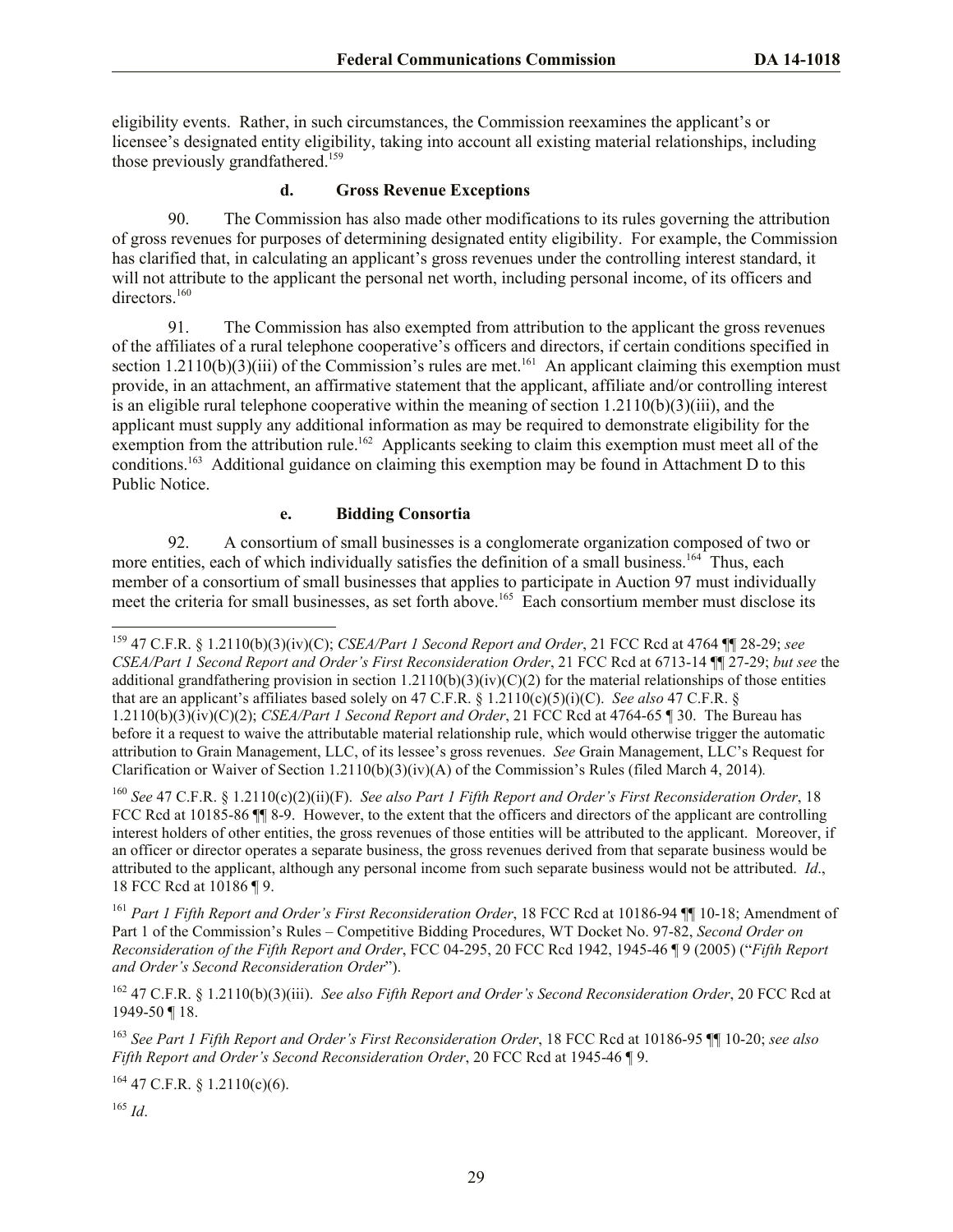gross revenues along with those of its affiliates, its controlling interests, the affiliates of its controlling interests, and any entities having an attributable material relationship with the member. Although the gross revenues of the consortium members will not be aggregated for purposes of determining the consortium's eligibility as a small business,<sup>166</sup> this information must be provided to ensure that each individual consortium member qualifies for any bidding credit awarded to the consortium.<sup>167</sup>

#### **3. Installment Payments**

93. Installment payments will not be available in Auction 97.

## **I. Tribal Lands Bidding Credit**

94. To encourage the growth of wireless services in federally recognized tribal lands, the Commission has implemented a tribal lands bidding credit. Applicants do not provide information regarding tribal lands bidding credits on their short-form applications. Instead, winning bidders may apply for the tribal lands bidding credit after the auction when they file their more detailed, long-form applications. This process is described in Section V.E. "Tribal Lands Bidding Credit," below.

## **J. Provisions Regarding Former and Current Defaulters**

95. Current defaulters or delinquents are not eligible to participate in Auction 97, but former defaulters or delinquents can participate so long as they are otherwise qualified and, as discussed in Section III.D.3. below, make upfront payments that are fifty percent more than would otherwise be necessary.<sup>168</sup> An applicant is considered a "current defaulter" or a "current delinquent" when it, any of its affiliates, any of its controlling interests, or any of the affiliates of its controlling interests, is in default on any payment for any Commission construction permit or license (including a down payment) or is delinquent on any non-tax debt owed to any Federal agency as of the filing deadline for short-form applications. An applicant is considered a "former defaulter" or a "former delinquent" when it, any of its affiliates, any of its controlling interests, or any of the affiliates of its controlling interests, have defaulted on any Commission construction permit or license or been delinquent on any non-tax debt owed to any Federal agency, but have since remedied all such defaults and cured all of the outstanding non-tax delinquencies.

96. Four trade associations have jointly requested that the Commission grant a limited, temporary waiver of the Commission's "former defaulter" rule, 47 C.F.R. § 1.2106(a), as to two categories of debt for Auction 97 applicants.<sup>169</sup> We conclude that any requests for temporary, limited

l  $166$  47 C.F.R. § 1.2110(b)(3)(i).

<sup>167</sup> The *CSEA/Part 1 Report and Order* modified the procedure by which a consortium that is a winning bidder will apply for a license. *See CSEA/Part 1 Report and Order*, 21 FCC Rcd at 911-12 ¶¶ 51-52. Applicants applying as consortia should review the *CSEA/Part 1 Report and Order* and 47 C.F.R. §§ 1.2107(g) and 1.2110(b)(3) to understand how the members of the consortia will apply for a license in the event they are winning bidders.

<sup>168</sup> 47 C.F.R. §§ 1.2105(a)(2)(x), (xi), 1.2105(b)(1), and 1.2106(a); *see Part 1 Fifth Report and Order*, 15 FCC Rcd at 15317 ¶ 42 & n.142 ("If any one of an applicant's controlling interests or their affiliates…is in default on any Commission licenses or is delinquent on any non-tax debt owed to any Federal agency at the time the applicant files it[s] FCC Form 175, the applicant will not be able to make the certification required by section  $1.2105(a)(2)(x)$ …and will not be eligible to participate in Commission auctions.")

<sup>169</sup> *See* Letter from Rebecca Murphy Thompson, General Counsel, CCA *et al.*, to Marlene Dortch, Secretary, Federal Communications Commission, RM-11395, GN Docket Nos. 13-185 and 12-268, and AU Docket No. 14-78 (filed May 30, 2014); *see also* CCA/CTIA/NTCA June 6, 2014 Joint *Ex Parte* at 2-3. Several parties support the relief requested by these trade associations and their proposed modifications to the rule. *See* DISH Comments at 19-20; Spectrum Financial Partners Comments at 3; Verizon Wireless Comments at 3-4; AT&T Reply Comments at 17-18; Letter from Stacey G. Black, Assistant Vice President, Federal Regulatory, External and Legislative Affairs, AT&T Services, Inc., to Marlene H. Dortch, Secretary, Federal Communications Commission, AU Docket No. 14-78 (filed July 15, 2014); Letter from Tamara Preiss, Vice President, Federal Regulatory Affairs, Verizon Wireless, to Marlene (continued….)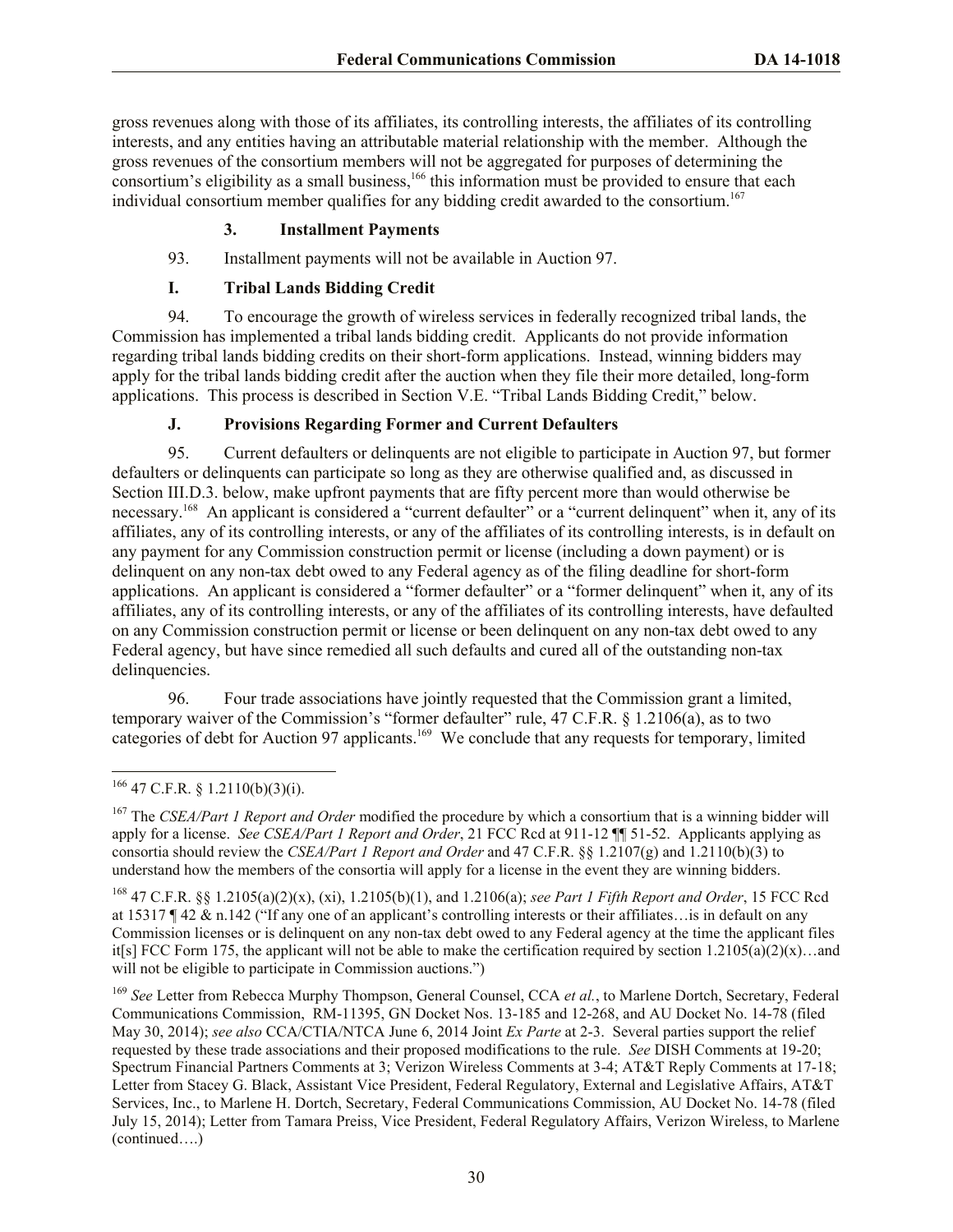relief from the "former defaulter" rule are beyond the scope of this Public Notice, which is limited to establishing procedures for the upcoming auction of AWS-3 licenses. We note, however, that such requests are being addressed separately.

97. On the short-form application, an applicant must certify under penalty of perjury that it, its affiliates, its controlling interests, and the affiliates of its controlling interests, as defined by section 1.2110 of the Commission's rules,<sup>170</sup> are not in default on any payment for a Commission construction permit or license (including down payments) and that it is not delinquent on any non-tax debt owed to any Federal agency.<sup>171</sup> Each applicant must also state under penalty of perjury whether it, its affiliates, its controlling interests, and the affiliates of its controlling interests, have ever been in default on any Commission construction permit or license or have ever been delinquent on any non-tax debt owed to any Federal agency.<sup>172</sup> Prospective applicants are reminded that submission of a false certification to the Commission is a serious matter that may result in severe penalties, including monetary forfeitures, license revocations, exclusion from participation in future auctions, and/or criminal prosecution.

98. Applicants are encouraged to review the Bureau's previous guidance on default and delinquency disclosure requirements in the context of the short-form application process.<sup>173</sup> For example, it has been determined that, to the extent that Commission rules permit late payment of regulatory or application fees accompanied by late fees, such debts will become delinquent for purposes of sections 1.2105(a) and 1.2106(a) only after the expiration of a final payment deadline.<sup>174</sup> Therefore, with respect to regulatory or application fees, the provisions of sections  $1.2105(a)$  and  $1.2106(a)$  regarding default and delinquency in connection with competitive bidding are limited to circumstances in which the relevant party has not complied with a final Commission payment deadline.<sup>175</sup> Parties are also encouraged to consult with the Wireless Telecommunications Bureau's Auctions and Spectrum Access Division staff if they have any questions about default and delinquency disclosure requirements.

99. The Commission considers outstanding debts owed to the United States Government, in any amount, to be a serious matter. The Commission adopted rules, including a provision referred to as the "red light rule," that implement its obligations under the Debt Collection Improvement Act of 1996, which governs the collection of debts owed to the United States.<sup>176</sup> Under the red light rule, applications

 $170$  47 C.F.R. § 1.2110.

<sup>171</sup> 47 C.F.R. § 1.2105(a)(2)(x); *see also Part 1 Fifth Report and Order*, 15 FCC Rcd at 15317 ¶ 42 & n.142.

<sup>172</sup> 47 C.F.R. § 1.2105(a)(2)(xi); *see also Part 1 Fifth Report and Order*, 15 FCC Rcd at 15317 ¶ 42.

<sup>173</sup> Wireless Telecommunications Bureau Reminds Prospective Broadband PCS Spectrum Auction Applicants of Default and Delinquency Disclosure Requirements, *Public Notice*, DA 04-3491, 19 FCC Rcd 21920 (2004) ("*Auction Default Disclosure Public Notice*"). This public notice may be found at http://wireless.fcc.gov/auctions/58/.

<sup>174</sup> Letter to Cheryl A. Tritt, Esq., from Margaret Wiener, Chief, Auctions and Spectrum Access Division, Wireless Telecommunications Bureau, DA 04-3685, 19 FCC Rcd 22907 (2004) (clarifying the term "debt" or "non-tax debt" as referenced in 47 C.F.R. §§ 1.2105(a) and 1.2106(a)). This letter may be found at http://wireless.fcc.gov/auctions/58/.

 $175$  Even where Commission rules expressly permit late payment, subject to payment of an additional late fee, and do not impose a final payment deadline, the Commission may in some cases issue a demand for payment by a date certain. *See* 47 C.F.R. § 1.1164(a). Failure to comply with the terms of a demand letter in the time period specified may render the subject debt delinquent, notwithstanding rules generally permitting late payment.

<sup>176</sup> Amendment of Parts 0 and 1 of the Commission's Rules; Implementation of the Debt Collection Improvement Act of 1996 and Adoption of Rules Governing Applications or Requests for Benefits by Delinquent Debtors, MD (continued….)

<sup>(</sup>Continued from previous page)

H. Dortch, Secretary, Federal Communications Commission, AU Docket No. 14-78 (filed July 16, 2014) at 1. We encourage potential Auction 97 applicants to monitor any releases in the referenced proceedings. *See* Section I.C.8. "Due Diligence," above.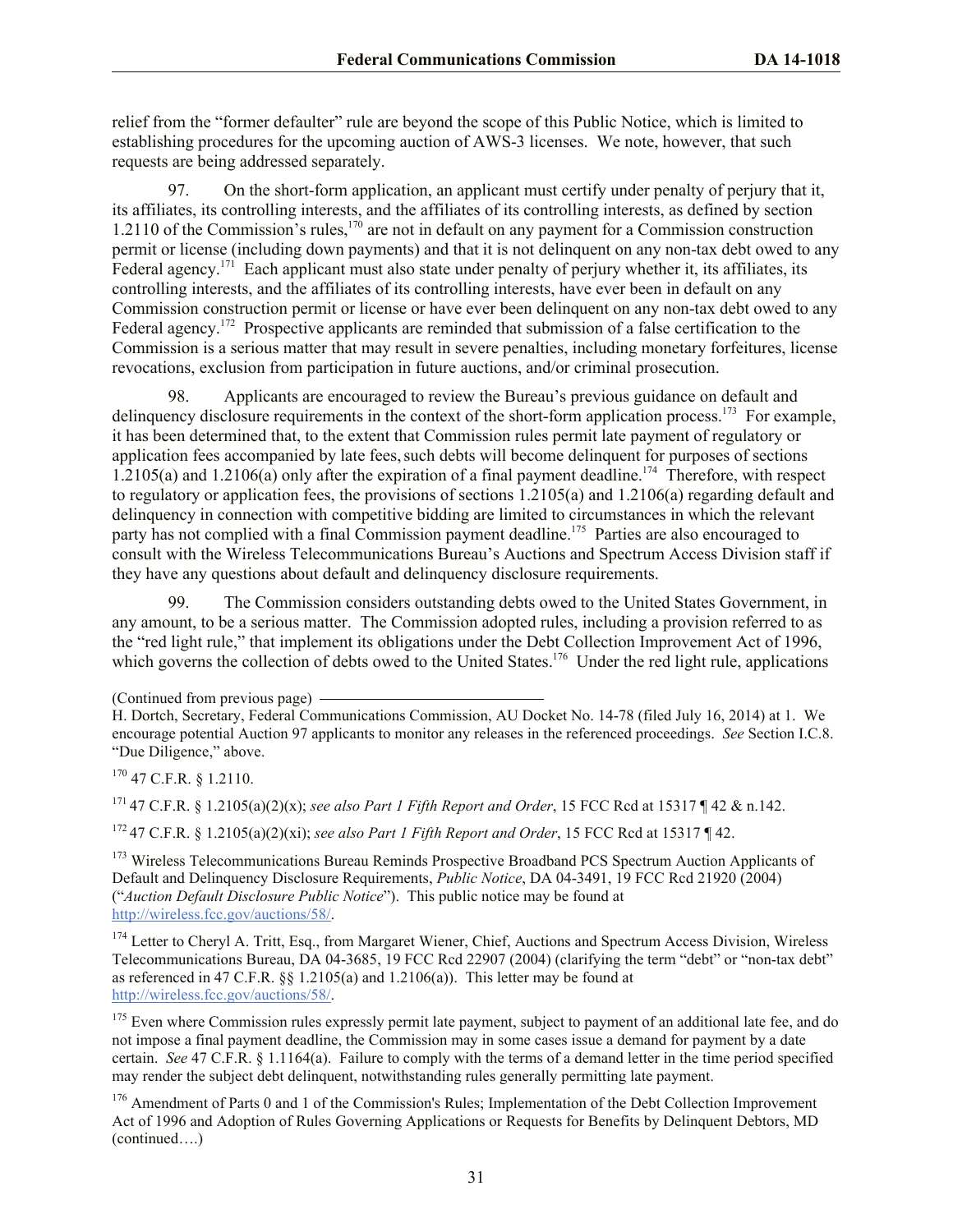and other requests for benefits filed by parties that have outstanding debts owed to the Commission will not be processed. In the same rulemaking order, the Commission explicitly declared, however, that its competitive bidding rules "are not affected" by the red light rule.<sup>177</sup> As a consequence, the Commission's adoption of the red light rule does not alter the applicability of any of its competitive bidding rules, including the provisions and certifications of sections 1.2105 and 1.2106, with regard to current and former defaults or delinquencies.

100. Applicants are reminded, however, that the Commission's Red Light Display System, which provides information regarding debts currently owed to the Commission, may not be determinative of an auction applicant's ability to comply with the default and delinquency disclosure requirements of section 1.2105.<sup>178</sup> Thus, while the red light rule ultimately may prevent the processing of long-form applications by auction winners, an auction applicant's lack of current "red light" status is not necessarily determinative of its eligibility to participate in an auction or of its upfront payment obligation.

101. Moreover, prospective applicants in Auction 97 should note that any long-form applications filed after the close of bidding will be reviewed for compliance with the Commission's red light rule,<sup>179</sup> and such review may result in the dismissal of a winning bidder's long-form application.<sup>180</sup>

# **K. Optional Applicant Status Identification**

102. Applicants owned by members of minority groups and/or women, as defined in section 1.2110(c)(3),<sup>181</sup> and rural telephone companies, as defined in section 1.2110(c)(4), <sup>182</sup> may identify themselves regarding this status in filling out their short-form applications. This applicant status information is collected for statistical purposes only and assists the Commission in monitoring the participation of "designated entities" in its auctions.<sup>183</sup>

# **L. Minor Modifications to Short-Form Applications**

103. After the deadline for filing initial applications, an Auction 97 applicant is permitted to make only minor changes to its application. Permissible minor changes include, among other things, deletion and addition of authorized bidders (to a maximum of three) and revision of addresses and telephone numbers of the applicants and their contact persons. An applicant is not permitted to make a major modification to its application (e.g., change of license selection, change control of the applicant, change the certifying official, or claim eligibility for a higher percentage of bidding credit) after the initial

<sup>177</sup> *Debt Collection Report and Order*, 19 FCC Rcd at 6541 n.11 (specifically mentions 47 C.F.R. §§ 1.2105(a)(2)(x) and (xi) and states that "[t]hese rules are not affected by the red light rule.")

<sup>178</sup> *Auction Default Disclosure Public Notice*, DA 04-3491, 19 FCC Rcd at 21920 (addressing relationship between Commission's Red Light Display System and short-form application default and delinquency disclosure requirements for auction applicants).

<sup>179</sup> *Debt Collection Report and Order*, 19 FCC Rcd at 6540. *See* 47 C.F.R. § 1.1114.

<sup>180</sup> Applicants that have their long-form application dismissed will be deemed to have defaulted and will be subject to default payments under 47 C.F.R.  $\S$ § 1.2104(g) and 1.2109(c).

 $181$  47 C.F.R. § 1.2110(c)(3).

 $182$  47 C.F.R. § 1.2110(c)(4).

<sup>183</sup> Designated entities are defined as small businesses, businesses owned by members of minority groups and/or women, and rural telephone companies. *See* 47 C.F.R. § 1.2110(a).

<sup>(</sup>Continued from previous page)

Docket No. 02-339, *Report and Order*, FCC 04-72, 19 FCC Rcd 6540 (2004) (implementing Pub. L. No. 104-134, 110 Stat. 1321, 1358 (1996)) ("*Debt Collection Report and Order*").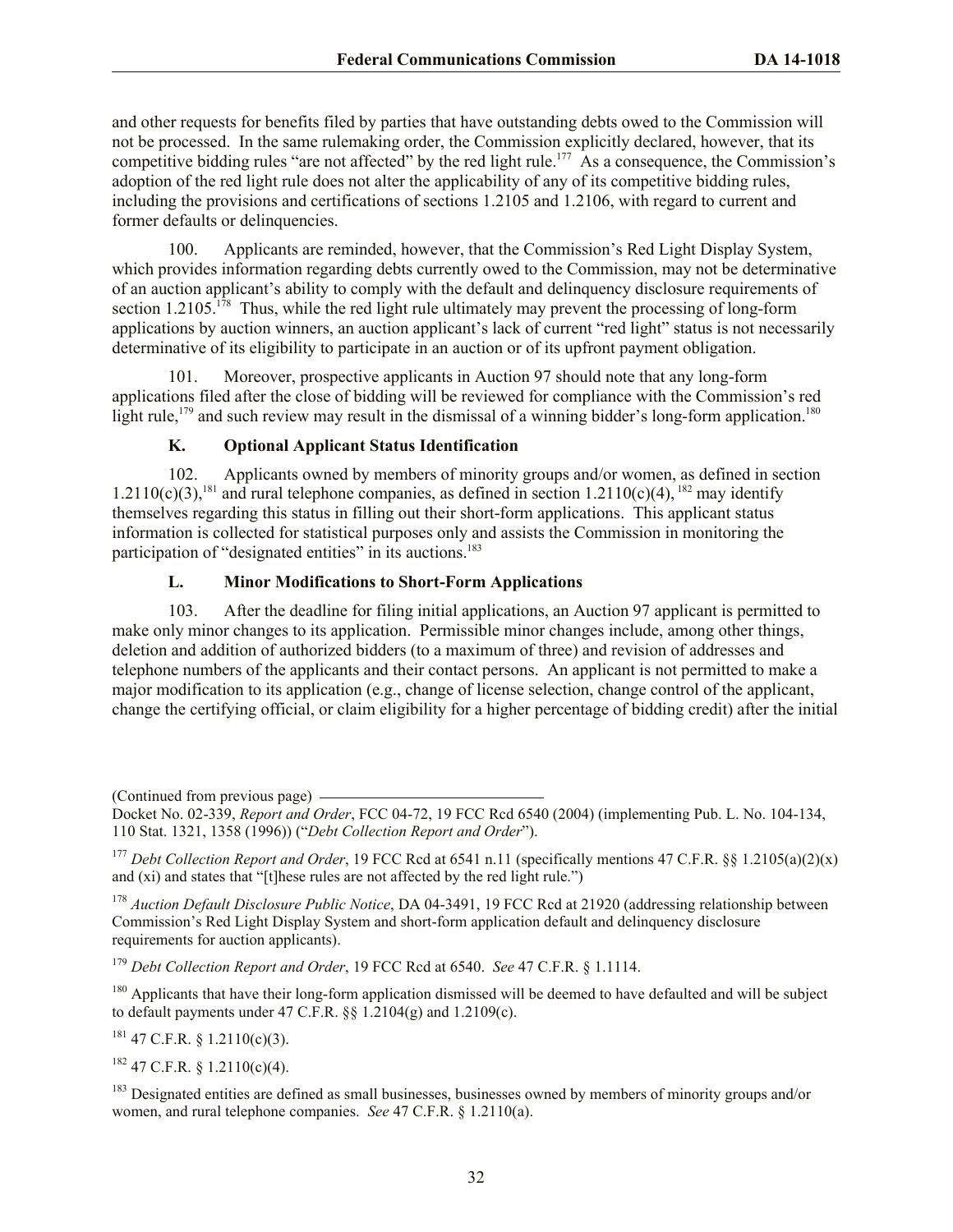application filing deadline.<sup>184</sup> Thus, any change in control of an applicant — resulting from a merger, for example — will be considered a major modification, and the application will consequently be dismissed.<sup>185</sup>

104. If an applicant wishes to make permissible minor changes to its short-form application, such changes should be made electronically to its short-form application using the FCC Auction System whenever possible. For the change to be submitted and considered by the Commission, be sure to click on the SUBMIT button. After the revised application has been submitted, a confirmation page will be displayed stating the submission time, submission date, and a unique file number.<sup>186</sup>

105. An applicant cannot use the FCC Auction System outside of the initial and resubmission filing windows to make changes to its short-form application for other than administrative changes (e.g., changing certain contact information or the name of an authorized bidder). If these or other permissible minor changes need to be made outside of these windows, the applicant must submit a letter briefly summarizing the changes and subsequently update its short-form application in the FCC Auction System once it is available. Moreover, after the filing window has closed, the system will not permit applicants to make certain changes, such as the applicant's legal classification and license selections.

106. Any letter describing changes to an applicant's short-form application must be submitted by e-mail to auction97@fcc.gov. The e-mail summarizing the changes must include a subject or caption referring to Auction 97 and the name of the applicant, for example, "Re: Changes to Auction 97 Short-Form Application of ABC Corp." The Bureau requests that parties format any attachments to e-mail as Adobe<sup>®</sup> Acrobat<sup>®</sup> (PDF) or Microsoft<sup>®</sup> Word documents. Questions about short-form application amendments should be directed to the Auctions and Spectrum Access Division at (202) 418-0660.

107. As with the short-form application, any application amendment and related statements of fact must be certified by an authorized representative of the applicant with authority to bind the applicant. Applicants should note that submission of any such amendment or related statement of fact constitutes a representation by the person certifying that he or she is an authorized representative with such authority, and that the contents of the amendment or statement of fact are true and correct.

108. Applicants must not submit application-specific material through the Commission's Electronic Comment Filing System, which was used for submitting comments regarding Auction 97. Further, as discussed above, parties submitting information related to their applications should use caution to ensure that their submissions do not contain confidential information or communicate information that would violate section 1.2105(c) or the limited information procedures adopted for Auction 97.<sup>187</sup> A party seeking to submit information that might reflect non-public information, such as an applicant's license selections, upfront payment amount, or bidding eligibility, should consider submitting any such information along with a request that the filing or portions of the filing be withheld from public inspection until the end of the prohibition of certain communications pursuant to section 1.2105(c).

#### **M. Maintaining Current Information in Short-Form Applications**

109. Sections 1.65 and 1.2105(b) of the Commission's rules require an applicant to maintain the accuracy and completeness of information furnished in its pending application and in competitive

<sup>184</sup> 47 C.F.R. § 1.2105(b); *see also* Two Way Radio of Carolina, Inc., *Memorandum Opinion and Order*, FCC 99- 189, 14 FCC Rcd 12035 (1999) ("*Two Way Radio*")(auction applicant not allowed to change its designated entity status after application filing deadline).

 $185$  We reiterate that, even if an applicant's short-form application is dismissed, the applicant would remain subject to the communication prohibitions of 47 C.F.R. § 1.2105(c) until the down-payment deadline, which will be established after the auction closes.

<sup>&</sup>lt;sup>186</sup> The Bureau advises applicants to retain a copy of this confirmation page.

<sup>187</sup> *See* Section I.C.2.f. "Duty to Report Prohibited Communications," above.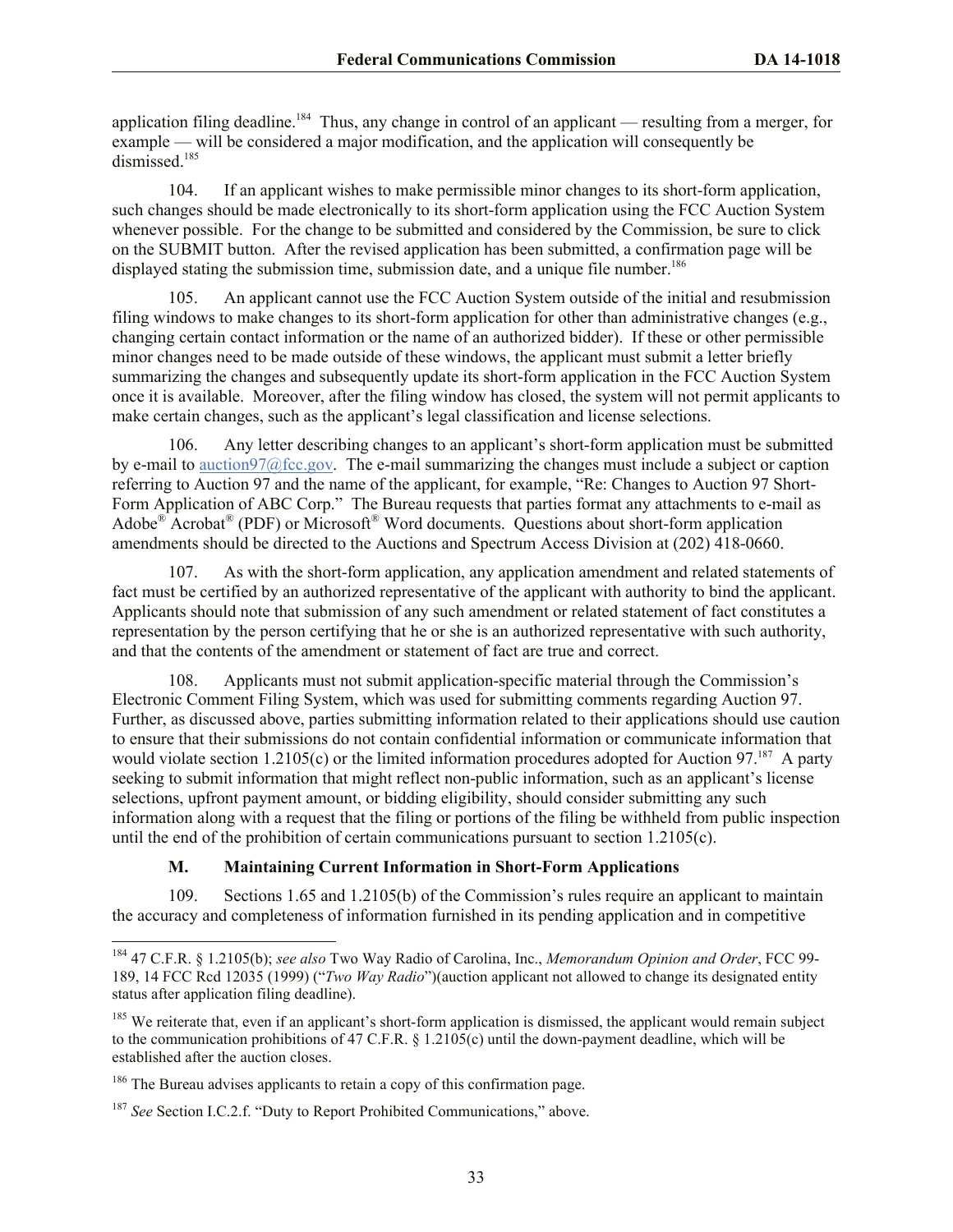bidding proceedings to furnish additional or corrected information to the Commission within five days of a significant occurrence,<sup>188</sup> or to amend a short form application no more than five days after the applicant becomes aware of the need for the amendment.<sup>189</sup> Changes that cause a loss of or reduction in the percentage of bidding credit specified on the originally-submitted application must be reported immediately, and no later than five business days after the change occurs. If an amendment reporting changes is a "major amendment," as defined by section 1.2105, the major amendment will not be accepted and may result in the dismissal of the application.<sup>190</sup> As noted above, after the short-form filing deadline, applicants may make only minor changes to their applications. For changes to be submitted and considered by the Commission, be sure to click on the SUBMIT button in the FCC Auction System. In addition, an applicant cannot update its short-form application using the FCC Auction System after the initial and resubmission filing windows close. If information needs to be submitted pursuant to section 1.65 after these windows close, a letter briefly summarizing the changes must be submitted by e-mail to auction97@fcc.gov. This e-mail must include a subject or caption referring to Auction 97 and the name of the applicant. The Bureau requests that parties format any attachments to e-mail as Adobe® Acrobat®  $(PDF)$  or Microsoft<sup>®</sup> Word documents. A party seeking to submit information that might reflect nonpublic information, such as an applicant's license selections, upfront payment amount, or bidding eligibility, should consider submitting any such information along with a request that the filing or portions of the filing be withheld from public inspection until the end of the prohibition of certain communications pursuant to section 1.2105(c).

#### **III. PRE-AUCTION PROCEDURES**

#### **A. Online Auction Tutorial – Available August 28, 2014**

110. No later than Thursday, August 28, 2014, an auction tutorial will be available on the Auction 97 web page for prospective bidders to familiarize themselves with the auction process. This online tutorial will provide information about pre-auction procedures, completing short-form applications, auction conduct, the FCC Auction Bidding System, auction rules, and AWS-3 service rules. The tutorial will also provide an avenue to ask Commission staff questions about the auction, auction procedures, filing requirements, and other matters related to this auction.

111. The Bureau believes parties interested in participating in this auction will find the interactive, online tutorial an efficient and effective way to further their understanding of the auction process. The tutorial will allow viewers to navigate the presentation outline, review written notes, listen to audio recordings of the notes, and search for topics using a text search function. Additional features of this web-based tool include links to auction-specific Commission releases, e-mail links for contacting Commission licensing and auctions staff, a timeline with deadlines for auction preparation, and screen shots of the online application and bidding system. The tutorial will be accessible through a web browser with Adobe Flash Player.<sup>191</sup>

112. The auction tutorial will be accessible from the Commission's Auction 97 web page at http://wireless.fcc.gov/auctions/97/ through an "Auction Tutorial" link. Once posted, this tutorial will remain available and accessible anytime for reference in connection with the procedures outlined in this Public Notice.

 $\overline{\phantom{a}}$ 

 $188$  We remind each applicant of its duty to continuously maintain the accuracy of information submitted in its auction application. *See, e.g.,* Vermont Telephone Company, *Notice of Apparent Liability for Forfeiture,* 26 FCC Rcd 14130 (Enf. 2011).

<sup>189</sup> 47 C.F.R. §§ 1.65, 1.2105(b). *See also Part 1 Procedural Amendments Order*, 25 FCC Rcd at 523 ¶ 8.

 $190$  47 C.F.R. § 1.2105(b)(2).

 $191$  Most users will already have the Flash Player browser plug-in, which can be downloaded from http://get.adobe.com/flashplayer/.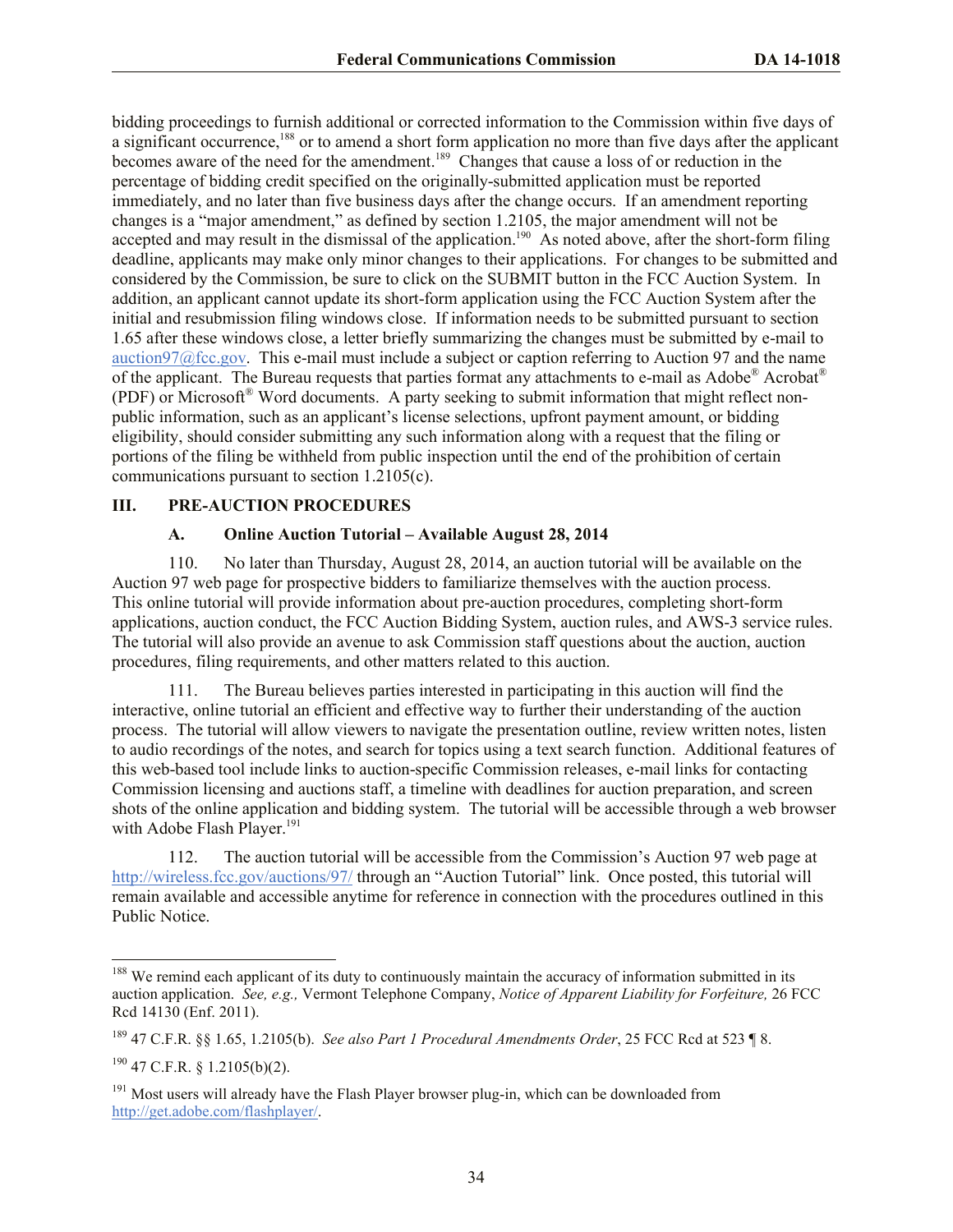113. Spectrum Financial Partners asks that we clarify the online interactive auction tutorial to include a clear description of the various fields in the downloadable reports, which might not be familiar to those taking part in a Commission auction for the first time.<sup>192</sup> Spectrum Financial Partners also urges us to do more to make the auction tutorial more broadly available, perhaps even by posting a video version of the interactive tutorial on YouTube.<sup>193</sup> We find the description of the various fields in the downloadable reports contained in our auction materials to be sufficiently clear, even for first-time bidders. Our "Integrated Spectrum Auction System (ISAS) Bidder's Guide" — which is sent by overnight delivery to all qualified bidders in advance of the mock auction and which is also available to the public in the FCC Auction System — provides additional information. We therefore decline to make the changes to the tutorial materials requested by Spectrum Financial Partners. In addition, because our auction tutorial is publicly-available on the Auction 97 website and is accessible 24 hours a day, 7 days a week, it is already widely accessible, and we are not persuaded that there is any need to create other formats of the tutorial.<sup>194</sup>

#### **B. Short-Form Applications – Due Prior to 6:00 p.m. ET on September 12, 2014**

114. In order to be eligible to bid in this auction, applicants must first follow the procedures set forth in Attachments D and E to this Public Notice to submit a short-form application (FCC Form 175) electronically via the FCC Auction System.<sup>195</sup> This short-form application must be submitted prior to 6:00 p.m. ET on September 12, 2014. **Late applications will not be accepted.** No application fee is required, but an applicant must submit a timely upfront payment to be eligible to bid.<sup>196</sup>

115. Applications may generally be filed at any time beginning at noon ET on August 28, 2014, until the filing window closes at 6:00 p.m. ET on September 12, 2014. Applicants are strongly encouraged to file early and are responsible for allowing adequate time for filing their applications. There are no limits or restrictions on the number of times an application can be updated or amended until the filing deadline on September 12, 2014.

116. An applicant must always click on the SUBMIT button on the "Certify & Submit" screen to successfully submit its FCC Form 175 and any modifications; otherwise the application or changes to the application will not be received or reviewed by Commission staff. Additional information about accessing, completing, and viewing the FCC Form 175 is included in Attachment D. FCC Auctions Technical Support is available at (877) 480-3201, option nine; (202) 414-1250; or (202) 414-1255 (text telephone (TTY)); hours of service are Monday through Friday, from 8:00 a.m. to 6:00 p.m. ET. In order to provide better service to the public, all calls to Technical Support are recorded.

#### **C. Application Processing and Minor Corrections**

117. After the deadline for filing short-form applications, the Commission will process all timely submitted applications to determine which are complete, and subsequently will issue a public notice identifying (1) those that are complete, (2) those that are rejected, and (3) those that are incomplete or deficient because of minor defects that may be corrected. The public notice will include the deadline for resubmitting corrected applications.

l

<sup>195</sup> 47 C.F.R. § 1.2105(a).

<sup>192</sup> *See* Spectrum Financial Partners Comments at 3.

<sup>193</sup> *Id*.

 $194$  Because certain portions of our auction tutorial are interactive, posting the auction tutorial to sites such as YouTube would make such interactive features inaccessible. In addition, our tutorial is designed to be compliant with the accessibility requirements of Section 508 of the Rehabilitation Act of 1973 (29 U.S.C. 794d, as amended by the Workforce Investment Act of 1998, P.L. 105-220). Posting the tutorial to sites such as YouTube could disable certain Section 508-compliant features.

<sup>196</sup> *See* Section III.D. "Upfront Payments – Due October 15, 2014," below*.*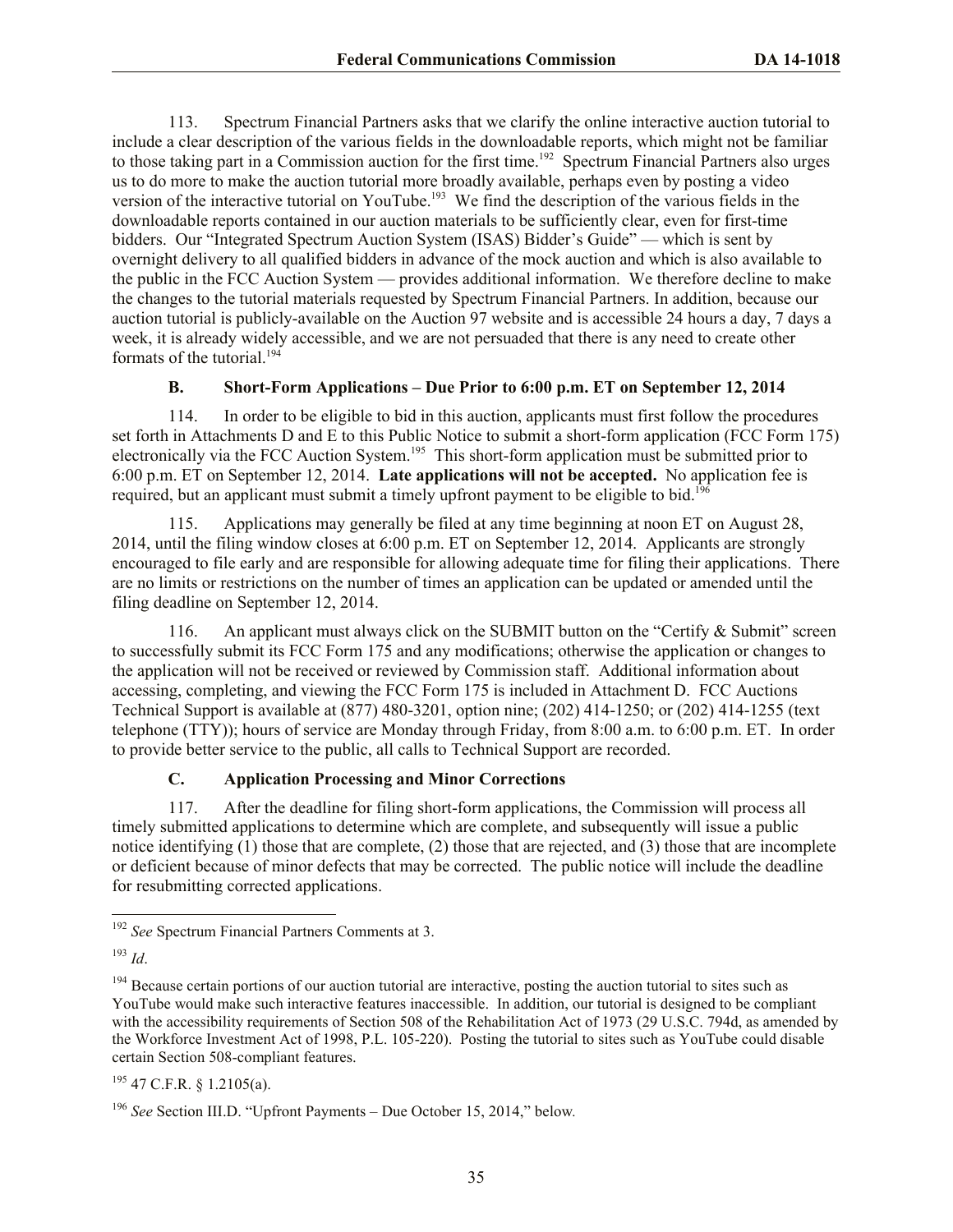118. As described above, after the application filing deadline on September 12, 2014, applicants can make only minor corrections to their applications.<sup>197</sup> They will not be permitted to make major modifications (e.g*.*, change license selection, change control of the applicant, change the certifying official, or claim eligibility for a higher percentage of bidding credit). 198

119. Commission staff will communicate only with an applicant's contact person or certifying official, as designated on the short-form application, unless the applicant's certifying official or contact person notifies the Commission in writing that applicant's counsel or other representative is authorized to speak on its behalf.<sup>199</sup> Authorizations may be sent by e-mail to  $\frac{\text{auction97}}{\text{afcc.gov}}$ .

# **D. Upfront Payments – Due October 15, 2014**

120. In order to be eligible to bid in this auction, an upfront payment must be submitted and accompanied by an FCC Remittance Advice Form (FCC Form 159). After completing its short-form application, an applicant will have access to an electronic version of the FCC Form 159 that can be printed and sent by fax to U.S. Bank in St. Louis, Missouri. **All upfront payments must be made as instructed in this Public Notice and must be received in the proper account at U.S. Bank before 6:00 p.m. ET on October 15, 2014.**

## **1. Making Upfront Payments by Wire Transfer**

121. Wire transfer payments must be received before 6:00 p.m. ET on October 15, 2014.<sup>200</sup> No other payment method is acceptable.<sup>201</sup> To avoid untimely payments, applicants should discuss arrangements (including bank closing schedules) with their bankers several days before they plan to make the wire transfer, and allow sufficient time for the transfer to be initiated and completed before the deadline. The following information will be needed:

ABA Routing Number: 081000210 Receiving Bank: U.S. Bank 1005 Convention Plaza St. Louis, MO 63101 BENEFICIARY: FCC/Account # 152307774819 Originating Bank Information (OBI Field): (Skip one space between each information item) "AUCTIONPAY" APPLICANT FCC REGISTRATION NUMBER (FRN): (same as FCC Form 159, block 21) PAYMENT TYPE CODE: (same as FCC Form 159, block 24A: "U097") FCC CODE 1: (same as FCC Form 159, block 28A: "97") PAYER NAME: (same as FCC Form 159, block 2) LOCKBOX NO: # 979085

NOTE: The BNF and Lockbox number are specific to the upfront payments for this auction. Do not use BNF or Lockbox numbers from previous auctions.

<sup>&</sup>lt;sup>197</sup> See Section II.L. "Minor Modifications to Short-Form Applications," above.

<sup>198</sup> 47 C.F.R. § 1.2105(b); *see also Two Way Radio,* 14 FCC Rcd at 12035.

<sup>&</sup>lt;sup>199</sup> In no event, however, will the FCC send auction registration materials to anyone other than the contact person listed on the applicant's FCC Form 175 or respond to a request for replacement registration materials from anyone other than the authorized bidder, contact person, or certifying official listed on the applicant's FCC Form 175. *See*  Section III.F. "Auction Registration," below.

<sup>&</sup>lt;sup>200</sup> An applicant must initiate the wire transfer through its bank, authorizing the bank to wire funds from the applicant's account to the Commission's auction payment lockbox bank, the U.S. Bank in St. Louis, Missouri.

<sup>&</sup>lt;sup>201</sup> The Commission will not accept checks, credit cards, or automated clearing house (ACH) payments.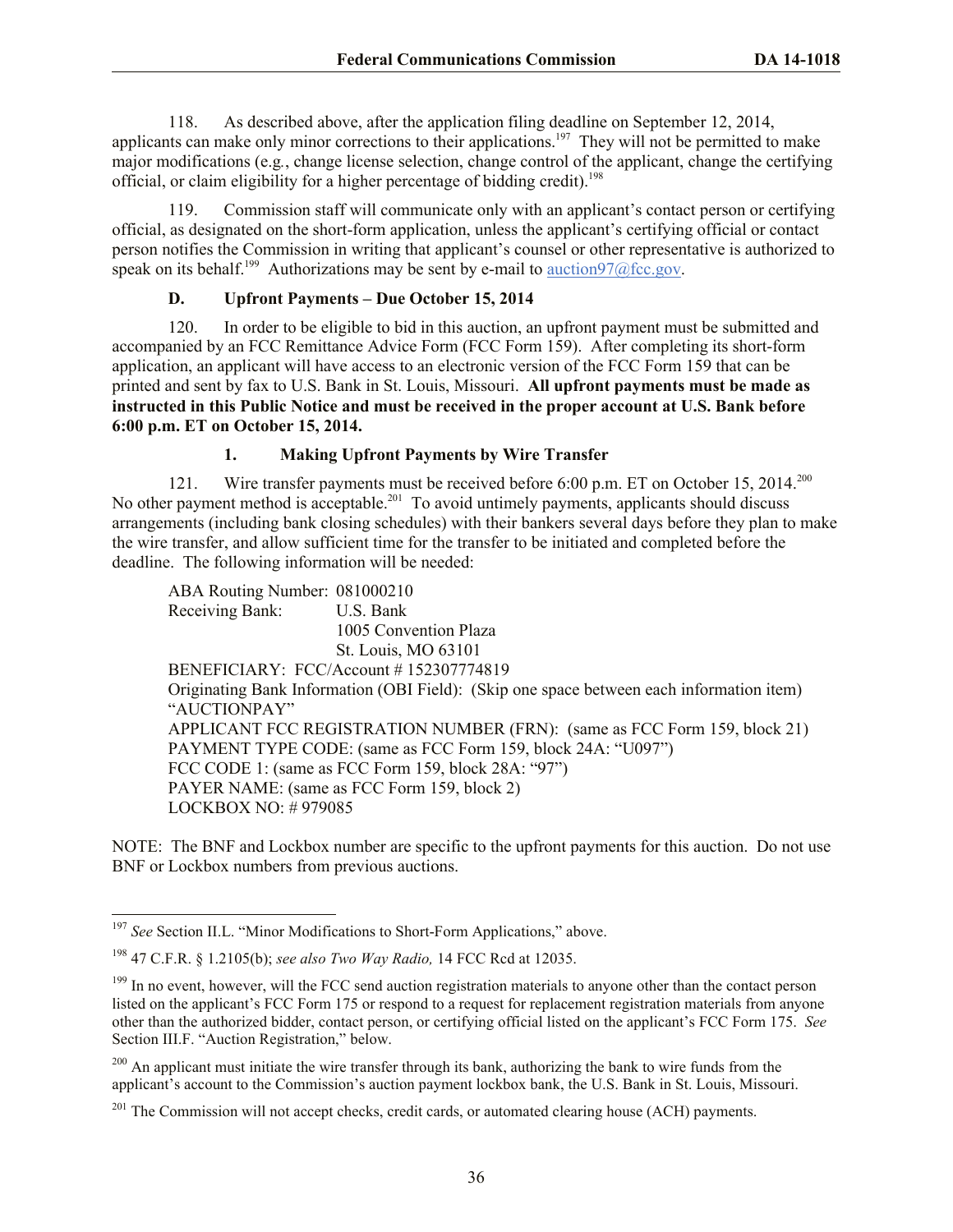122. At least one hour before placing the order for the wire transfer (but on the same business day), applicants must fax a completed FCC Form 159 (Revised 2/03) to U.S. Bank at (314) 418-4232. On the fax cover sheet, write "Wire Transfer – Auction Payment for Auction 97." In order to meet the upfront payment deadline, an applicant's payment must be credited to the Commission's account for Auction 97 before the deadline. $202$ 

123. Each applicant is responsible for ensuring timely submission of its upfront payment and for timely filing of an accurate and complete FCC Remittance Advice Form (FCC Form 159). An applicant should coordinate with its financial institution well ahead of the due date regarding its wire transfer and allow sufficient time for the transfer to be initiated and completed prior to the deadline. The Commission repeatedly has cautioned auction participants about the importance of planning ahead to prepare for unforeseen last-minute difficulties in making payments by wire transfer.<sup>203</sup> Each applicant **also is responsible for obtaining confirmation from its financial institution that its wire transfer to U.S. Bank was successful and from Commission staff that its upfront payment was timely received and that it was deposited into the proper account**. To receive confirmation from Commission staff, contact Gail Glasser of the Office of Managing Director's Auctions Accounting Group at (202) 418-0578, or alternatively, Theresa Meeks at (202) 418-2945.

- 124. Please note the following information regarding upfront payments:
- All payments must be made in U.S. dollars.
- All payments must be made by wire transfer.
- Upfront payments for Auction 97 go to a lockbox number different from the lockboxes used in previous Commission auctions.

Failure to deliver a sufficient upfront payment as instructed by the October 15, 2014, deadline will result in dismissal of the short-form application and disqualification from participation in the auction.

# **2. FCC Form 159**

l

125. An accurate and complete FCC Remittance Advice Form (FCC Form 159, Revised 2/03) must be faxed to U.S. Bank to accompany each upfront payment. Proper completion of this form is critical to ensuring correct crediting of upfront payments. Detailed instructions for completion of FCC Form 159 are included in Attachment E. An electronic pre-filled version of the FCC Form 159 is available after submitting the FCC Form 175. Payers using the pre-filled FCC Form 159 are responsible for ensuring that all of the information on the form, including payment amounts, is accurate. The FCC Form 159 can be completed electronically, but it must be filed with U.S. Bank by fax.

# **3. Upfront Payments and Bidding Eligibility**

126. The Commission has delegated to the Bureau the authority and discretion to determine appropriate upfront payments for each auction.<sup>204</sup> An upfront payment is a refundable deposit made by each bidder to establish its eligibility to bid on licenses. Upfront payments help deter frivolous or

<sup>&</sup>lt;sup>202</sup> Letter to Lee G. Petro, from Margaret W. Wiener, Chief, Auctions and Spectrum Access Division, Wireless Telecommunications Bureau, DA 10-1270, 25 FCC Rcd 9046 (Auc. Div. 2010).

<sup>203</sup> *See, e.g.,* Letter to David G. O'Neil, Esq. from Margaret W. Wiener, Chief, Auctions and Spectrum Access Division, Wireless Telecommunications Bureau, DA 08-622, 23 FCC Rcd 4765 (2008); Letter to Patrick Shannon, Esq., Counsel for Lynch 3G Communications Corp., from Margaret W. Wiener, Chief, Auctions and Industry Analysis Division, Wireless Telecommunications Bureau, DA 03-1944, 18 FCC Rcd 11552 (2003).

<sup>&</sup>lt;sup>204</sup> Amendment of Part 1 of the Commission's Rules – Competitive Bidding Proceeding, WT Docket No. 97-82, *Order, Memorandum Opinion and Order and Notice of Proposed Rule Making*, FCC 97-60, 12 FCC Rcd 5686, 5697-98 ¶ 16 (1997); *see also Broadcast First Report and Order*, 13 FCC Rcd at 15971 ¶ 134.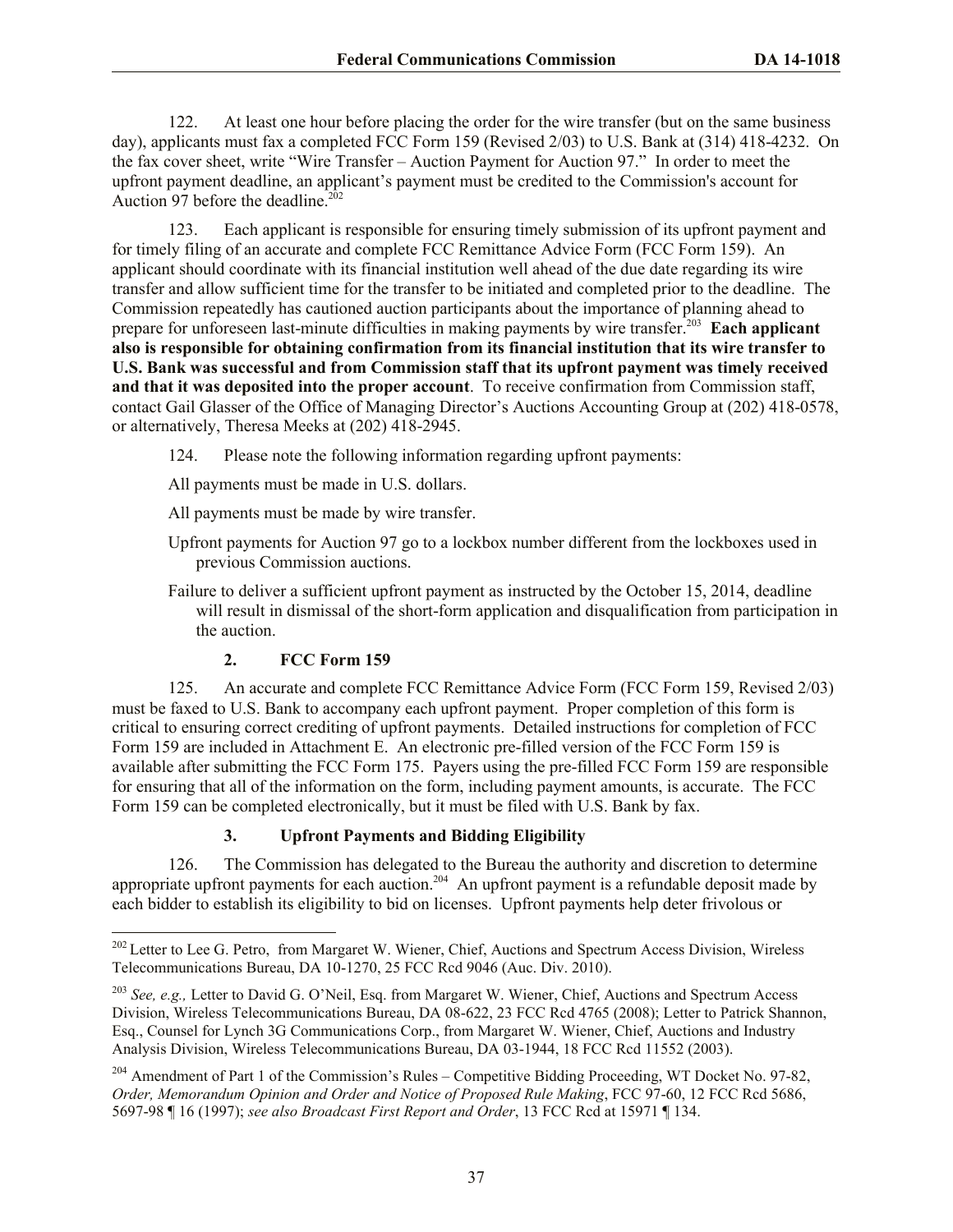insincere bidding, and provide the Commission with a source of funds in the event that the bidder incurs liability during the auction.

127. Applicants that are former defaulters, as described above, must make upfront payments that are fifty percent greater than non-former defaulters.<sup>205</sup> For purposes of this calculation, the "applicant" includes the applicant itself, its affiliates, its controlling interests, and affiliates of its controlling interests, as defined by section 1.2110 of the Commission's rules.<sup>206</sup>

An applicant must make an upfront payment sufficient to obtain bidding eligibility for the licenses on which it will bid. The Bureau proposed in the *Auction 97 Comment Public Notice* that the amount of the upfront payment would determine a bidder's initial bidding eligibility, i.e., the maximum number of bidding units on which a bidder may place bids.<sup>207</sup> Under the Bureau's proposal, in order to bid on a particular license, a qualified bidder must have selected the license on its FCC Form 175 and must have a current eligibility level that meets or exceeds the number of bidding units assigned to that license. **At a minimum, therefore, an applicant's total upfront payment must be enough to establish eligibility to bid on at least one of the licenses selected on its FCC Form 175 for Auction 97, or else the applicant will not be eligible to participate in the auction.** An applicant does not have to make an upfront payment to cover all licenses the applicant selected on its FCC Form 175, but only enough to cover the maximum number of bidding units that are associated with licenses on which it wishes to place bids and hold provisionally winning bids in any given round.<sup>208</sup> The total upfront payment does not affect the total dollar amount the bidder may bid on any given license.

129. In the *Auction 97 Comment Public Notice*, the Bureau proposed to make the upfront payments equal to approximately one-half of the minimum opening bids.<sup>209</sup> The Bureau further proposed that each license be assigned a specific number of bidding units, equal to one bidding unit per dollar of the upfront payment listed for the license.<sup>210</sup> The number of bidding units for each license will remain constant throughout the auction. The Bureau did not receive any comments on its proposals for calculating upfront payments or assigning bidding units to each license, and thus adopts upfront payments that are approximately one-half of the minimum opening bids. We note that, because the minimum opening bids we adopt in this Public Notice differ from those proposed, the number of bidding units and the upfront payment amount associated with each license are different than those that were proposed in the *Auction 97 Comment Public Notice*. The complete list of licenses for Auction 97 and the specific number of bidding units and associated upfront payment for each license are set forth in Attachment A to this Public Notice.

130. In calculating its upfront payment amount, an applicant should determine the **maximum** number of bidding units on which it may wish to be active (bid on or hold provisionally winning bids on)

<sup>205</sup> *Part 1 Fifth Report and Order*, 15 FCC Rcd at 15316-17 ¶¶ 40-42; *see also* 47 C.F.R. § 1.2106(a); Section II.J. "Provisions Regarding Former and Current Defaulters," above*.* 

 $206$  47 C.F.R. § 1.2110(c).

<sup>207</sup> *Auction 97 Comment Public Notice*, 29 FCC Rcd at 5227-28 ¶ 33.

<sup>&</sup>lt;sup>208</sup> Provisionally winning bids are bids that would become final winning bids if the auction were to close after the given round. *See* Section IV.B.4. "Provisionally Winning Bids," below*.* 

<sup>209</sup> *Auction 97 Comment Public Notice*, 29 FCC Rcd at 5227 ¶ 32.

<sup>&</sup>lt;sup>210</sup> *Id.* at 5227-28 ¶ 33. "Former Defaulters" – i.e., applicants, including any of their affiliates, any of their controlling interests, or any of the affiliates of their controlling interests, that in the past have defaulted on any Commission license or been delinquent on any non-tax debt owed to any Federal agency, but that have since remedied all such defaults and cured all of their outstanding non-tax delinquencies – are required to pay upfront payments that are fifty percent more than the normal upfront payment amounts. 47 C.F.R. § 1.2106(a).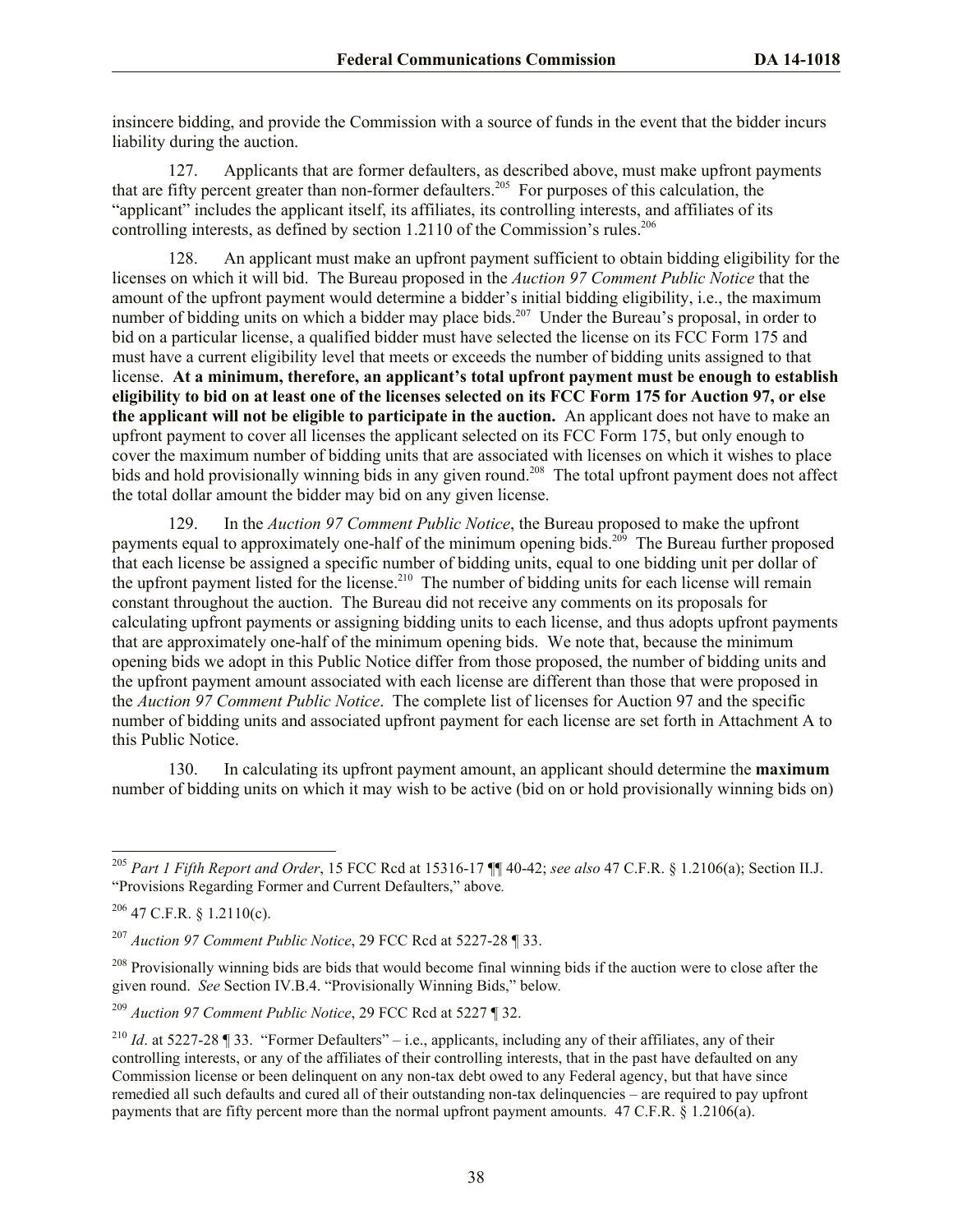in any single round, and submit an upfront payment amount covering that number of bidding units.<sup>211</sup> In order to make this calculation, an applicant should add together the bidding units for all licenses on which it seeks to be active in any given round. **Each applicant should check its calculations carefully, as there is no provision for increasing a bidder's eligibility after the upfront payment deadline.**

| License       | <b>Market</b> | <b>Description</b> | <b>Bidding Units</b> | <b>Upfront Payment</b> |
|---------------|---------------|--------------------|----------------------|------------------------|
| AW-CMA166-G   | <b>CMA166</b> | Hickory, NC        | 30,000               | \$30,000               |
| $AW-CMA183-G$ | CMA183        | Asheville, NC      | 28,000               | \$28,000               |

**Table 2: Upfront Payments, Bidding Eligibility, and Bidding Flexibility Example**

131. If a bidder wishes to bid on both licenses in a round, it must have selected both on its FCC Form 175 and purchased at least 58,000 bidding units  $(30,000 + 28,000)$  of bidding eligibility. If a bidder only wishes to bid on one of these licenses, purchasing 30,000 bidding units would allow the bidder to bid on either license, but not both at the same time. If the bidder purchased only 28,000 bidding units, it would have enough eligibility for the Asheville license but not the Hickory license.<sup>212</sup>

132. If an applicant is a former defaulter, it must calculate its upfront payment for all of its identified licenses by multiplying the number of bidding units on which it wishes to be active by  $1.5.^{213}$ In order to calculate the number of bidding units to assign to former defaulters, the Commission will divide the upfront payment received by 1.5 and round the result up to the nearest bidding unit.<sup>214</sup>

# **E. Applicant's Wire Transfer Information for Purposes of Refunds of Upfront Payments**

133. To ensure that refunds of upfront payments are processed in an expeditious manner, the Commission is requesting that all pertinent information listed below be supplied. Applicants can provide the information electronically during the initial short-form application filing window after the form has been submitted. (Applicants are reminded that information submitted as part of an FCC Form 175 will be available to the public. For that reason, wire transfer information should not be included in an FCC Form 175.) Wire Transfer Instructions can also be faxed to the FCC, Financial Operations, Auctions Accounting Group, Attn: Gail Glasser, at (202) 418-2980. Eligibility for refunds is discussed in

 $213$  47 C.F.R. § 1.2106(a).

 $^{211}$  A qualified bidder's maximum eligibility will not exceed the sum of the bidding units associated with the total number of licenses identified on its FCC Form 175. In some cases a qualified bidder's maximum eligibility may be less than the amount of its upfront payment because the qualified bidder has either previously been in default on a Commission construction permit or license or delinquent on non-tax debt owed to a Federal agency (*see* 47 C.F.R. § 1.2106(a)), or has submitted an upfront payment that exceeds the total amount of bidding units associated with the licenses it selected on its FCC Form 175.

<sup>&</sup>lt;sup>212</sup> Spectrum Financial Partners supports the proposal to permit bidders to allocate upfront payments to multiple licenses of equal or lessor values, but notes that the examples provided in the *Auction 97 Comment Public Notice* are both CMA licenses. *See* Spectrum Financial Partners Comments at 2. It recommends allowing bidders to allocate their upfront payments to bids for either CMA or EA licenses, and asks for clarification that such flexibility will be permitted between CMA and EA licenses. *Id.* Spectrum Financial Partners' need not be concerned about our use of only CMA-based licenses in the above example. While our example uses only CMA-based licenses, an upfront payment will be applicable to individual licenses based solely on the bidding units it represents without regard to the geographic area type covered by the license.

 $2^{14}$  If a former defaulter fails to submit a sufficient upfront payment to establish eligibility to bid on at least one of the licenses selected on its FCC Form 175, the applicant will not be eligible to participate in the auction. This applicant will retain its status as an applicant in Auction 97 and will remain subject to 47 C.F.R. §§ 1.2105(c). *See*  Star Wireless and Northeast Communications of Wisconsin, Inc., *Order on Review*, 22 FCC Rcd 8943, 8947 ¶ 8.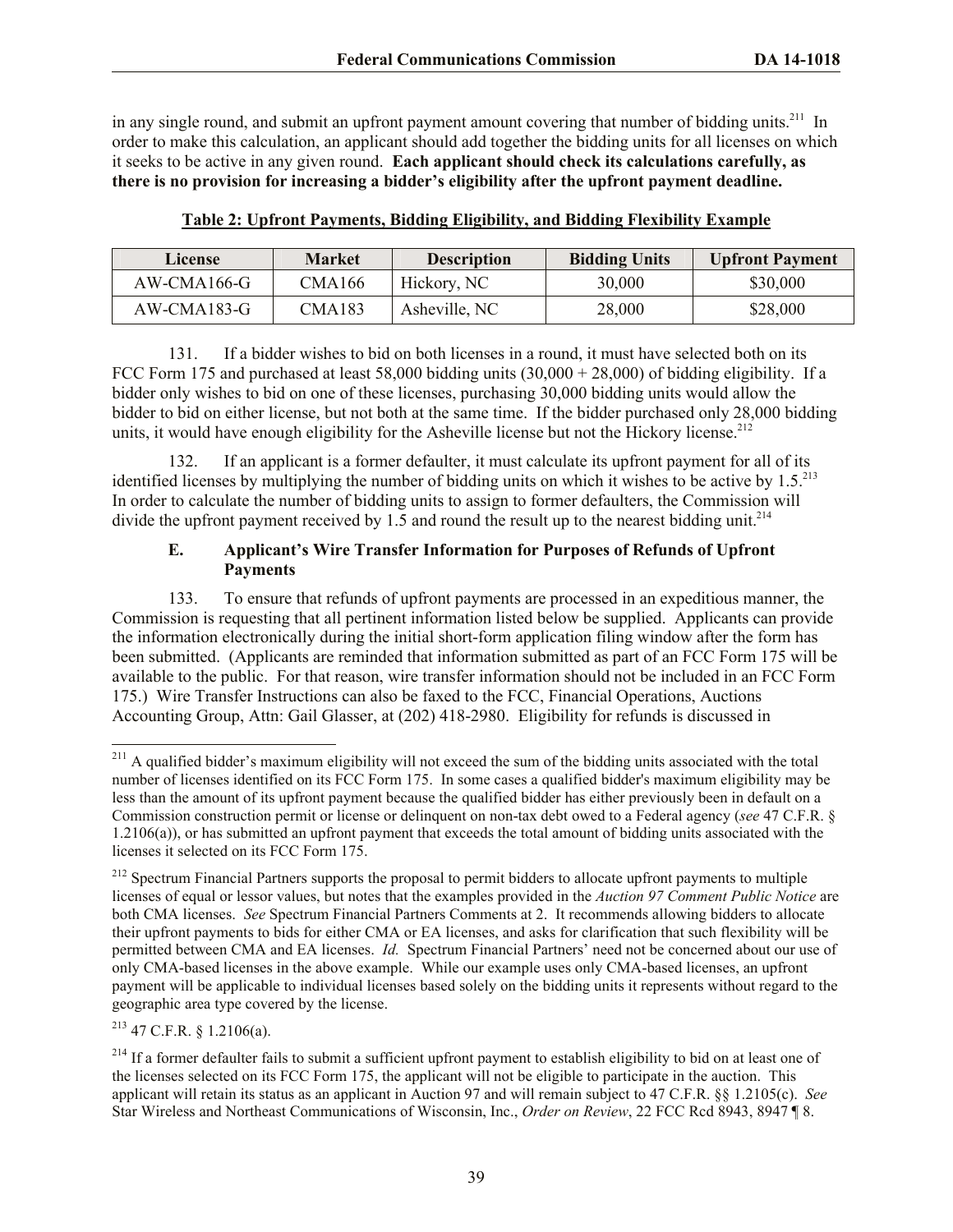Section V. G., below. All refunds will be returned to the payer of record as identified on the FCC Form 159 unless the payer submits written authorization instructing otherwise. For additional information, please call Gail Glasser at (202) 418-0578.

> Name of Bank ABA Number Address of Bank Contact and Phone Number Account Number to Credit Name of Account Holder FCC Registration Number (FRN) Correspondent Bank (if applicable) ABA Number Account Number

# **F. Auction Registration**

134. Approximately ten days before the auction, the Bureau will issue a public notice announcing all qualified bidders for the auction. Qualified bidders are those applicants with submitted short-form applications that are deemed timely-filed, accurate, and complete, provided that such applicants have timely submitted an upfront payment that is sufficient to qualify them to bid.

135. All qualified bidders are automatically registered for the auction. Registration materials will be distributed prior to the auction by overnight mail. The mailing will be sent only to the contact person at the contact address listed in the FCC Form 175 and will include the SecurID<sup>®</sup> tokens that will be required to place bids, the "Integrated Spectrum Auction System (ISAS) Bidder's Guide," and the Auction Bidder Line phone number.

136. Qualified bidders that do not receive this registration mailing will not be able to submit bids. Therefore, if this mailing is not received by noon on Thursday, November 6, 2014, call the Auctions Hotline at (717) 338-2868. Receipt of this registration mailing is critical to participating in the auction, and each applicant is responsible for ensuring it has received all of the registration material.

137. In the event that SecurID<sup>®</sup> tokens are lost or damaged, only a person who has been designated as an authorized bidder, the contact person, or the certifying official on the applicant's shortform application may request replacements. To request replacement of these items, call Technical Support at (877) 480-3201, option nine; (202) 414-1250; or (202) 414-1255 (TTY).

# **G. Remote Electronic Bidding**

138. The Commission will conduct this auction over the Internet, and telephonic bidding will be available as well. Only qualified bidders are permitted to bid. Each applicant should indicate its bidding preference — electronic or telephonic — on its FCC Form 175. In either case, each authorized bidder must have its own SecurID<sup>®</sup> token, which the Commission will provide at no charge. Each applicant with one authorized bidder will be issued two SecurID® tokens, while applicants with two or three authorized bidders will be issued three tokens. **For security purposes, the SecurID**® **tokens, the telephonic bidding telephone number, and the "Integrated Spectrum Auction System (ISAS) Bidder's Guide" are only mailed to the contact person at the contact address listed on the FCC**  Form 175. Each SecurID<sup>®</sup> token is tailored to a specific auction. SecurID<sup>®</sup> tokens issued for other auctions or obtained from a source other than the FCC will not work for Auction 97.

139. Please note that the SecurID<sup>®</sup> tokens can be recycled, and the Bureau encourages bidders to return the tokens to the FCC. Pre-addressed envelopes will be provided to return the tokens once bidding has closed.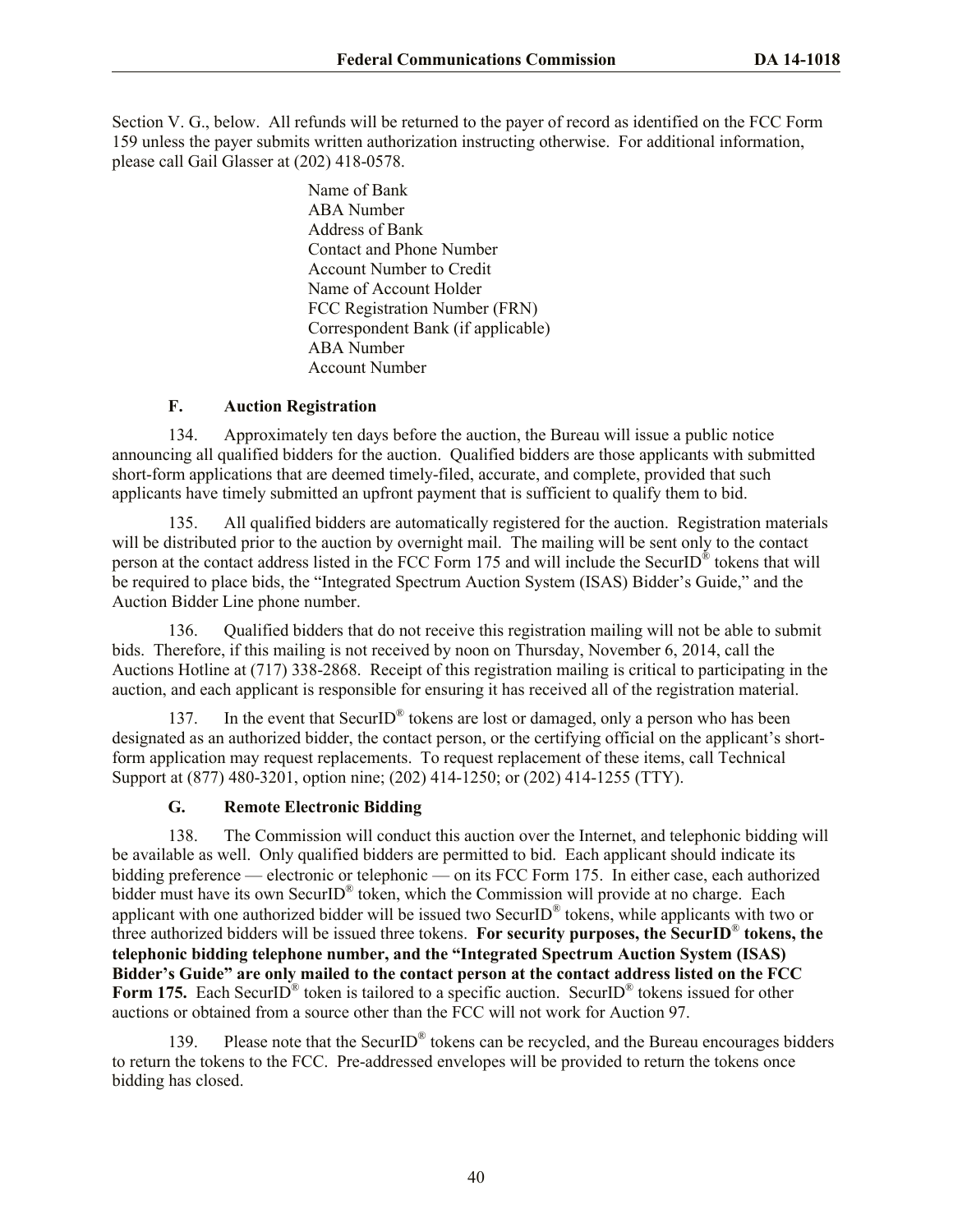# **H. Mock Auction – November 10, 2014**

140. All qualified bidders will be eligible to participate in a mock auction on Monday, November 10, 2014. The mock auction will enable bidders to become familiar with the FCC Auction System prior to the auction. The Bureau strongly recommends that all bidders participate in the mock auction. Details will be announced by public notice.

141. DISH requests that we conduct at least one, but preferably two, mock auctions at least one week before the auction begins, and that the mock auction(s) offer the same number of licenses as the auction itself to match the actual auction's scenarios as closely as possible.<sup>215</sup> In keeping with our practice in most auctions, we will hold a mock auction shortly before the start of Auction 97 that will offer a sampling of licenses available in the auction. Based on our experience, this approach provides adequate practice and avoids the need to lengthen the time period between the short-form application deadline and the start of bidding.

# **IV. AUCTION**

142. The first round of bidding for Auction 97 will begin on Thursday, November 13, 2014. The initial bidding schedule will be announced in a public notice listing the qualified bidders, which is released approximately 10 days before the start of the auction.

# **A. Auction Structure**

# **1. Simultaneous Multiple Round Auction**

143. In the *Auction 97 Comment Public Notice*, the Bureau proposed to auction all licenses in Auction 97 in a single auction using a standard simultaneous multiple-round ("SMR") auction format.<sup>216</sup> This format offers every license for bid at the same time and consists of successive bidding rounds in which eligible bidders may place bids on individual licenses. A bidder may bid on, and potentially win, any number of licenses.

144. With one exception, all commenters that discussed this issue support using a standard SMR auction format without any form of package bidding.<sup>217</sup>  $AT&T$  notes that this format has been used successfully for two decades and that the wireless industry is extremely familiar with it.<sup>218</sup> AT&T maintains that using this design for Auction 97 will promote a competitive and fair auction where both large and small bidders are familiar with the format and can make informed choices in an efficient manner.<sup>219</sup> Verizon Wireless supports the use of package bidding in Auction 97, and proposes allowing applicants to bid on a nationwide package of licenses in the H, I, and J Blocks.<sup>220</sup> Verizon Wireless maintains that package bidding will increase participation and bidding competition because it allows bidders to bid on both the value of the individual EA licenses and the value of obtaining spectrum nationwide over a consistent set of frequencies. Verizon Wireless also claims that the risk of failing to acquire all licenses in a business plan (the "exposure problem") may inhibit participation because, for some bidders, the potential for acquisition of all desired licenses is needed to support individual license

<sup>219</sup> *Id.*

<sup>&</sup>lt;sup>215</sup> DISH Comments at 17.

<sup>216</sup> *Auction 97 Comment Public Notice*, 29 FCC Rcd at 5224 ¶ 17.

<sup>217</sup> AT&T Comments at 1-2; C Spire Comments at 2-3; CCA Comments at 9; US Cellular Comments at 5, 7; AT&T Reply Comments at 2; CCA Reply Comments at 5-8; C Spire Reply Comments at 2-4; New America Foundation/Public Knowledge Reply Comments at 2-3, 7-9; NTCA Reply Comments at 5-6; US Cellular Reply Comments at 2-7.

<sup>218</sup> *See* AT&T Comments at 1-2.

<sup>220</sup> Verizon Comments at 8-10.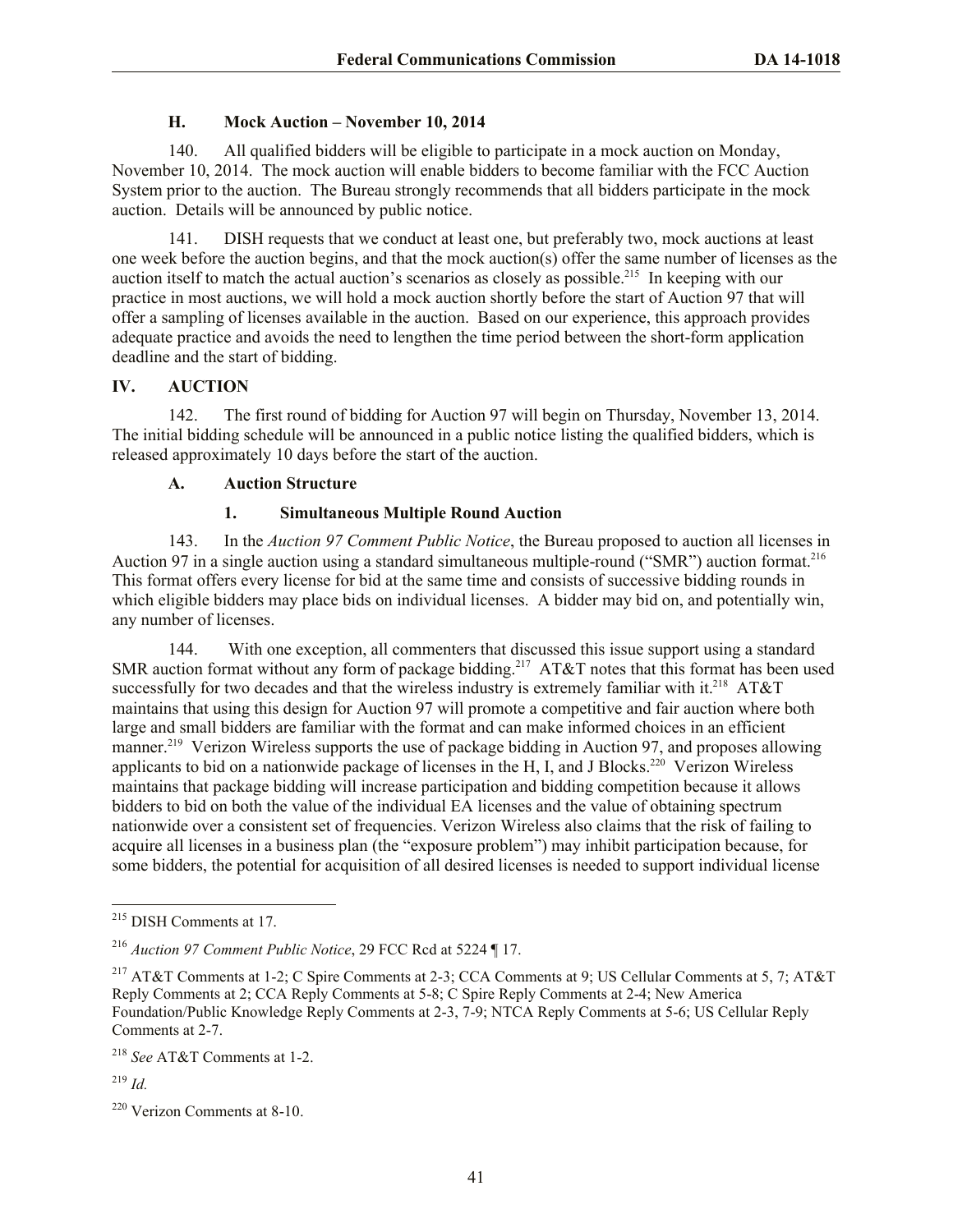bid amounts.<sup>221</sup> However, US Cellular asserts that Verizon Wireless has previously made clear that the availability of larger license areas, such as the EA-based licenses being offered in Auction 97, would significantly mitigate the "exposure risks" it would face if it could not bid on packages of smaller license areas. $^{222}$ 

145. We conclude, based on the record and in light of our experience with previous spectrum auctions, including auctions of Advanced Wireless Services ("AWS") licenses, that a standard SMR format will provide bidders with a simple and efficient means of bidding on single or multiple licenses and will offer adequate opportunity for bidders in Auction 97 to aggregate licenses in order to obtain the level of coverage they desire consistent with their business plans.<sup>223</sup> We therefore adopt a standard SMR auction format for Auction 97. Accordingly, bids will be accepted on all licenses in each round of the auction until bidding stops on every license unless otherwise announced. 224

## **2. Single Auction with a Single Set of Procedures and Requirements for the Unpaired and Paired Bands**

146. A number of commenters ask (to varying degrees) that we recognize the differences between the unpaired and paired bands when adopting procedures and requirements for Auction 97 by establishing separate bidding eligibility, activity waivers, and stopping rules for the bands.<sup>225</sup> They submit that it is not likely that licenses in the bands could be used as close substitutes because they have different technical characteristics and likely uses, and that combined procedures could enable bidders to use bidding strategies designed to hurt smaller competitors and new entrants, which could deter competition.<sup>226</sup> These commenters advocate establishing separate upfront payment requirements and bidding eligibility for the unpaired and paired bands to prevent a bidder from gaming eligibility and activity requirements by "parking" bidding eligibility on licenses in one band to lock competitors out of that spectrum or distract from its real interests.<sup>227</sup> They argue that such strategic parking enables larger competitors to drive up the cost of spectrum they have no real interest in winning, and could cause smaller competitors or new entrants to drop out of the auction early, thereby potentially depressing auction revenues.<sup>228</sup> They maintain that separate eligibility and activity requirements will avoid such results<sup>229</sup>

<sup>223</sup> Our decision not to employ package bidding for AWS-3 licenses in Auction 97 does not reflect on or preclude future use of package bidding in Commission auctions.

<sup>224</sup> *See* Section IV.A.8, "Auction Stopping Rules," below.

<sup>225</sup> CCA Comments at 6-7; DISH Comments at 2-17; T-Mobile Comments at 2-4; CCA Reply Comments at 3-4; C Spire Reply Comments at 2; New America Foundation/Public Knowledge Reply Comments at 3-6. DISH notes that the Spectrum Act does not require the bands to be auctioned simultaneously, or that combined bidding and eligibility procedures be used. DISH Comments at 13. T-Mobile makes a recommendation concerning our proposed auction stopping rules, which we address separately in Section IV.A.8 "Auction Stopping Rules," below.

<sup>226</sup> CCA Comments at 6-7; DISH Comments at 2-3, 8; New America Foundation/Public Knowledge Reply Comments at 3-6; CCA Reply Comments at 3-4.

<sup>227</sup> *See* CCA Comments at 6-7; DISH Comments at 10-11, 16-17.

<sup>228</sup> *See* CCA Comments at 6-7; DISH Comments at 3, 8-11; New America Foundation/Public Knowledge Reply Comments at 3-6; CCA Reply Comments at 3-4.

<sup>229</sup> *See* CCA Comments at 7; DISH Comments at 10-11, 16-17; New America Foundation/Public Knowledge Reply Comments at 3-6; CCA Reply Comments at 3-4.

l <sup>221</sup> *Id.*

<sup>222</sup> US Cellular Comments at 8-9.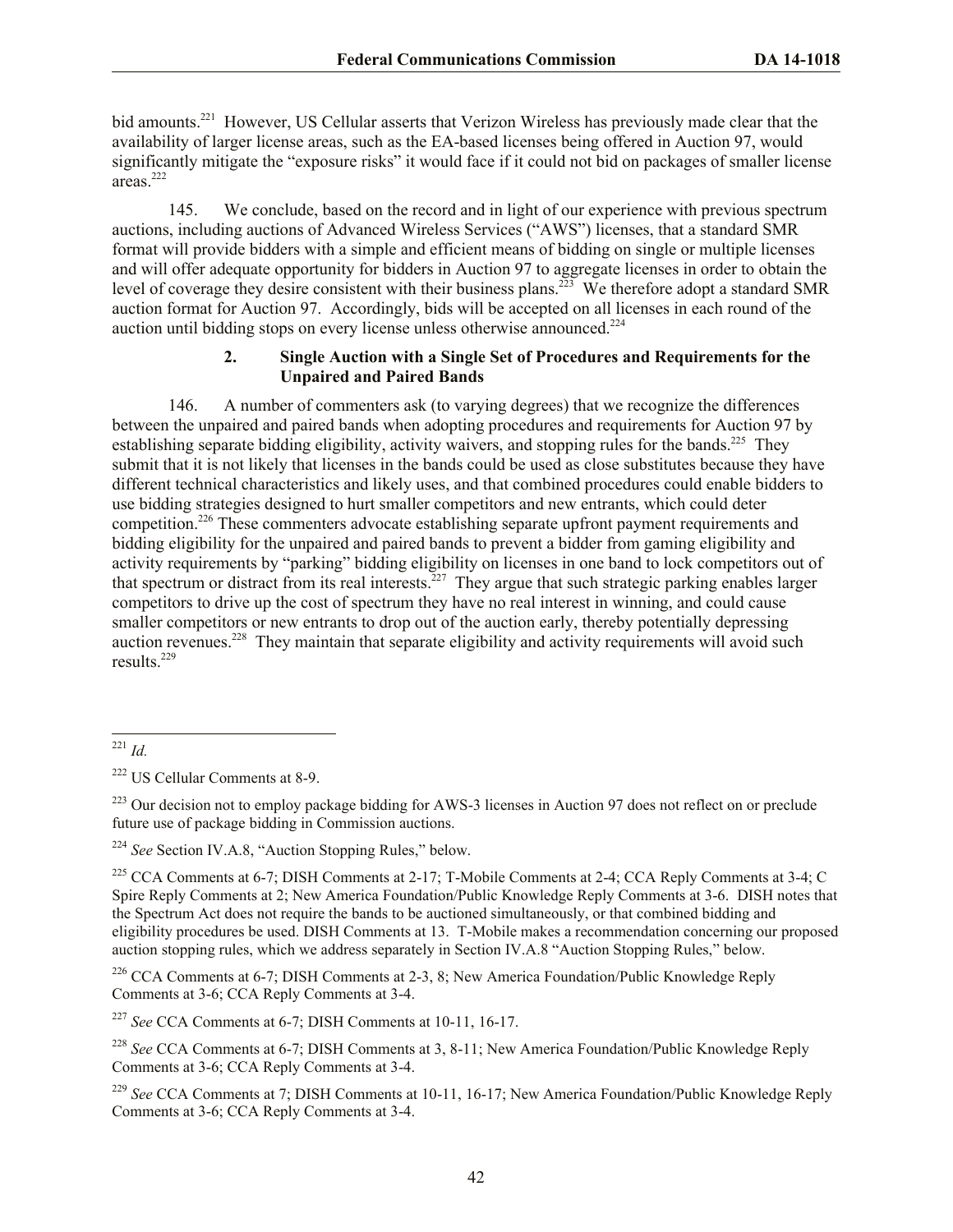147. AT&T and Verizon Wireless support a single auction with a single set of procedures.<sup>230</sup> Verizon Wireless submits that separate auctions would significantly increase auction complexity, limit applicants' bidding flexibility, inhibit competition for the 1695-1710 MHz band, and decrease auction revenues.<sup>231</sup> AT&T argues that commenters' arguments in support of adopting separate procedures and requirements are premised on the false assumptions that the different technical characteristics of the bands warrant separate auction treatment, and that employing common auction procedures for both bands will encourage parking.<sup>232</sup> Both AT&T and Verizon Wireless maintain that other bidders may view the bands as substitutable or complementary and, if so, public interest objectives are best promoted by allowing the market to reflect substitutability through a single set of auction procedures.<sup>233</sup> They also contend that commenters' concerns about parking are misplaced, because an applicant bidding solely on the 1695- 1710 MHz band to preserve eligibility will quickly move its bids as soon as the reserve is met, and thus eligibility "parkers" will not drive up the price any higher than otherwise required to meet the reserve.<sup>234</sup>

148. Auction 97 will offer paired and unpaired licenses in a single auction subject to one set of procedures and requirements. Particularly where, as here, interested parties are divided on whether licenses being offered may be characterized as substitutes, such information may best be discovered through a competitive bidding process. Offering both the paired and unpaired bands in the same auction will allow market forces to determine the degree to which market participants view the AWS-3 spectrum blocks as substitutable. Our approach is grounded in our experience with past auctions where the degree to which licenses may be characterized as substitutable or complementary differs depending upon the perspective of each auction participant.<sup>235</sup> Providing for two different sets of bidding eligibility, activity waivers, and stopping rules would disadvantage bidders interested in both paired and unpaired blocks by forcing them to manage two separate pools of eligibility, which would reduce their ability to pursue backup strategies as prices rise. Whether in one auction or two simultaneous auctions, requiring bidders interested in both blocks to deal with separate sets of bidding actions would invite confusion and could lead to mistakes in bidding. Elsewhere in this Public Notice, we describe procedures that are intended to ameliorate the parking concerns raised by commenters. Accordingly, we will conduct Auction 97 under a single set of procedures and requirements covering both the unpaired and paired bands.

# **3. Limited Information Disclosure Procedures: Information Available to Bidders Before and During the Auction**

149. Consistent with its practice in several prior wireless spectrum auctions, the Bureau proposed in the *Auction 97 Comment Public Notice* to withhold, until after the close of bidding, public release of (1) bidders' license selections on their short-form applications (FCC Form 175), (2) the

<sup>230</sup> AT&T Reply Comments at 2-7; Verizon Wireless Reply Comments at 5-6; AT&T July 15, 2014 *Ex Parte*.

<sup>231</sup> Verizon Wireless Reply Comments at 5; Verizon Wireless July 16, 2014 *Ex Parte* at 2.

<sup>232</sup> AT&T Reply Comments at 2-3.

<sup>233</sup> AT&T Reply Comments at 3-5; Verizon Wireless Reply Comments at 5. *See also* Letter from Stacey G. Black, Assistant Vice President, Federal Regulatory, External and Legislative Affairs, AT&T Services, Inc., to Marlene H. Dortch, Secretary, Federal Communications Commission, AU Docket No. 14-78 (filed July 11, 2014) at 2 (the Commission should allow the both the paired and unpaired bands to be included in Auction 97 and allow bidders to determine the extent to which these bands are substitutable or complementary); Verizon Wireless July 16, 2014 *Ex Parte* at 2 (questioning the assumption by DISH that the bands are not substitutes for one another).

<sup>&</sup>lt;sup>234</sup> AT&T Reply Comments at 6; Verizon Wireless Reply Comments at 5-6.

 $^{235}$  For example, in Auction 73, the Commission offered licenses covering five blocks of 700 MHz band spectrum. including both paired and unpaired licenses having differing geographic area sizes, service rules, and technical requirements. *See* Auction of 700 MHz Band Licenses Scheduled for January 24, 2008; Notice and Filing Requirements, Minimum Opening Bids, Reserve Prices, Upfront Payments and Other Procedures for Auction 73, *Public Notice*, 22 FCC Rcd 18141 (2007) ("*Auction 73 Procedures Public Notice*").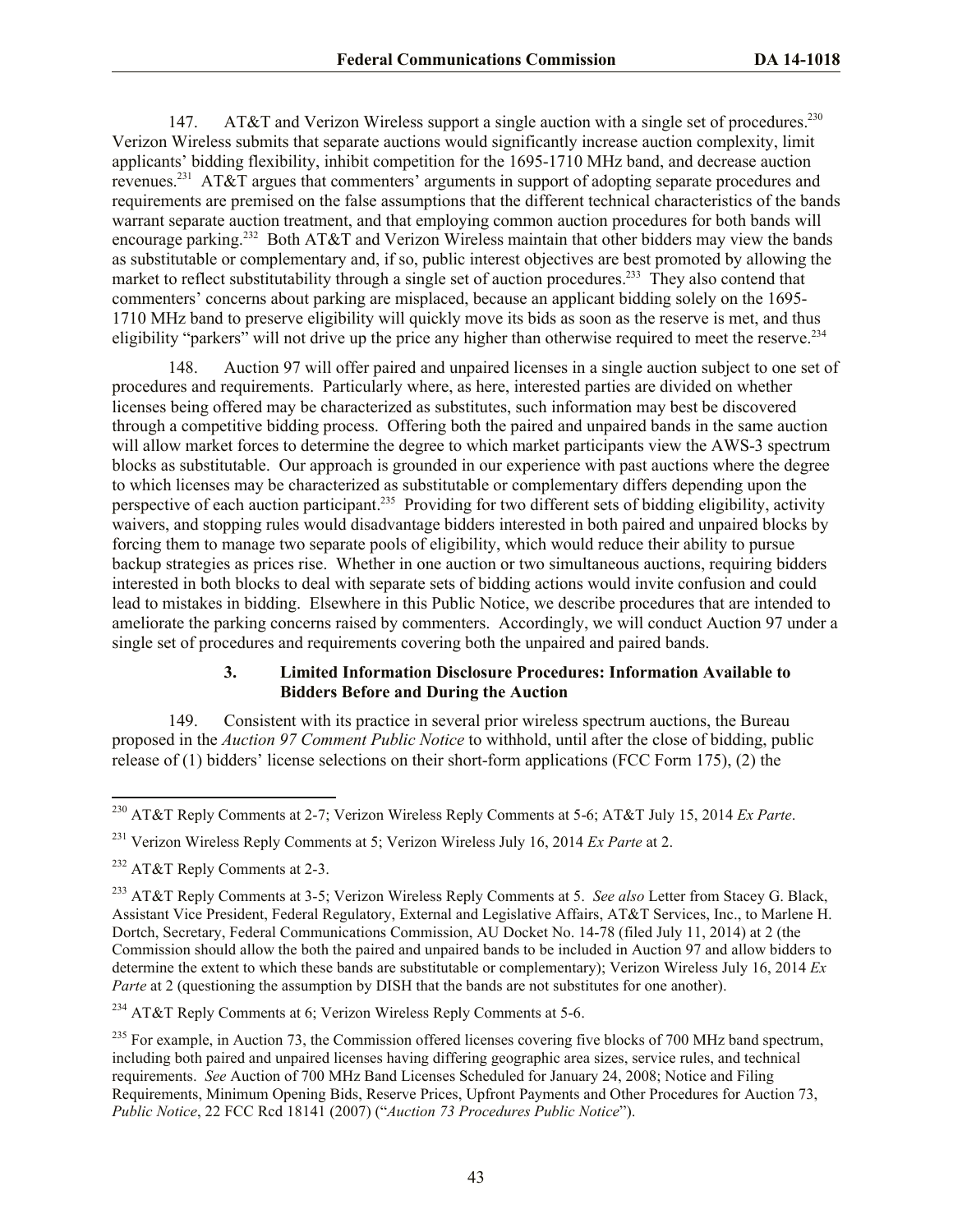amounts of bidders' upfront payments and bidding eligibility, and (3) information that may reveal the identities of bidders placing bids and taking other bidding-related actions.<sup>236</sup> The Bureau sought comment on the proposal to implement limited information disclosure procedures and on any alternatives for Auction 97.<sup>237</sup>

150. We received several comments on our proposal to employ limited information disclosure procedures for Auction 97, both in support<sup>238</sup> and in opposition.<sup>239</sup> The limited information disclosure procedures used in past auctions have helped safeguard against potential anticompetitive behavior such as retaliatory bidding and collusion,<sup>240</sup> and after carefully considering the record on this issue, we find nothing that persuades us that we should depart from our now-established practice of implementing these procedures in wireless spectrum auctions.<sup>241</sup> We disagree with the assertions of commenters that argue that limited information disclosure procedures are unnecessary or harmful to smaller bidders, $242$  and conclude that the competitive benefits associated with limiting information disclosure support adoption of such procedures and outweigh the potential benefits of full disclosure.<sup>243</sup> Accordingly, we adopt the limited information disclosure procedures proposed in the *Auction 97 Comment Public Notice*. <sup>244</sup> Thus, after the conclusion of each round, the Bureau will disclose all relevant information about the bids placed and/or withdrawn except the identities of the bidders performing the actions and the net amounts of the bids placed or withdrawn. As in past auctions conducted with limited information procedures, the Bureau will indicate, for each license, the minimum acceptable bid amount for the next round and whether the license has a provisionally winning bid. After each round, the Bureau will also release, for each license, the number of bidders that placed a bid on the license and the amounts of those bids. Furthermore, the Bureau will indicate whether any proactive waivers were submitted in each round, and the Bureau will release the stage transition percentage — the percentages of licenses (as measured in bidding units) on which there were new bids — for the round. In addition, bidders can log in to the FCC Auction System to

<sup>236</sup> *Auction 97 Comment Public Notice*, 29 FCC Rcd at 5224 ¶¶ 18-22.

<sup>237</sup> *Id*. at 5225 ¶ 23.

l

<sup>238</sup> *See* AT&T Comments at 1-2; C Spire Comments at 2-3; DISH Comments at 14-16; New America Foundation/Public Knowledge Reply Comments at 2, 6-7; AT&T Reply Comments at 2; C Spire Reply Comments at 4-5; Verizon Wireless Reply Comments at 3-5; Verizon Wireless July 16, 2014 *Ex Parte* at 1.

<sup>239</sup> *See* CCA Comments at 7-9; US Cellular Comments at 9-16; CCA Reply Comments at 4-5; US Cellular Reply Comments at 7-8.

<sup>240</sup> See Auction of AWS-1 and Broadband PCS Licenses Rescheduled for August 13, 2008; Notice and Filing Requirements, Minimum Opening Bids, Upfront Payments, and Other Procedures for Auction 78, *Public Notice*, DA 08-1090, 23 FCC Rcd 7496, 7536 ¶ 157 (WTB 2008) (recognizing that limited information procedures may have overall competitive benefits from reduced opportunities for bid signaling, retaliatory bidding, or other anticompetitive strategic bidding); Auction of 700 MHz Band Licenses Scheduled for July 19, 2011; Notice and Filing Requirements, Minimum Opening Bids, Upfront Payments, and Other Procedures for Auction 92, *Public Notice*, DA 11-420, 26 FCC Rcd 3342, 3372 ¶ 128 (WTB 2011) (finding that the competitive benefits associated with limited information disclosure procedures support adoption of such procedures).

<sup>241</sup> We also decline to adopt US Cellular's suggestion that we use a pre-defined eligibility ratio to determine the level of competition for Auction 97 and make our decision about whether to limit the information available to bidders contingent upon competitiveness of the auction (*see* US Cellular Comments at 15).

<sup>242</sup> *See* CCA Comments at 7-9; US Cellular Comments at 9-13.

<sup>243</sup> See "Auction of AWS-1 and Broadband PCS Licenses Rescheduled for August 13, 2008; Notice and Filing Requirements, Minimum Opening Bids, Upfront Payments, and Other Procedures for Auction 78," *Public Notice*, DA 08-1090, 23 FCC Rcd 7496, 7536 [ 157 (WTB 2008), in which the Bureau recognized that limited information procedures may have overall competitive benefits from reduced opportunities for bid signaling, retaliatory bidding, or other anti-competitive strategic bidding.

<sup>244</sup> *Auction 97 Comment Public Notice*, 29 FCC Rcd at 5224 ¶¶ 18-22.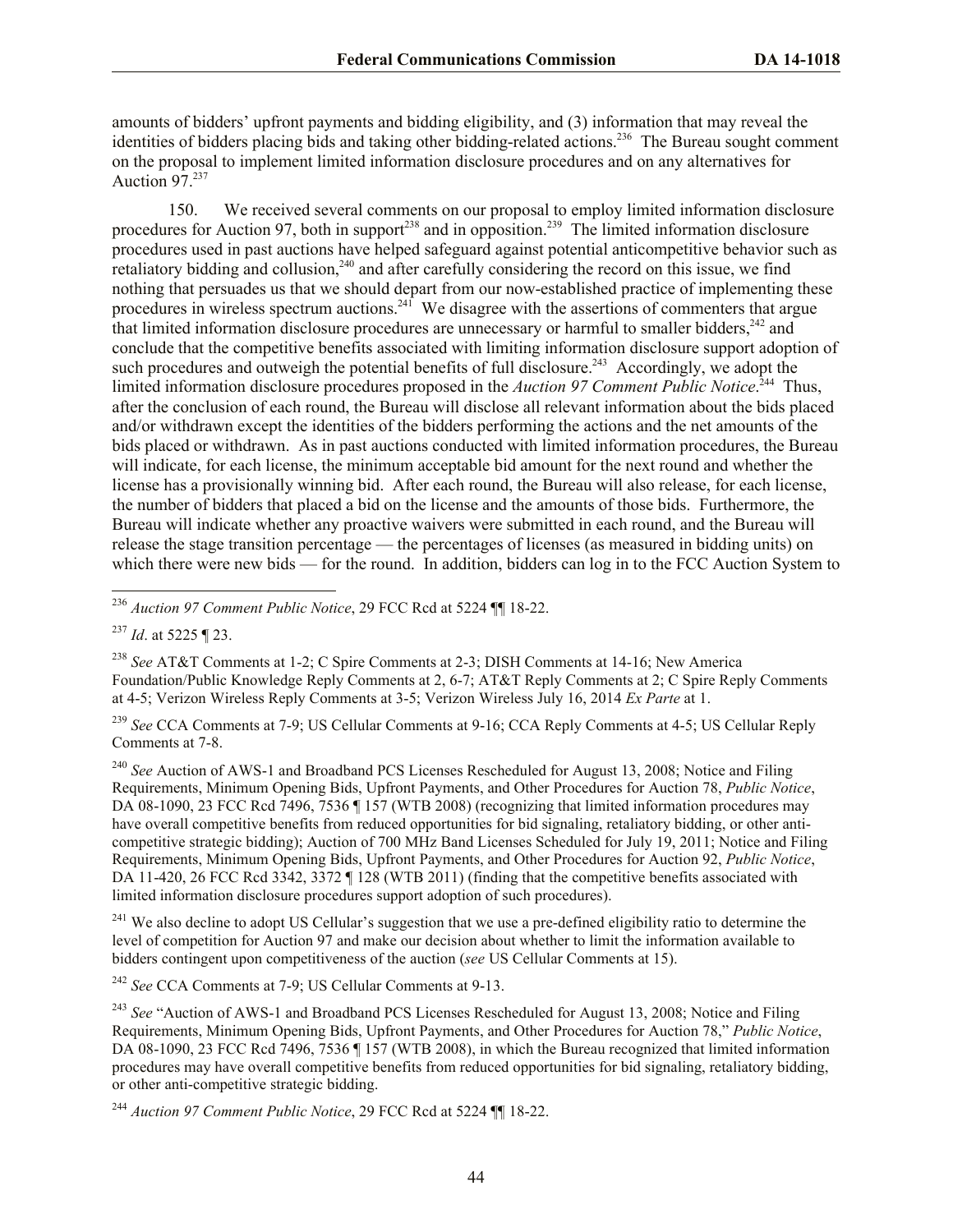see, after each round, whether their own bids are provisionally winning. The Bureau will provide descriptions and/or samples of publicly-available and bidder-specific (non-public) results files prior to the start of the auction.

151. The Bureau, however, retains the discretion not to use limited information procedures if the Bureau, after examining the level of potential competition based on the short-form applications filed for Auction 97, determines that the circumstances indicate that limited information procedures would not be an effective tool for deterring anti-competitive behavior. For example, if only two applicants become qualified to participate in the bidding, limited information procedures would be ineffective in preventing bidders from knowing the identity of the competing bidder and, therefore, limited information procedures would not serve to deter attempts at signaling and retaliatory bidding behavior.

152. *Other Issues.* Information disclosure procedures established for this auction will not interfere with the administration of, or compliance with, the Commission's prohibition of certain communications. As described in more detail above, section 1.2105(c)(1) of the Commission's rules provides that, after the short-form application filing deadline, all applicants for licenses in any of the same or overlapping geographic license areas are prohibited from disclosing to each other in any manner the substance of bids or bidding strategies until after the down payment deadline, subject to specified exceptions.<sup>245</sup>

153. In Auction 97, the Commission will not disclose information regarding license selection or the amounts of bidders' upfront payments and bidding eligibility. The Commission will disclose the other portions of applicants' short-form applications through its online database, and certain applicationbased information through public notices.

154. To assist applicants in identifying other parties subject to section 1.2105(c), the Bureau will notify separately each applicant in Auction 97 whether applicants with short-form applications to participate in pending auctions, including but not limited to Auction 97, have applied for licenses in any of the same or overlapping geographic areas as that applicant. Specifically, after the Bureau conducts its initial review of applications to participate in Auction 97, it will send to each applicant in Auction 97 a letter that lists the other applicants that have pending short-form applications for licenses in any of the same or overlapping geographic areas. The list will identify the other applicants by name but will not list their license selections. As in past auctions, additional information regarding other applicants that is needed to comply with section  $1.2105(c)$  — such as the identities of other applicants' controlling interests and entities with a greater than ten percent ownership interest — will be available through the publiclyaccessible online short-form application database.<sup>246</sup>

155. When completing short-form applications, applicants should avoid any statements or disclosures that may violate the Commission's prohibition of certain communications, pursuant to section 1.2105(c), particularly in light of the Commission's procedures regarding the availability of certain information in Auction 97. While applicants' license selections will not be disclosed until after Auction 97 closes, the Commission will disclose other portions of short-form applications through its online database and public notices. Accordingly, applicants should avoid including any information in their short-form applications that might convey information regarding license selections. For example, applicants should avoid using applicant names that refer to licenses being offered, referring to certain licenses or markets in describing bidding agreements, or including any information in attachments that may otherwise disclose applicants' license selections.

156. If an applicant is found to have violated the Commission's rules or the antitrust laws in

 $\overline{a}$ <sup>245</sup> 47 C.F.R. § 1.2105(c)(1). *See* Section I.C.2. "Prohibited Communications and Compliance with Antitrust Laws," above.

<sup>&</sup>lt;sup>246</sup> For purposes of section 1.2105(c), the term "applicant" includes all controlling interests, all parties with ownership interests greater than ten percent and all officers and directors of the applicant. 47 C.F.R. § 1.2105(c)(7).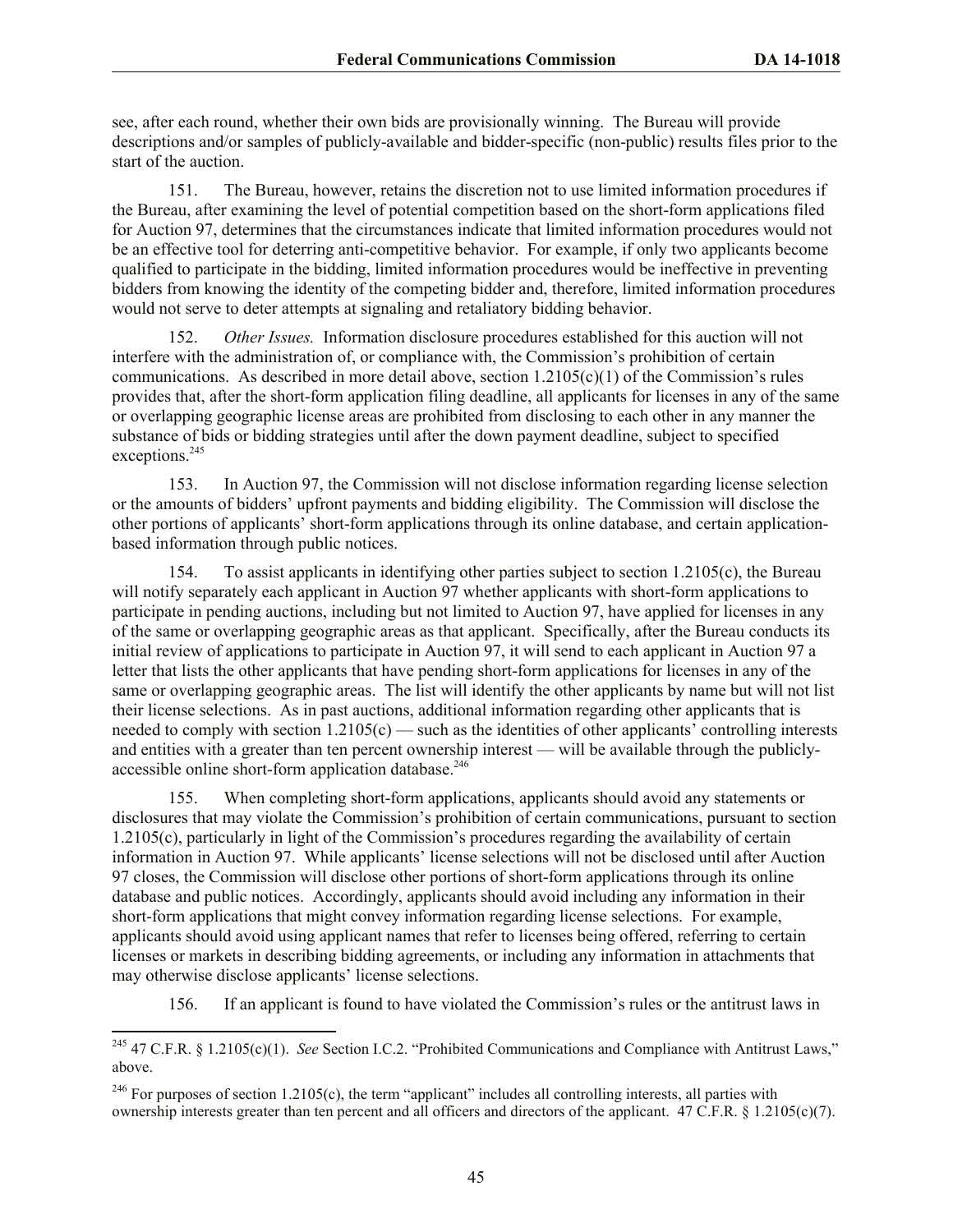connection with its participation in the competitive bidding process, the applicant may be subject to various sanctions, including forfeiture of its upfront payment, down payment, or full bid amount and prohibition from participating in future auctions.<sup>247</sup>

157. The Bureau hereby warns applicants that the direct or indirect communication to other applicants or the public disclosure of non-public information (e.g., bid withdrawals, proactive waivers submitted, reductions in eligibility) could violate the Commission's limited information disclosure procedures and section  $1.2105(c)$ .<sup>248</sup> To the extent an applicant believes that such a disclosure is **required by law or regulation, including regulations issued by the SEC, the Bureau strongly urges that the applicant consult with the Commission staff in the Auctions and Spectrum Access Division before making such disclosure.**

# **4. Eligibility and Activity Rules**

158. As discussed above, the Bureau will use upfront payments to determine initial (maximum) eligibility (as measured in bidding units) for Auction 97.<sup>249</sup> The amount of the upfront payment submitted by a bidder determines initial bidding eligibility, the maximum number of bidding units on which a bidder may be active. As noted earlier, each license is assigned a specific number of bidding units as listed in Attachment A to this Public Notice. Bidding units assigned to each license do not change as prices change during the auction. Upfront payments are not attributed to specific licenses. Rather, a bidder may place bids on any of the licenses selected on its FCC Form 175 as long as the total number of bidding units associated with those licenses does not exceed its current eligibility. Eligibility cannot be increased during the auction; it can only remain the same or decrease. Thus, in calculating its upfront payment amount, an applicant must determine the maximum number of bidding units it may wish to bid on or hold provisionally winning bids on in any single round, and submit an upfront payment amount covering that total number of bidding units. At a minimum, an applicant's upfront payment must cover the bidding units for at least one of the licenses it selected on its FCC Form 175. The total upfront payment does not affect the total dollar amount a bidder may bid on any given license.

159. In order to ensure that an auction closes within a reasonable period of time, an activity rule requires bidders to bid actively throughout the auction, rather than wait until late in the auction before participating. Bidders are required to be active on a specific percentage of their current bidding eligibility during each round of the auction. A bidder's activity level in a round is the sum of the bidding units associated with licenses covered by the bidder's new bids in the round and its provisionally winning bids from the previous round. If a bidder removes bids in the current round or withdraws provisionally winning bids, those bids no longer count towards the bidder's activity.<sup>250</sup>

160. The minimum required activity is expressed as a percentage of the bidder's current eligibility, and increases by stage as the auction progresses. Because these procedures (as set forth under "Auction Stages" in Section IV.A.5. and "Stage Transitions" in Section IV.A.6. below) have proven successful in maintaining the pace of previous auctions, the Bureau adopts them for Auction 97. Failure to maintain the requisite activity level will result in the use of an activity rule waiver, if any remain, or a reduction in the bidder's eligibility, possibly curtailing or eliminating the bidder's ability to place additional bids in the auction.<sup>251</sup>

 $^{247}$  47 C.F.R. § 1.2109(d).

<sup>&</sup>lt;sup>248</sup> The Bureau has previously warned Auction 73 applicants that such disclosures could violate the Commission's rules. *See* Wireless Telecommunications Bureau Reminds 700 MHz Auction Applicants of Confidential Nature of Upfront Payment and Other Bidding-Related Information, *Public Notice*, DA 08-13, 23 FCC Rcd 18 (2008).

<sup>249</sup> *See* Section III.D.3. "Upfront Payments and Bidding Eligibility," above.

<sup>250</sup> *See* Section IV.B.6. "Bid Removal and Bid Withdrawal," below.

<sup>251</sup> *See* Section IV.A.7. "Activity Rule Waivers," below.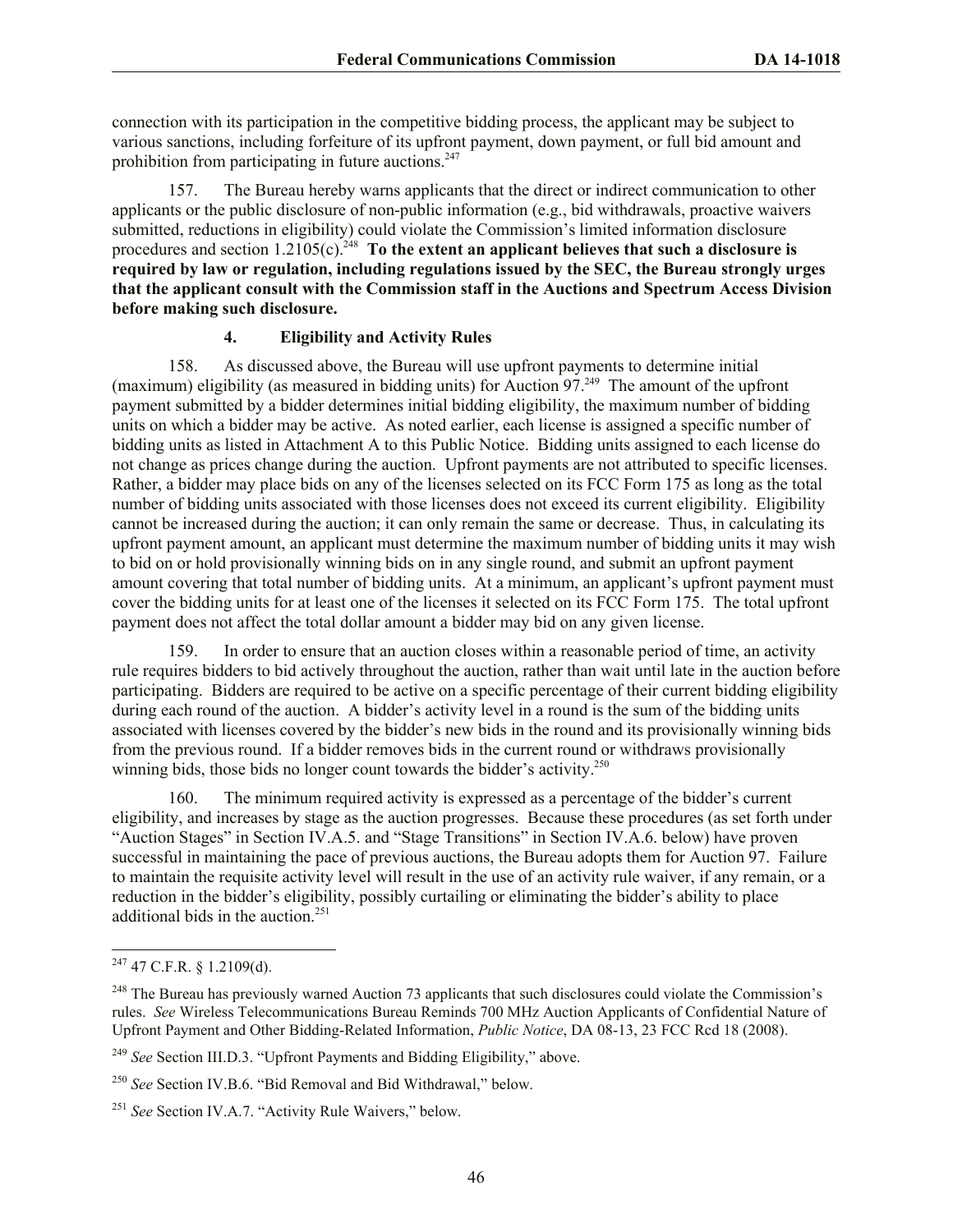# **5. Auction Stages**

161. In the *Auction 97 Comment Public Notice*, the Bureau proposed to conduct the auction in two stages and employ an activity rule.<sup>252</sup> Under the Bureau's proposal, a bidder desiring to maintain its current bidding eligibility would be required to be active on licenses representing at least 80 percent of its current bidding eligibility during each round of Stage One, and at least 95 percent of its current bidding eligibility in Stage Two. US Cellular supports our proposal to divide the auction into two stages, and opposes adopting a third stage with a 98 percent activity requirement. 253 Aloha Partners asks the Bureau to add a third stage with a 100 percent activity requirement and would require that minimum acceptable bids be 20 percent higher than provisionally winning bids, and recommends that this third stage be implemented when the number of new provisionally winning bids falls below ten bids.<sup>254</sup>

162. We see no need to establish, at this time, a third stage with a 100 percent eligibility requirement as requested by Aloha Partners. Based on our past experience, we believe that two stages with 80 percent and 95 percent activity requirements should facilitate the auction progressing at a reasonable pace. In some of our earlier auctions, we established three stages using 80 percent, 90 percent, and 98 percent activity requirements. In many of these auctions, however, implementing Stage Two had little effect in terms of increasing bidding activity, and Stage Three was implemented shortly thereafter.<sup>255</sup> Based on this experience, the Bureau has generally moved away from three-stage auctions in favor of two-stage auctions. Moreover, a 95 percent threshold allows bidders slightly more flexibility than a higher requirement would in fulfilling their activity requirements during the final stage of the auction. Accordingly, we decline to establish a third stage with a 100 percent activity threshold at this time.<sup>256</sup> The Bureau notes that it has the discretion to further alter the activity requirements (by, for example, establishing a 98 or 100 percent threshold) before and/or during the auction as circumstances warrant. We also have other mechanisms by which to influence the speed of the auction if we determine that such steps are necessary. Therefore, we adopt the two stages as described in more detail immediately below.

163. **Stage One:** During the first stage of the auction, a bidder desiring to maintain its current bidding eligibility will be required to be active on licenses representing at least 80 percent of its current bidding eligibility in each bidding round. Failure to maintain the required activity level will result in the use of an activity rule waiver or, if the bidder has no activity rule waivers remaining, a reduction in the bidder's bidding eligibility in the next round. During Stage One, reduced eligibility for the next round will be calculated by multiplying the bidder's current round activity (the sum of bidding units of the bidder's provisionally winning bids and bids during the current round) by five-fourths (5/4).

164. **Stage Two:** During the second stage of the auction, a bidder desiring to maintain its current bidding eligibility is required to be active on 95 percent of its current bidding eligibility. Failure to maintain the required activity level will result in the use of an activity rule waiver or, if the bidder has no activity rule waivers remaining, a reduction in the bidder's bidding eligibility in the next round.

<sup>252</sup> *Auction 97 Comment Public Notice*, 29 FCC Rcd at 5228-29 ¶¶ 34-36.

<sup>253</sup> *See* US Cellular Comments at 16-17; US Cellular Reply Comments 9-10.

<sup>254</sup> *See* Aloha Partners Comments at 2.

<sup>&</sup>lt;sup>255</sup> For example, in Auction 35, Stage One (80 percent activity requirement) lasted 37 rounds, Stage Two (90 percent activity requirement) lasted 5 rounds, and Stage Three (98 percent activity requirement) lasted 59 rounds.

 $^{256}$  We have previously declined similar requests to add a third stage and/or to adopt a greater activity requirement for the final stage of the auction for similar reasons. *See* Broadband PCS Spectrum Auction Scheduled for January 12, 2005; Notice and Filing Requirements, Minimum Opening Bids, Upfront Payments and Other Procedures for Auction No. 58, *Public Notice*, 19 FCC Rcd 18190, 18216-17 (WTB 2004). In Auction 73 we also declined to establish a third stage prior to the auction. *See Auction 73 Procedures Public Notice*, 22 FCC Rcd 18141, 18187-88 ¶ 168 . However, in Auction 73 we exercised our discretion to implement a third stage — in this case, with a 98 percent activity requirement — by announcement during the auction.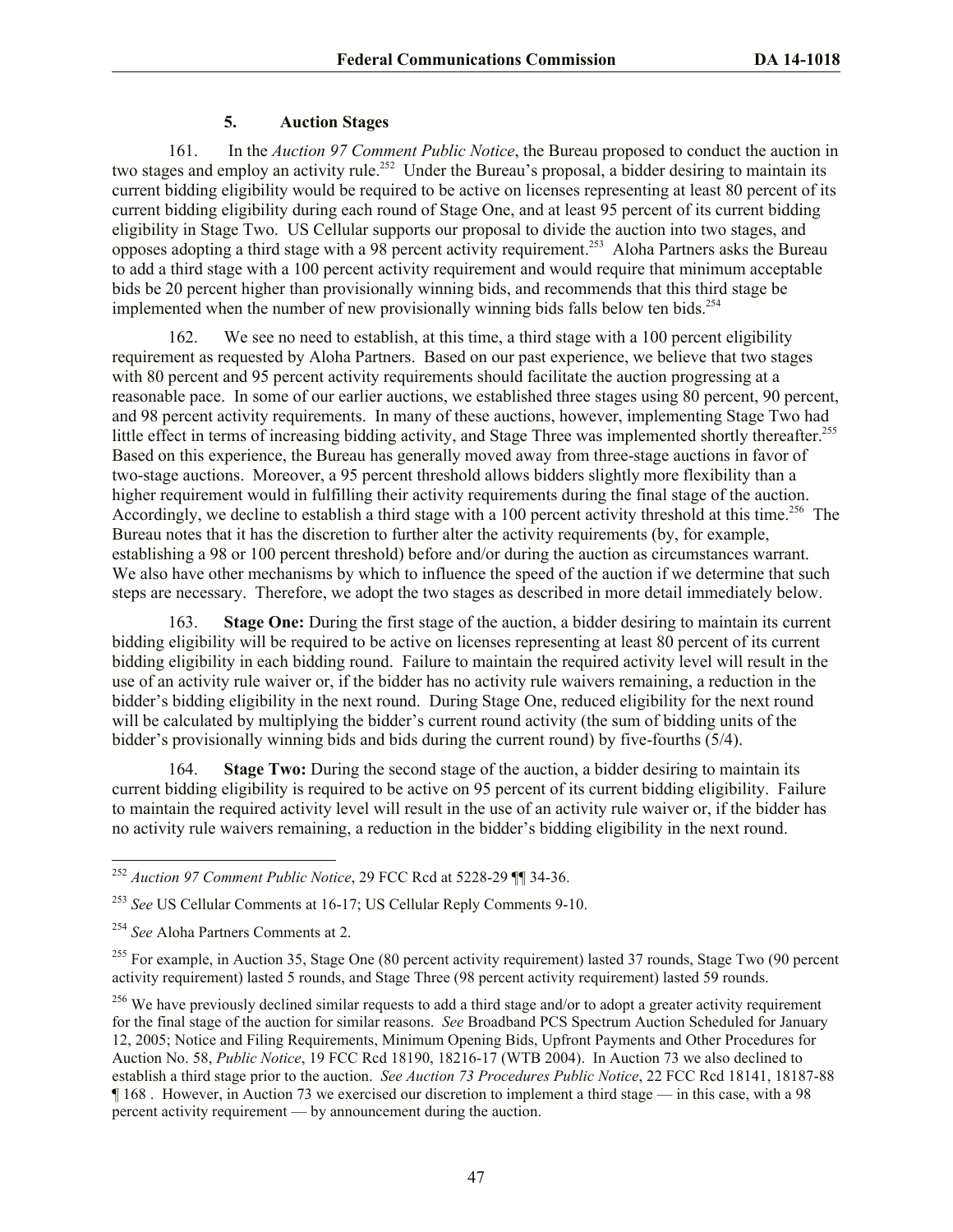During Stage Two, reduced eligibility for the next round will be calculated by multiplying the bidder's current round activity (the sum of bidding units of the bidder's provisionally winning bids and bids during the current round) by twenty-nineteenths (20/19).

CAUTION: Since activity requirements increase in Stage Two, bidders must carefully check their activity during the first round following a stage transition to ensure that they are meeting the increased activity requirement. This is especially critical for bidders that have provisionally winning bids and do not plan to submit new bids. In past auctions, some bidders have inadvertently lost bidding eligibility or used an activity rule waiver because they did not re-verify their activity status at stage transitions. Bidders may check their activity against the required activity level by logging into the FCC Auction System

165. When the Bureau moves the auction from Stage One to Stage Two, we will first alert bidders by announcement in the bidding system. The Bureau has the discretion to further alter the activity requirements before and/or during the auction as circumstances warrant.

# **6. Stage Transitions**

166. In the *Auction 97 Comment Public Notice*, the Bureau proposed that it would advance the auction to the next stage (i.e., from Stage One to Stage Two) after considering a variety of measures of auction activity, including, but not limited to, the percentages of licenses (as measured in bidding units) on which there are new bids, the number of new bids, and the increase in revenue.<sup>257</sup> The Bureau further proposed that it would retain the discretion to change the activity requirements during the auction. For example, the Bureau could decide not to transition to Stage Two if it believes the auction is progressing satisfactorily under the Stage One activity requirement, or to transition to Stage Two with an activity requirement that is higher or lower than 95 percent.<sup>258</sup> The Bureau proposed to alert bidders of stage advancements by announcement during the auction. The Bureau received no comments on this issue.

167. We adopt our proposal for stage transitions. Thus, the auction will start in Stage One.<sup>259</sup> The Bureau will regulate the pace of the auction by announcement. The Bureau retains the discretion to transition the auction to Stage Two, to add an additional stage with a higher activity requirement, not to transition to Stage Two, and to transition to Stage Two with an activity requirement that is higher or lower than 95 percent. This determination will be based on a variety of measures of auction activity, including, but not limited to, the number of new bids and the percentages of licenses (as measured in bidding units) on which there are new bids. $260$ 

# **7. Activity Rule Waivers**

168. The Bureau proposed in the *Auction 97 Comment Public Notice* that each bidder in the auction be provided with three activity rule waivers.<sup>261</sup> The Bureau received no comments on this issue.

l <sup>257</sup> *Auction 97 Comment Public Notice*, 29 FCC Rcd at 5228-29 ¶¶ 36-37.

<sup>&</sup>lt;sup>258</sup> If the Bureau implements stages with activity requirements other than the ones listed above, a bidder's reduced eligibility for the next round will be calculated by multiplying the bidder's current round activity by the reciprocal of the activity requirement. For example, with a 98 percent activity requirement, the bidder's current round activity would be multiplied by 50/49; with a 100 percent activity requirement, the bidder's current round activity would become its bidding eligibility (current round activity would be multiplied by 1/1).

<sup>259</sup> The stage of the auction does not affect the auction stopping rules; the auction may conclude in Stage One. *See*  Section IV.A.8. "Auction Stopping Rules," below.

<sup>&</sup>lt;sup>260</sup> For example, when monitoring activity to determine when to change stages, the Bureau may consider the percentage of bidding units of the licenses receiving new provisionally winning bids, excluding any FCC-held licenses. In past auctions, the Bureau has generally — but not always — changed stages when this measure was approximately twenty percent or below for three consecutive rounds of bidding.

<sup>261</sup> *Auction 97 Comment Public Notice*, 29 FCC Rcd at 5230 ¶ 42.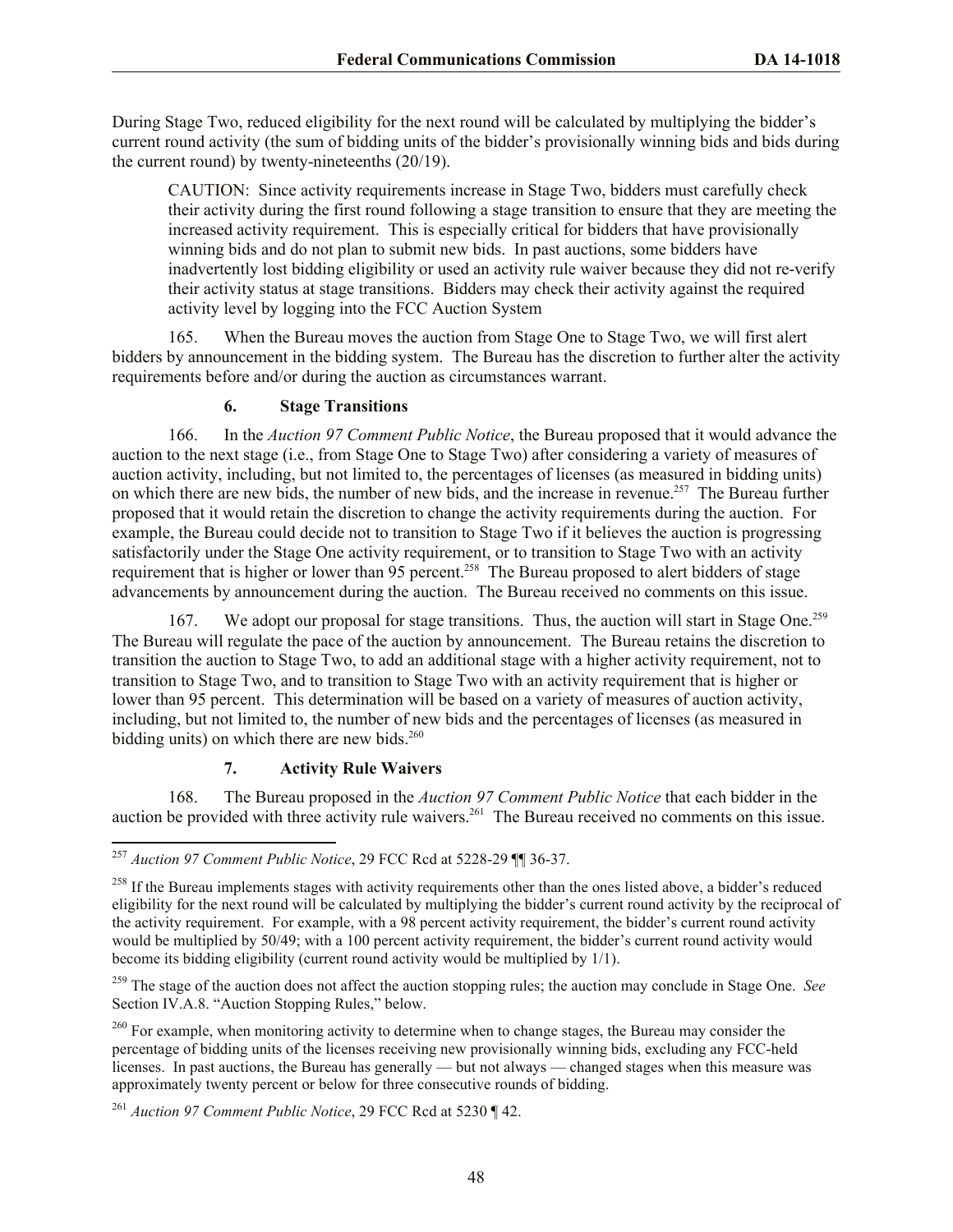Therefore, the Bureau adopts its proposal to provide bidders with three activity rule waivers. Bidders may use an activity rule waiver in any round during the course of the auction. Use of an activity rule waiver preserves the bidder's eligibility despite its activity in the current round being below the required minimum activity level. An activity rule waiver applies to an entire round of bidding and not to a particular license. Waivers can be either proactive or automatic and are principally a mechanism for auction participants to avoid the loss of bidding eligibility in the event that exigent circumstances prevent them from placing a bid in a particular round.

169. The FCC Auction System assumes that a bidder with insufficient activity would prefer to apply an activity rule waiver (if available) rather than lose bidding eligibility. Therefore, the system will automatically apply a waiver at the end of any bidding round in which a bidder's activity level is below the minimum required unless (1) the bidder has no activity rule waivers remaining or (2) the bidder overrides the automatic application of a waiver by reducing eligibility. If no waivers remain and the activity requirement is not satisfied, the FCC Auction System will permanently reduce the bidder's eligibility, possibly curtailing or eliminating the ability to place additional bids in the auction.

170. A bidder with insufficient activity may wish to reduce its bidding eligibility rather than use an activity rule waiver. If so, the bidder must affirmatively override the automatic waiver mechanism during the bidding round by using the "reduce eligibility" function in the FCC Auction System. In this case, the bidder's eligibility is permanently reduced to bring it into compliance with the activity rule described above. Reducing eligibility is an irreversible action; once eligibility has been reduced, a bidder will not be permitted to regain its lost bidding eligibility, even if the round has not yet closed.

171. Finally, a bidder may apply an activity rule waiver proactively as a means to keep the auction open without placing a bid. If a proactive waiver is applied (using the "apply waiver" function in the FCC Auction System) during a bidding round in which no bids are placed or withdrawn, the auction will remain open and the bidder's eligibility will be preserved. However, an automatic waiver applied by the FCC Auction System in a round in which there are no new bids, withdrawals, or proactive waivers will not keep the auction open. A bidder cannot submit a proactive waiver after bidding in a round, and applying a proactive waiver will preclude it from placing any bids in that round. **Applying a waiver is irreversible: once a bidder submits a proactive waiver, the bidder cannot unsubmit the waiver even if the round has not yet ended.**

# **8. Auction Stopping Rules**

172. In the *Auction 97 Comment Public Notice*, the Bureau proposed to employ a simultaneous stopping rule under its SMR proposal.<sup>262</sup> Under this rule, all licenses remain available for bidding until bidding stops simultaneously on every license.<sup>263</sup> More specifically, bidding will close on all licenses after the first round in which no bidder submits any new bids, applies a proactive waiver, or withdraws any provisionally winning bids. Thus, under our SMR proposal, unless we announce alternative stopping procedures, the simultaneous stopping rule will be used in this auction, and bidding will remain open on all licenses until bidding stops on every license.

173. We also proposed that the Bureau retain discretion to exercise any of the following alternative versions of the simultaneous stopping rule for Auction 97: 264

Option 1. The auction would close for all licenses after the first round in which no bidder applies a waiver, withdraws a provisionally winning bid, or places any new bids on a license for which it is not the provisionally winning bidder. Thus, absent any other bidding activity, a bidder placing a new bid on a license for which it is the provisionally winning bidder would not keep the auction

<sup>262</sup> *Id.* at 5226-27 ¶¶ 28-30.

<sup>263</sup> *Id*. at 5226 ¶ 28.

<sup>264</sup> *Id*. at 5226 ¶ 29.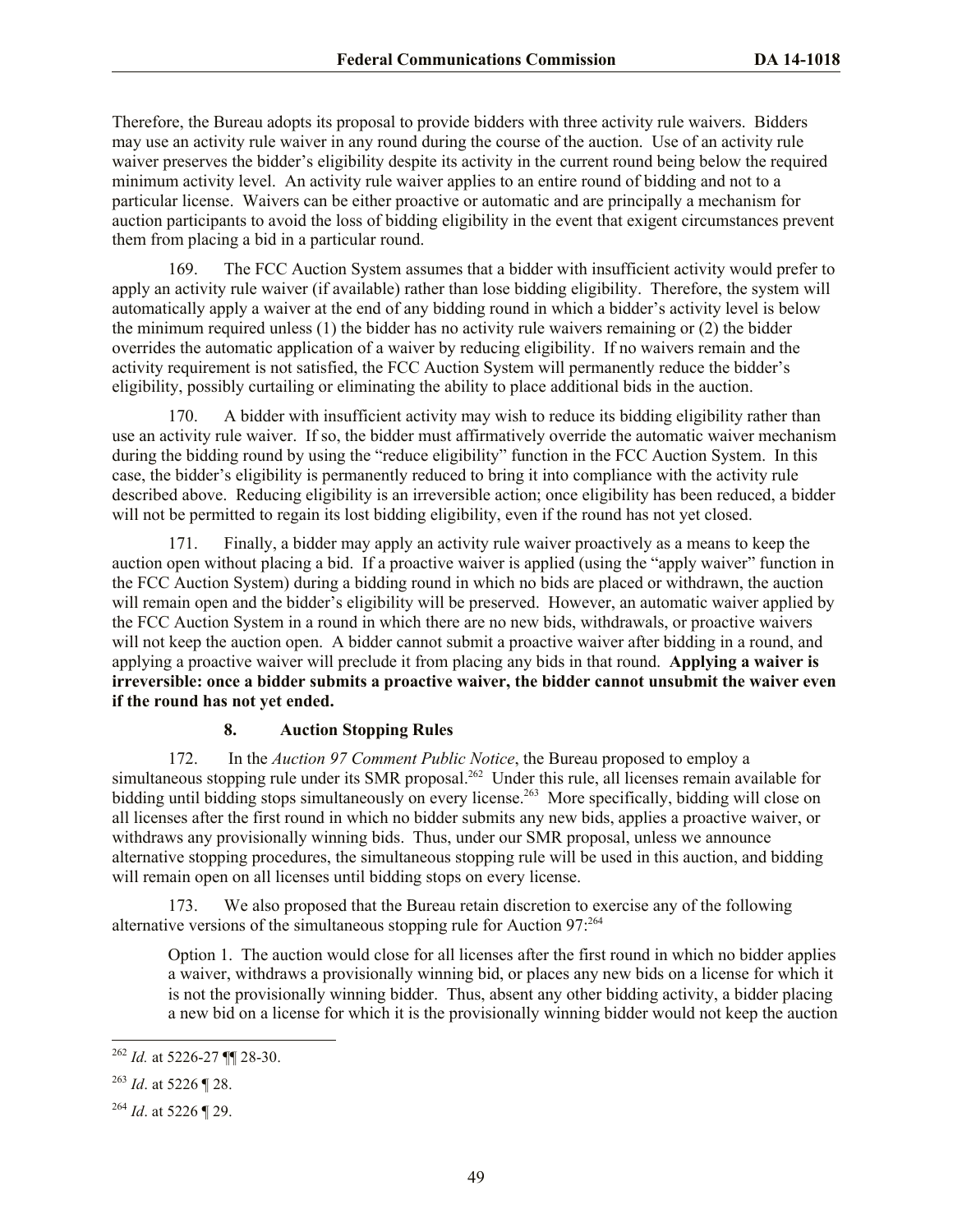open under this modified stopping rule.

Option 2. The auction would close for all licenses after the first round in which no bidder applies a waiver, withdraws a provisionally winning bid, or places any new bids on a license that is not FCC-held. Thus, absent any other bidding activity, a bidder placing a new bid on a license that does not already have a provisionally winning bid (an "FCC-held" license) would not keep the auction open under this modified stopping rule.

Option 3. The auction would close using a modified version of the simultaneous stopping rule that combines (Option 1) and (Option 2) above.

Option 4. The auction would end after a specified number of additional rounds ("special stopping rule"). If the Bureau invokes this special stopping rule, it will accept bids in the specified final round(s), after which the auction will close.

Option 5. The auction would remain open even if no bidder places any new bids, applies a waiver, or withdraws any provisionally winning bids. In this event, the effect will be the same as if a bidder had applied a waiver. Thus, the activity rule will apply as usual, and a bidder with insufficient activity will either lose bidding eligibility or use a waiver.

174. We proposed to exercise these alternative versions of the simultaneous stopping rule only in certain circumstances, for example, where the auction is proceeding unusually slowly or quickly, there is minimal overall bidding activity, or it appears likely that the auction will not close within a reasonable period of time or will close prematurely (e.g., before bidder have had an adequate opportunity to satisfy any applicable reserve prices).<sup>265</sup> We noted that before exercising these options, we are likely to attempt to change the pace of the auction by, for example, changing the number of bidding rounds per day and/or the minimum acceptable bids.<sup>266</sup> We also proposed to retain the discretion to exercise any of these options with or without prior announcement during the auction.<sup>267</sup>

175. As part of their general request that we adopt separate procedures and requirements for the paired and unpaired bands, several parties ask us to apply our stopping rules separately to the paired and unpaired bands.<sup>268</sup> T-Mobile suggests we apply the stopping rules based on activity within a particular band rather than the activity across all licenses.<sup>269</sup> Under T-Mobile's proposal, if bidding stops on one of the bands, the auction for that band would close.<sup>270</sup> T-Mobile submits that this will add certainty to the auction process and avoid delaying the close of the auction any longer than necessary, and claims that leaving the entire auction open even when interest in one band diminishes may prompt insincere bidding by allowing bidders interested in one band to park bids in another merely to preserve eligibility, thereby artificially prolonging the auction.<sup>271</sup> DISH and New America Foundation/Public Knowledge advocate separate stopping rules for the unpaired and paired bands, arguing that combined procedures for bands that they consider to be non-substitutable could enable bidders to employ bidding strategies designed to hurt smaller competitors and new entrants, which could deter competition and suppress revenues.<sup>272</sup> Like T-Mobile, DISH and New America Foundation/Public Knowledge are

l

<sup>267</sup> *Id.*

<sup>268</sup> *See* CCA Comments at 6-7; DISH Comments at 2, 8, 14, 16-17; New America Foundation/Public Knowledge Reply Comments at 3-5; T-Mobile Comments at 3-4. *See also* C Spire Reply Comments at 2.

<sup>269</sup> *See* T-Mobile Comments at 3.

<sup>270</sup> *Id*.

<sup>271</sup> *Id*. at 3-4.

<sup>272</sup> See DISH Comments at 2-3; New America Foundation/Public Knowledge Reply Comments at 3-5.

<sup>265</sup> *Id*. at 5226-27 ¶ 30.

<sup>266</sup> *Id*.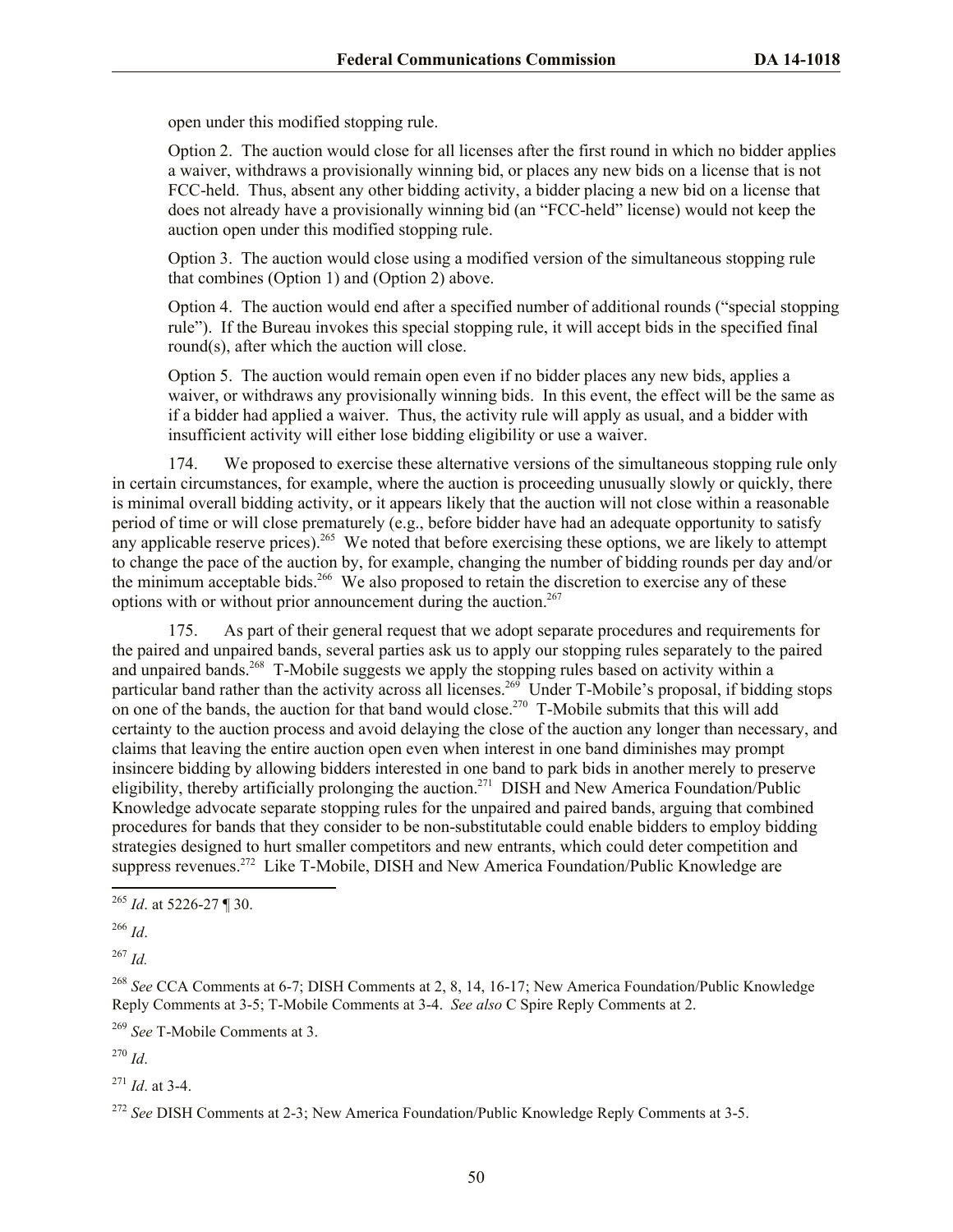concerned that applying the stopping rules based on activity across all licenses could facilitate strategic parking and permit bidders to pursue the very "wait and see" approach the eligibility and activity rules are designed to prevent.<sup>273</sup> CCA echoes the sentiments of T-Mobile, DISH, and New America Foundation/Public Knowledge regarding parking and argues that such behavior could be prevented by adopting separate stopping rules for the bands.<sup>274</sup>

176. We adopt procedures to address these commenters' concerns that bidding activity could stop on one band well before it stops on the other. We generally adopt our stopping rules as described above, but we do so on a per-band basis described as follows. After no more than five consecutive rounds in which no bids have been placed or withdrawn for licenses in one of the two bands (i.e., the unpaired 1695-1710 MHz band and the paired 1755-1780/2155-280 MHz band), no bidder has placed a proactive waiver, and the associated reserve price has been met, we will close the bidding for that band.<sup>275</sup> Accordingly, bidders will no longer be able to place new bids for licenses in the band, nor will they be able to withdraw any provisional winning bids for licenses in the band.<sup>276</sup> We reserve the right to close bidding for a band after fewer than five consecutive rounds without bidding activity. We will notify bidders with an announcement in the FCC Auction System before bidding closes for one of the bands.

177. Aloha Partners agrees that there should be a mechanism to end the auction when the number of bids decreases to low levels, but expresses concern that the proposed special stopping rule could be misused by a bidder that has remaining eligibility in the last round by bidding on licenses that it may not have shown an interest in previously.<sup>277</sup> As an alternative, Aloha Partners recommends the Bureau instead add a third stage, to be implemented when the number of new winning bids falls below ten bids, that would require a bidder to have activity covering 100 percent of its eligibility and would require minimum acceptable bids be 20 percent higher than provisionally winning bids.<sup>278</sup> As discussed in Section IV.A.5. above, we decline to adopt Aloha Partners' request for a third stage with a 100 percent eligibility requirement in lieu of our special stopping rule.

178. Aside from the per-band departure from our past procedure discussed above, the Bureau retains the discretion to employ the alternative versions of the stopping rule, with or without prior announcement during the auction. We will not, however, employ the first alternative (Option 1) for a band if the reserve price for that band has not been met. Bidders will continue to have the opportunity to place bids in a given band at least until the reserve price for that band is met.

## **9. Auction Delay, Suspension, or Cancellation**

179. In the *Auction 97 Comment Public Notice*, the Bureau proposed that, by public notice or by announcement during the auction, it may delay, suspend, or cancel the auction in the event of natural disaster, technical obstacle, administrative or weather necessity, evidence of an auction security breach or unlawful bidding activity, or for any other reason that affects the fair and efficient conduct of competitive

l <sup>273</sup> *See* DISH Comments at 8-12; New America Foundation/Public Knowledge Reply Comments at 3-5.

<sup>274</sup> *See* CCA Comments at 7.

<sup>&</sup>lt;sup>275</sup> Even if we declare bidding on one of the bands closed, section  $1.2105(c)$ 's prohibition on certain communications will continue to apply to every Auction 97 applicant until the down payment deadline that is to be announced by public notice following the close of the auction. *See* Section I.C.2., "Prohibited Communications and Compliance with Antitrust Laws," above.

 $276$  Our decision to end the auction for a given band in this manner for Auction 97 does not pre-judge how we may approach stopping rules in any future auctions, including those in which the same or similar facts and circumstances exist.

<sup>277</sup> *See* Aloha Partners Comments at 1.

<sup>278</sup> *Id*. at 2.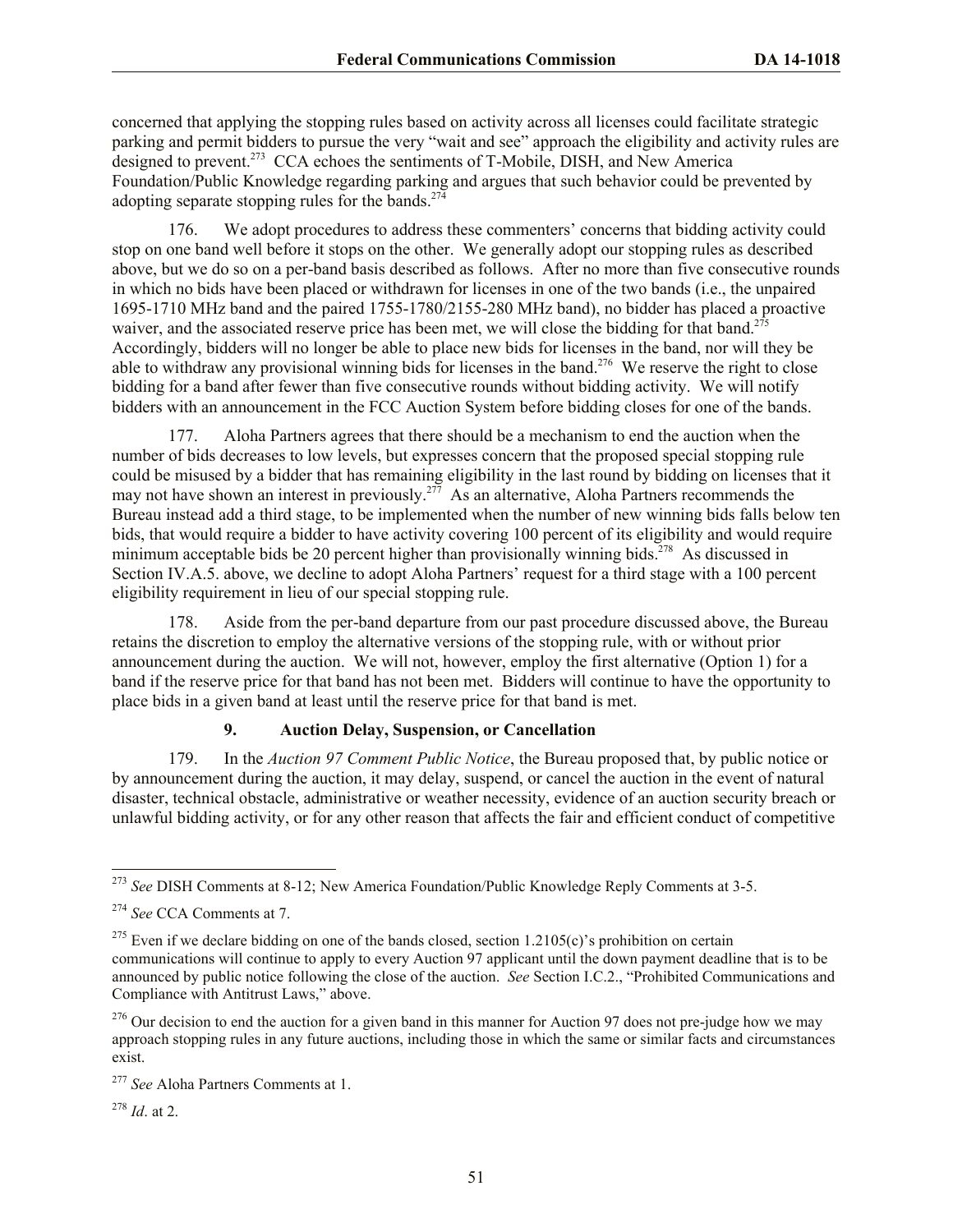bidding.<sup>279</sup> We received no comment on this issue.

180. Because this approach has proven effective in resolving exigent circumstances in previous auctions, the Bureau adopts these proposals regarding auction delay, suspension, or cancellation. By public notice or by announcement during the auction, we may delay, suspend, or cancel the auction in the event of natural disaster, technical obstacle, administrative or weather necessity, evidence of an auction security breach or unlawful bidding activity, or for any other reason that affects the fair and efficient conduct of competitive bidding. In such cases, the Bureau, in its sole discretion, may elect to resume the auction starting from the beginning of the current round or from some previous round, or cancel the auction in its entirety. Network interruption may cause the Bureau to delay or suspend the auction. We emphasize that we will exercise of this authority solely at our discretion, and not as a substitute for situations in which bidders may wish to apply their activity rule waivers.

# **B. Bidding Procedures**

# **1. Round Structure**

181. The initial schedule of bidding rounds will be announced in the public notice listing the qualified bidders, which is released approximately ten days before the start of the auction. Each bidding round is followed by the release of round results. Details regarding formats and locations of round results will also be included in the qualified bidders public notice. Multiple bidding rounds may be conducted each day.

182. The Bureau has the discretion to change the bidding schedule in order to foster an auction pace that reasonably balances speed with the bidders' needs to study round results and adjust their bidding strategies. We may change the amount of time for the bidding rounds, the amount of time between rounds, or the number of rounds per day, depending upon bidding activity and other factors.

# **2. Reserve Price and Minimum Opening Bids**

183. Section 309(j) of the Communications Act calls upon the Commission to prescribe methods by which a reasonable reserve price will be required or a minimum opening bid established when applications for Commission licenses are subject to auction (i.e., because they are mutually exclusive), unless the Commission determines that a reserve price or minimum opening bid is not in the public interest.<sup>280</sup> Consistent with this mandate, the Commission directed the Bureau to seek comment on the use of a minimum opening bid and/or reserve price prior to the start of each auction.<sup>281</sup> Among other factors, we must consider the amount of spectrum being auctioned, levels of incumbency, the availability of technology to provide service, the size of the geographic service areas, the extent of interference with other spectrum bands, and any other relevant factors that could have an impact on the spectrum being auctioned.<sup>282</sup> The Commission concluded that the Bureau should have the discretion to employ either or both of these mechanisms for future auctions.<sup>283</sup>

# **a. Reserve Price**

184. The Commission is statutorily obliged to consider and balance a variety of public interests and objectives when establishing service rules and licensing procedures with respect to the public spectrum resource. These objectives include promoting recovery for the public a portion of the

<sup>283</sup> *Id*.

l <sup>279</sup> *See Auction 97 Procedures Public Notice*, 29 FCC Rcd at 5227 ¶ 31.

 $^{280}$  47 U.S.C. § 309(j)(4)(F).

<sup>281</sup> *Part 1 Third Report and Order*, FCC 97-413, 13 FCC Rcd at 455-56 ¶ 141.

<sup>282</sup> *Id*.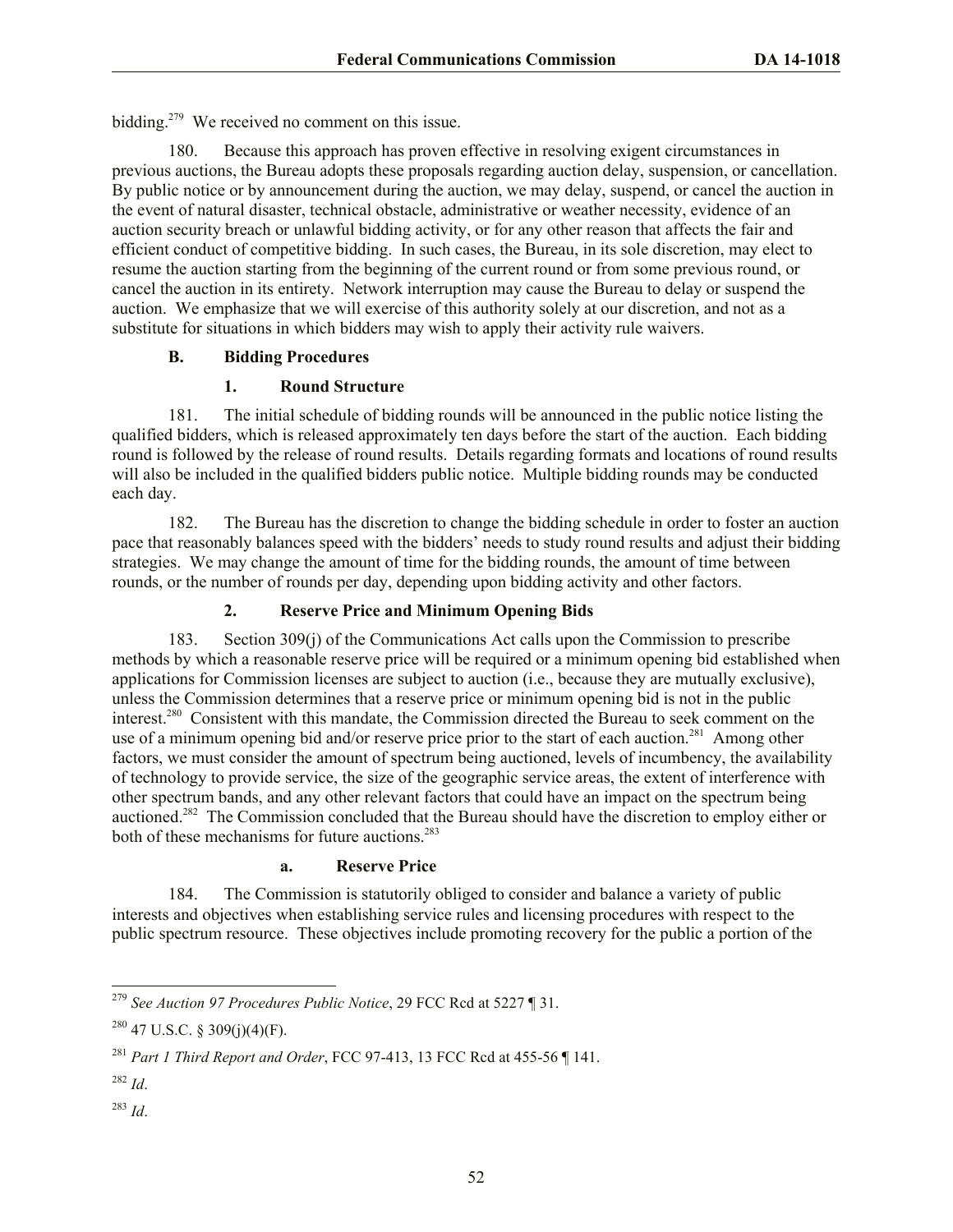value of that resource.<sup>284</sup> As discussed above, certain of the frequencies in the AWS-3 bands are "eligible" frequencies" under the CSEA, and the CSEA requires that auction proceeds fund the estimated relocation or sharing costs of incumbent federal entities operating on these frequencies.<sup>285</sup> In view of this, we establish reserve prices for the AWS-3 licenses offered in Auction 97.

185. The CSEA requires that the total cash proceeds attributable to "eligible frequencies" be at least 110 percent of the total estimated relocation or sharing costs provided to the Commission pursuant to the CSEA before the Commission may conclude an auction involving such frequencies.<sup>286</sup> If this condition is not met, the CSEA requires the Commission to cancel the auction.<sup>287</sup> For purposes of determining whether the CSEA's revenue requirement has been met, the Commission has determined that "total cash proceeds" means winning bids net of any applicable bidding credit discounts at the end of bidding (e.g., exclusive of any Tribal lands bidding credit). 288

186. Pursuant to the CSEA, on May 13, 2014, the NTIA notified the Commission that the total estimated relocation or sharing costs for the 1695-1710 MHz band equal \$527,069,000, and that the total estimated relocation or sharing costs for the 1755-1780 MHz band equal \$4,575,603,000.<sup>289</sup> Accordingly, in the *Auction 97 Comment Public Notice*, we proposed to establish one aggregate reserve price for the 1695-1710 MHz band and a separate aggregate reserve price for the paired 1755-1780/2155-2180 MHz band.<sup>290</sup>

187. We proposed to establish an aggregate reserve price of \$579,775,900 for the licenses in the 1695-1710 MHz band.<sup>291</sup> This aggregate reserve price is 110 percent of total estimated relocation or sharing costs of \$527,069,000 provided by the NTIA for this band and, therefore, the minimum reserve price required by the CSEA. Given that the 1695-1710 MHz band consists entirely of "eligible frequencies," we propose that the winning bid for each license in this band (i.e., the licenses in Blocks A1 and B1), net of any applicable bidding credit discounts at the end of bidding (e.g., exclusive of any Tribal lands bidding credit), will be counted toward meeting the reserve price for the band. Thus, the aggregate reserve price will be met if the total winning bids for the licenses in Blocks A1 and B1, net of any applicable bidding credit discounts at the end of bidding (e.g., exclusive of any Tribal lands bidding credit), is at least \$579,775,900.<sup>292</sup>

<sup>286</sup> *See* 47 U.S.C. § 309(j)(16)(B).

<sup>287</sup> *Id.*

l

<sup>288</sup> *See CSEA/Part 1 Declaratory Ruling,* 20 FCC Rcd at 11270-72, ¶¶ 5-12.

<sup>289</sup> *See NTIA May 13 Notification Letter* at Attachments B1 and B2, available at

http://www.ntia.doc.gov/category/aws-3-transition. These figures are the current total estimated relocation or sharing costs contained in the Federal agencies' approved transition plans. We note that Federal agencies are required to periodically update their transition plans as such plans are implemented to reflect any changed circumstances, including changes in estimated relocation or sharing costs or the timeline for relocation or sharing. *See* 47 U.S.C. § 923(h)(6).

<sup>290</sup> *Auction 97 Comment Public Notice*, 29 FCC Rcd at 5231-32 ¶¶ 48, 50.

<sup>291</sup> *Id*. at 5231 ¶ 49.

 $^{284}$  47 U.S.C. § 309(j)(3)(C).

<sup>285</sup> *See* 47 U.S.C. §§ 309(j)(8)(D), 923(g); *see also* Section I.C.4 (Commercial Spectrum Enhancement Act/Spectrum Act Requirements) above.

 $^{292}$  Our proposed aggregate reserve price for licenses in the 1695-1710 MHz band is calculated based on the current total estimated relocation or sharing costs contained in the Federal agencies' approved transition plans. To the extent that total estimated relocation or sharing costs change as the result of any transition plan updates, the aggregate reserve price for Auction 97 will be adjusted accordingly to ensure that it represents 110 percent of the total estimated relocation or sharing costs consistent with the CSEA's requirement. However, we will apply the (continued….)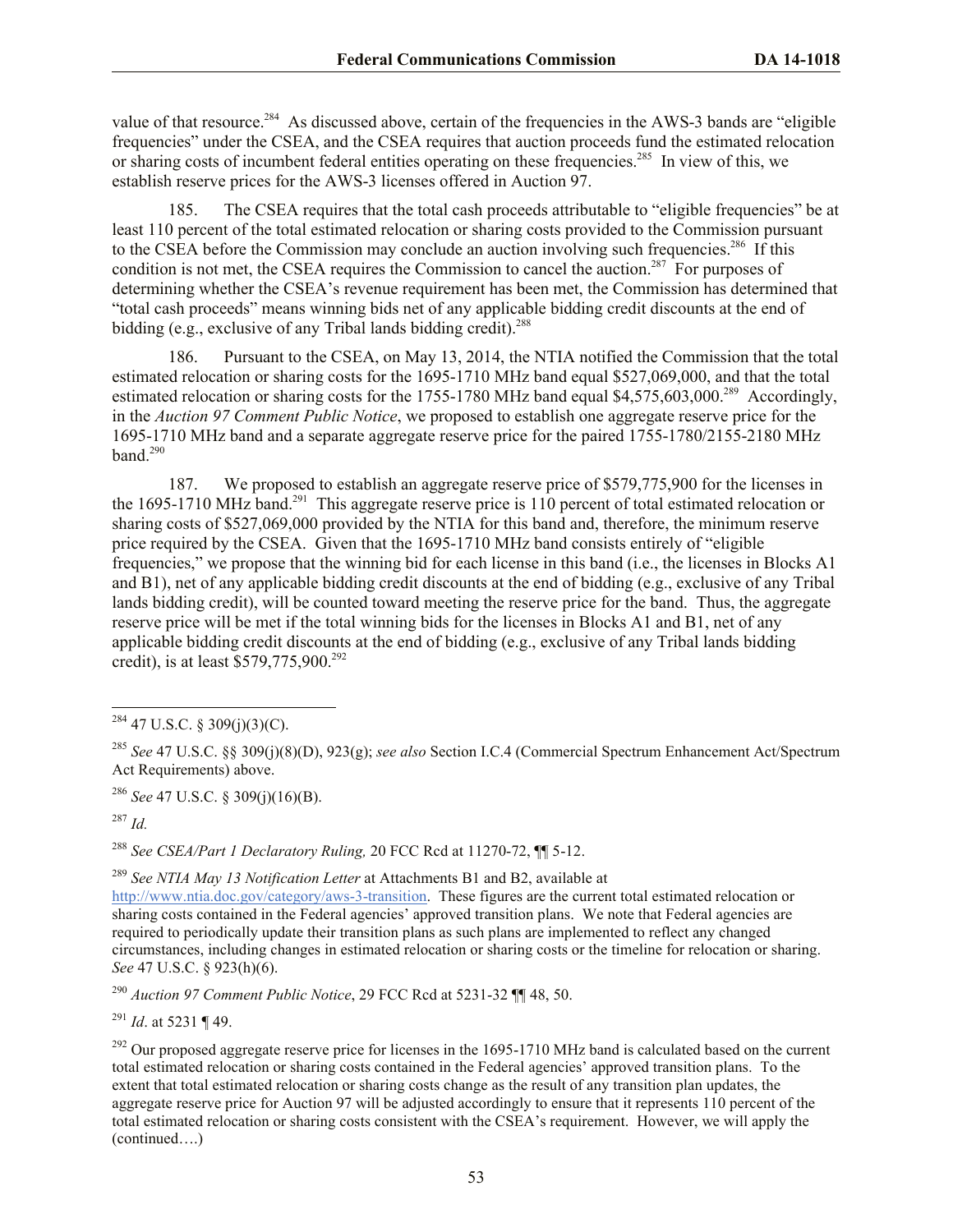188. As discussed in Section I.B. above, the 1755-1780 MHz band will be licensed paired with the 2155-2180 MHz band.<sup>293</sup> The lower half of the frequencies in each paired license, i.e., those in the 1755-1780 MHz band, are "eligible frequencies" and are thus subject to CSEA requirements.<sup>294</sup> To meet CSEA's requirements, we proposed to establish an aggregate reserve price of \$5,033,163,300 for the 1755-1780 MHz frequencies.<sup>295</sup> This aggregate reserve price is 110 percent of total estimated relocation or sharing costs of \$4,575,603,000 for the 1755-1780 MHz band provided by the NTIA and, therefore, the minimum reserve price required by CSEA. Because these frequencies are one half of the frequencies authorized for use by each of the 1755-1780/2155-2180 MHz paired licenses, we propose that one-half of each winning bid for each of the paired 1755-1780/2155-2180 MHz licenses (i.e., the licenses in Blocks G, H, I, and J), net of any applicable bidding credit discounts at the end of bidding, will be counted toward meeting the reserve price. The aggregate reserve price will be met if one half of the total winning bids for the licenses in Blocks G, H, I, and J, net of any applicable bidding credit discounts at the end of bidding (e.g., exclusive of any Tribal lands bidding credit), is at least \$5,033,163,300.<sup>296</sup> Therefore, the winning "net" bids for the paired 1755-1780/2155-2180 MHz licenses must be at least twice that amount, or \$10,066,326,600, in order for the Commission to conclude the auction.

189. C Spire supports our proposal to use an aggregate reserve for the AWS-3 spectrum bands.<sup>297</sup> A few commenters ask us to treat the unpaired and paired bands differently with respect to meeting the reserve prices.<sup>298</sup> T-Mobile argues that there is no reason that the entire auction should be declared invalid if the reserve price is not met for one band and that, consistent with CSEA, only the auction for the particular band that failed to meet the reserve should be cancelled.<sup>299</sup>

190. We adopt our proposed reserve prices for Auction 97 and our proposals for implementing them.<sup>300</sup> Consistent with our past treatment of spectrum bands that are subject to separate reserve prices,<sup>301</sup> and based on our reading of CSEA, we will treat the unpaired and paired bands separately with respect to meeting their respective reserve prices. Thus, if the reserve price is met or exceeded for a given band, the

# (Continued from previous page)

same formula for determining whether the reserve has been met regardless of any adjustment to the aggregate reserve price.

<sup>293</sup> *See* Section I.B. (Description of Licenses to be Offered in Auction 97) above.

<sup>294</sup> See Sections I.A. (Introduction) and Section I.C.4. (Commercial Spectrum Enhancement Act/Spectrum Act Requirements) above.

<sup>295</sup> *Auction 97 Comment Public Notice*, 29 FCC Rcd at 5231-32 ¶ 50.

<sup>296</sup> Our proposed aggregate reserve price for the paired 1755-1780/2155-2180 MHz licenses is calculated based on the current total estimated relocation or sharing costs contained in the Federal agencies' approved transition plans for the 1755-1780 MHz band. To the extent that total estimated relocation or sharing costs for this band change as the result of any transition plan updates, the aggregate reserve price for Auction 97 will be adjusted accordingly to ensure that it represents 110 percent of the total estimated relocation or sharing costs for the 1755-1780 MHz band consistent with the CSEA's requirement. However, we will apply the same formula for determining whether the reserve has been met regardless of any adjustment to the aggregate reserve price.

<sup>297</sup> C Spire Comments at 3-4.

<sup>298</sup> T-Mobile Comments at 4; AT&T Reply Comments at 5; New America Foundation/Public Knowledge Reply Comments at 5; Verizon Wireless Reply Comments at 6.

<sup>299</sup> T-Mobile Comments at 4. T-Mobile maintains that CSEA's directive to cancel the auction must be read to mean the auction for the particular spectrum, not the entire auction that includes such spectrum. *Id*. at 5.

 $300$  C Spire asks in its comments that if the Commission chooses to adopt individual license reserve prices – rather than the proposed aggregate reserve – it set minimum opening bids equal to its pre-determined reserve price for each license. C Spire Comments at 3-4*.* As discussed below, we adopt our proposal to use an aggregate reserve for the AWS-3 spectrum bands.

<sup>301</sup> *See Auction 73 Procedures Public Notice*, 22 FCC Rcd at 18145 ¶ 6.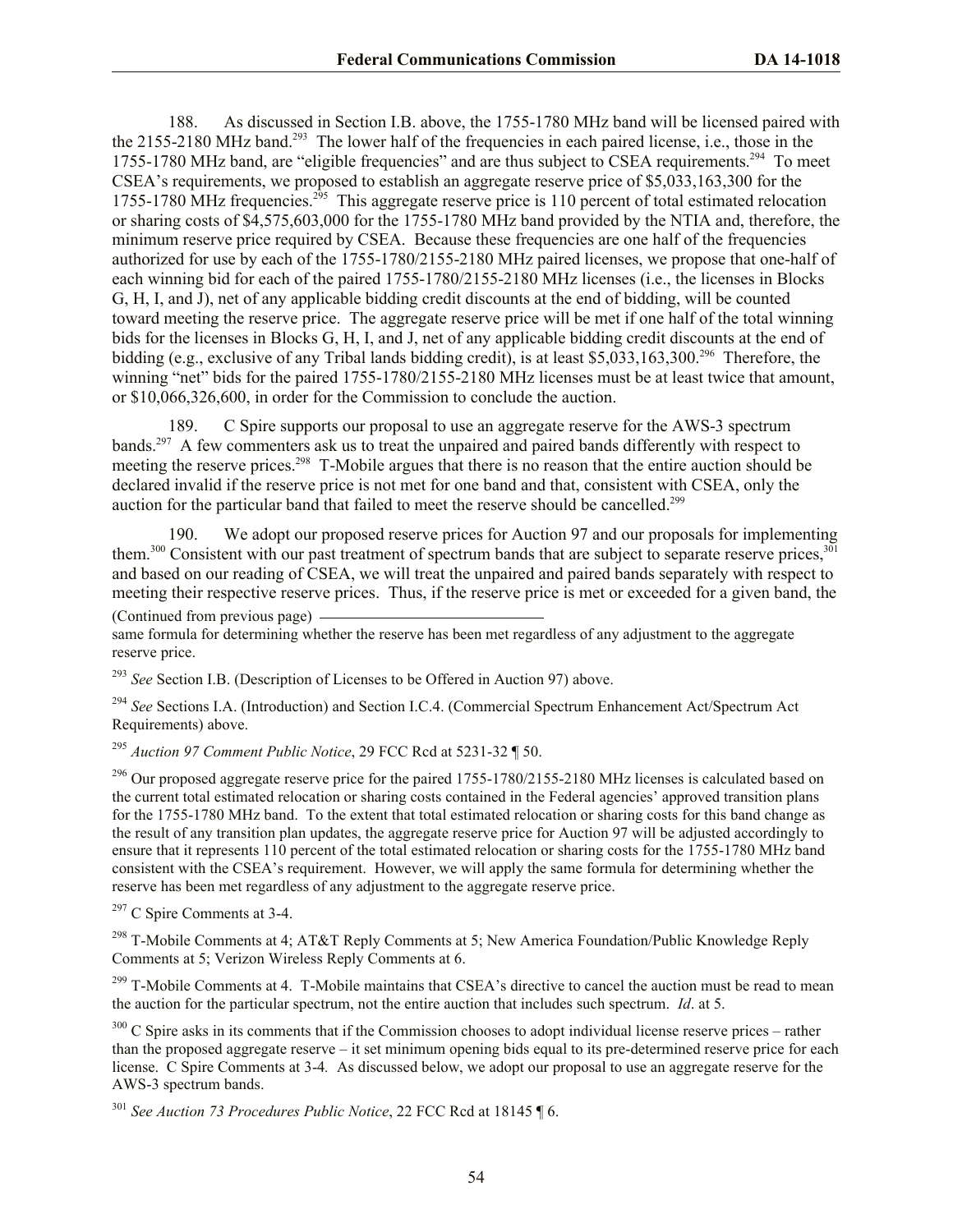auction for that band will be deemed to be successful and licenses in that band will be assigned. If the reserve price for the other band is not met, the auction for that band will, as required by CSEA, be cancelled as to only that band.

191. In light of our proposal to adopt procedures for limited information disclosure for Auction 97,<sup>302</sup> if information regarding net bid amounts is not provided during the auction, we proposed in the *Auction 97 Comment Public Notice* to issue an announcement in the FCC Auction System, viewable by bidders and the general public, stating that a reserve price has been met immediately following the first round in which that occurs.<sup>303</sup> We received no comment this proposal, and therefore adopt it for Auction 97. As we noted in the *Auction 97 Comment Public Notice*, due to factors such as bid withdrawals and the effect of bidding credits, an announcement that the reserve price has been met following a round of the auction does not guarantee that the reserve price will continue to be met.<sup>304</sup> Accordingly, we will make a further announcement in the FCC Auction System after any round in which the reserve price status changes.

192. As discussed above, when determining whether a reserve price has been met, the Bureau will use net bid amounts that take into account bidding credits. We will not count any withdrawn bids toward meeting a reserve price. Thus, we will count only the current provisionally winning bid on a license when determining whether a reserve price has been met.

# **b. Minimum Opening Bids**

193. In addition to proposing aggregate reserve prices, the Bureau proposed in the *Auction 97 Comment Public Notice* to establish minimum opening bid amounts for each license in Auction 97. 305 The Bureau believes a minimum opening bid amount, which has been used in other auctions, is an effective bidding tool for accelerating the competitive bidding process.<sup>306</sup>

194. In the *Auction 97 Comment Public Notice*, the Bureau proposed to calculate minimum opening bid amounts on a license-by-license basis using a formula based on bandwidth and license area population,  $307$  similar to our approach in many previous spectrum auctions.  $308$  We proposed to use a calculation based on \$0.15 per megahertz of bandwidth per population (per "MHz-pop") for paired licenses and \$0.05 per MHz-pop for unpaired licenses.<sup>309</sup> Additionally, we proposed, as we did for Auction 96,<sup>310</sup> to adjust minimum opening bid amounts based on past auction results, in order to reflect

<sup>303</sup> *Auction 97 Comment Public Notice*, 29 FCC Rcd at 5232 ¶ 52.

<sup>304</sup> *Id*.

l

<sup>305</sup> *Id*. at 5232-33 ¶¶ 53-55.

<sup>306</sup> *See*, *e.g.*, Auction of 800 MHz SMR Upper 10 MHz Band, Minimum Opening Bids or Reserve Prices, *Order*, DA 97-2147, 12 FCC Rcd 16354 (1997); Auction of the Phase II 220 MHz Service Licenses, Auction Notice and Filing Requirements for 908 Licenses Consisting of Economic Area (EA), Economic Area Grouping (EAG), and Nationwide Licenses, Scheduled for September 15, 1998, Minimum Opening Bids and Other Procedural Issues, *Public Notice*, DA 98-1010, 13 FCC Rcd 16445 (1998).

<sup>307</sup> All population figures are from the 2010 U.S. Census, U.S. Department of Commerce, Bureau of the Census. *See* Census 2010 Summary File 1 (SF1) and Island Areas: 2010 Census Summary File (covering the U.S. Virgin Islands, Guam, the Northern Mariana Islands, and American Samoa).

<sup>308</sup> *Auction 97 Comment Public Notice*, 29 FCC Rcd at 5232 ¶ 54.

<sup>309</sup> *Id*.

<sup>310</sup> *See* Auction of H Block Licenses in the 1915-1920 MHz and 1995-2000 MHz Bands; Comment Sought on Competitive Bidding Procedures For Auction 96, AU Docket No. 13-178, *Public Notice*, DA 13-1540, 28 FCC Rcd 10013, 10026-7 ¶¶ 54-59 (2013).

<sup>&</sup>lt;sup>302</sup> See Section IV.A.3., "Limited Information Disclosure Procedures: Information Available to Bidders Before and During the Auction," above.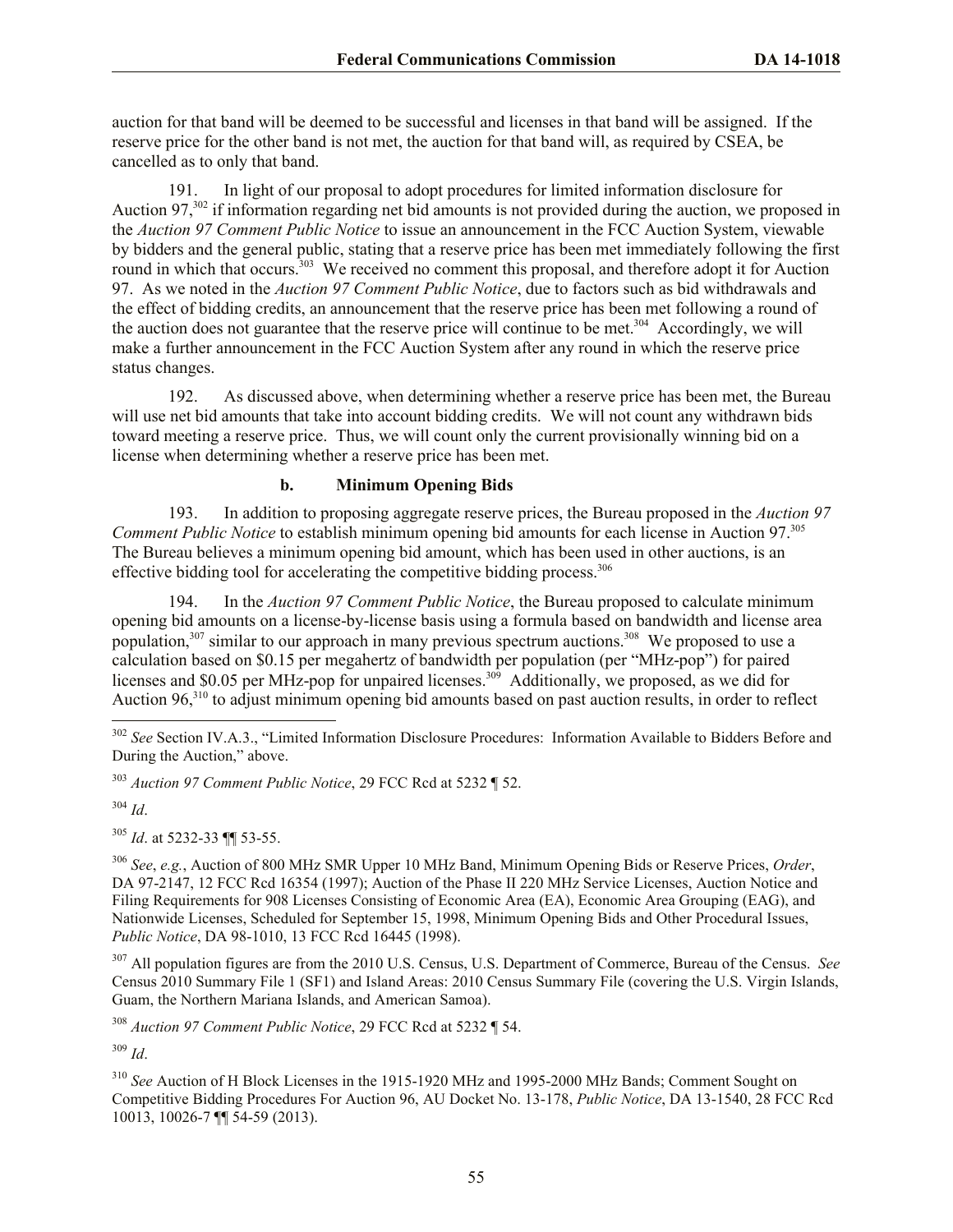historical price differences among different geographic areas.<sup>311</sup> We further proposed a minimum of \$2,500 per license.<sup>312</sup> For the license covering the Gulf of Mexico, we proposed to set the minimum opening bid at \$2,000 per megahertz. 313

195. Commenters presented a number of perspectives on our proposal. Verizon Wireless, CCA, C Spire, and NTCA advocate using \$0.05 per MHz-pop to set the minimum opening bids.<sup>314</sup> Verizon Wireless also objects to our proposal to vary the calculation of minimum opening bid amounts across license areas.<sup>315</sup> Spectrum Financial Partners recommends a change to our proposed method for reflecting historical price differences by excluding the results of Auction 96.<sup>316</sup> AT&T acknowledges the merits of our proposal to vary the calculation of minimum opening bid amounts across license areas, but suggests an alternative method. AT&T recognizes the value of adjusting minimum opening bids to account for regional price differences, but contends that making these adjustments on a license-by-license basis perpetuates anomalous bidding patterns from past auctions (which may have involved eligibility parking and inefficient pricing) into Auction 97.<sup>317</sup> For these reasons, AT&T offers refinements that it believes would help prevent both inefficient allocation of bidding units and eligibility parking during the auction.<sup>318</sup> AT&T proposes that we rank the licenses by population; group them into deciles; sum our proposed minimum opening bid amounts for the licenses in the decile; and then, based on population, redistribute that subtotal among the licenses in the decile.<sup>319</sup> After careful consideration of the record, the Bureau finds AT&T's arguments compelling and adopts AT&T's proposal in a modified form.

196. We will calculate minimum opening bid amounts as follows. We continue to use underlying prices of \$0.15 per MHz-pop for paired licenses and \$0.05 per MHz-pop for unpaired licenses, and we continue to adjust amounts based on relative price information from previous auctions. We change our method of incorporating past price information, however, in several ways. We no longer use the relative price information from Auction 96 in our calculations for the EA licenses. We revise our method of incorporating past price information by using a variation of the decile-based approach suggested by AT&T. Rather than grouping by population decile, we group the licenses by historical MHz-pop *price* deciles.<sup>320</sup> For each decile we use the *lowest* index price value and apply it to all of the markets in that decile. As proposed in the *Auction 97 Comment Public Notice*, we round the results using

<sup>312</sup> *Id*.

l

<sup>313</sup> *Id*.

<sup>&</sup>lt;sup>311</sup> We proposed to adjust the minimum opening bid amounts based on an index of relative winning bid amounts for licenses in each CMA and EA subject to a minimum of \$0.01 per MHz-pop. We proposed to calculate the index of the relative price differences using the winning bid amounts for the CMA and EA licenses in Auctions 66, 73, and 96. *Auction 97 Comment Public Notice*, 29 FCC Rcd at 5232-33 ¶ 54.

<sup>&</sup>lt;sup>314</sup> Verizon Wireless Comments at 6; CCA Reply Comments at 8; C Spire Reply Comments at 5; NTCA Reply Comments at 5.

<sup>&</sup>lt;sup>315</sup> Verizon Wireless Comments at 7. Verizon Wireless maintains that their approach will ensure that markets are appropriately priced based on their size without prejudicing particular markets or encouraging auction gamesmanship. *Id*.

<sup>316</sup> Spectrum Financial Partners Comments at 3. Spectrum Financial Partners states that Auction 96 was an unusual case given that a single bidder obtained all licenses at exactly the reserve price it had earlier recommended. *Id*.

<sup>&</sup>lt;sup>317</sup> AT&T Reply Comments at 8.

<sup>318</sup> AT&T Reply Comments at 8-12.

<sup>319</sup> *Id*. *See also* AT&T July 15, 2014 *Ex Parte*.

 $320$  The index for CMAs used the results for the CMA licenses in Auctions 66 (AWS-1) and 73 (700 MHz). For each market, the price per MHz-pop was divided into the overall price per MHz-pop for all of the CMA licenses. Similarly, the index for EAs used the results for the EA licenses in those auctions.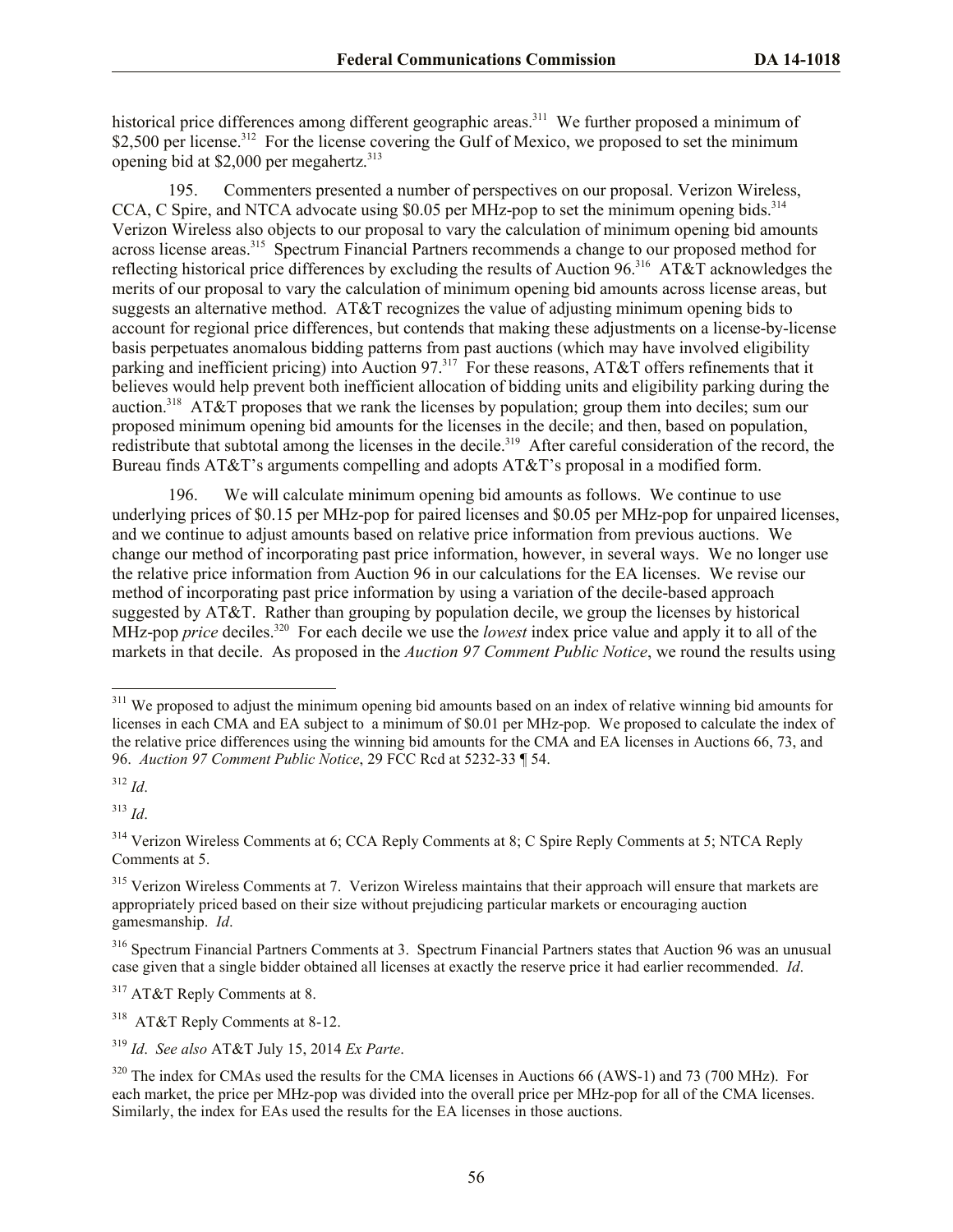our standard rounding procedures.<sup>321</sup> Finally, we adopt a minimum of \$1,000 per license, and we adopt our proposal to set the minimum opening bids for licenses covering the Gulf of Mexico at \$2,000 per megahertz.

197. We find that this approach accommodates several of the concerns raised in the record. The use of deciles smooths the opening bid amounts in a way that reduces the impact of price variation from previous auctions. Basing the deciles on a price index (rather than a population index), however, ensures that we do not exclude significant past price differences between similarly-sized markets in our calculations. The use of the lowest unit price for each decile, rather than the average price, ensures that minimum opening bids for licenses within a decile are not averaged up to the arithmetic mean price of the decile. As a result of these changes, the minimum opening bids we adopt are over 25 percent less than the ones proposed in the *Auction 97 Comment Public Notice*. We do not believe that we risk overpricing licenses by basing the minimum opening bid amounts on \$0.15 and \$0.05 per MHz-pop, especially given the substantial reserve prices adopted for this auction. These minimum opening bid amounts should, as intended, help to accelerate the competitive bidding process. The minimum opening bid amount for each AWS-3 license available in Auction 97, calculated pursuant to the procedures described above, is set forth in Attachment A.

# **3. Bid Amounts**

198. In the *Auction 97 Comment Public Notice*, the Bureau proposed that in each round, eligible bidders be able to place a bid on a given license using one or more pre-defined bid amounts.<sup>322</sup> Under the proposal, the FCC Auction System interface will list the acceptable bid amounts for each license. We received no comment on this proposal and therefore adopt it for Auction 97.

# **a. Minimum Acceptable Bids**

199. The first of the acceptable bid amounts is called the minimum acceptable bid amount. The minimum acceptable bid amount for a license will be equal to its minimum opening bid amount until there is a provisionally winning bid on the license. After there is a provisionally winning bid for a license, the minimum acceptable bid amount for that license will be equal to the amount of the provisionally winning bid plus a percentage of that bid amount calculated using the activity-based formula described below. In general, the percentage will be higher for a license receiving many bids than for a license receiving few bids. In the case of a license for which the provisionally winning bid has been withdrawn, the minimum acceptable bid amount will equal the second highest bid received for the license.<sup>323</sup>

200. The percentage of the provisionally winning bid used to establish the minimum acceptable bid amount ("the additional percentage") is calculated based on an activity index at the end of each round. The activity index is a weighted average of (a) the number of distinct bidders placing a bid on the license, and (b) the activity index from the prior round.<sup>324</sup> The additional percentage is determined as one plus the activity index times a minimum percentage amount, with the result not to exceed a given maximum. The additional percentage is then multiplied by the provisionally winning bid amount to

 $321$  The Bureau will round results above \$10,000 to the nearest \$1,000; results below \$10,000 but above \$1,000 to the nearest \$100; and results below \$1,000 to the nearest \$10.

<sup>322</sup> *Auction 97 Comment Public Notice*, 29 FCC Rcd at 5233 ¶ 59. Bidders must have sufficient eligibility to place a bid on the particular license. *See* Section III.D.3 "Upfront Payments and Bidding Eligibility," above*.*

<sup>323</sup> *See* Section IV.B.6. "Bid Removal and Bid Withdrawal," below.

 $324$  Specifically, the activity index is equal to a weighting factor times the number of bidders placing a bid covering the license in the most recent bidding round plus one minus the weighting factor times the activity index from the prior round. For Round 1 calculations, because there is no prior round (i.e., no round 0), the activity index from the prior round is set at 0.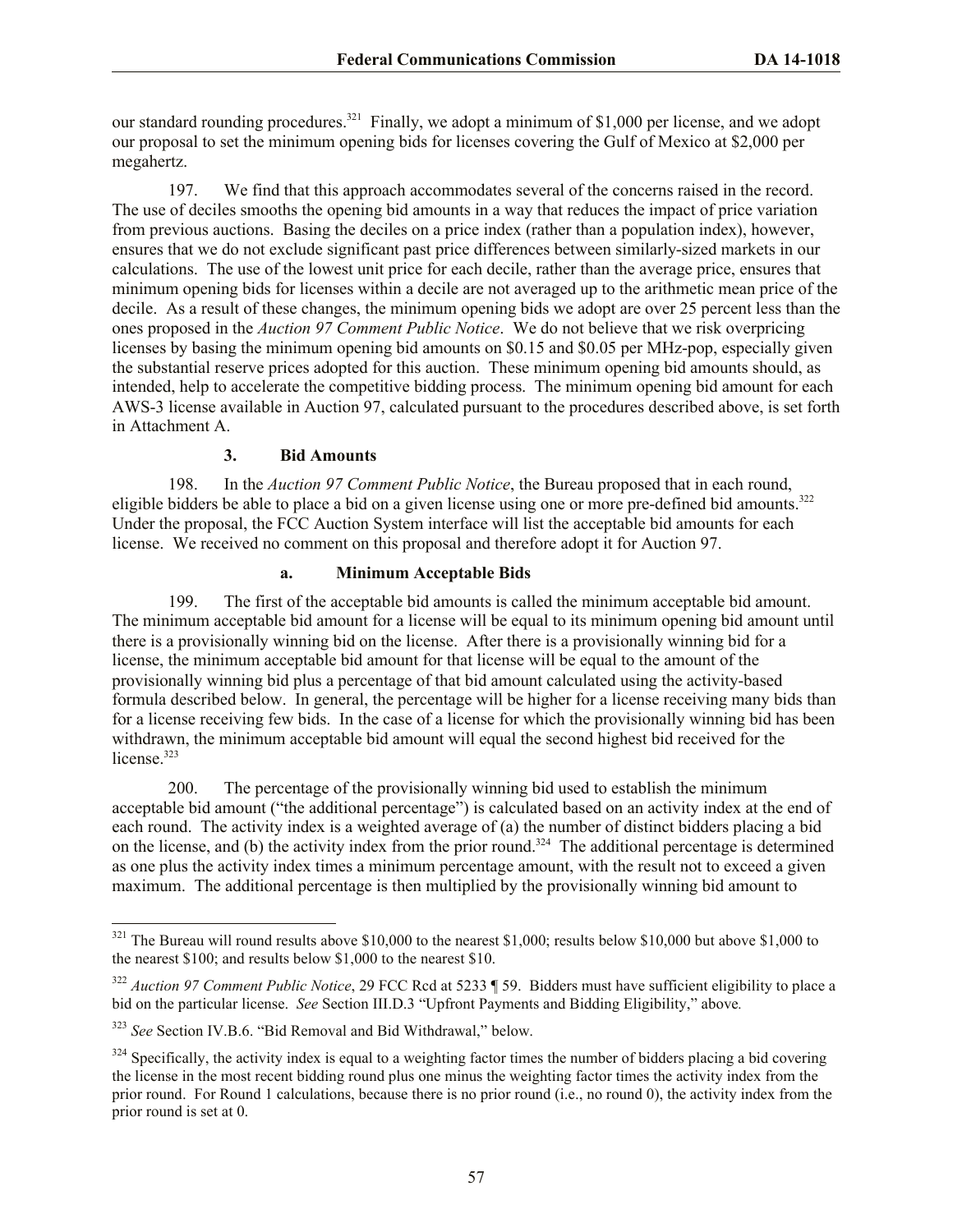obtain the minimum acceptable bid for the next round.<sup>325</sup> The formula and illustrative examples are shown in Attachment B. The Bureau proposed in the *Auction 97 Comment Public Notice* to initially set the weighting factor at 0.5, the minimum percentage at 0.1 (10%), and the maximum percentage at 0.3  $(30\%)$ .<sup>326</sup> Hence, at these initial settings, the minimum acceptable bid for a license would be between ten percent and thirty percent higher than the provisionally winning bid, depending upon the bidding activity covering the license.

201. All parties that commented on our proposal to initially set the maximum acceptable bid percentage at 30 percent advocate lowering the maximum to 20 percent because they are concerned that the proposed maximum of up to 30 percent would accelerate prices too quickly, thereby discouraging bidder participation and/or causing bidders to drop out of the auction.<sup>327</sup> We recognize commenters' concerns that very rapid increases in minimum acceptable bids may potentially discourage bidder participation, inhibit price discovery, and create bid approval issues. At the same time, since we are under a statutory mandate to license the spectrum being offered in Auction 97 by February 2015, it is necessary that the auction move at a reasonably fast pace. Taking commenter concerns into account, we conclude that an initial maximum acceptable bid percentage of 20 percent will allow the auction to proceed at a reasonably fast pace while at the same time providing bidders the flexibility to bid up to the full value they assign to licenses. We therefore adopt an initial maximum acceptable bid percentage of 20 percent for Auction 97. We will begin the auction with the weighting factor set at 0.5, the minimum percentage at 0.1 (10%), and the maximum percentage at 0.2 (20%). We reiterate that we have the discretion to modify minimum acceptable bid amounts — by changing the activity-based formula parameters or by imposing or modifying a cap on the dollar amount of bid increments — as we see fit during the auction.

# **b. Additional Bid Amounts**

202. Consistent with our practice in past wireless spectrum auctions, we proposed in the *Auction 97 Comment Public Notice* to calculate any additional bid amounts using the minimum acceptable bid amount and a bid increment percentage — more specifically, by multiplying the minimum acceptable bid by one plus successively higher multiples of the bid increment percentage.<sup>328</sup> If, for example, the bid increment percentage is five percent, the calculation of the first additional acceptable bid amount is (minimum acceptable bid amount)  $*(1 + 0.05)$ , rounded or (minimum acceptable bid amount) \* 1.05, rounded; the second additional acceptable bid amount equals the minimum acceptable bid amount times one plus two times the bid increment percentage, rounded, or (minimum acceptable bid amount) \* 1.10, rounded; etc. The Bureau will round the results using the Commission's standard rounding procedures for auctions.<sup>329</sup> The Bureau proposed in the *Auction 97 Comment Public Notice* initially to set the bid increment percentage at five percent.<sup>330</sup> We received no comment on this proposal and therefore adopt it for Auction 97.

203. The Bureau also proposed in the *Auction 97 Comment Public Notice* to begin the auction with nine acceptable bid amounts per license (the minimum acceptable bid amount and eight additional

<sup>&</sup>lt;sup>325</sup> The Bureau will round the result using its standard rounding procedures. *See* note 321 (concerning rounding), above.

<sup>326</sup> *Auction 97 Comment Public Notice*, 29 FCC Rcd at 5234 ¶ 62.

<sup>&</sup>lt;sup>327</sup> US Cellular Comments at 17-18; Verizon Wireless Comments at 4-6; AT&T Reply Comments at 12; CCA Reply Comments at 8-9; C Spire Reply Comments at 5; NTCA Reply Comments at 4-5; US Cellular Reply Comments at 9; AT&T July 15, 2014 *Ex Parte*; Verizon Wireless July 16, 2014 *Ex Parte* at 2.

<sup>328</sup> *Auction 97 Comment Public Notice*, 29 FCC Rcd at 5234 ¶ 63.

<sup>329</sup> *See* note 321 (concerning rounding), above.

<sup>330</sup> *Auction 97 Comment Public Notice*, 29 FCC Rcd at 5234 ¶ 63.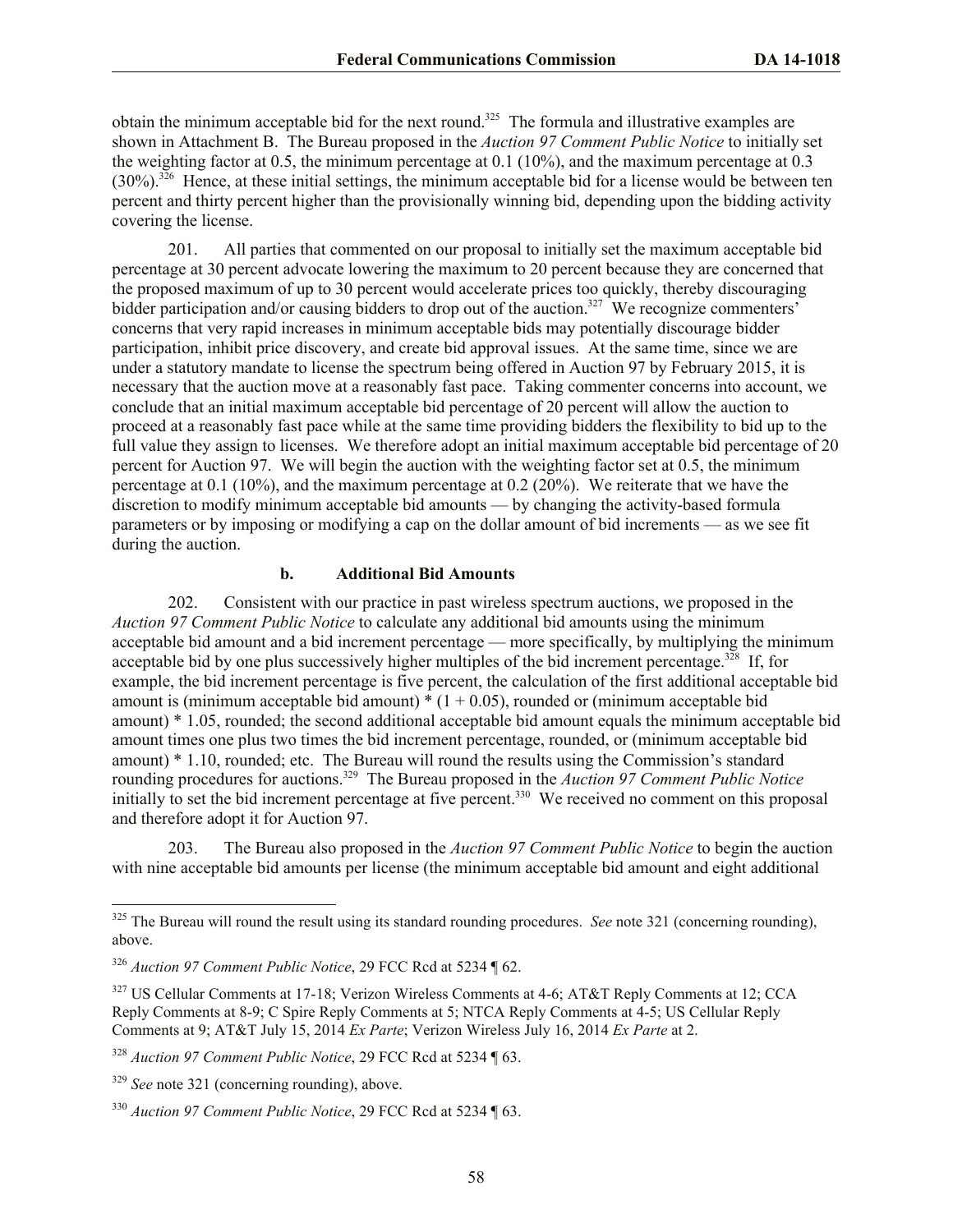bid amounts).<sup>331</sup> We received no comment on this proposal. We therefore adopt nine acceptable bid amounts per license, which is consistent with our past practice for most spectrum auctions.<sup>332</sup>

# **c. Bid Amount Changes**

204. The Bureau retains the discretion to change the minimum acceptable bid amounts, the additional bid amounts, the number of acceptable bid amounts, and the parameters of the formulas used to calculate minimum acceptable bid amounts and additional bid amounts if the Bureau determines that circumstances so dictate. Further, the Bureau retains the discretion to do so on a license-by-license basis. The Bureau also retains the discretion to limit (a) the amount by which a minimum acceptable bid for a license may increase compared with the corresponding provisionally winning bid, and (b) the amount by which an additional bid amount may increase compared with the immediately preceding acceptable bid amount. For example, if the Bureau set a \$10 million limit on increases in minimum acceptable bid amounts over provisionally winning bids, and the activity-based formula calculates a minimum acceptable bid amount that is \$20 million higher than the provisionally winning bid on a license, the minimum acceptable bid amount would instead be capped at \$10 million above the provisionally winning bid. The Bureau sought comment in the *Auction 97 Comment Public Notice* on the circumstances under which it should employ such a limit, factors it should consider when determining the dollar amount of the limit, and the tradeoffs in setting such a limit or changing other parameters — such as changing the minimum acceptable bid percentage, the bid increment percentage, or the number of acceptable bid amounts.<sup>333</sup>

205. We received no comment on this proposal. Therefore, we will start the auction without a limit on the dollar amount by which minimum acceptable bids and additional bid amounts may increase. We retain the discretion to change the minimum acceptable bid amounts, the minimum acceptable bid percentage, the bid increment percentage, and the number of acceptable bid amounts if we determine that circumstances so dictate. Further, we retain the discretion to do so on a license-by-license basis. If we exercise this discretion, we will alert bidders by announcement in the FCC Auction System during the auction.

## **4. Provisionally Winning Bids**

206. At the end of each bidding round, a "provisionally winning bid" will be determined based on highest bid amount received for each license.<sup>334</sup> A provisionally winning bid will remain the provisionally winning bid until there is a higher bid on the license at the close of a subsequent round. Provisionally winning bids at the end of the auction become the winning bids. Bidders are reminded that provisionally winning bids count toward activity for purposes of the activity rule.<sup>335</sup>

207. In the *Auction 97 Comment Public Notice*, the Bureau proposed to use a random number generator to select a single provisionally winning bid in the event of identical high bid amounts being submitted on a license in a given round (i.e., tied bids).<sup>336</sup> Under this approach, the FCC Auction System will assign a random number to each bid upon submission. The tied bid with the highest random number wins the tiebreaker, and becomes the provisionally winning bid. Bidders, regardless of whether they hold a provisionally winning bid, can submit higher bids in subsequent rounds. However, if the auction were

<sup>331</sup> *Id*. at 5234 ¶ 64.

<sup>&</sup>lt;sup>332</sup> In the event of duplicate bid amounts due to rounding, the FCC Auction System will omit the duplicates and will list fewer acceptable bid amounts for the license.

<sup>333</sup> *Auction 97 Comment Public Notice*, 29 FCC Rcd at 5235 ¶ 66.

<sup>&</sup>lt;sup>334</sup> Bidding credits are not taken into consideration when determining provisionally winning bids.

<sup>&</sup>lt;sup>335</sup> Section IV.A.4. "Eligibility and Activity Rules," above.

<sup>336</sup> *Auction 97 Comment Public Notice*, 29 FCC Rcd at 5235 ¶ 68.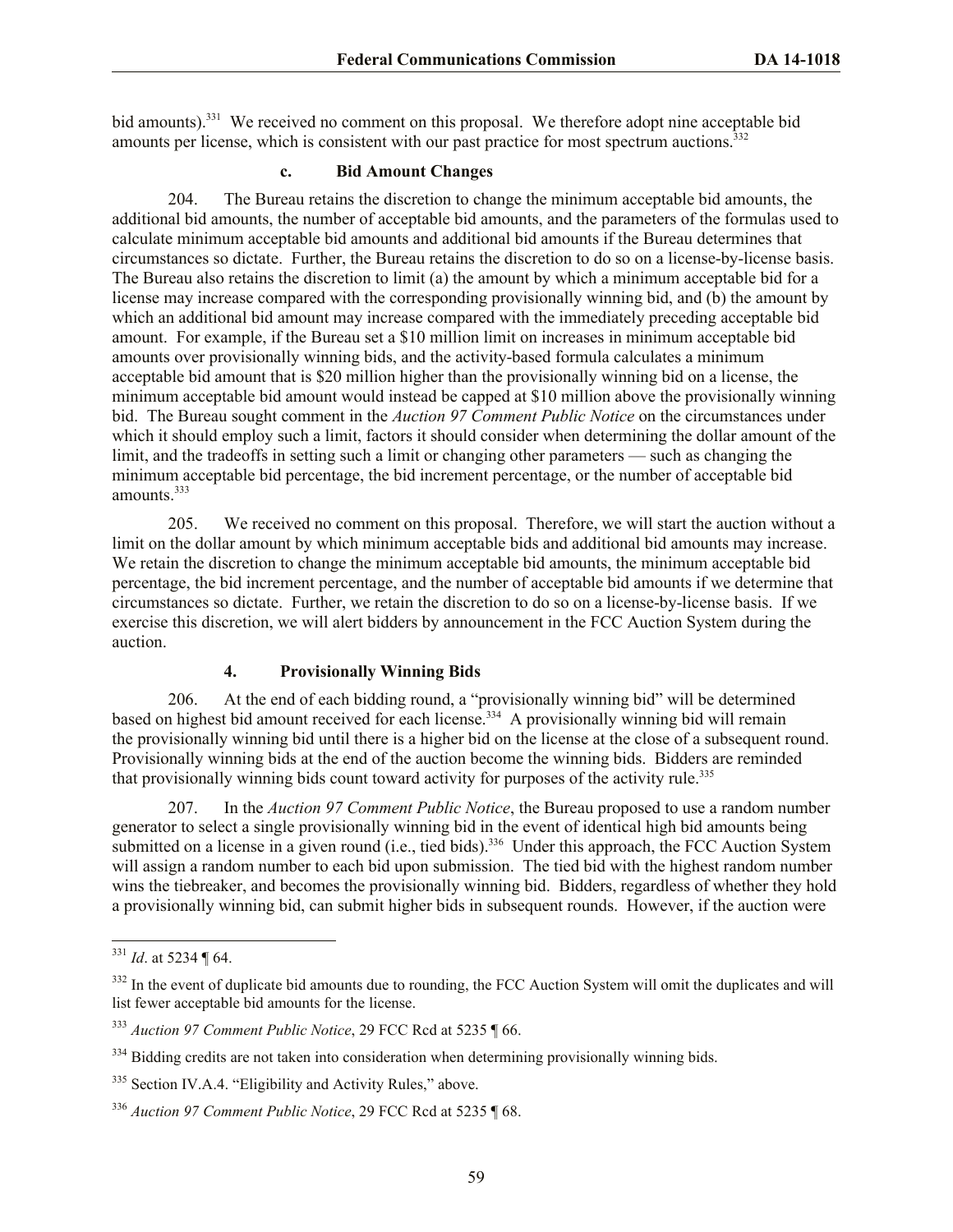to end with no other bids being placed, the winning bidder would be the one that placed the provisionally winning bid. We received no comment on our tied bids proposal and therefore adopt it for Auction97.

# **5. Bidding**

208. All bidding will take place remotely either through the FCC Auction System or by telephonic bidding. There will be no on-site bidding during Auction 97. Please note that telephonic bid assistants are required to use a script when entering bids placed by telephone. Telephonic bidders are therefore reminded to allow sufficient time to bid by placing their calls well in advance of the close of a round. The length of a call to place a telephonic bid may vary; please allow a minimum of ten minutes.

209. A bidder's ability to bid on specific licenses is determined by two factors: (1) the licenses selected on the bidder's FCC Form 175 and (2) the bidder's eligibility. The bid submission screens will allow bidders to submit bids on only those licenses the bidder selected on its FCC Form 175.

210. In order to access the bidding function of the FCC Auction System, bidders must be logged in during the bidding round using the passcode generated by the SecurID<sup>®</sup> token and a personal identification number ("PIN") created by the bidder. Bidders are strongly encouraged to print a "round summary" for each round after they have completed all of their activity for that round.

211. In each round, eligible bidders will be able to place bids on a given license in any of up to nine pre-defined bid amounts.<sup>337</sup> For each license, the FCC Auction System will list the acceptable bid amounts in a drop-down box.<sup>338</sup> Bidders use the drop-down box to select from among the acceptable bid amounts. The FCC Auction System also includes an "upload" function that allows text files containing bid information to be uploaded.

212. Until a bid has been placed on a license, the minimum acceptable bid amount for that license will be equal to its minimum opening bid amount. Once there are bids on a license, minimum acceptable bids for the following round will be determined as described in Section IV.B.3, above.

213. During a round, an eligible bidder may submit bids for as many licenses as it wishes (providing that it is eligible to bid on the specific license), remove bids placed in the current bidding round, withdraw provisionally winning bids from previous rounds, or permanently reduce eligibility. If a bidder submits multiple bids for the same license in the same round, the system takes the last bid entered as that bidder's bid for the round. Bidding units associated with licenses for which the bidder has removed or withdrawn bids do not count towards current activity.

214. Finally, bidders are cautioned to select their bid amounts carefully because, as explained below, bidders that withdraw a provisionally winning bid from a previous round, even if the bid was mistakenly or erroneously made, are subject to bid withdrawal payments.

# **6. Bid Removal and Bid Withdrawal**

215. In the *Auction 97 Comment Public Notice*, the Bureau proposed bid removal and bid withdrawal procedures.<sup>339</sup> The Bureau sought comment on permitting a bidder to remove a bid before the close of the round in which the bid was placed. With respect to bid withdrawals, the Bureau proposed limiting each bidder to withdrawing provisionally winning bids in no more than two rounds during the auction. The rounds in which a bidder withdraws provisionally winning bids — if it chooses to do so are at each bidder's discretion.

216. The Bureau received no comment on its proposals. The proposed procedures will

 $\overline{a}$ <sup>337</sup> Bidders must have sufficient eligibility to place a bid on the particular license. *See* Section III.D.3. "Upfront Payments and Bidding Eligibility," above.

<sup>338</sup> *See* Section IV.B.3. "Bid Amounts," above.

<sup>339</sup> *Auction 97 Comment Public Notice*, 29 FCC Rcd at 5235-36 ¶¶ 70-73.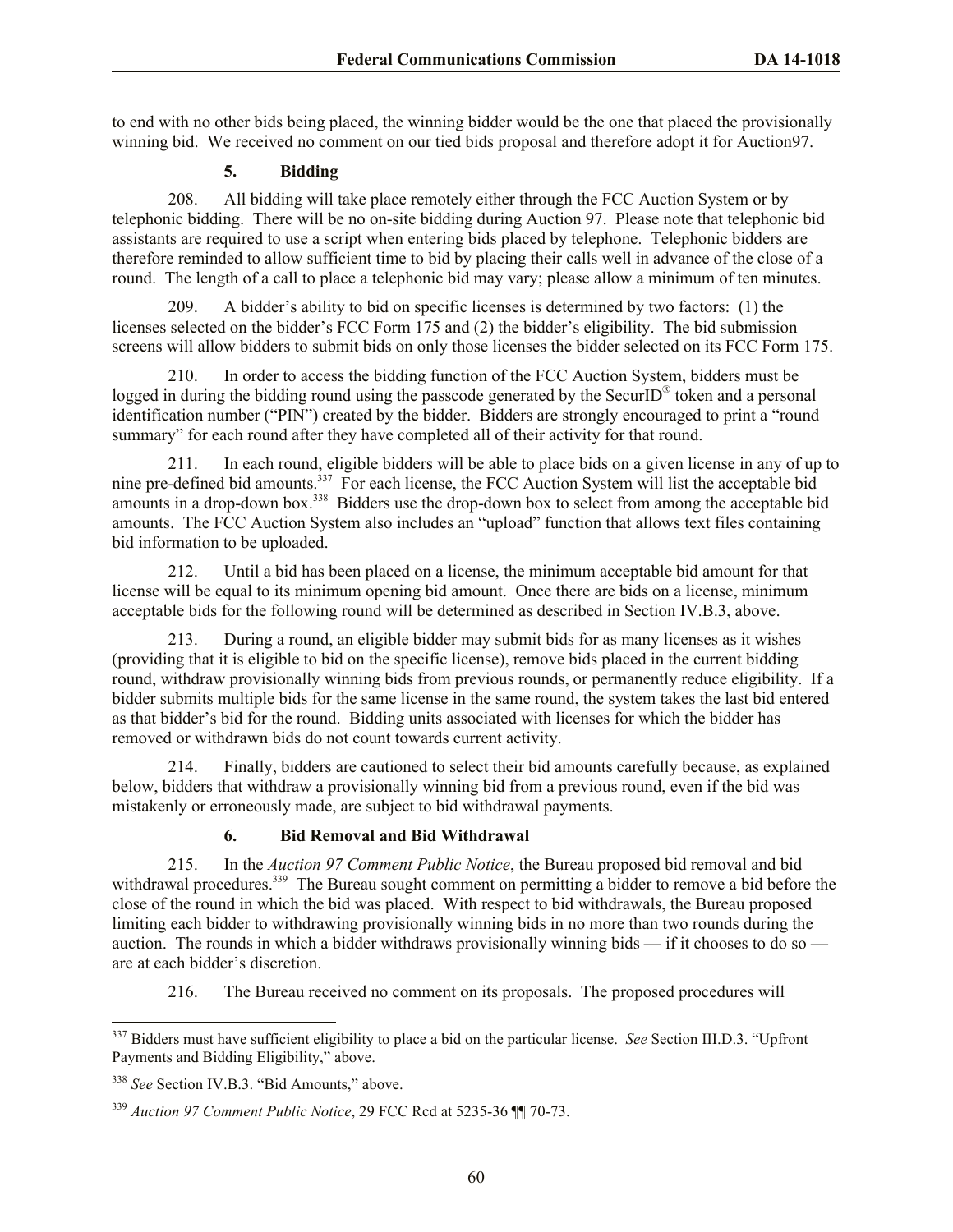provide each bidder with appropriate flexibility during the auction; therefore, the Bureau adopts these proposals for Auction 97.

# **a. Bid Removal**

217. Before the close of a bidding round, a bidder has the option of removing any bids placed in that round. By using the "remove bids" function in the FCC Auction System, a bidder may effectively "undo" any bid placed within that round. A bidder removing a bid placed in the same round is not subject to withdrawal payments. If a bid is placed on a license during a round, it will count towards the activity for that round; but when that bid is then removed during the same round it was placed, the activity associated with it is also removed, i.e., a bid that is removed does not count toward bidding activity.

## **b. Bid Withdrawal**

218. Once a round closes, a bidder may no longer remove a bid. However, in a later round, a bidder may withdraw provisionally winning bids from previous rounds using the "withdraw bids" function in the FCC Auction System. A provisionally winning bidder that withdraws its provisionally winning bid from a previous round during the auction is subject to the bid withdrawal payments specified in section  $1.2104(g)$ .<sup>340</sup> Once a bid withdrawal is submitted during a round, that withdrawal cannot be unsubmitted even if the round has not yet ended.

219. If a provisionally winning bid is withdrawn, the minimum acceptable bid amount will equal the amount of the second highest bid received for the license, which may be less than, or in the case of tied bids, equal to, the amount of the withdrawn bid.<sup>341</sup> The Commission will serve as a placeholder provisionally winning bidder on the license until a new bid is submitted on that license.

# **c. Calculation of Bid Withdrawal Payment**

220. Generally, the Commission imposes payments on bidders that withdraw provisionally winning bids during the course of an auction.<sup>342</sup> If a bidder withdraws its bid and there is no higher bid in the same or subsequent auction(s), the bidder that withdrew its bid is responsible for the difference between its withdrawn bid and the winning bid in the same or subsequent auction(s).<sup>343</sup> If there are multiple bid withdrawals on a single license and no subsequent higher bid is placed and/or the license is not won in the same auction, the payment for each bid withdrawal will be calculated based on the sequence of bid withdrawals and the amounts withdrawn. No withdrawal payment will be assessed for a withdrawn bid if either the subsequent winning bid or any subsequent intervening withdrawn bid, in either the same or subsequent auction(s), equals or exceeds that withdrawn bid. Thus, a bidder that withdraws a bid will not be responsible for any final withdrawal payment if there is a subsequent higher bid in the same or subsequent auction(s).  $344$ 

221. Section  $1.2104(g)(1)$  of the rules sets forth the payment obligations of a bidder that withdraws a provisionally winning bid on a license during the course of an auction, and provides for the assessment of interim bid withdrawal payments.<sup>345</sup> In the *Auction 97 Comment Public Notice*, the Bureau

 $340$  47 C.F.R. § 1.2104(g).

<sup>&</sup>lt;sup>341</sup> The Bureau retains the discretion to lower the minimum acceptable bid on such licenses in the next round or in later rounds.

<sup>342</sup> 47 C.F.R. §§ 1.2104(g), 1.2109.

 $343$  The payment will equal the lower of: (1) the difference between the net withdrawn bid and the subsequent net winning bid; or (2) the difference between the gross withdrawn bid and the subsequent gross winning bid. *See* 47 C.F.R. § 1.2104(g)(1).

<sup>&</sup>lt;sup>344</sup> See following paragraphs for discussion of interim bid withdrawal payments.

<sup>345</sup> 47 C.F.R. § 1.2104(g)(1); *see Part 1 Fifth Report and Order*, 15 FCC Rcd at 15302 ¶ 15.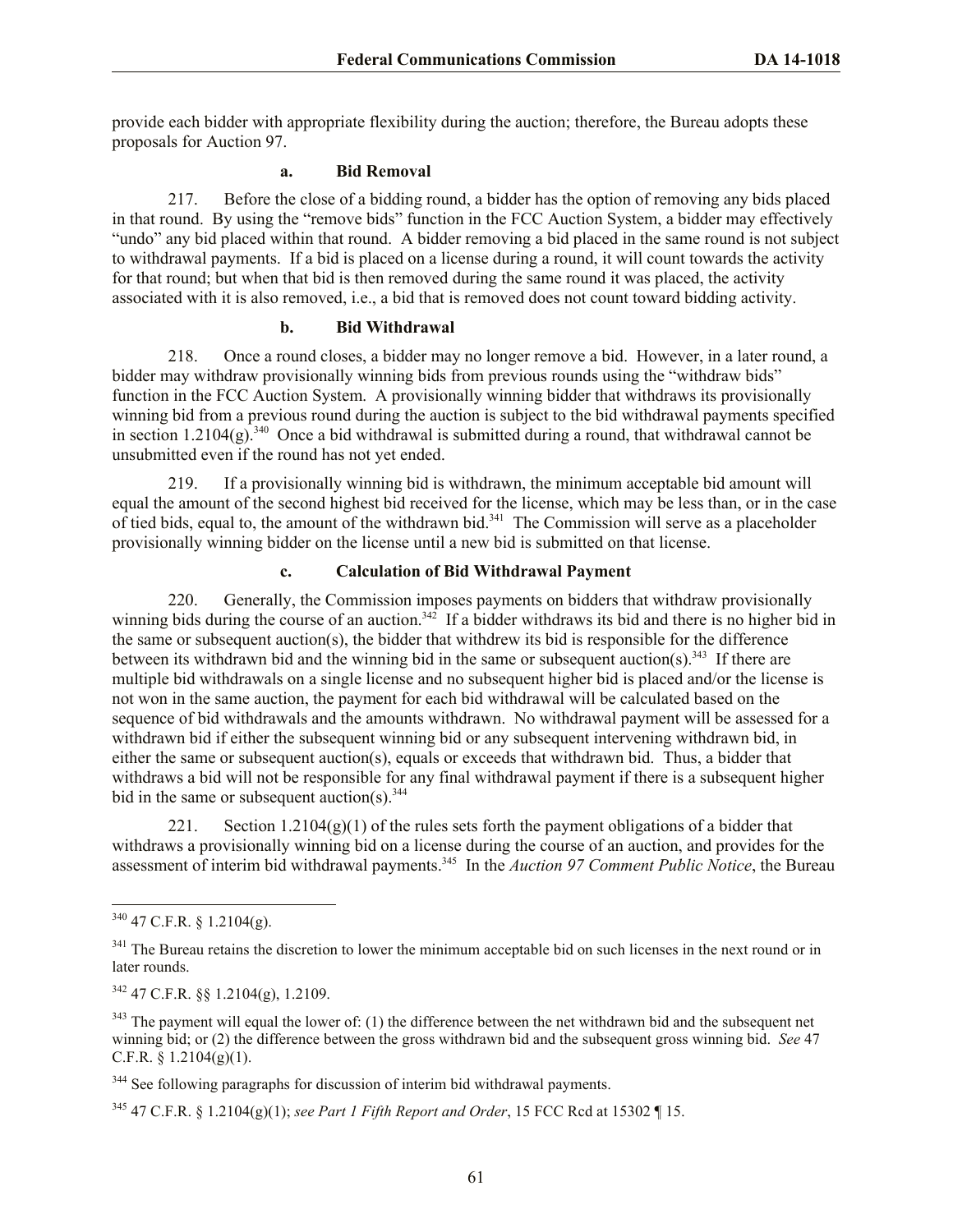proposed to establish an interim withdrawal payment of ten percent of the withdrawn bid for Auction 97. 346

222. We received no comment on this proposal and therefore adopt it for Auction 97. The Commission will assess an interim withdrawal payment equal to ten percent of the amount of the withdrawn bids. The ten percent interim payment will be applied toward any final bid withdrawal payment that will be assessed after subsequent auction of the license. Assessing an interim bid withdrawal payment ensures that the Commission receives a minimal withdrawal payment pending assessment of any final withdrawal payment. Section  $1.2104(g)$  provides specific examples showing application of the bid withdrawal payment rule. $347$ 

# **7. Round Results**

223. Limited information about the results of a round will be made public after the conclusion of the round.<sup>348</sup> Specifically, after a round closes, the Bureau will make available for each license its current provisionally winning bid amount, the minimum acceptable bid amount for the following round, the amounts of all bids placed on the license during the round, and whether the license is FCC-held. The system will also provide an entire license history detailing all activity that has taken place on a license with the ability to sort by round number. The reports will be publicly accessible. Moreover, after the auction closes, the Bureau will make available complete reports of all bids placed during each round of the auction, including bidder identities.

224. DISH proposes several refinements to our standard round result information and procedures. Specifically, DISH recommends that we (1) publish auction system specifications at least four weeks before the start of Auction 97 and consider releasing sample data files; (2) provide an auction application programming interface ("API") for several different types of auction statistics and bid actions; (3) provide, after the close of each round, the total current bidder eligibility by bidding unit, the number of bidders that have reduced eligibility, and information about the total number of waivers used in the prior round.<sup>349</sup> Spectrum Financial Partners requests that, in addition to making round result reports available in TXT and XML formats in the FCC Auction System, we also make them available on an FTP site (preferably in XLS or CVS format) that can be automatically polled for updates and downloaded and processed more mechanically.<sup>350</sup>

225. We respectfully decline to adopt any of these proposals. Any modifications to the FCC Auction System or related infrastructure must be considered in the context of priorities, resources, and time for testing prior to the auction. Additionally, some of the information requested by DISH is purposefully not provided as part of our limited information procedures.

# **8. Auction Announcements**

226. The Commission will use auction announcements to report necessary information such as schedule changes and stage transitions. All auction announcements will be available by clicking a link in the FCC Auction System. DISH asks that, in addition to posting notices to the FCC Auction System, we communicate new auction announcements in several ways, to include at least e-mails and text

l <sup>346</sup>*Auction 97 Comment Public Notice*, 29 FCC Rcd at 5236-37 ¶ 75.

 $347$  47 C.F.R. § 1.2104(g).

<sup>&</sup>lt;sup>348</sup> The identities of parties that are qualified to bid in Auction 97 will be available before the auction. Thus, bidders will know in advance of this auction the identities of the other parties against which they may be bidding in the auction.

<sup>349</sup> DISH Comments at 18-19.

<sup>&</sup>lt;sup>350</sup> Spectrum Financial Partners Comments at 2.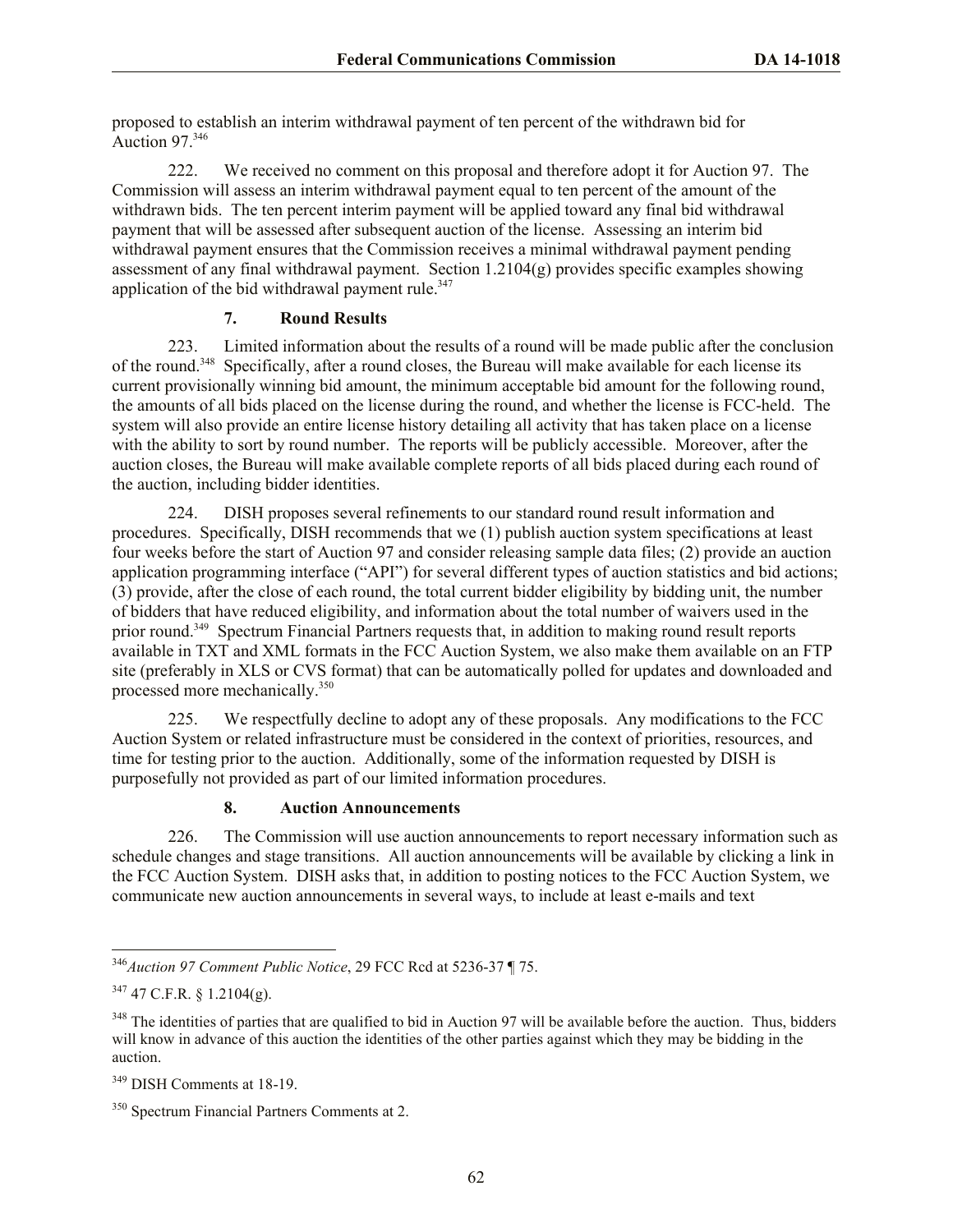messages.<sup>351</sup> While communicating new auction announcements in this manner might be convenient for participants, we decline to do so. Using email and/or text messages would introduce risk by increasing reliance on systems outside of the Commission's control. As with DISH's suggested changes to our round results procedures, modifications to the FCC Auction System, related infrastructure, or procedures must also be considered in the context of priorities, resources, and time for testing prior to the auction. We conclude that providing auction announcements in the FCC Auction System has been an effective and efficient way to communicate necessary information to auction participants in past auctions, and that this will be the case for Auction 97 as well.

## **V. POST-AUCTION PROCEDURES**

227. Shortly after bidding has ended, the Commission will issue a public notice declaring the auction closed, identifying the winning bidders, and establishing the deadlines for submitting down payments, final payments, long-form applications, and ownership disclosure information reports.

## **A. Down Payments**

228. The Commission's rules provide that, unless otherwise specified by public notice, within ten business days after release of the auction closing public notice, each winning bidder must submit sufficient funds (in addition to its upfront payment) to bring its total amount of money on deposit with the Commission for Auction 97 to twenty percent of the net amount of its winning bids (gross bids less any applicable small business bidding credit).<sup>352</sup> Since it is currently not known when Auction 97 will end and thus whether post-auction payments will be due in late 2014 or early 2015, several commenters request that we announce in advance of the auction that down payments will be due in early 2015 to enable potential bidders to make the necessary financial arrangements to ensure their ability to participate in Auction 97.<sup>353</sup> We recognize that uncertainties regarding the year in which down payments will be due could affect potential applicants from a capital planning perspective, which could in turn affect participation in the auction. Accordingly, we exercise our discretion under section 1.2107(b) to set the down payment deadline for Auction 97 to be the later of January 7, 2015, or ten business days after release of the auction closing public notice.

#### **B. Final Payments**

229. The Commission's rules provide that each winning bidder must submit the balance of the net amount of its winning bids within ten business days after the applicable deadline for submitting down payments.<sup>354</sup> The same parties that ask us to announce in advance of the auction that down payments will be due in early 2015 request that we make a similar announcement concerning the due date for final

l

 $354$  47 C.F.R. § 1.2109(a).

<sup>&</sup>lt;sup>351</sup> DISH Comments at 18.

 $352$  47 C.F.R. § 1.2107(b).

<sup>353</sup> CCA/CTIA/NTCA June 6, 2014 Joint *Ex Parte* at 2; CCA Comments at 4; Verizon Wireless Comments at 2; AT&T Reply Comments at 15-17; CTIA Reply Comments at 2-4; NTCA Reply Comments at 3; US Cellular Reply Comments at 10; Verizon Wireless Reply Comments at 1; Letter from Stacey Black, Assistant Vice President, Federal Regulatory, External and Legislative Affairs, AT&T Services, Inc., to Marlene H. Dortch, Secretary, Federal Communications Commission, AU Docket No. 14-78 (filed June 27, 2014); Letter from Rebecca Thompson Murphy, General Counsel, CCA, Scott Bergmann, Vice President, Regulatory Affairs, CTIA, and Jill Canfield, Director, Legal and Industry & Assistant General Counsel, NTCA, to Marlene H. Dortch, Secretary, Federal Communications Commission, AU Docket No. 14-78 (filed July 7, 2014) at 2; AT&T July 11, 2014 *Ex Parte* at 2; AT&T July 15, 2014 *Ex Parte*; Verizon Wireless July 16, 2014 *Ex Parte* at 1. *See also* CCA/CTIA/NTCA May 14, 2014 Joint *Ex Parte* at 2. CCA, CTIA, NTCA, and Verizon Wireless propose that down payments be due by the later of January 15, 2015 or ten business days after the auction closes. Verizon Wireless Comments at 2; CCA/CTIA/NTCA May 14, 2014 Joint *Ex Parte* at 2.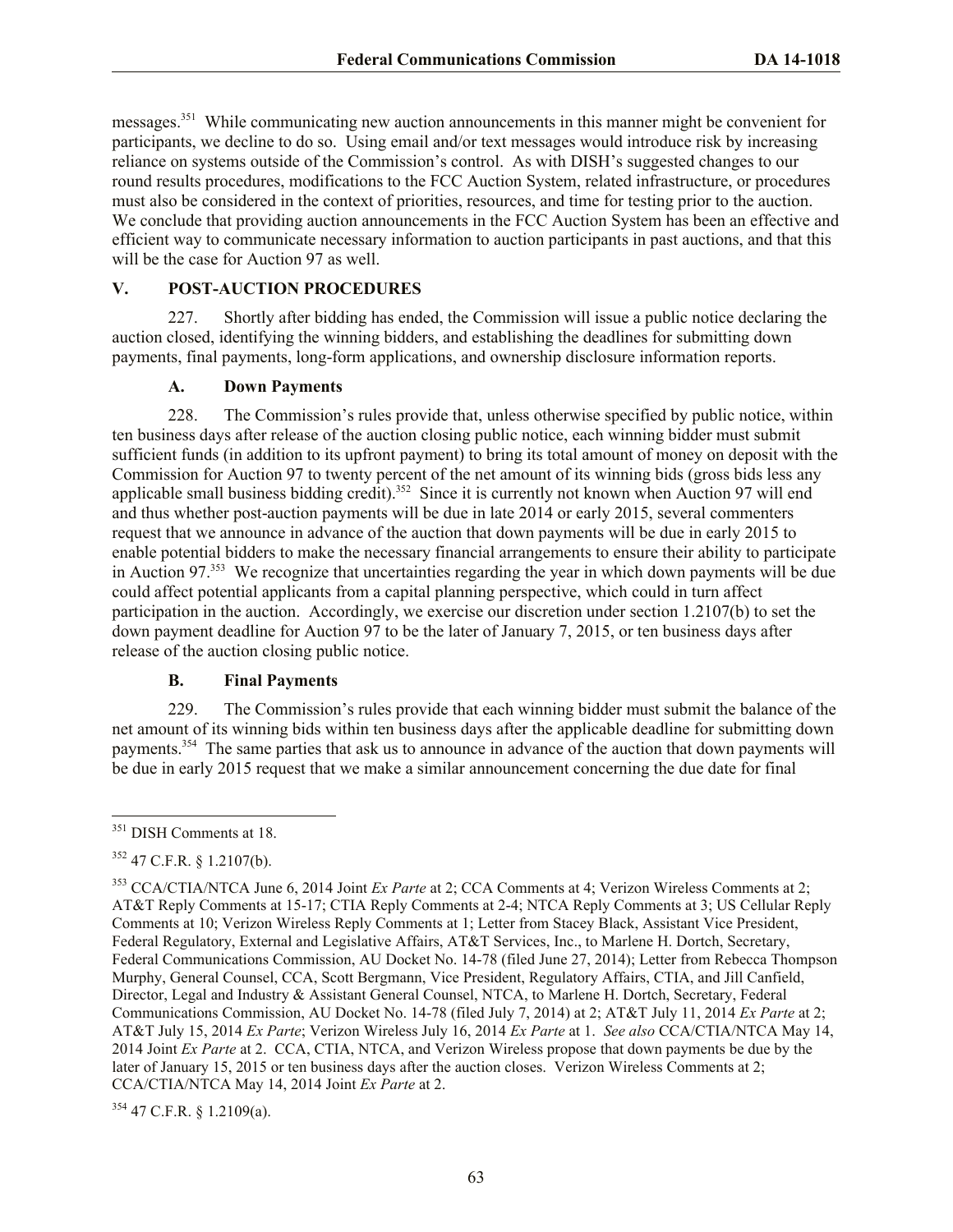payments.<sup>355</sup> Because we exercise our discretion to set the down payment deadline as described above, we set the final payment deadline to be the later of January 21, 2015 or ten business days after the applicable deadline for submitting down payments.

# **C. Long-Form Application (FCC Form 601)**

230. The Commission's rules provide that, within ten business days after release of the auction closing notice, winning bidders must electronically submit a properly completed long-form application (FCC Form 601) for the license(s) they won through Auction 97. 356 CCA and US Cellular request that we clarify that long-form applications will be due in  $2015$ <sup>357</sup> Given the Spectrum Act's mandate to license the spectrum being offered in Auction 97 by February 2015, we decline to modify the timing for winning bidders to submit their long-form applications and will require these forms to be filed according to the schedule specified in the Commission's rules.<sup>358</sup>

231. Winning bidders claiming eligibility for a small business bidding credit must demonstrate their eligibility for the bidding credit.<sup>359</sup> Further instructions on these and other filing requirements will be provided to winning bidders in the auction closing public notice.

232. Winning bidders organized as bidding consortia must comply with the long-form application procedures established in the *CSEA/Part 1 Report and Order*. 360 Specifically, each member (or group of members) of a winning consortium seeking separate licenses will be required to file a separate long-form application for its respective license(s). If the license is to be partitioned or disaggregated, the member (or group) filing the long-form application must provide the relevant partitioning or disaggregation agreement in its long-form application. In addition, if two or more consortium members wish to be licensed together, they must first form a legal business entity, and any such entity must meet the applicable designated entity criteria.<sup>361</sup>

# **D. Ownership Disclosure Information Report (FCC Form 602)**

233. Within ten business days after release of the auction closing public notice, each winning bidder must also comply with the ownership reporting requirements in sections 1.913, 1.919, and 1.2112 of the Commission's rules by submitting an ownership disclosure information report for wireless telecommunications services (FCC Form  $602$ ) with its long-form application.<sup>362</sup>

234. If an applicant already has a complete and accurate FCC Form 602 on file in ULS, it is not necessary to file a new report, but applicants must verify that the information on file with the

 $356$  47 C.F.R. § 1.2107(c).

 $358$  47 C.F.R. § 1.2107(c).

<sup>359</sup> 47 C.F.R. § 1.2112(b).

<sup>361</sup> *Id.*

<sup>355</sup> CCA/CTIA/NTCA June 6, 2014 Joint *Ex Parte* at 2; CCA Comments at 4; Verizon Wireless Comments at 2; AT&T Reply Comments at 15-17; CTIA Reply Comments at 2-4; NTCA Reply Comments at 3; US Cellular Reply Comments at 10; Verizon Wireless Reply Comments at 1; AT&T July 15, 2014 *Ex Parte*; Verizon Wireless July 16, 2014 *Ex Parte* at 1. *See also* CCA/CTIA/NTCA May 14, 2014 Joint *Ex Parte* at 2. CCA, CTIA, NTCA, and Verizon Wireless propose that down payments be due by the later of January 15, 2015 or ten business days after the auction closes. Verizon Wireless Comments at 2; CCA/CTIA/NTCA May 14, 2014 Joint *Ex Parte* at 2.

<sup>&</sup>lt;sup>357</sup> CCA Comments at 4; CCA Reply Comments at 2-3; US Cellular Reply Comments at 10;

<sup>360</sup> *CSEA/Part 1 Report and Order*, 21 FCC Rcd at 911-12 ¶¶ 51-52. Applicants applying as consortia should review the *CSEA/Part 1 Report and Order* in detail and monitor any relevant future proceedings to understand how the members of the consortia will apply for a license in the event they are winning bidders.

<sup>362</sup> 47 C.F.R. §§ 1.913, 1.919, 1.2107(f) and 1.2112.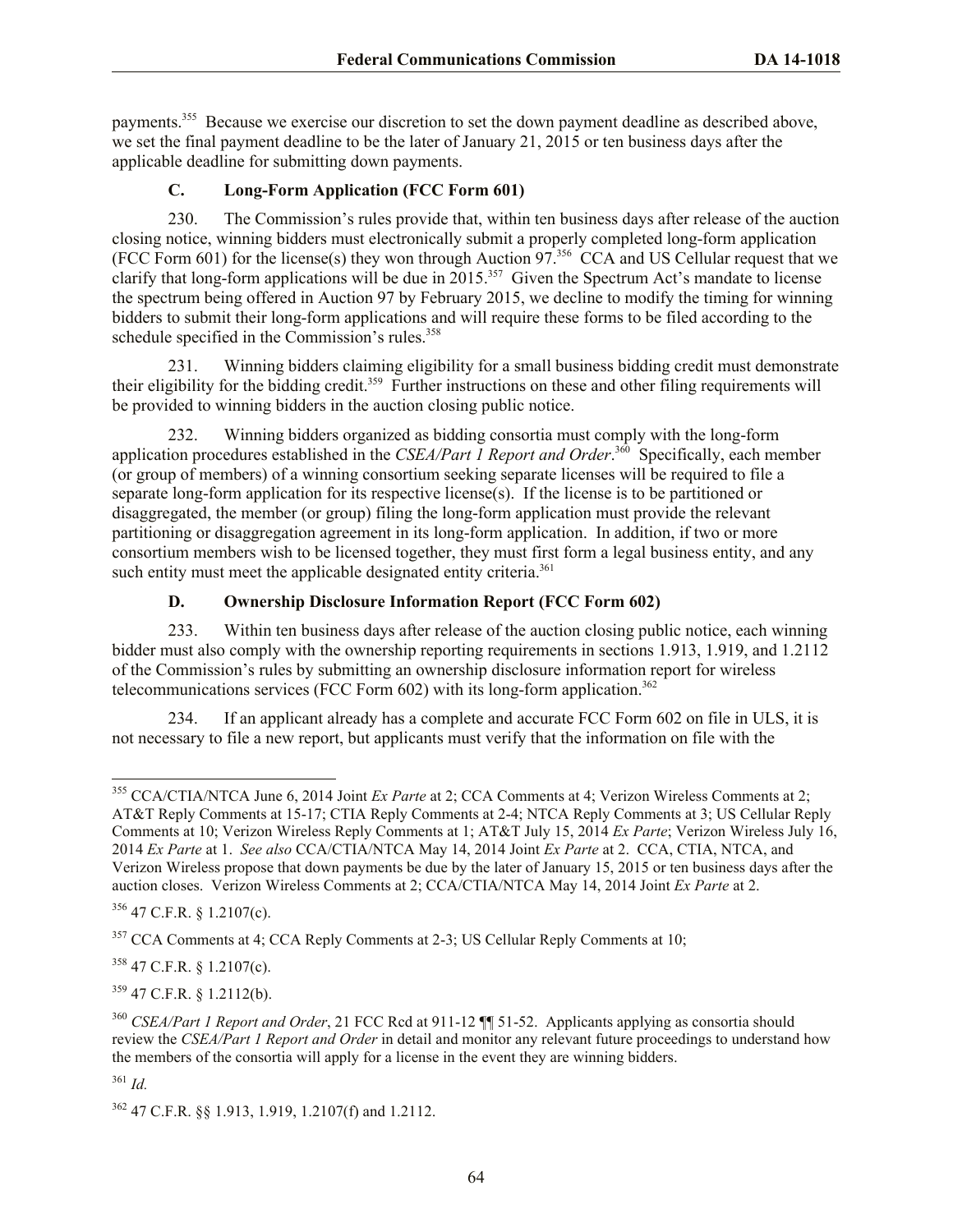Commission is complete and accurate. If the applicant does not have an FCC Form 602 on file, or if it is not complete and accurate, the applicant must submit one.

235. When an applicant submits a short-form application, ULS automatically creates an ownership record. This record is not an FCC Form 602, but may be used to pre-fill the FCC Form 602 with the ownership information submitted on the applicant's short-form application. Applicants must review the pre-filled information and confirm that it is complete and accurate as of the filing date of the long-form application before certifying and submitting the FCC Form 602. Further instructions will be provided to winning bidders in the auction closing public notice.

# **E. Tribal Lands Bidding Credit**

236. A winning bidder that intends to use its license(s) to deploy facilities and provide services to federally recognized tribal lands that are unserved by any telecommunications carrier or that have a wireline penetration rate equal to or below 85 percent is eligible to receive a tribal lands bidding credit as set forth in sections 1.2107 and 1.2110(f) of the Commission's rules.<sup>363</sup> A tribal lands bidding credit is in addition to, and separate from, any other bidding credit for which a winning bidder may qualify.

237. Unlike other bidding credits that are requested prior to the auction, a winning bidder applies for the tribal lands bidding credit after the auction when it files its long-form application (FCC Form 601). When initially filing the long-form application, the winning bidder will be required to advise the Commission whether it intends to seek a tribal lands bidding credit, for each license won in the auction, by checking the designated box(es). After stating its intent to seek a tribal lands bidding credit, the applicant will have 180 days from the close of the long-form application filing window to amend its application to select the specific tribal lands to be served and provide the required tribal government certifications. Licensees receiving a tribal lands bidding credit are subject to performance criteria as set forth in section  $1.2110(f)(3)(vii).^{364}$ 

238. For additional information on the tribal lands bidding credit, including how the amount of the credit is calculated, applicants should review the Commission's rulemaking proceeding regarding tribal lands bidding credits and related public notices.<sup>365</sup> Relevant documents can be viewed on the Commission's web site by going to http://wireless.fcc.gov/auctions/ and clicking on the **Tribal Lands Credits** link.

# **F. Default and Disqualification**

239. Any winning bidder that defaults or is disqualified after the close of the auction (i.e., fails to remit the required down payment within the prescribed period of time, fails to submit a timely longform application, fails to make full payment, or is otherwise disqualified) will be subject to the payments

l  $363$  47 C.F.R. §§ 1.2107 and 1.2110(f).

 $364$  *See* 47 C.F.R.  $88$  1.2110(f)(3)(ii) – (vii).

<sup>365</sup> *See generally*, Extending Wireless Telecommunications Services to Tribal Lands, WT Docket No. 99-266, *Report and Order and Further Notice of Proposed Rule Making*, FCC 00-209, 15 FCC Rcd 11794 (2000); *Second Report and Order and Second Further Notice of Proposed Rulemaking*, FCC 03-51, 18 FCC Rcd 4775, 4778-79 ¶ 10 (2003); *Third Report and Order*, FCC 04-202, 19 FCC Rcd 17652 (2004). *See also* "Wireless Telecommunications Bureau Announces Enhancements to the Universal Licensing System to Help Winning Bidders of FCC Auctions File for Tribal Land Bidding Credits," *Public Notice*, DA 01-613, 16 FCC Rcd 5355 (2001); "Wireless Telecommunications Bureau Releases Additional Information Regarding the Procedures for Obtaining a Tribal Lands Bidding Credit and List of Tribal Lands," *Public Notice*, DA 00-2836, 15 FCC Rcd 24838 (2000); "Wireless Telecommunications Bureau Announces Availability of Bidding Credits for Providing Wireless Services to Qualifying Tribal Lands: Tribal Lands Bidding Credits to be Available Beginning in Auction No. 36 (800 MHz Specialized Mobile Radio (SMR) Lower 80 Channels) and in Future Auctions," *Public Notice*, DA 00-2219, 15 FCC Rcd 18351 (2000).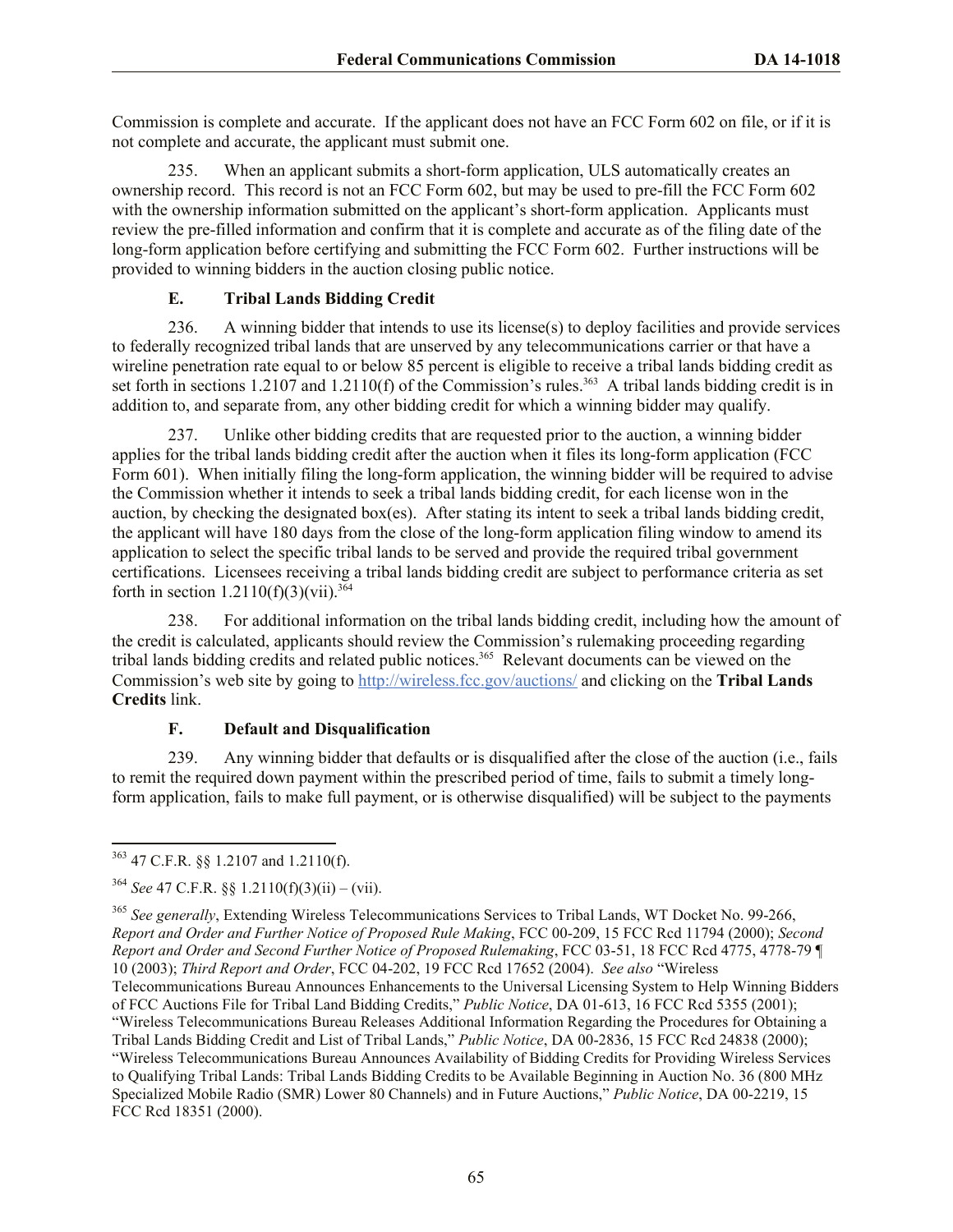described in section 1.2104(g)(2).<sup>366</sup> This payment consists of a deficiency payment, equal to the difference between the amount of the Auction 97 bidder's winning bid and the amount of the winning bid the next time a license covering the same spectrum is won in an auction, plus an additional payment equal to a percentage of the defaulter's bid or of the subsequent winning bid, whichever is less.

240. As noted in the *Auction 97 Comment Public Notice,* the percentage of the bid that a defaulting bidder must pay in addition to the deficiency will depend on the auction format ultimately chosen for a particular auction. The amount can range from three percent up to a maximum of twenty percent, established in advance of the auction and based on the nature of the service and the inventory of the licenses being offered.<sup>367</sup> As we noted in the *Auction 97 Comment Public Notice*, the Commission explained in the *CSEA/Part 1 Report and Order* that defaults weaken the integrity of the auction process and may impede the deployment of service to the public, and that an additional default payment of up to twenty percent will be more effective in deterring defaults than the three percent used in some earlier auctions.<sup>368</sup> However, as we further noted, we do not believe the detrimental effects of any defaults in Auction 97 are likely to be unusually great.<sup>369</sup> Balancing these considerations, we proposed to establish an additional default payment for Auction 97 of fifteen percent of the applicable bid.<sup>370</sup> We received no comment on this proposal and therefore adopt it for Auction 97.

241. Finally, in the event of a default, the Commission has the discretion to re-auction the license or offer it to the next highest bidder (in descending order) at its final bid amount.<sup>371</sup> In addition, if a default or disqualification involves gross misconduct, misrepresentation, or bad faith by an applicant, the Commission may declare the applicant and its principals ineligible to bid in future auctions, and may take any other action that it deems necessary, including institution of proceedings to revoke any existing authorizations held by the applicant. $372$ 

# **G. Refund of Remaining Upfront Payment Balance**

242. After the auction, applicants that are not winning bidders or are winning bidders whose upfront payment exceeded the total net amount of their winning bids may be entitled to a refund of some or all of their upfront payment. All refunds will be returned to the payer of record, as identified on the FCC Form 159, unless the payer submits written authorization instructing otherwise. Bidders should not request a refund of their upfront payments before the Commission releases a public notice declaring the auction closed, identifying the winning bidders, and establishing the deadlines for submitting down payments, long-form applications, and final payments.

243. Bidders are encouraged to file their refund information electronically using the **Refund Information** icon found on the *Auction Application Manager* page or through the **Wire Transfer for Refund Purposes** link available on the *Auction Application Submit Confirmation* page in the FCC Auction System. If an applicant has completed the refund instructions electronically, the refund will be sent automatically. If an applicant has not completed the refund instructions electronically, the applicant must send a written request including the following information:

l  $366$  47 C.F.R. § 1.2104(g)(2).

<sup>367</sup> *See CSEA/Part 1 Report and Order*, 21 FCC Rcd at 903-04 ¶¶ 30-31.

<sup>368</sup> *Auction 97 Comment Public Notice*, 29 FCC Rcd at 5237 ¶ 78.

<sup>369</sup> *Id*.

<sup>370</sup> *Id.*

 $371$  47 C.F.R. §§ 1.2109(b) and (c).

 $372$  47 C.F.R. § 1.2109(d).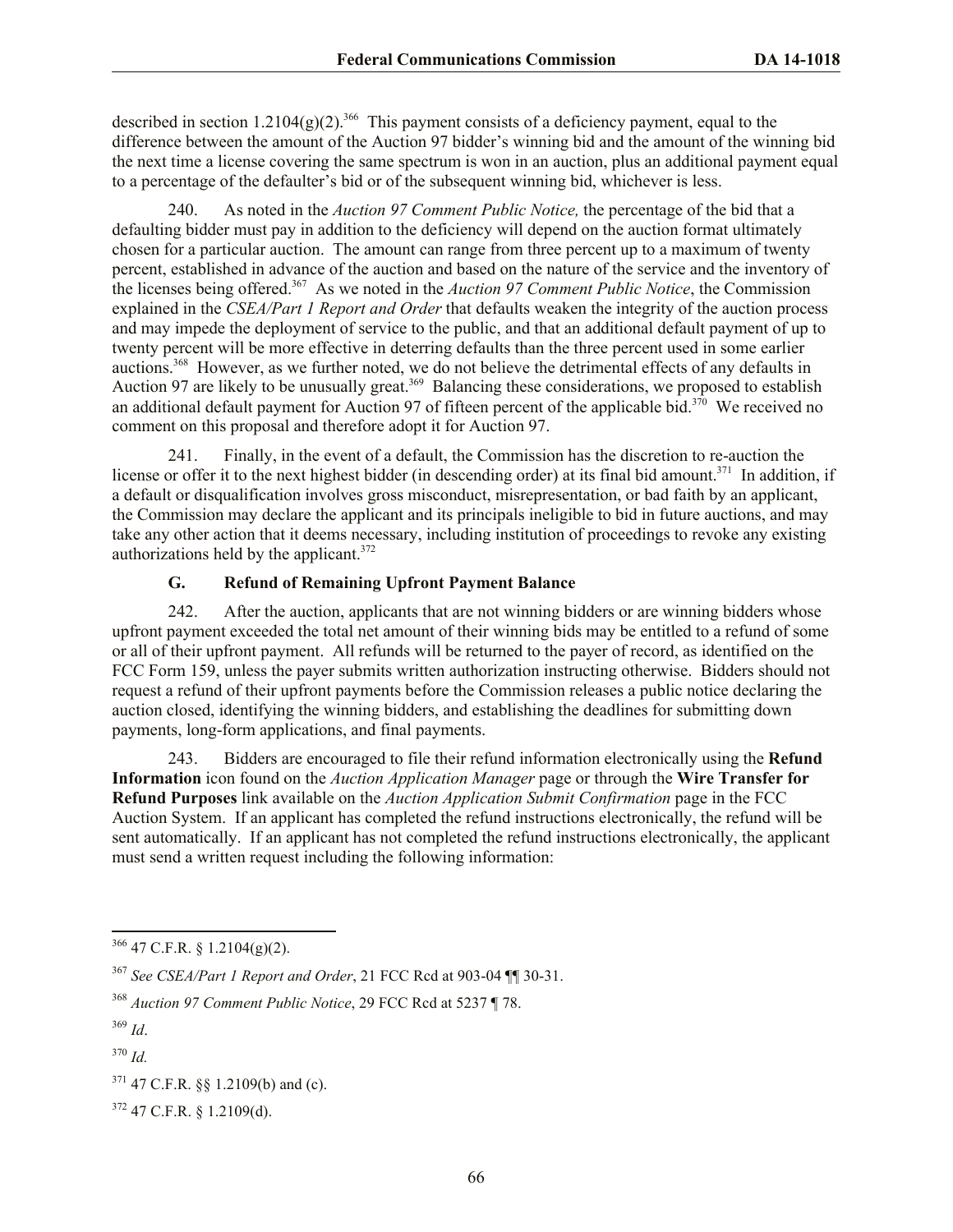Name, address, contact and phone number of Bank ABA Number Account Number to Credit Name of Account Holder FCC Registration Number (FRN)

The refund request may be submitted by fax to the Auctions Accounting Group at (202) 418-2980 or by mail to

> Federal Communications Commission Financial Operations Auctions Accounting Group Gail Glasser 445 12th Street, SW, Room 1-C864 Washington, DC 20554

NOTE: Refund processing generally takes up to two weeks to complete. Bidders with questions about refunds should contact Gail Glasser at (202) 418-0578.

# **VI. CONTACT INFORMATION**

244. Contact Information Table:

## **General Auction Information**

General Auction Questions Auction Process and Procedures

# **Auction 97 Legal Information**

Auction Rules, Policies, Regulations, including Reports of Section 1.2105(c) Violations and Application Major Modifications

#### **Licensing Information**

Service Rules, Policies, Regulations Licensing Issues, Engineering Issues Due Diligence, Incumbency Issues

# **Technical Support**

Electronic Filing FCC Auction System (Hardware/Software Issues)

**Payment Information** Wire Transfers Refunds

# **FCC Auctions Hotline**

(888) 225-5322, option two; or (717) 338-2868 Hours of service: 8:00 a.m. – 5:30 p.m. ET, Monday through Friday

# **Auctions and Spectrum Access Division**

(202) 418-0660 Valerie Barrish (Attorney)

# **Broadband Division**

(202) 418-2487 Genevieve Ross (Attorney) Janet Young (Engineer)

# **FCC Auctions Technical Support Hotline**

(877) 480-3201, option nine; or (202) 414-1250 (202) 414-1255 (TTY) Hours of service: 8:00 a.m. – 6:00 p.m. ET, Monday through Friday

# **FCC Auctions Accounting Branch**

Gail Glasser at (202) 418-0578, or alternatively, Theresa Meeks at (202) 418-2945, or (202) 418-2980 (fax)

**Auction Bidder Line Auction Bidder Line Will be furnished only to qualified bidders**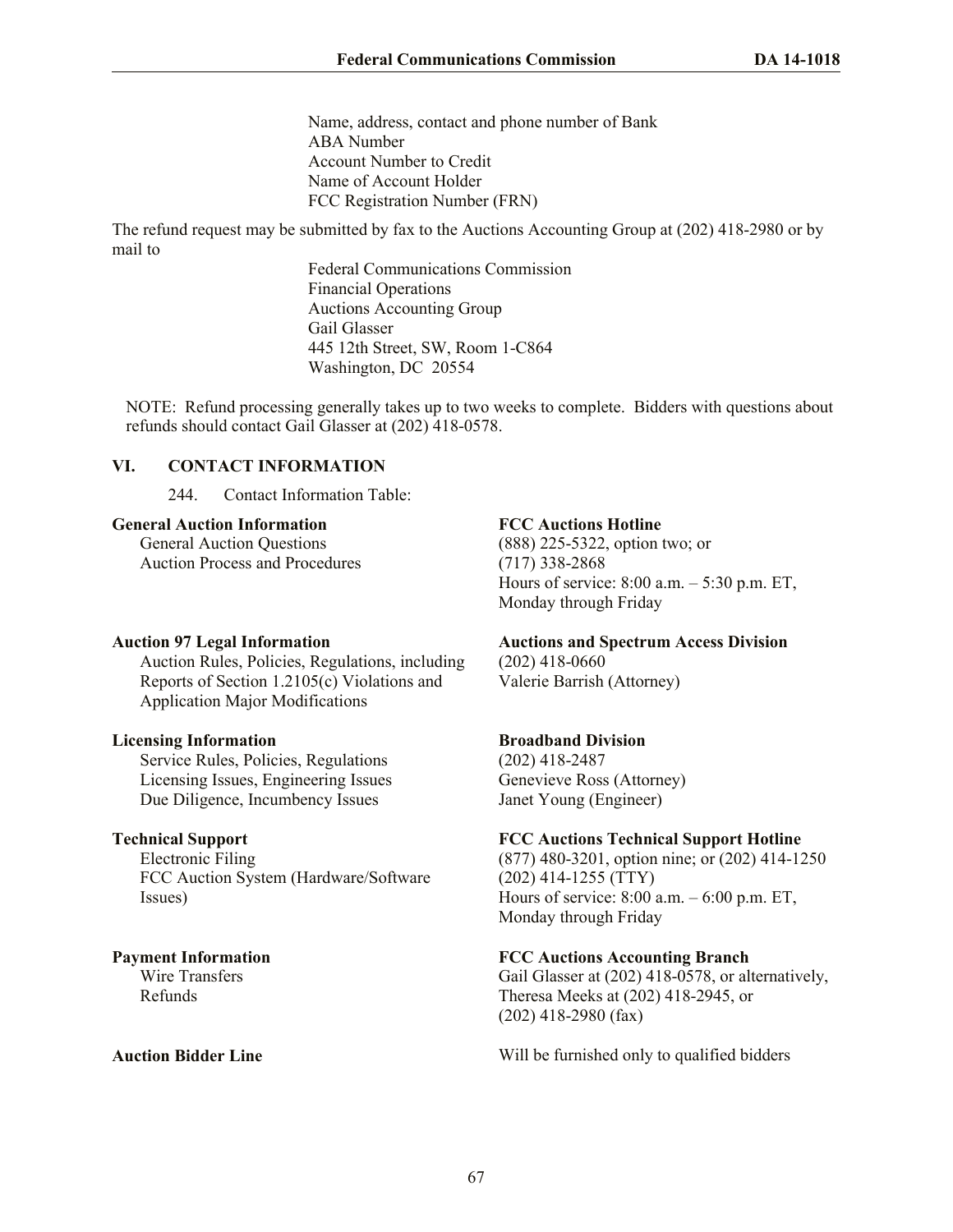# **FCC Copy Contractor**

Additional Copies of Commission Documents

### **Accessible Formats**

Braille, large print, electronic files, or audio format for people with disabilities

# **Small Businesses**

Additional information for small and disadvantaged businesses

**FCC Internet Sites** http://www.fcc.gov

**Best Copy and Printing, Inc.** 445 12th Street, SW, Room CY-B402 Washington, DC 20554 (800) 378-3160 http://www.bcpiweb.com

**Press Information** Cecilia Sulhoff (202) 418-0587

**FCC Forms** (800) 418-3676 (outside Washington, DC) (202) 418-3676 (in the Washington area) http://www.fcc.gov/formpage.html

> **Consumer and Governmental Affairs Bureau** (202) 418-0530 or (202) 418-0432 (TTY) fcc504@fcc.gov

**Office of Communications Business Opportunities** (202) 418-0990 http://www.fcc.gov/ocbo/

http://wireless.fcc.gov/auctions http://wireless.fcc.gov/uls

 $-$  FCC  $-$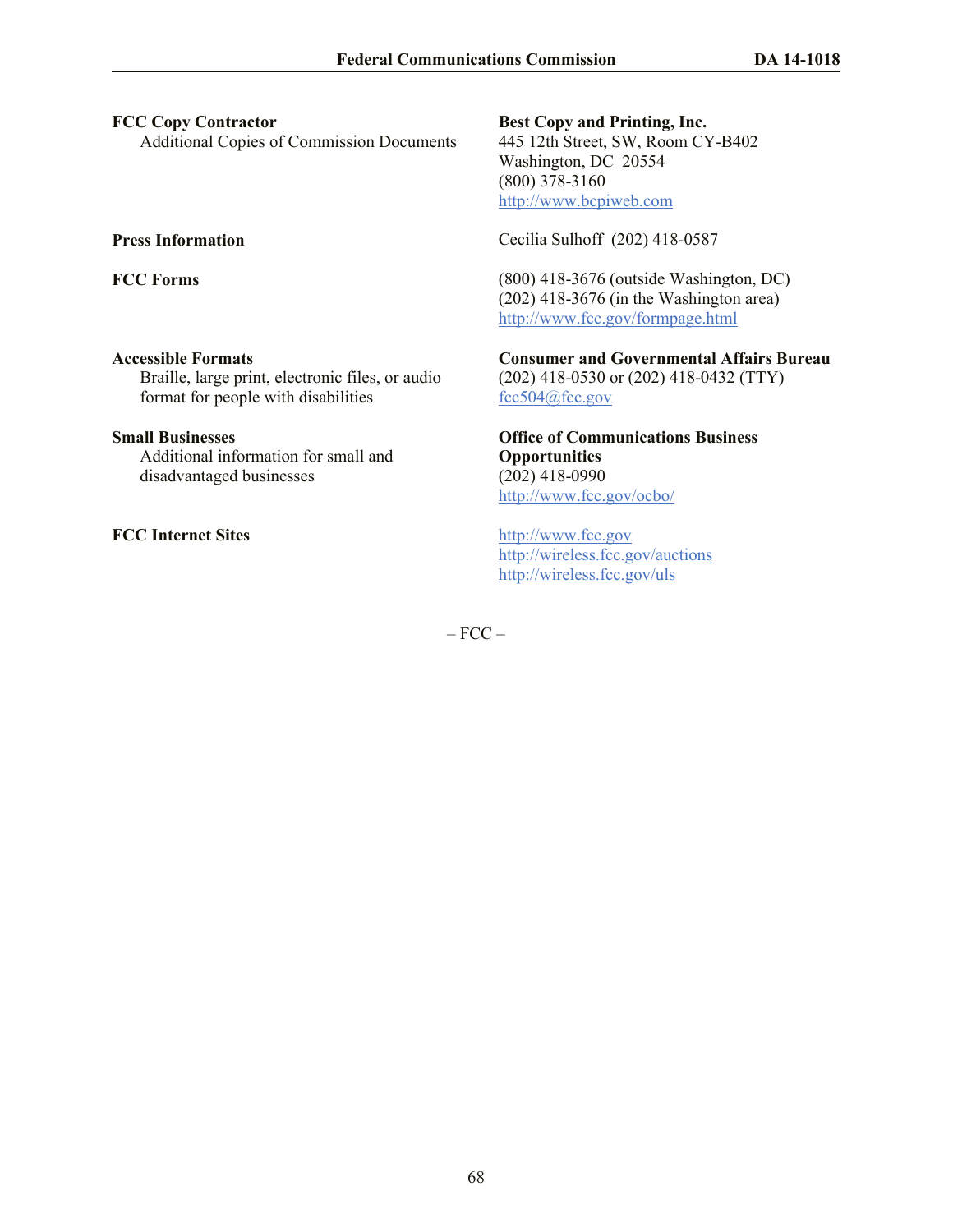# **ATTACHMENT A**

## **Licenses to Be Auctioned**

This page was intentionally inserted as a placeholder for Attachment A, which is available as a separate file.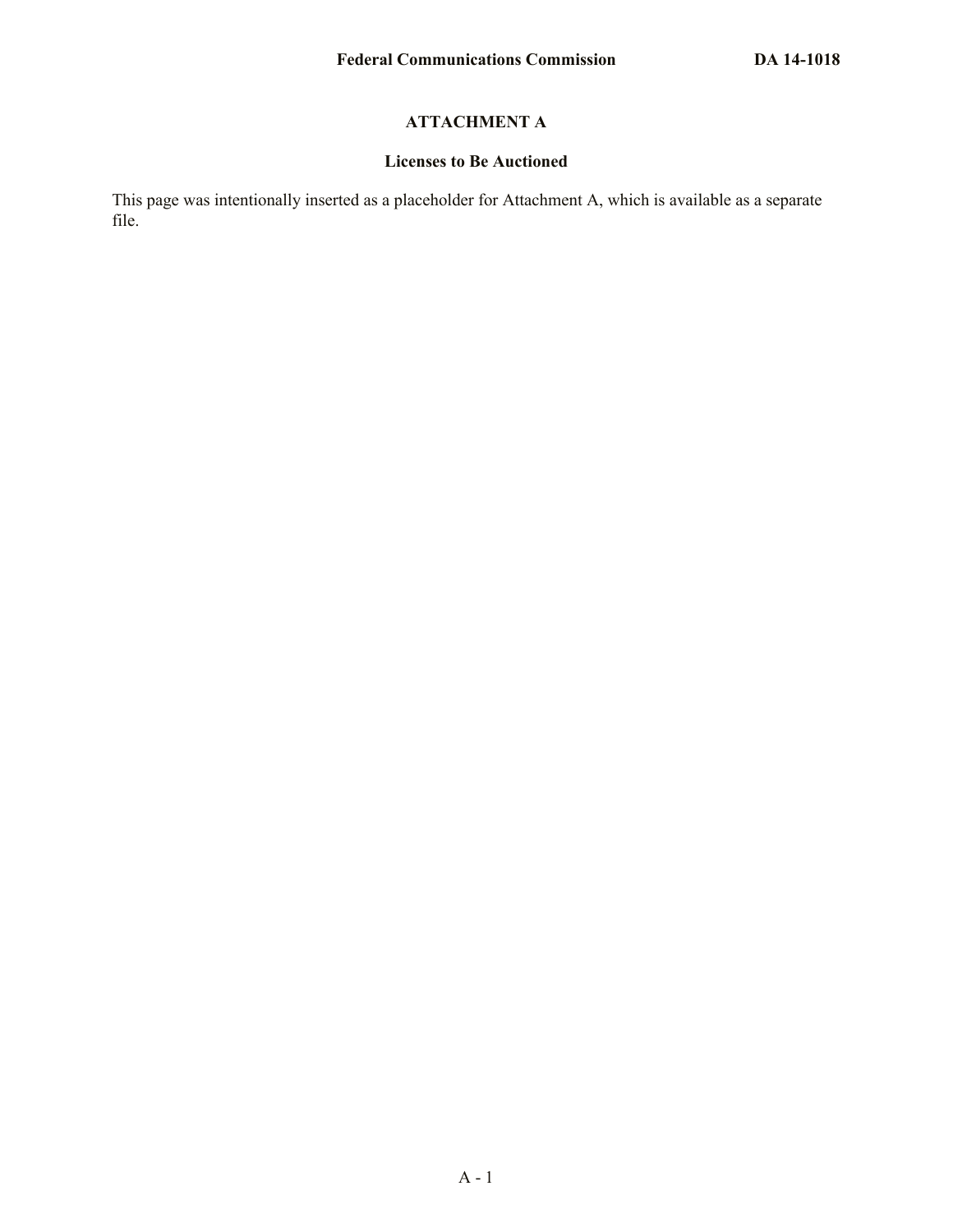# **ATTACHMENT B**

#### **Minimum Acceptable Bid Formula**

The following formula used to calculate minimum acceptable bids is based on activity. After there is a provisionally winning bid for a license, the minimum acceptable bid amount for that license will be equal to the amount of the provisionally winning bid plus a percentage of the bid amount calculated using the formula below. In general, the percentage will be higher for a license receiving many bids than for a license receiving few bids.

 $A_i = (C * B_i) + ((1-C) * A_{i-1})$ 

$$
I_{i+1} = smaller of ((1 + A_i) * N) and M
$$

 $X_{i+1} = I_{i+1} * Y_i$ 

where

 $A_i$  = activity index for the current round (round i)

- $C =$  activity weight factor
- $Bi =$  number of bidders submitting bids on the license in the current round (round i)

 $A_{i-1}$  = activity index from previous round (round i-1), A0 is 0

 $I_{i+1}$  = additional percentage for the next round (round i+1)

 $N =$  minimum additional percentage or floor

 $M =$  maximum additional percentage or ceiling

 $X_{i+1}$  = dollar amount corresponding to the additional percentage

 $Y_i$  = provisionally winning bid amount from the current round

#### Examples

 $C = 0.5$ ,  $N = 0.1$ ,  $M = 0.2$ 

Please note that these values are for illustrative purposes only and might not be the same as those used in the auction.

#### <u>Round 1 (2 bidders submitting bids, provisionally winning bid =  $$1,000,000$ )</u>

1. Calculation of additional percentage for round 2:

 $A_1 = (0.5 * 2) + (0.5 * 0) = 1$  $I_2$  = The smaller of  $[(1 + 1) * 0.1] = 0.2]$  and 0.2 (the maximum additional percentage)  $= 0.2$ 

2. Calculation of dollar amount associated with the additional percentage for round 2 (using  $I_2$  from above):

 $X_2 = 0.2 * $1,000,000 = $200,000$ 

3. Minimum acceptable bid amount for round  $2 = $1,200,000$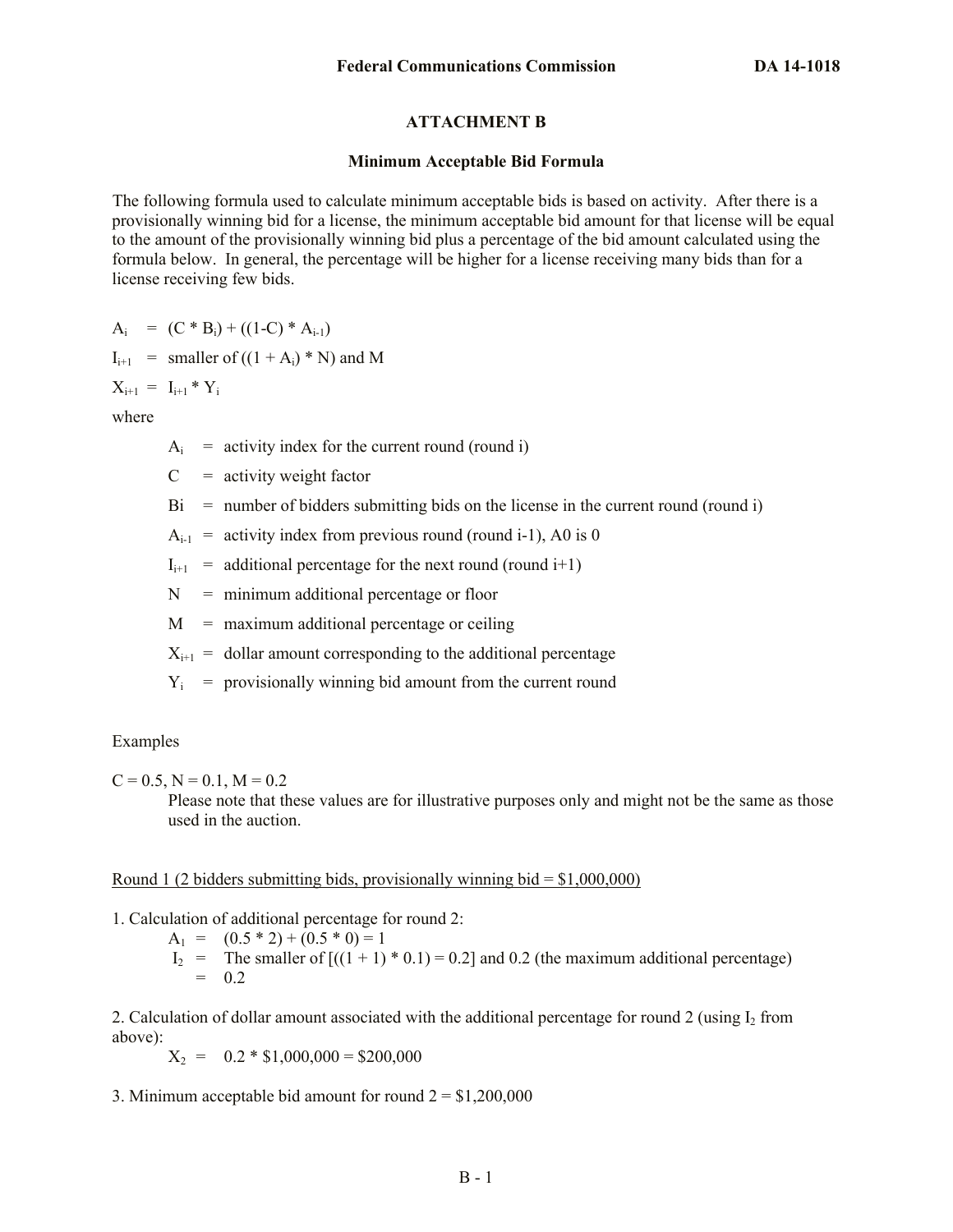Round 2 (3 bidders submitting bids, provisionally winning bid =  $$2,000,000$ )

- 1. Calculation of additional percentage for round 3:
	- $A_2 = (0.5 * 3) + (0.5 * 1) = 2$  $I_3$  = The smaller of  $[(1 + 2) * 0.1) = 0.3]$  and 0.2 (the maximum additional percentage)  $= 0.2$

2. Calculation of dollar amount associated with the additional percentage for round 3 (using  $I_3$  from above):

 $X_3 = 0.2 * $2,000,000 = $400,000$ 

3. Minimum acceptable bid amount for round  $3 = $2,400,000$ 

Round 3 (1 bidder submitting bids, provisionally winning bid  $=$  \$2,400,000)

1. Calculation of additional percentage for round 4:

- $A_3 = (0.5 * 1) + (0.5 * 2) = 1.5$
- $I_4$  = The smaller of  $[(1 + 1.5) * 0.1] = 0.25$  and 0.2 (the maximum additional percentage)  $= 0.2$

2. Calculation of dollar amount associated with the additional percentage for round 4 (using I<sup>4</sup> from above):

 $X_4 = 0.2 * $2,400,000 = $480,000$ 

3. Minimum acceptable bid amount for round  $4 = $2,880,000$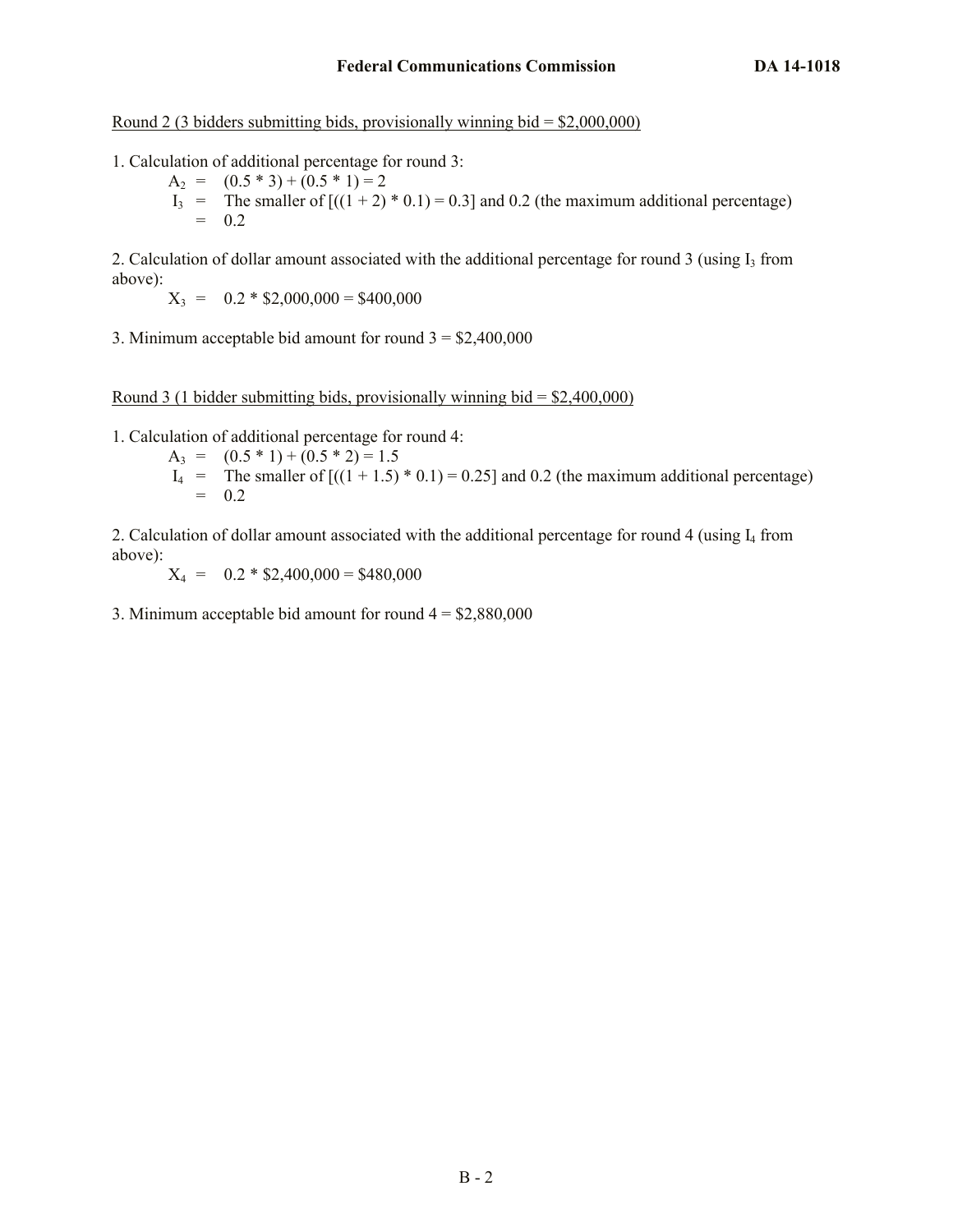# **ATTACHMENT C**

## **List of Parties That Filed Comments, Replies, and** *Ex Partes* **in Response to Auction 97 (AWS-3) Comment Public Notice (AU Docket No. 14-78)**

## **Initial comments:**

- 1. Aloha Partners II, L.P. (Aloha Partners)
- 2. AT&T Services, Inc. (AT&T)
- 3. Cellular South d/b/a C Spire Wireless (C Spire)
- 4. Competitive Carriers Association (CCA)
- 5. DISH Network Corporation (DISH)
- 6. Spectrum Financial Partners
- 7. T-Mobile USA, Inc. (T-Mobile)
- 8. United States Cellular Corporation (US Cellular)
- 9. Verizon Wireless
- 10. Wireless History Foundation

# **Reply comments:**

- 1. AT&T Services, Inc. (AT&T)
- 2. Cellular South d/b/a C Spire Wireless (C Spire)
- 3. Competitive Carriers Association (CCA)
- 4. CTIA The Wireless Association (CTIA)
- 5. NTCA The Rural Broadband Association (NTCA)
- 6. The Open Technology Institute at the New American Foundation and Public Knowledge (joint reply comments) (New American Foundation/Public Knowledge)
- 7. United States Cellular Corporation (US Cellular)
- 8. Verizon Wireless

# *Ex Parte* **Filings:**

- 1. CCA/CTIA/NTCA (dated May 14, 2014) (filed in GN Docket 13-185)
- 2. CCA/CTIA/NTCA/Consumer Electronic Association (CEA) (dated May 30, 2014), *Addendum* (dated May 30, 2014)
- 3. CCA/CTIA/NTCA (June 6, 2014)
- 4. DISH Network Corporation (dated June 20, 2014)
- 5. AT&T Services, Inc. (dated June 30, 2014), *Erratum* (dated July 11, 2014)
- 6. CCA/CTIA/NTCA (dated July 7, 2014)
- 7. DISH Network Corporation (dated July 9, 2014)
- 8. AT&T Services, Inc. (dated July 11, 2014)
- 9. AT&T Services, Inc. (dated July 15, 2014)
- 10. Verizon Wireless (dated July 16, 2014)

# **Brief comments:**

- 1. Wendie Ward
- 2. Bun
- 3. Debbie Hopkins
- 4. Cristian Garate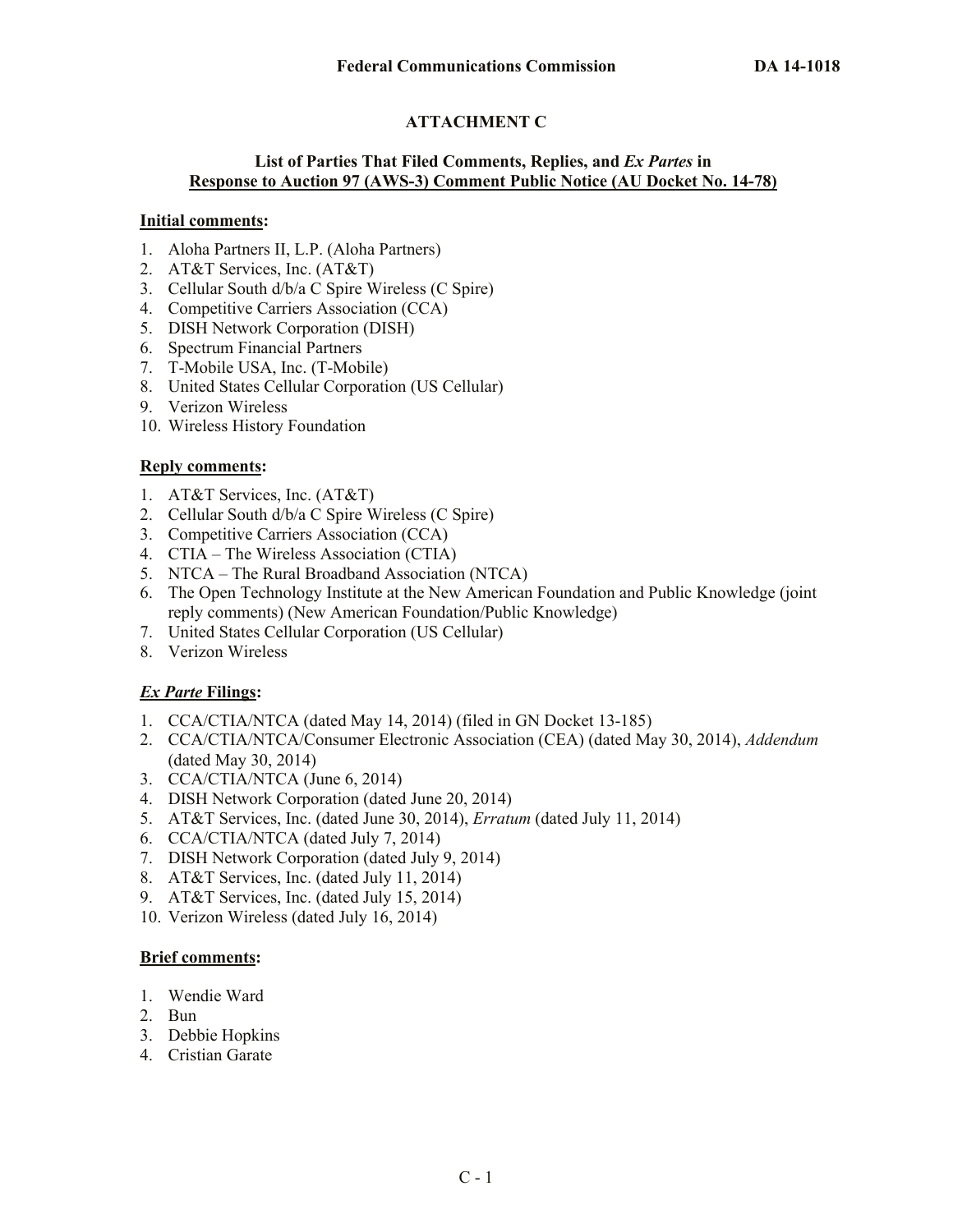# **ATTACHMENT D**

### **Short-Form Application Filing Instructions**

This attachment provides instructions on submitting a short-form application and an upfront payment to participate in Auction 97. It also includes instructions for interested parties wishing to view the shortform applications filed.

## **I. Application Preparation and Submission**

Among other requirements, each applicant to participate in this auction must submit its short-form application (FCC Form 175) electronically, via the FCC Auction System. **Short-form applications for Auction 97 must be submitted and confirmed prior to 6:00 p.m. ET on Thursday, September 12, 2014.** Late applications or unconfirmed submissions of electronic data will not be accepted.

Applicants are reminded that all information required in connection with applications to participate in spectrum license auctions is necessary to determine each applicant's qualifications, and as such will be available for public inspection. Accordingly, unnecessary sensitive information, such as Taxpayer Identification Numbers or Social Security Numbers, should not be included in short-form applications. Applicants may request information submitted not be made routinely available for public inspection following the procedures set forth in section 0.459 of the Commission's Rules.<sup>373</sup> Such requests must be included as an attachment to the applicant's FCC Form 175 and identify the specific information to which the request applies. Because the required information bears on each applicant's qualifications, confidentiality requests will not be routinely granted. $374$ 

Applicants may make multiple changes to their short-form applications until the close of the filing window. However, they must press the **SUBMIT** button in the FCC Auction System for the changes to be submitted and considered by the Commission.

# **A. Minimum Software Requirements**

The following software, at a minimum, is required to use the FCC Integrated Spectrum Auction System:

- Web Browser, either of the following is recommended:
	- **Microsoft<sup>®</sup>** Internet Explorer 8.0.
	- Mozilla<sup>®</sup> Firefox<sup>®</sup> 3.5.
- PDF Viewer: Adobe Acrobat Reader 5.0 or higher (available at http://www.adobe.com)
- Minimum Screen Resolution: 1024 x 768

# **Currently, the Apple® Mac OS® is not supported.**

### **B. Logging On**

To submit a short-form application (FCC Form 175) electronically via the Internet, an applicant should start its web browser and point it to either http://auctions.fcc.gov/ (primary location) or http://auctions2.fcc.gov/ (secondary location). Once on the *FCC Integrated Spectrum Auction System*

 $\overline{\phantom{a}}$ <sup>373</sup> 47 C.F.R. § 0.459.

 $374$  47 C.F.R. § 0.459(a).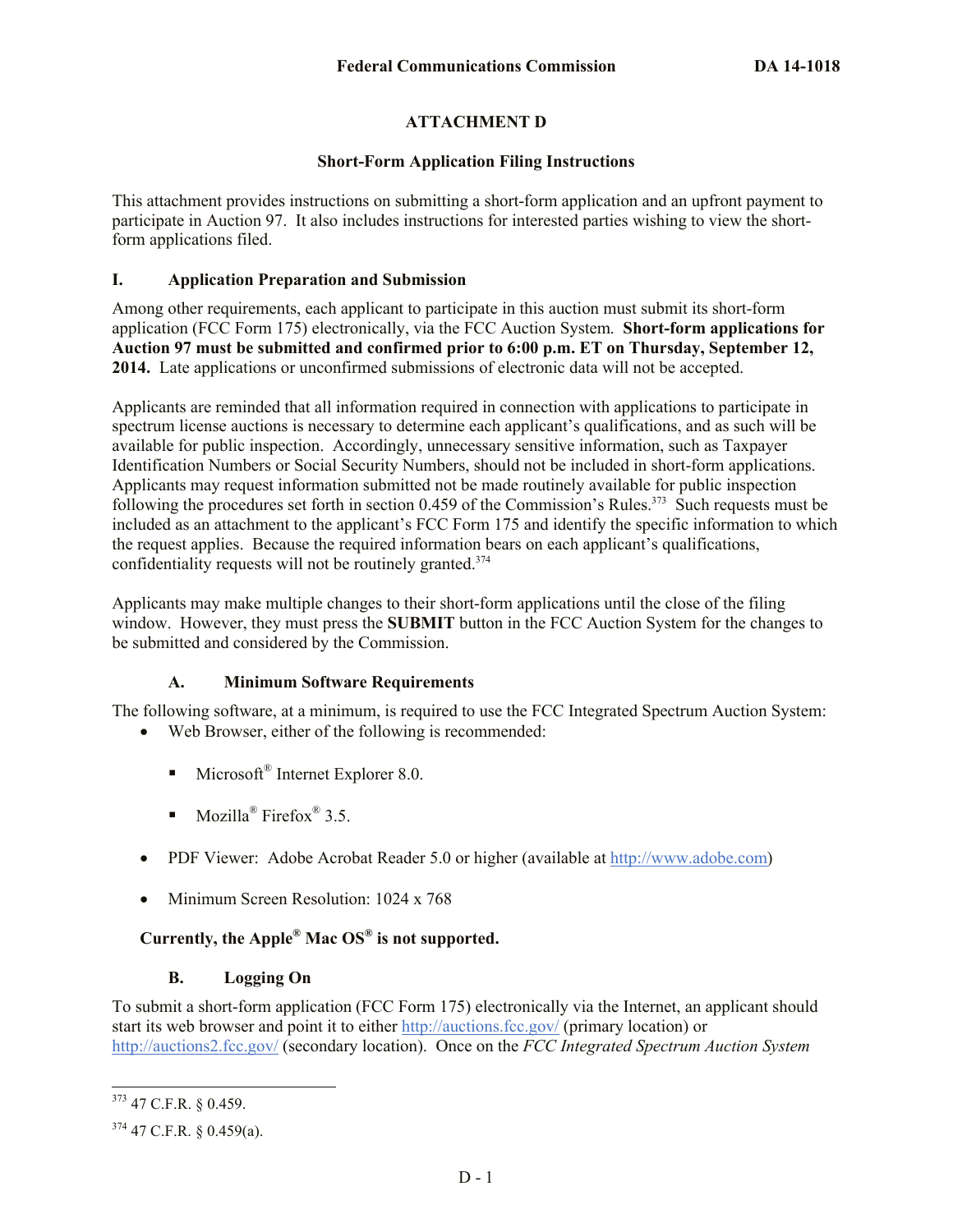page, the applicant may log in to create a short-form application using its FCC Registration Number ("FRN") and password.

## **C. Application Filing Instructions**

The short-form application (FCC Form 175) requests information needed to determine whether an applicant qualifies to participate in competitive bidding for Commission licenses or construction permits.<sup>375</sup> Pursuant to section 1.2105(a), the FCC Form 175 must be submitted electronically. Applicants must submit required information as entries in the data fields of the FCC Form 175 whenever a data field is available for that information. Attachments should not be used to provide information that can be supplied within the data fields of the FCC Form 175.

The screens comprising FCC Form 175 consist of five series, each requesting five separate types of information: 1) *Applicant Information*, 2) *License Selection*, 3) *Agreements*, 4) *Ownership*, and 5) *Certify and Submit*. In addition, *Summary* screens, a sixth series, appear prior to the *Certify and Submit* screens. The *Summary* screens provide an overview of an applicant's FCC Form 175 that facilitates reviewing and revising specific information, as well as an automated check for certain inconsistencies and omissions in submitted information.

To simplify filling out FCC Form 175, certain initial information applicants provide is used to determine what additional information is needed, and what subsequent screens will appear to collect that information. For example, a corporate applicant, unlike an individual applicant, must identify a corporate officer or director responsible for the application (sometimes called a responsible party). If an applicant identifies itself as an individual, no additional information is needed regarding an additional responsible party, and screens requesting responsible party information will not appear. However, if the applicant identifies itself as a corporation, subsequent screens in the FCC Form 175 will ask for responsible party information.

Applicants must fill out FCC Form 175 by following the instructions below. Additional help in filling out FCC Form 175 can be accessed in two ways: 1) by clicking on the **Help** link in the upper right of any screen, which will open Auction Application Online Filing Help; or 2) by clicking on the text of any **Common Question** link appearing on the right side of the screen. The common questions displayed relate to the current screen and vary from screen to screen. In the event the assistance provided by these sources is insufficient, applicants should use the contact information provided in this Public Notice to obtain additional assistance.<sup>376</sup>

# **1. Applicant Information**

The *Applicant Information* screens are the first series of screens in FCC Form 175, in which the applicant will provide basic information including:

- the applicant's legal classification (e.g., individual, corporation, rural telephone cooperative, etc.)
- optional information regarding the applicant's status as a minority- or woman-owned business or a rural telephone company
- the applicant's name, which will be used as the bidder name during the auction<sup>377</sup>
- citizenship for individuals, or jurisdiction of formation for legal entities
- for applicants classified as legal entities (e.g., corporations and partnerships), the name of and information regarding the entity's responsible individual $378$

 $\overline{\phantom{a}}$ <sup>375</sup> *See generally*, 47 C.F.R. § 1.2105.

<sup>376</sup> *See* Section VI. "Contact Information," above.

<sup>377</sup> *See* 47 C.F.R. § 1.2105(a)(2)(ii)(A).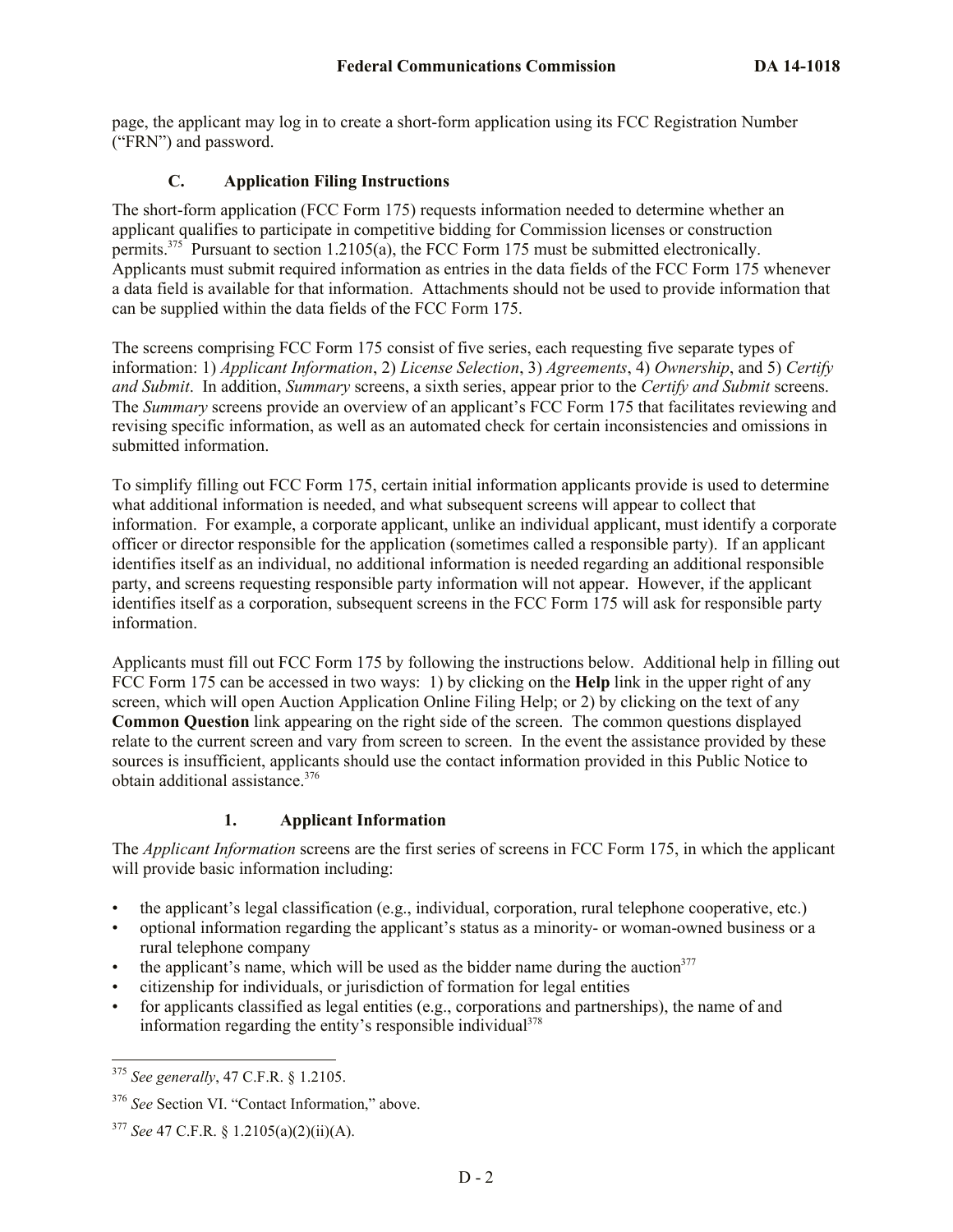- the name, address, telephone and fax number of a contact person who will communicate with the Commission regarding the applicant's FCC Form 175<sup>379</sup>
- the names of up to three persons authorized to bid for the applicant in the auction<sup>380</sup>
- the applicant's preference for electronic or telephonic bidding
- whether the applicant claims eligibility for certain types of bidding credits and the percentage  $claimed<sup>381</sup>$

Each screen will specify the information that the applicant must provide. Please note the following with respect to particular information requested:

- Applicants must indicate their legal classification before continuing to subsequent screens, because the legal classification will determine which subsequent screens will appear.
- P.O. Boxes may **not** be used for an applicant's address.
- To simplify filling out the FCC Form 175, an applicant that has the same address as its contact person can click on the **COPY APPLICANT ADDRESS** button to automatically fill in the contact person's address. P.O. Boxes may **not** be used for a contact person's address.
- Applicants must identify at least one authorized bidder. While applicants may change their authorized bidders at a later date, only those bidders listed on the FCC Form 175 will be authorized to place bids for the applicant during the auction.
- Any qualified bidder may bid either via the Internet or by telephone during the auction. Specifying a preference for electronic or telephonic bidding assists the Commission in determining the staff required in this auction for telephonic bidding.

## **2. License Selection**

The *License Selection* screens make up the second series of screens in FCC Form 175. In these screens, the applicant will identify the licenses offered on which they may wish to bid during the auction. While an applicant is not obligated to bid on all licenses that it selects, it will not be able to bid on licenses that it has not selected on its FCC Form 175.<sup>382</sup> Be advised that there is no opportunity to change this list after the short-form application filing deadline.

To participate in an auction, applicants must select at least one license. Until a license is selected, the applicant cannot submit the FCC Form 175. An applicant's license selections cannot be changed after the initial filing window has closed. Therefore, during the initial filing window it is important to carefully review the license selections to make sure all licenses on which the applicant may wish to bid have been selected.

(Continued from previous page)

<sup>379</sup> Commission staff will communicate only with an applicant's contact person or certifying official, as designated on the applicant's FCC Form 175, unless the applicant's certifying official or contact person notifies the Commission in writing that applicant's counsel or other representative is authorized to speak on its behalf. Authorizations may be sent by e-mail to auction97 $@$ fcc.gov.

<sup>380</sup> *See* 47 C.F.R. § 1.2105(a)(2)(iii).

<sup>381</sup> *See* 47 C.F.R. §§ 1.2105(a)(2)(iv).

<sup>382</sup> 47 C.F.R. § 1.2105(a)(2)(i).

 $378$  Section 1.2105(a)(2) requires that the name and title of an officer or director be reported if the applicant is a corporation. This rule requires disclosure of the name and title of a responsible person if a partner is not a natural person.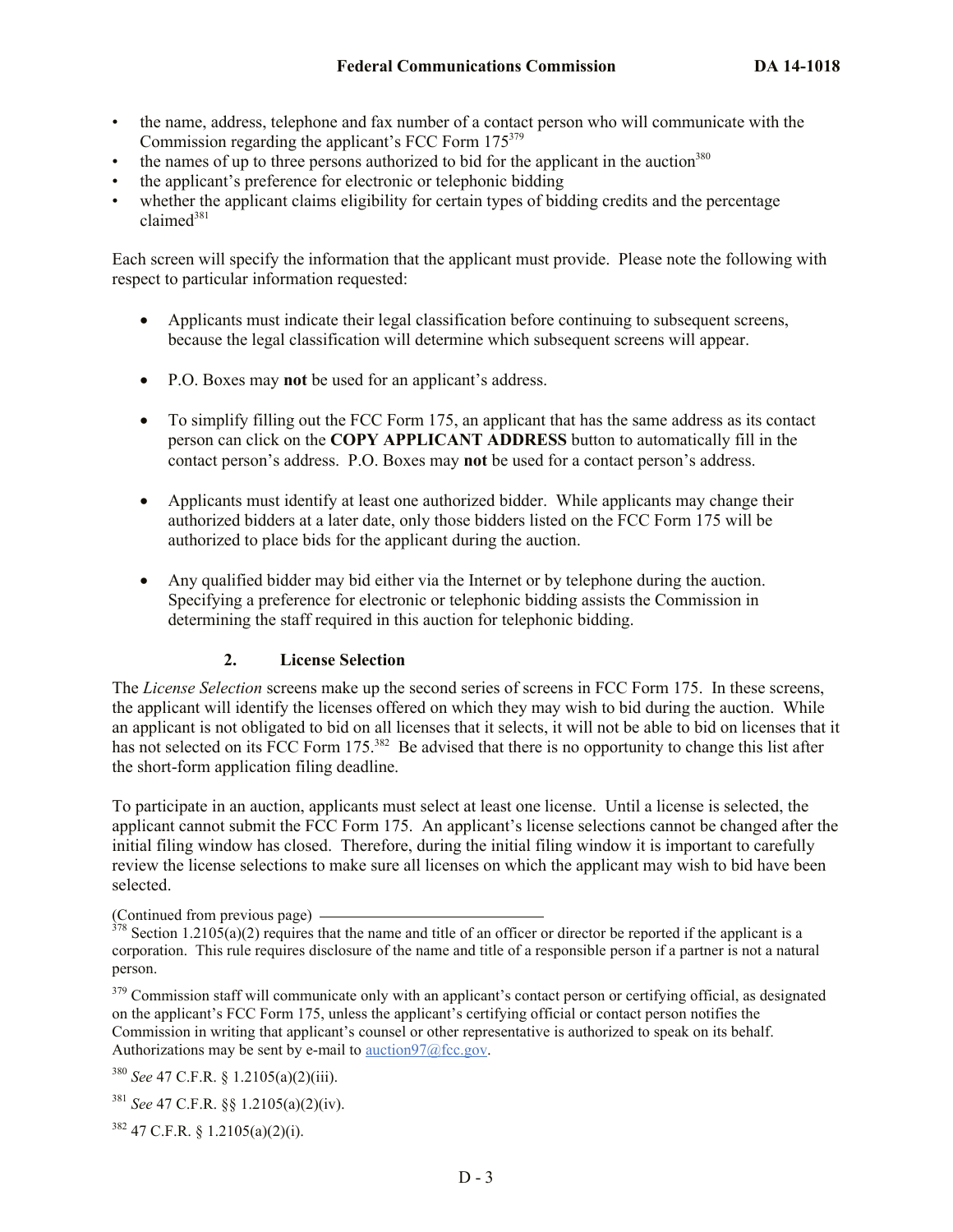The *License Selection* screens contain a list of all available licenses in the auction. Applicants can navigate within this screen by selecting the individual page links or the "Previous" and "Next" buttons above and below the list of available licenses. In addition, pre-defined filters can be used to narrow down the list of licenses to be selected and saved. Specifically, licenses can be selected by (1) clicking the check box next to the license name, then selecting the "Save Selected Items" button; and (2) clicking the "Save All Items" button to save all available licenses; or (3) clicking the "Save All Filtered Items" button after applying a filter. Once the applicant has successfully saved a license, the word "Saved" will appear next to the license name to confirm it has been saved with the application.

Licenses can be removed by (1) clicking the check box (to uncheck) next to a previously saved license, then selecting the "Remove Selected Items" button; and (2) clicking the "Remove All Items" button to remove all previously saved licenses; or (3) clicking the "Remove All Filtered Items" button after applying a filter. Removed licenses will not have the word "Saved" next to the license name.

Applicants may view all saved licenses by either clicking the **Edit Icon** next to "View Saved Items" at the top-right corner of the list, or by clicking the "CONTINUE" button at the bottom of the page.

Once licenses have been saved, the *View/Edit License Selections* screen will be the first screen displayed when navigating to the License Selection step. This screen lists all licenses the applicant has selected and saved for the auction. To select a new license or remove a previously selected license, an applicant can click the **Edit Icon** next to "Return to License Selection" at the top-right corner of the list, which will return it to the original *Select Licenses* screen, as described above.

### **3. Agreements**

The *Agreements* screens are the third series of screens in FCC Form 175. In these screens, applicants will provide information regarding auction-related agreements subject to disclosure under the Commission's rules. $383$ 

On the first screen, applicants must state whether the applicant has any agreements that are subject to disclosure under the Commission's rules by responding "Yes" or "No" to a question asking whether the applicant has entered into a partnership, joint venture, consortia, or other agreement, arrangement or understanding of any kind relating to the licenses being auctioned, including any such agreement relating to the post-auction market structure.

If an applicant answers "No," the applicant will continue to the *Ownership* series of screens, described below. If the applicant answers "Yes," the applicant will continue with additional *Agreements* screens.

In the additional *Agreements* screens, applicants must provide an identifying name for the agreement and must identify the parties, other than the applicant, to the agreement. The agreement identifier can be a brief description of the agreement or a simple reference name; however, each agreement identifier must be unique. Neither the name of the agreement nor its description should indicate license selection or potentially reveal an applicant's bidding strategy.

Applicants may provide FRNs for the other parties to the agreement, if available. While providing the FRN is optional, it helps prevent identification errors resulting from parties having similar names or a single party using multiple names.

 $\overline{a}$ 

 $383$  47 C.F.R. § 1.2105(a)(2)(viii).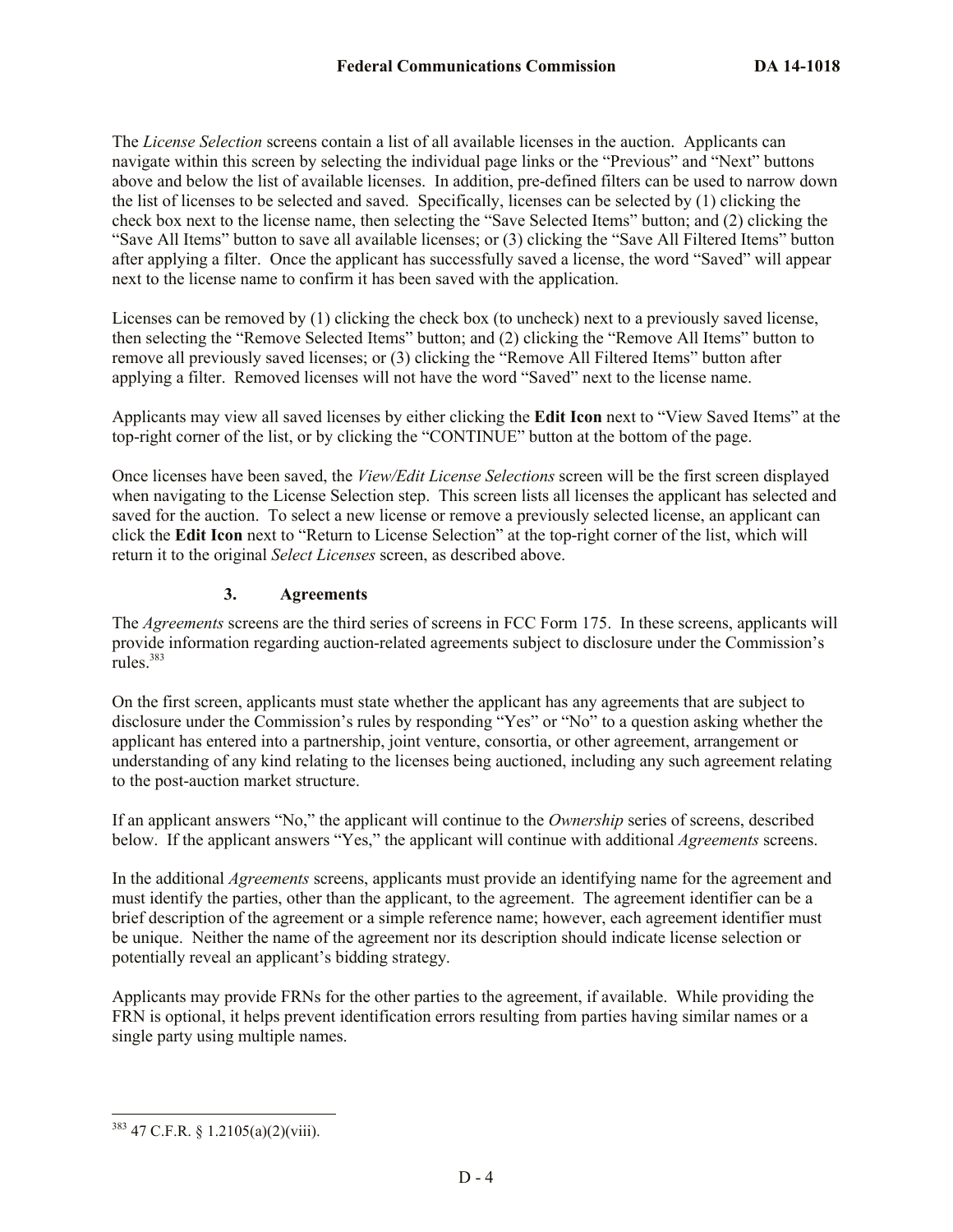Up to three parties to the agreement (not including the applicant) can be identified on a single screen. Additional parties can be added by clicking the **ADD MORE PARTIES** button. In the event of an error, the name of a party and its associated FRN can be deleted from the form by clicking on the **RESET** button. After identifying all parties to a particular agreement, click the **FINISH THIS AGREEMENT** button.

The next screen, the *View/Edit Agreements* screen, lists the agreements and parties to each agreement that already have been entered. From this screen, the following options are available:

- Clicking the **Edit** icon or the **Agreements** link to return to the initial *Agreements* screen regarding whether or not the applicant has any agreements.
- Modifying agreement identifiers by clicking on them.
- Clicking the **Delete This Agreement** link to delete an agreement and associated parties.
- Modifying information regarding a particular party to an agreement by clicking on the party's name.
- Clicking the **Remove** icon next to information about a particular party to remove that corresponding party.
- Clicking the **Add Party to This Agreement** link to add a new party to an agreement.
- Clicking the **CREATE NEW AGREEMENT** button to add additional agreements.

When all agreements and the parties to each agreement have been identified, the applicant should click the **CONTINUE** button.

### **4. Ownership**

The *Ownership* screens are the fourth series of screens in the FCC Form 175. In these screens, applicants will provide information regarding parties with ownership or controlling interests in the applicant that must be disclosed pursuant to Commission rules.<sup>384</sup> The disclosure and description of FCC-regulated businesses that are owned by the applicant and by parties with certain ownership interests in the applicant are also required.<sup>385</sup> In addition, if the applicant has claimed eligibility for bidding credits based on revenues attributable to the applicant and related parties, the applicant will provide information regarding revenues for entities related to the applicant through ownership or control in the *Ownership* screens.<sup>386</sup>

### **a. Information Already on File with the Commission**

Some applicants may have previously filed FCC Form 602 disclosing ownership information in connection with wireless services. In addition, some applicants may have filed a short-form application (FCC Form 175) for a previous auction disclosing ownership information. To simplify filling out FCC Form 175, an applicant's most current ownership information on file with the Commission will

 $\overline{\phantom{a}}$ 

 $384$  47 C.F.R. §§ 1.2105(a)(2)(ii)(A)-(B), 1.2110, and 1.2112.

<sup>385</sup> 47 C.F.R. § 1.2112.

<sup>&</sup>lt;sup>386</sup> Applicants claiming eligibility for bidding credits based on revenues are also required to disclose in separate attachments information related to arrangements for the lease or resale (including wholesale agreements) of any of the capacity of any of the applicant's spectrum. 47 C.F.R.  $\S$  1.2112(b)(1)(iii) and (iv). The procedure for attaching this information to the application is described below in Section I.C.8. "Attaching Additional Information," below.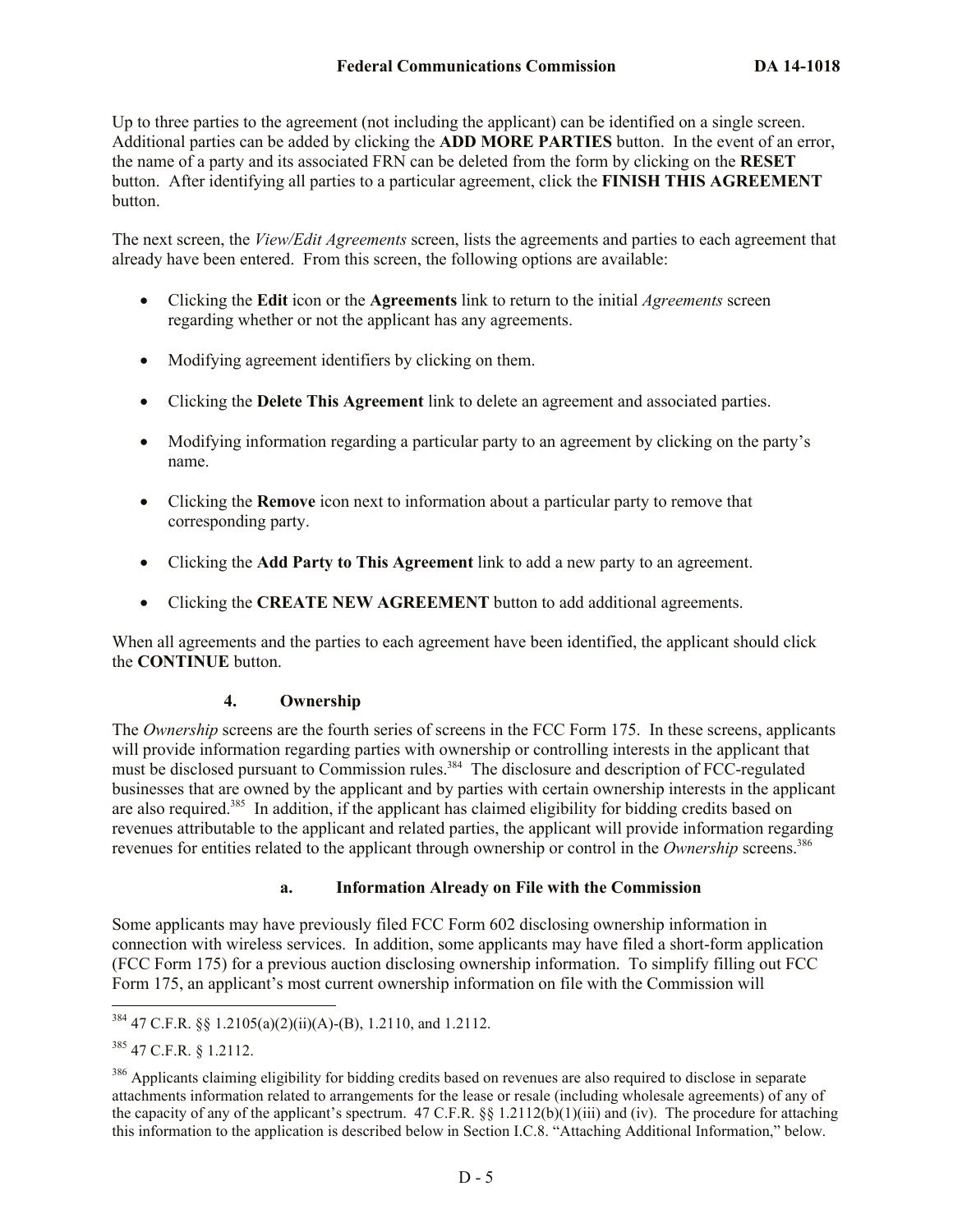automatically be entered into the applicant's short-form application, if it is in an electronic format compatible with the short-form application (FCC Form 175) (such as information submitted in an on-line FCC Form 602 or in an FCC Form 175 filed for a previous auction using ISAS). Applicants with ownership information automatically entered into FCC Form 175 will proceed directly to the *View/Edit Ownership* screen described below.

Each applicant is responsible for information submitted in its FCC Form 175 being complete and accurate. An applicant must carefully review any information automatically entered to confirm that it is complete and accurate as of the deadline for submitting its short-form application in this auction. Information must be corrected directly in the FCC Form 175. After the deadline for filing this FCC Form 175, submitted ownership information will be considered to be the applicant's most current information on file with the Commission for this auction.

#### **b. Disclosable Interest Holders and FCC-Regulated Businesses**

• Sections 1.2105 and 1.2112(a) of the Commission's rules list the interest holders in the applicant that must be disclosed in FCC Form 175.<sup>387</sup> Applicants should note that holders of both direct and **indirect interests must be reported**.

• Section 1.2112(a)(7) lists the FCC-regulated business entities, or applicants for an FCC license, that must be disclosed in FCC Form 175.<sup>388</sup>

The initial *Ownership* screen enables the applicant to add information regarding either a disclosable interest holder or the FCC-regulated businesses in which the applicant has an interest or parties with 10% or more ownership interest in the applicant have an interest. Each screen will specify the information that the applicant must provide. Please note the following with respect to particular information requested:

- **If an application includes one or more disclosable interest holders with indirect ownership in the applicant,<sup>389</sup> the application must include an attachment describing the relationship between the indirect interest holder(s) and the applicant.** The attachment should provide an overview of the ownership chain that links the indirect owner(s) to the applicant, e.g., indirect owner X owns 50% of holding company Y; indirect owner Z owns 50% of holding company Y; and holding company Y owns  $100\%$  of the applicant.<sup>390</sup> One attachment connecting all indirect owners to the applicant is sufficient. Applicants should not provide separate attachments for each indirect owner. An overview of the ownership connections is sufficient. The attachment should not duplicate all the detailed information already provided in the data fields of the FCC Form 175.
- The "Percent of Interest Held in Applicant" should reflect the disclosable interest holder's aggregate ownership interest in the applicant (both direct and indirect). In some cases, e.g., circumstances where there is joint ownership or indirect ownership resulting in different owners sharing the same ownership interests, the sum of all the percentages held by disclosable interest holders may exceed 100%. In other cases, a disclosable interest holder may have a 0% ownership

 $\overline{a}$ 

 $387$  47 C.F.R. §§ 1.2105, 1.2112(a). Section 1.2105 requires the disclosure on the short-form application of applicant ownership information as set forth in Section 1.2112.

<sup>388</sup> 47 C.F.R. § 1.2112(a)(7).

 $389$  47 C.F.R. § 1.2112(a)(6).

<sup>390</sup> *Id*.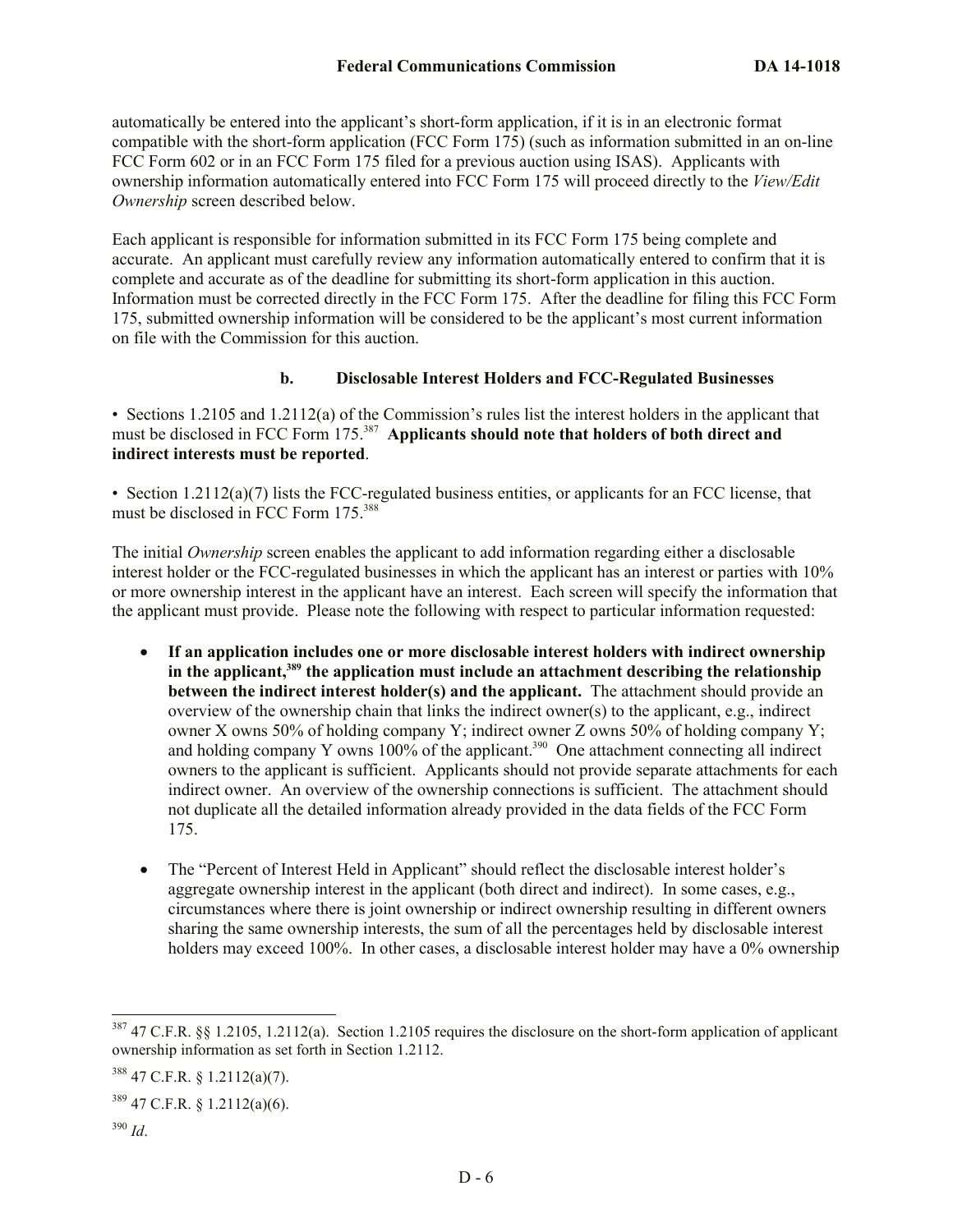interest in the applicant, e.g., directors and officers of an entity seeking revenue-based bidding credits. 391

- FCC-regulated businesses in which the applicant has a direct interest can be entered from the initial *Add Ownership Disclosure Information* screen. FCC-regulated businesses in which a disclosable interest holder has a direct interest can be entered from the *Add FCC Regulated Business* screen in the series of screens for entering information about a disclosable interest holder.
- When adding an FCC-regulated business, "Percent of Interest Held" refers to the percent of interest held directly by the applicant or disclosable interest holder, as applicable, in the FCCregulated business. FCC-regulated businesses in which the applicant or disclosable interest holder has an indirect interest need not be reported in the FCC Form 175.
- To simplify filling out the FCC Form 175, applicants can click on the **Select Business(es) Already Submitted** link when entering an FCC-regulated business previously entered as an FCC-regulated business for the applicant or another disclosable interest holder. When doing so, be certain to enter the "Percent of Interest Held" in the FCC-regulated business by the current party, either the applicant or the disclosable interest holder, with respect to which the FCCregulated business is being entered.

## **c. View/Edit Ownership Disclosure Information**

The *View/Edit Ownership Disclosure Information* screen summarizes ownership information already entered in the FCC Form 175, either automatically from compatible ownership information on file with the Commission or directly by the applicant, and provides links enabling existing information to be revised and additional information to be added.

Existing ownership information is divided into three groups:

- Disclosable Interest Holders of this Applicant
- FCC-Regulated Businesses of this Applicant
- Affiliates of this Applicant and of the Applicant's Controlling Interests (i.e., those entities that are not Disclosable Interest Holders)

To view the detailed information submitted regarding the applicant, a disclosable interest holder or FCCregulated business, or an affiliate, click on the relevant party's name. To delete existing information or add a new entry in one of the categories, click on the relevant link. This screen also provides a link enabling applicants to add an FCC-regulated business directly to an existing disclosable interest holder, without needing to reenter the disclosable interest holder's information.

### **d. Bidding Credit Revenue Information**

Applicants claiming eligibility for a bidding credit based on revenues must provide revenue information described below regarding entities related to the applicant by ownership or control. In addition, applicants are also required to provide information regarding any arrangements for the lease or resale (including wholesale agreements) of any of the capacity of any of the applicant's spectrum, as well as the gross revenues of entities with which the applicant has an attributable material relationship as a result of such arrangements.<sup>392</sup> Information regarding arrangements for lease or resale (including wholesale

 $\overline{a}$ 

<sup>391</sup> *See* 47 C.F.R. § 1.2112(b)(1)(i).

<sup>392</sup> *See* 47 C.F.R. §§ 1.2112(b)(1)(iii) and (iv).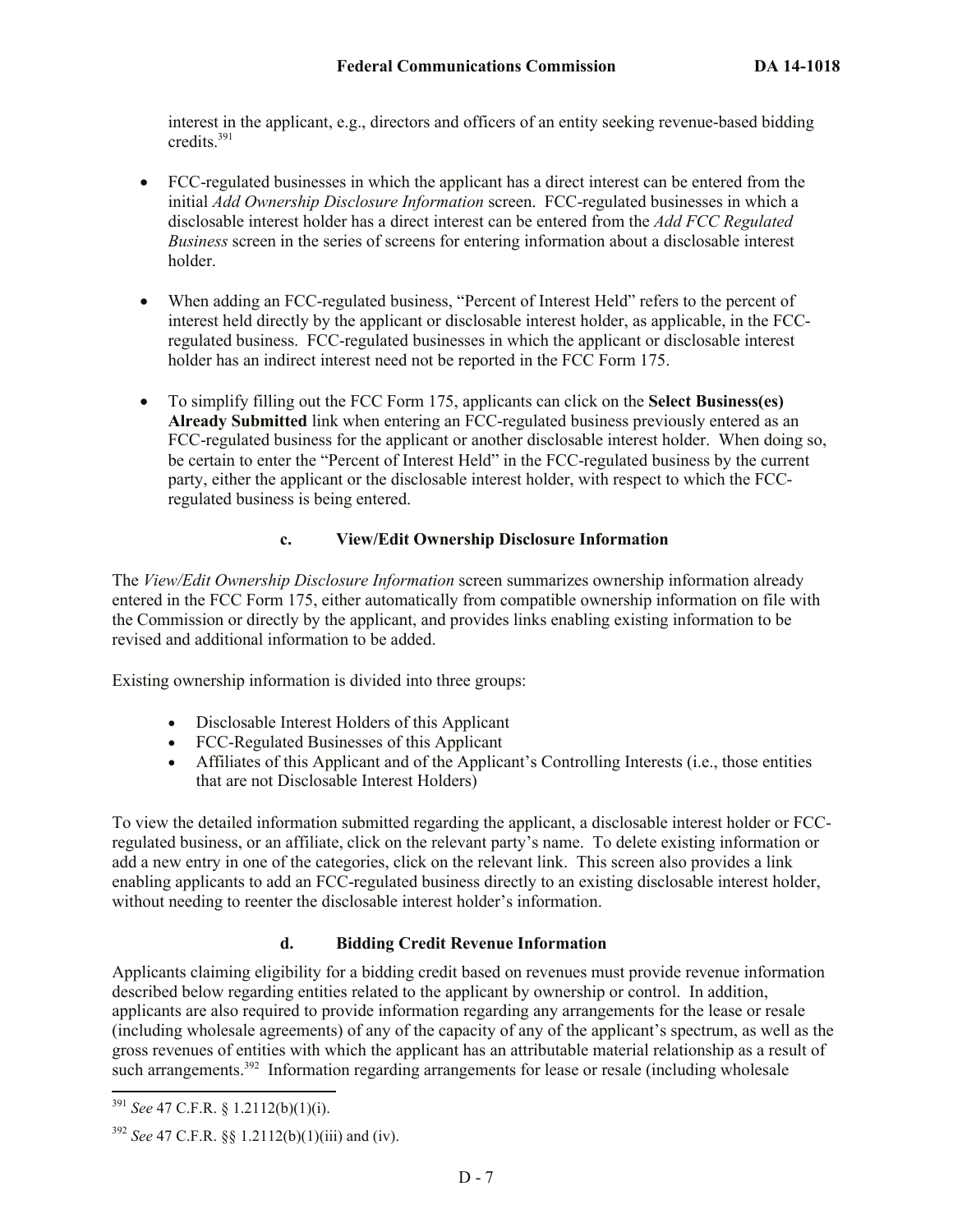agreements), as well as related entities and revenues, must be provided in an attachment to the FCC Form 175. The procedure for attaching this information is described below in Section I.C.8, below.

If the applicant has claimed eligibility for a bidding credit based on revenues attributable to the applicant and related parties, the first *Ownership* screen will request relevant information regarding the applicant's revenues. The subsequent screen will request which of the two sources of financial information authorized by section 1.2110(o) the applicant used for the revenue information (either audited financial statements or financial statements prepared in accordance with Generally Accepted Accounting Principles that are certified as accurate by the applicant's chief financial officer or equivalent).<sup>393</sup>

Applicants claiming eligibility for a bidding credit based on revenues are required to provide revenue information separately, and in the aggregate, for the applicant, its affiliates, its controlling interests, and affiliates of its controlling interests. In addition, if the applicant is a consortium of small businesses, the information must be provided with respect to each member comprising the consortium.<sup>394</sup>

The Commission's definition of an affiliate of the applicant encompasses both controlling interests of the applicant and affiliates of controlling interests of the applicant.<sup>395</sup> An applicant can enter on the FCC Form 175 information about itself, its disclosable interest holders, and its affiliates. **In those instances where a controlling interest or an affiliate of a controlling interest is not a disclosable interest holder, information regarding those entities should be disclosed in the "Affiliates of Applicant" screens.**

Following the first two screens, the subsequent screen will be similar to the initial *Ownership* screen described above, except applicants claiming eligibility for bidding credits will also have an option to add information regarding affiliates that are not disclosable interest holders, including the affiliates' revenues.<sup>396</sup>

Applicants that claim eligibility based on revenues attributable to the applicant and related parties will be requested to provide revenue information for each disclosable interest holder. With respect to disclosable interest holders that are affiliates or controlling interests of the applicant, applicants will fill out two screens similar to those described above with respect to the applicant, i.e., one screen requesting the relevant information and a second screen regarding the source of the revenue information.

There may be circumstances in which the revenue information need not be provided for certain disclosable interest holders. For example, some entities that must be disclosed in the short-form application pursuant to section  $1.2112(a)$  may not be affiliates of the applicant, controlling interests of the applicant, or affiliates of the applicant's controlling interests.<sup>397</sup> Because revenues for such disclosable interest holders are not attributable to the applicant, the applicant could indicate on the first screen requesting revenue information for that disclosable interest holder that no revenue information is required pursuant to the Commission's rules. To report that no revenue information needs to be disclosed, check the box indicating that the disclosable interest holder is not an affiliate or a controlling interest within the meaning of the Commission's rules. **If the disclosable interest holder is an individual or entity that is required to disclose revenue information, you should not check this box even if gross revenues are zero for the relevant time period.**

 $\overline{a}$ 

 $395$  47 C.F.R. § 1.2110(c)(5).

 $396$  47 C.F.R. § 1.2112(b)(1)(iii).

<sup>397</sup> *Compare* 47 C.F.R. § 1.2110(c)(2) (definition of controlling interests) and (c)(5)(definition of affiliate) *with* 47 C.F.R. § 1.2112(a) (describing disclosable interest holders).

 $393$  47 C.F.R. § 1.2110(o).

 $394$  47 C.F.R. § 1.2112(b)(1)(iii).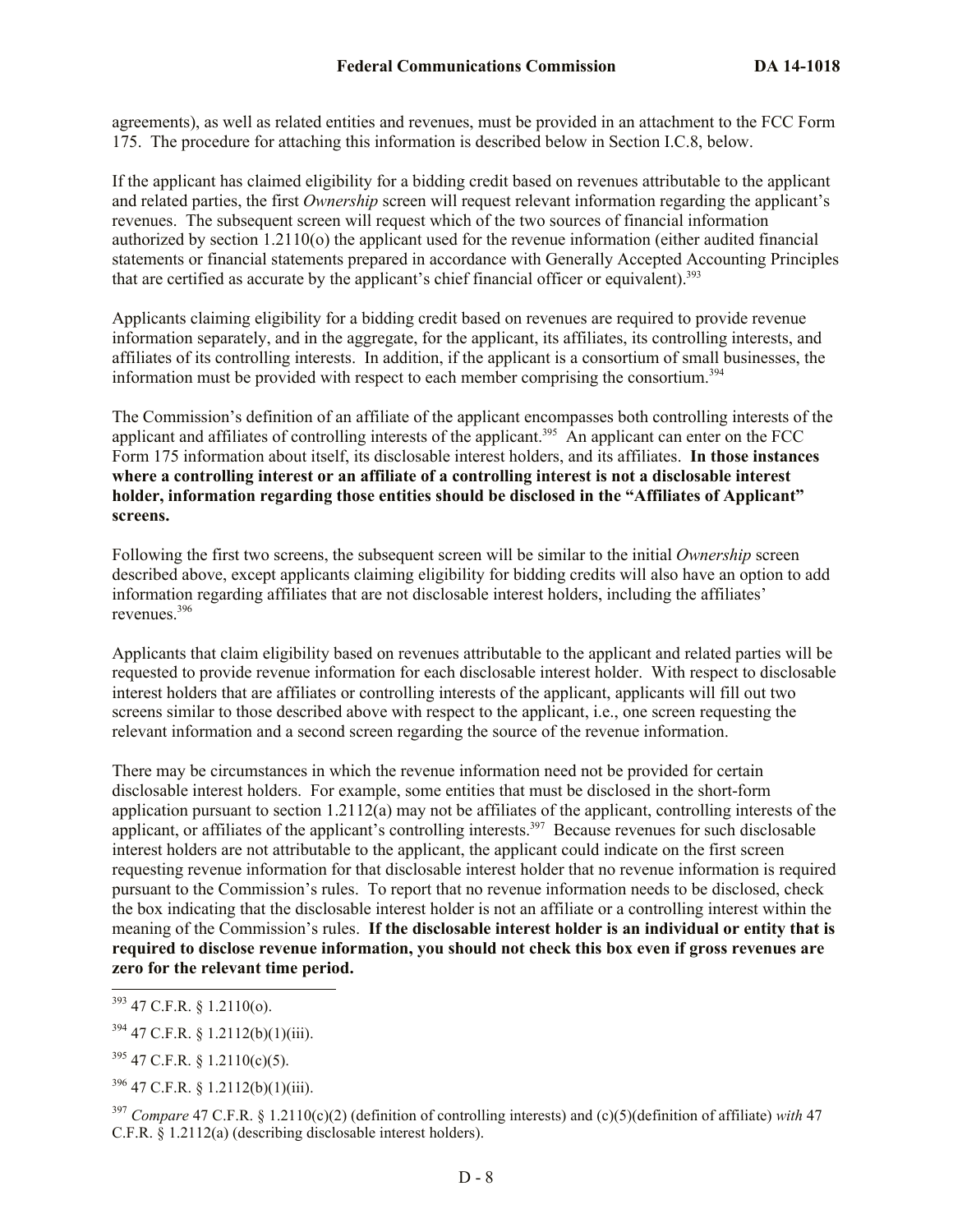Eligible Rural Telephone Cooperatives Claiming Certain Gross Revenues to Be Exempt from Attribution. An applicant will be exempt from attribution of gross revenues of an affiliate or a controlling interest in the applicant if such entity meets all of the conditions set forth in section 1.2110(b)(3)(iii) of the Commission's rules.<sup>398</sup> If an applicant claims that it (or its controlling interest) is an eligible rural **telephone cooperative pursuant to section 1.2110(b)(3)(iii), it should not check the box indicating that the disclosable interest holder is not an affiliate or a controlling interest.** The applicant should instead indicate that the affiliate or controlling interest has zero gross revenues. It must also provide, in an attachment to the FCC Form 175, an affirmative statement that the applicant, affiliate and/or controlling interest is an eligible rural telephone cooperative within the meaning of section 1.2110(b)(3)(iii) and supply any additional information as may be required to demonstrate eligibility for the exemption from the attribution rule. $399$ 

In addition, an applicant may have affiliates that are not disclosable interest holders. To disclose information regarding such affiliates and their revenues required pursuant to Commission rule,<sup>400</sup> applicants can click on the **ADD AFFILIATE** button on the initial *Ownership* screen. Applicants also can click on the **Add Affiliate to Applicant** link on the *View/Edit Ownership Disclosure Information* screen to disclose information regarding affiliates and their revenues.

Applicants providing information regarding an affiliate must provide the name of the affiliate and the affiliate's principal business. To simplify filling out FCC Form 175, an applicant can click on the **Select Business(es) Already Submitted** link when entering an affiliate that previously was entered as an FCCregulated business for the applicant or a disclosable interest holder. Applicants will fill out two screens similar to those described above with respect to the affiliate, i.e., one screen requesting the relevant information and a second screen regarding the source of the revenue information.

Finally, applicants claiming eligibility for bidding credits based on revenues attributable to the applicant and related parties will be asked to confirm that they have provided revenue information with respect to each party for which revenue information is required: (1) the applicant; (2) each of the applicant's officers and directors; (3) each of the applicant's other controlling interests; (4) each of the applicant's affiliates; and  $(5)$  each affiliate of the applicant's controlling interests, including its officers and directors.<sup>401</sup>

### 5. **Foreign Ownership**

Section 310 of the Communications Act requires the Commission to review foreign investment in radio station licenses and imposes specific restrictions on who may hold certain types of radio licenses.<sup>402</sup> The provisions of section 310 apply to applications for initial radio licenses, applications for assignments and transfers of control of radio licenses, and spectrum leasing arrangements under the Commission's secondary market rules.<sup>403</sup>

 $\overline{\phantom{a}}$  $398$  47 C.F.R. § 1.2110(b)(3)(iii).

<sup>399</sup> *See Fifth Report and Order's Second Reconsideration Order*, 20 FCC Rcd at 1942.

 $^{400}$  47 C.F.R. § 1.2112(b)(1)(iii).

<sup>401</sup> *Id*.

<sup>402</sup> *See* 47 U.S.C. §§ 310 (a), (b).

<sup>403</sup> *See* Review of Foreign Ownership Policies for Common Carrier and Aeronautical Radio Licensees under Section 310(b)(4) of the Communications Act of 1934, as Amended, *Second Report and Order*, FCC 13-50, 28 FCC Rcd 5741, 5747-48 ¶ 7 (2013) ("*Foreign Ownership Second Report and Order*").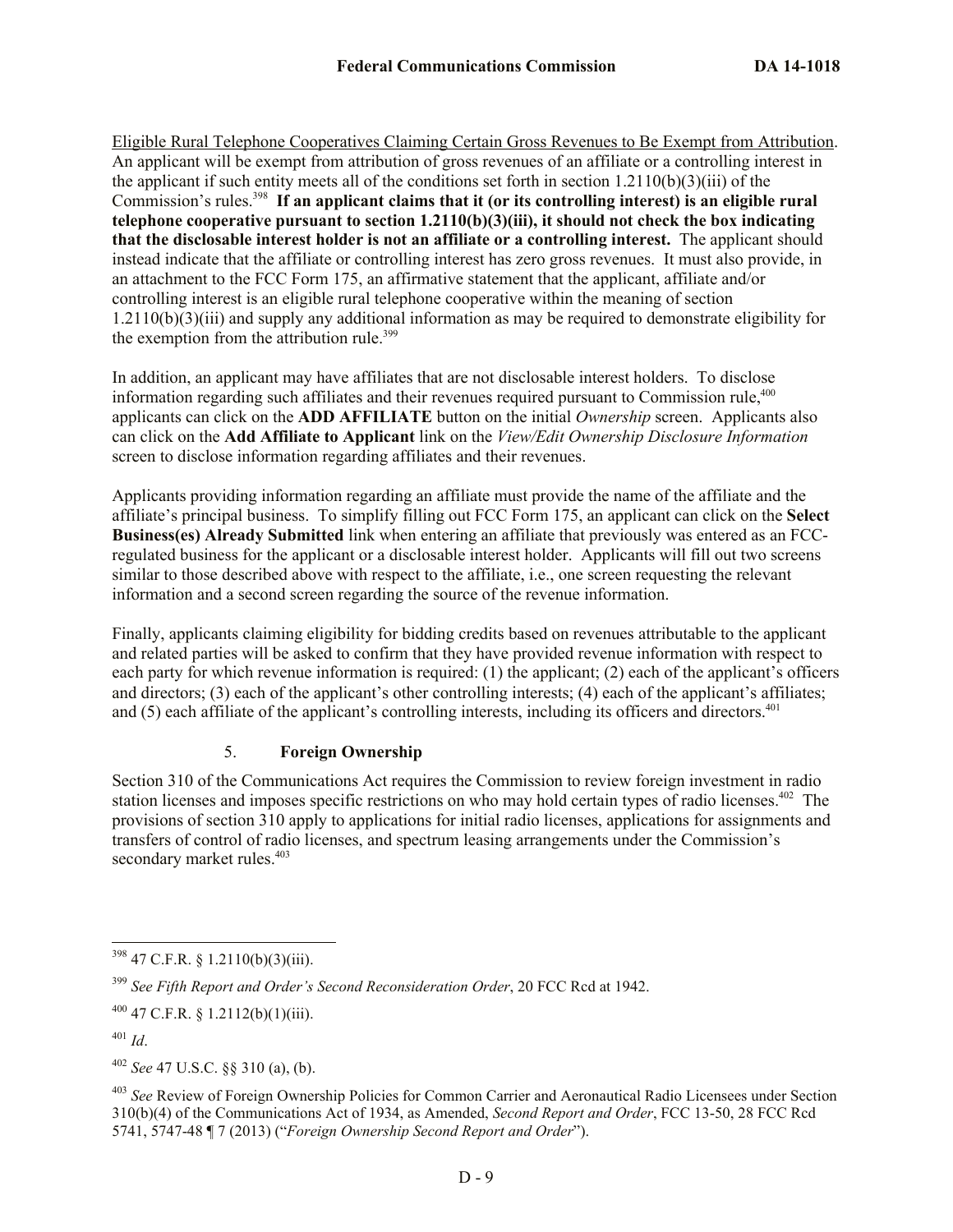Section  $310(a)$  prohibits a foreign government or its representative from holding any radio license.<sup>404</sup> Section 310(b) contains specific restrictions on who can hold a broadcast, common carrier, or aeronautical radio station license. Sections  $310(b)(1)$  and  $(b)(2)$  prohibit any alien or representative, and any foreignorganized corporation, respectively, from holding a broadcast, common carrier, aeronautical en route or aeronautical fixed radio station license.<sup>405</sup> Section  $310(b)(3)$  prohibits foreign individuals, governments, and corporations from owning more than twenty percent of the capital stock of a broadcast, common carrier, or aeronautical radio station licensee.<sup>406</sup> Section  $310(b)(4)$  establishes a twenty-five percent benchmark for investment by foreign individuals, governments, and corporations in U.S.-organized entities that directly or indirectly control a U.S. broadcast, common carrier, or aeronautical radio station licensee.<sup>407</sup>

In its 2012 *Foreign Ownership First Report and Order*, the Commission determined that it would forbear from applying the foreign ownership limitations in section  $310(b)(3)$  to the class of common carrier licensees in which the foreign investment is held in the licensee through U.S.-organized entities that do not control the licensee, to the extent the Commission determines such foreign ownership is consistent with the public interest under the policies and procedures the Commission has adopted for the public interest review of foreign ownership subject to section 310(b)(4).<sup>408</sup> In its 2013 *Foreign Ownership Second Report and Order*, the Commission adopted a rule codifying its existing requirement that common carrier licensees subject to section 310(b)(3) forbearance seek and obtain Commission prior approval before foreign ownership in the subject licensee exceeds twenty percent of its equity interests and/or twenty percent of its voting interests.<sup>409</sup> The Commission similarly adopted a rule codifying its existing requirement that common carrier and aeronautical radio station licensees seek and obtain prior Commission approval of their U.S. parents' foreign ownership under section 310(b)(4) before direct or

<sup>406</sup> *See* 47 U.S.C. § 310(b)(3); *Foreign Ownership Second Report and Order*, 28 FCC Rcd at 5749 ¶ 9.

 $\overline{\phantom{a}}$ 

<sup>407</sup> *See* 47 U.S.C. § 310(b)(4); *Foreign Ownership Second Report and Order*, 28 FCC Rcd at 5749 ¶ 9. A foreign individual, government, or entity may own, directly or indirectly, more than twenty-five percent (and up to one hundred percent) of the stock of a U.S.-organized entity that holds a controlling interest in a common carrier or aeronautical radio licensee, unless the Commission finds that the public interest will be served by refusing to permit such foreign ownership. *See Foreign Ownership Second Report and Order*, 28 FCC Rcd 5741, 5749 ¶ 10. Foreign interests in a U.S.-organized parent that controls the licensee are subject to section 310(b)(4), not section 310(b)(3), and the Commission will continue to assess foreign ownership interests subject to section 310(b)(4) separately from foreign ownership interests subject to section 310(b)(3). *See Foreign Ownership Second Report and Order*, 28 FCC Rcd at 5749 ¶ 9 n.31.

<sup>408</sup> *See* Review of Foreign Ownership Policies for Common Carrier and Aeronautical Radio Licensees under Section 310(b)(4) of the Communications Act of 1934, as Amended, *First Report and Order*, FCC 12-93, 27 FCC Rcd 9832 (2012) ("*Foreign Ownership First Report and Order*").

<sup>404</sup> 47 U.S.C. § 310(a). This prohibition is absolute, and the Commission has no discretion to waive it. *See Foreign Ownership Second Report and Order*, 28 FCC Rcd 5741, 5748-49 ¶ 8. Section 310(a) does not, however, prohibit indirect foreign government control of licensees. *See id*.

<sup>405</sup> *See* 47 U.S.C. §§ 310(b)(1), (2); *Foreign Ownership Second Report and Order*, 28 FCC Rcd at 5749 ¶ 9. The prohibitions in sections  $310(b)(1)$  and  $(b)(2)$  are absolute, and the Commission has no discretion to waive them. As with section 310(a), these provisions do not bar an alien or representative, or a foreign-organized entity, from holding a controlling ownership interest in a U.S.-organized company that controls the licensee pursuant to the discretionary authority afforded by section 310(b)(4). *See Foreign Ownership Second Report and Order*, 28 FCC Rcd at 5749 ¶ 9. For ease of reference, we refer to aeronautical en route and aeronautical fixed radio station licenses as "aeronautical" licenses.

<sup>409</sup> *See Foreign Ownership Second Report and Order,* 28 FCC Rcd at 5758-5763 ¶¶ 28-37; 47 C.F.R. § 1.990(a)(2). In reviewing a licensee's request to approve a higher level of foreign ownership under the Commission's section 310(b)(3) forbearance approach, the Commission will apply the same foreign ownership policies and procedures that it applies under section 310(b)(4). *Id.*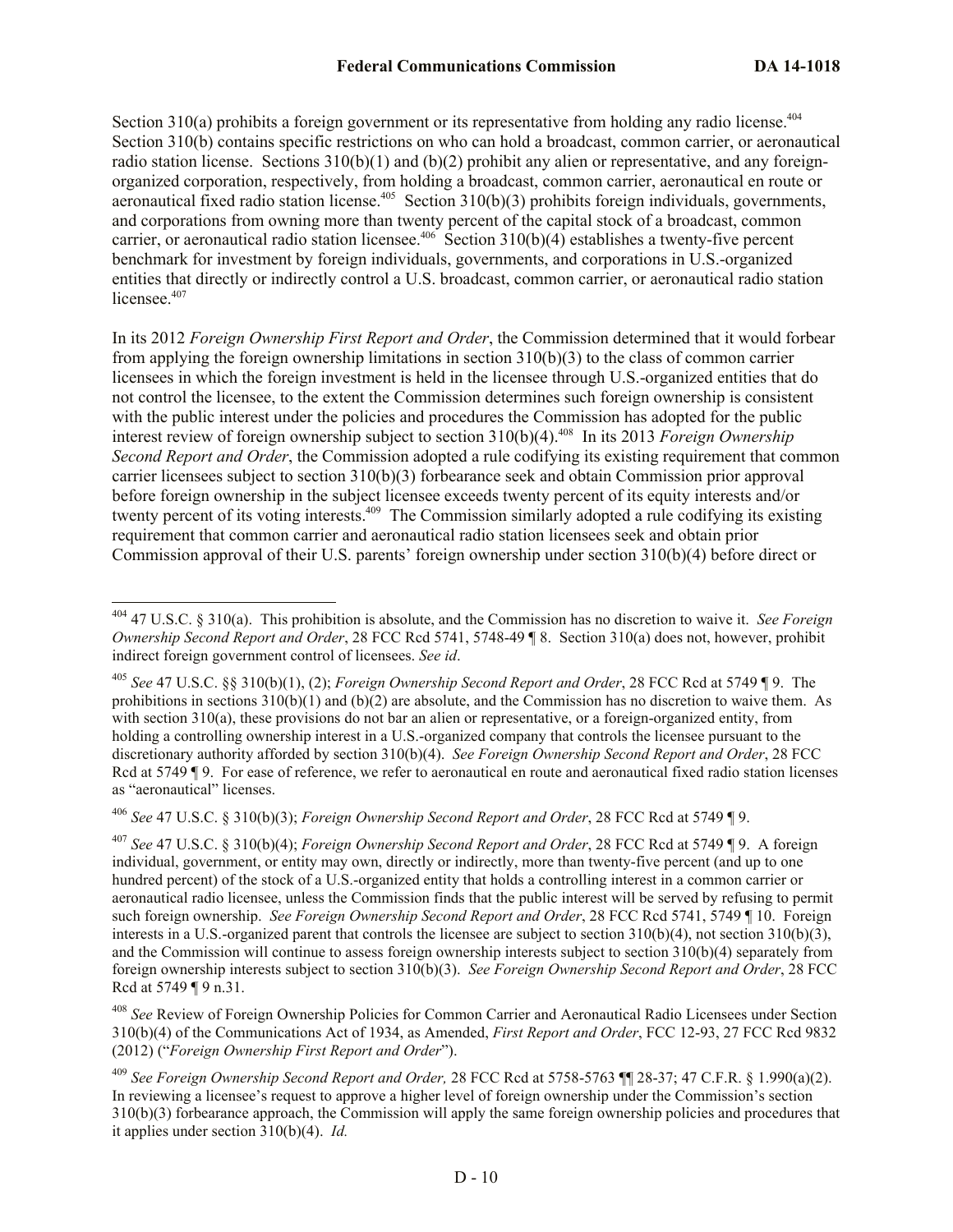indirect foreign ownership of their U.S. parent companies exceeds the twenty-five percent statutory benchmark.<sup>410</sup>

In keeping with this pre-approval process, an auction applicant is required to certify in its short-form application (FCC Form 175) that, as of the deadline for filing a short-form application for the auction, the applicant is in compliance with the foreign ownership provisions of section 310 or that it has filed a petition for declaratory ruling requesting Commission approval to exceed the statutory foreign ownership limit or benchmark in section 310(b) that is pending before, or has been granted by, the Commission.<sup>411</sup> An applicant should attach to its short-form application as an exhibit a copy of its date-stamped request for declaratory ruling concerning its foreign ownership. If an applicant has received a declaratory ruling from the Commission granting it permission to exceed the applicable foreign ownership limit or benchmark in Section 310(b), it should attach to its short-form application an exhibit that identifies the citation(s) of the applicable declaratory ruling(s) by "DA" or "FCC" number, or by the FCC Record citation, if available, as well as the release date of the declaratory ruling, and any other identifying information. It is not necessary for an applicant to file a request for declaratory ruling concerning its foreign ownership if the applicant attaches to its short-form application an exhibit showing that the requested license is exempt from the provisions of Section 310(b)(3) or (b)(4).

An applicant's petition for a declaratory ruling to exceed the statutory limit or benchmark in section  $310(b)(3)$  or  $(b)(4)$ , respectively, must be granted before any license for which the applicant is a winning bidder may be granted. Potential applicants are encouraged to contact the Commission's staff before filing their short-form applications if they have any questions about complying with these requirements.

Petitions for a declaratory ruling to exceed the foreign ownership restrictions in section 310(b)(3) or (b)(4) may be filed electronically on the Internet through the International Bureau Filing System ("IBFS").<sup>412</sup> There is no fee associated with such a filing. For information on filing your petition through IBFS, see Part 1, Subpart Y and the IBFS homepage at http://www.fcc.gov/ib. For information about what must be included in section  $310(b)(3)$  or  $(b)(4)$  petitions for declaratory ruling and how the Commission analyzes foreign ownership issues, see sections 1.990-1.994 of the Commission's rules, 47 C.F.R. §§ 1.990-1.994, and the Commission's recent foreign ownership decisions discussed herein. Inquiries regarding compliance with Section 310 of the Communications Act and the filing and processing of petitions for declaratory ruling should be directed to David Krech, Associate Division Chief, Policy Division, International Bureau, at (202) 418-7443 or by e-mail to david.krech@fcc.gov, or to Susan O'Connell, Attorney-Advisor, Policy Division, International Bureau, at (202) 418-1484 or by email to susan.oconnell@fcc.gov.

### **6. Summary**

The *Summary* screens summarize information applicants have provided in previous screens, offering an overview of an applicant's FCC Form 175 to help locate specific information. These screens will appear prior to the *Certify and Submit* screens, in order to permit the applicant to review all the information entered in previous screens and to provide an opportunity to check for certain inconsistencies or omissions in the information within the FCC Form 175.

The first *Summary* screen, the *Summary Overview* screen, lists the first four series of screens in the application and provides a **VIEW/EDIT** button to access each one.

 $\overline{\phantom{a}}$ 

<sup>410</sup> *See Foreign Ownership Second Report and Order,* 28 FCC Rcd at 5758-5763 ¶¶ 28-37; 47 C.F.R. § 1.990(a)(1).

<sup>411</sup> *See* 47 C.F.R. § 1.2105(a)(2)(v), (vi).

<sup>412</sup> 47 C.F.R. § 1.990(b).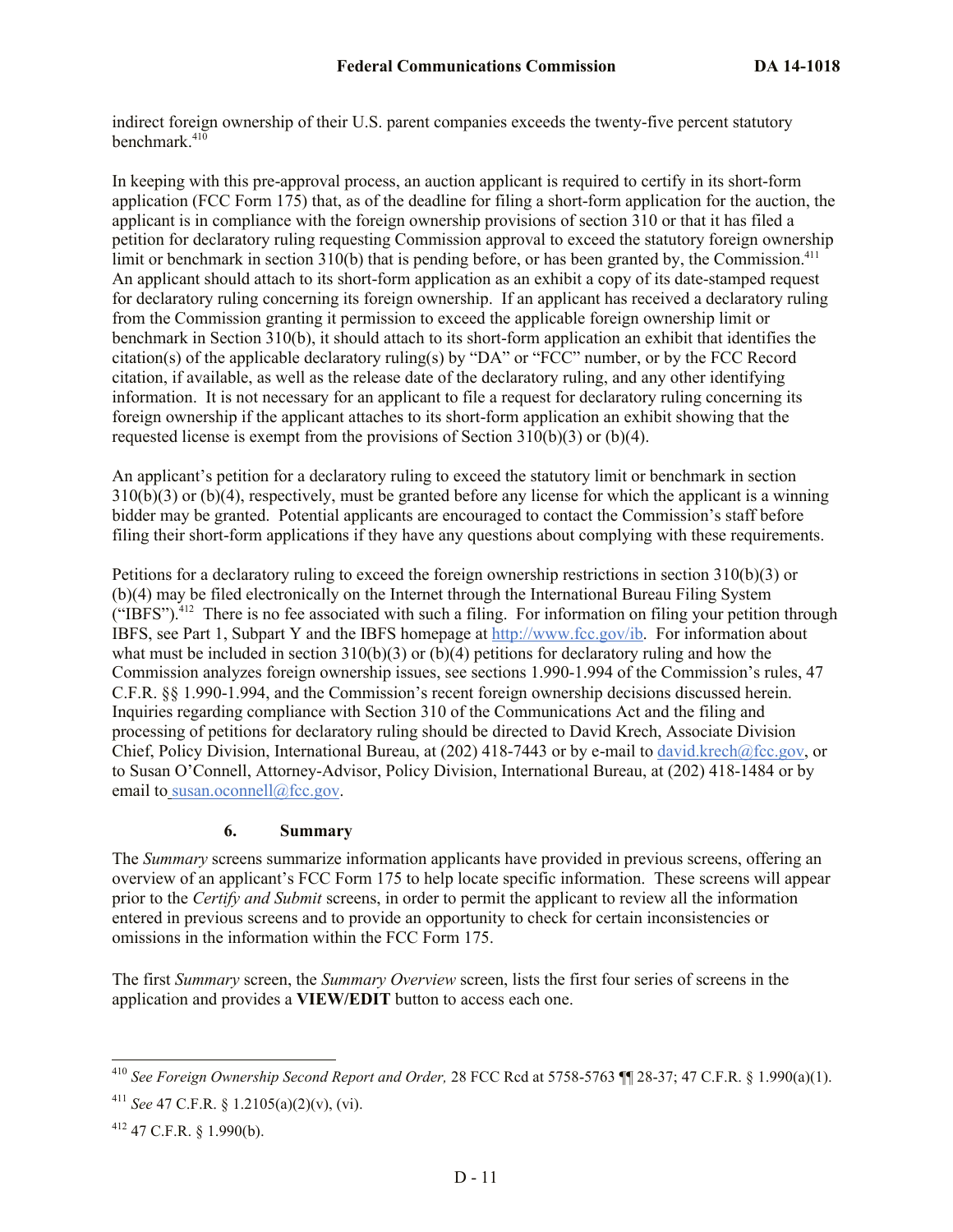- Clicking **VIEW/EDIT** for Applicant Information produces a *Detail for Applicant Information* screen showing the information entered for each data entry field. To change any data item, the applicant should click the **Edit** icon for the relevant data field.
- Clicking **VIEW/EDIT** for License Selection takes the applicant to the *View/Edit License Selection* screen discussed above in the License Selection section.
- Clicking **VIEW/EDIT** for Agreements takes the applicant to the *Agreements* screen discussed above in the Agreements section.
- Clicking **VIEW/EDIT** for Ownership takes the applicant to the *View/Edit Ownership Disclosure Information* screen discussed above in the Ownership section.

Clicking on the **CHECK ERRORS** button initiates an automated check of the application. If the automated check encounters certain inconsistencies or omissions in information within the FCC Form 175 that must be corrected before submitting the application, the inconsistency or omission will be listed in an Error box at the top of the screen. To correct one of these errors, click its corresponding **EDIT** button. In addition, if the automated check encounters certain apparent inconsistencies or omissions that might render the application incomplete or deficient if the application is submitted with current information, the apparent error will be listed in a Warning box. To revise the information related to the apparent inconsistency or omission, click its corresponding **EDIT** button.

Each applicant is solely responsible for providing complete and accurate information in its FCC Form 175. The automated check is provided to assist applicants in completing the FCC Form 175. However, the automated check cannot be relied upon to determine whether the information provided is complete or accurate. The automated check may not catch all errors and applicants cannot rely on the automated check to determine the completeness or the accuracy of submitted information.

If the automated check does not encounter certain inconsistencies or omissions, a box will appear displaying the message "**No Errors found - You may continue to Certify and Submit.**" Applicants may then click the **CONTINUE TO CERTIFY** button.

# **7. Acknowledgement Statement for Auction 97 Applicants**

245. As discussed in Section II.G. of this Public Notice, an Auction 97 applicant must submit as an attachment to its FCC Form 175 short-form application the signed acknowledgement statement contained in Attachment G. The procedure for attaching this signed acknowledgement statement to FCC Form 175 is described in Section I.C.8 below.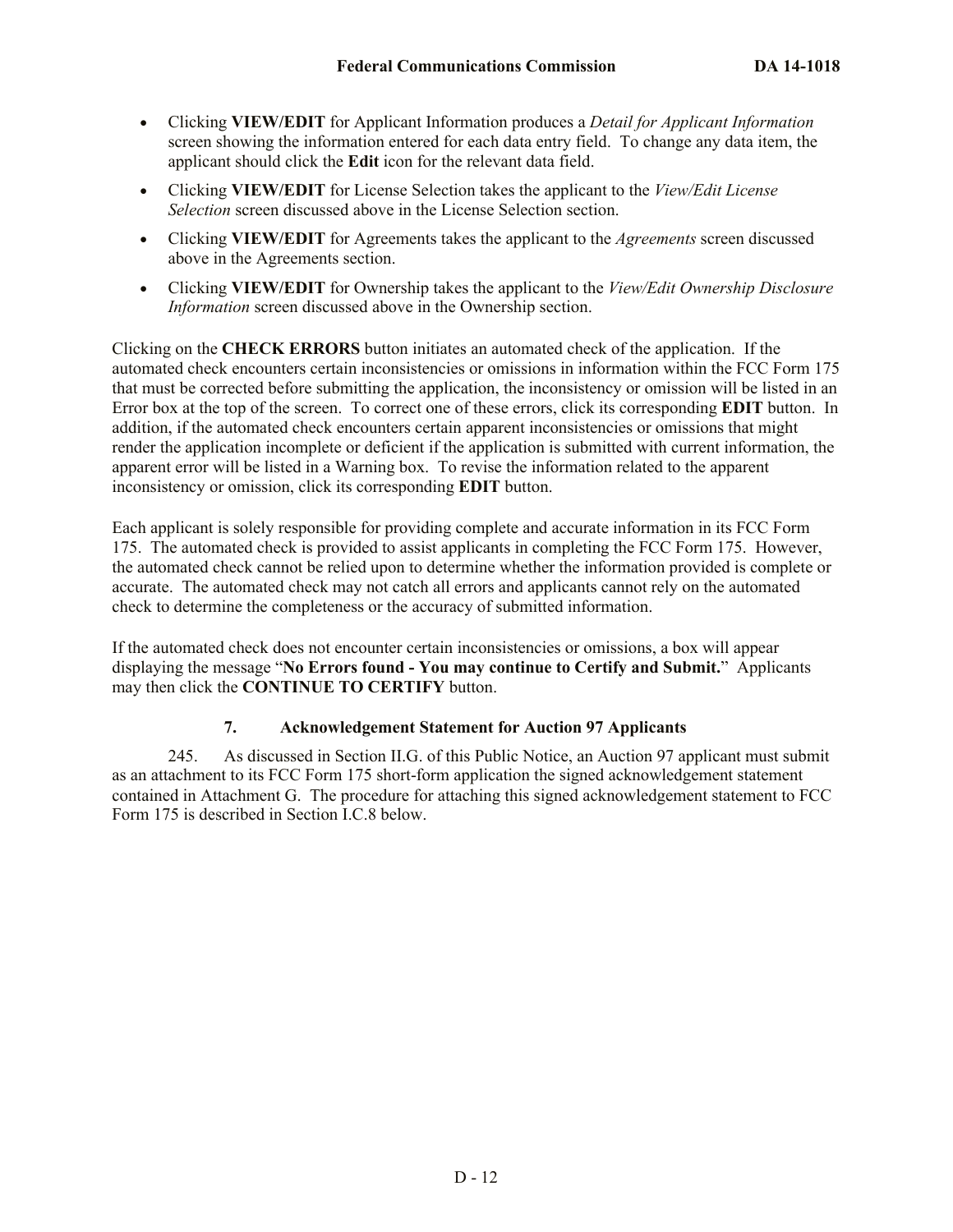### **8. Attaching Additional Information**

If an applicant is required or otherwise needs to provide additional information not requested directly in the screens comprising the FCC Form 175, that information can be provided in an attachment. For example, applicants can describe the relationship among indirect owners of the applicant, or provide information regarding lease and resale arrangements (including wholesale) involving the spectrum capacity of applicants claiming eligibility for bidding credits.<sup>413</sup> As discussed in Section II.G. of this Public Notice and Section I.C.7 above, applicants to participate in Auction 97 must attach the signed acknowledgement statement contained in Attachment G to their FCC Form 175 short-form applications.

The screen for adding an attachment to FCC Form 175 can be accessed by clicking on the **Attachments**  link in the upper right of any screen. This screen requests information regarding the type of attachment to be added, the name of the file to be attached, and a brief description of the attachment. In the case of the required acknowledgement statement for Auction 97 applicants, applicants should click on the **Attachments** link in the upper right of any screen and select "Acknowledgement" as the "Type" of attachment.

NOTE: If the attachment is a request for a waiver or exemption of any of the Commission's rules or procedures, the applicant must identify the "Type" of attachment as a "Waiver" to facilitate prompt processing.

Once the requested information is provided, applicants can add the attachment to the application by clicking on the **ADD ATTACHMENT** button. A list of any attachments already uploaded along with the applicant's FCC Form 175 will appear at the bottom of the screen.

When uploading attachments, applicants may use a variety of file formats, including Word 2000 or earlier, WordPerfect 5.x or later, Adobe PDF, and ASCII text. Applicants must, however, verify that the files contain all attachment information, and files may be no larger than 10 Mb and must not be passwordprotected. Graphics files (e.g., .bmp, .tiff, .jpg) and spreadsheets (e.g., Excel, Lotus) are supported but not recommended.

After the short-form application filing deadline, an application attachment may not be deleted or withdrawn.

# **9. Certify and Submit**

The *Certify and Submit* screens are the sixth and final series of screens in FCC Form 175. In these screens, applicants provide certifications required of all participants in the Commission's competitive bidding processes,<sup>414</sup> and any Auction 97-specific certifications.<sup>415</sup>

The first *Certify and Submit* screen requires each applicant to indicate whether the applicant, any affiliate of the applicant, any controlling interest of the applicant, or any affiliate of a controlling interest has ever been in default on any Commission construction permit or license or has ever been delinquent on any non-tax debt owed to any Federal agency.<sup>416</sup> Current defaulters or delinquents are not eligible to

 $\overline{\phantom{a}}$ 

 $413$  Applicants claiming eligibility for bidding credits must disclose (1) a list of all parties with which the applicant has entered into arrangements for the lease or resale (including wholesale agreements) of any of the capacity of any of the applicant's spectrum, and (2) a list, separately and in the aggregate, of the gross revenues of entities with which the applicant has an attributable material relationship. 47 C.F.R.  $\S$  1.2112(b)(1)(iii)-(iv). These lists should be provided in an attachment to the application, with the attachment type identified as "Other."

<sup>414</sup> *See generally*, 47 C.F.R. §§ 1.2105(a)(2)(iv)-(xi).

<sup>415</sup> *See* 47 C.F.R. §§ 1.2105(a)(2)(xii).

 $^{416}$  47 C.F.R. § 1.2105(a)(2)(xi).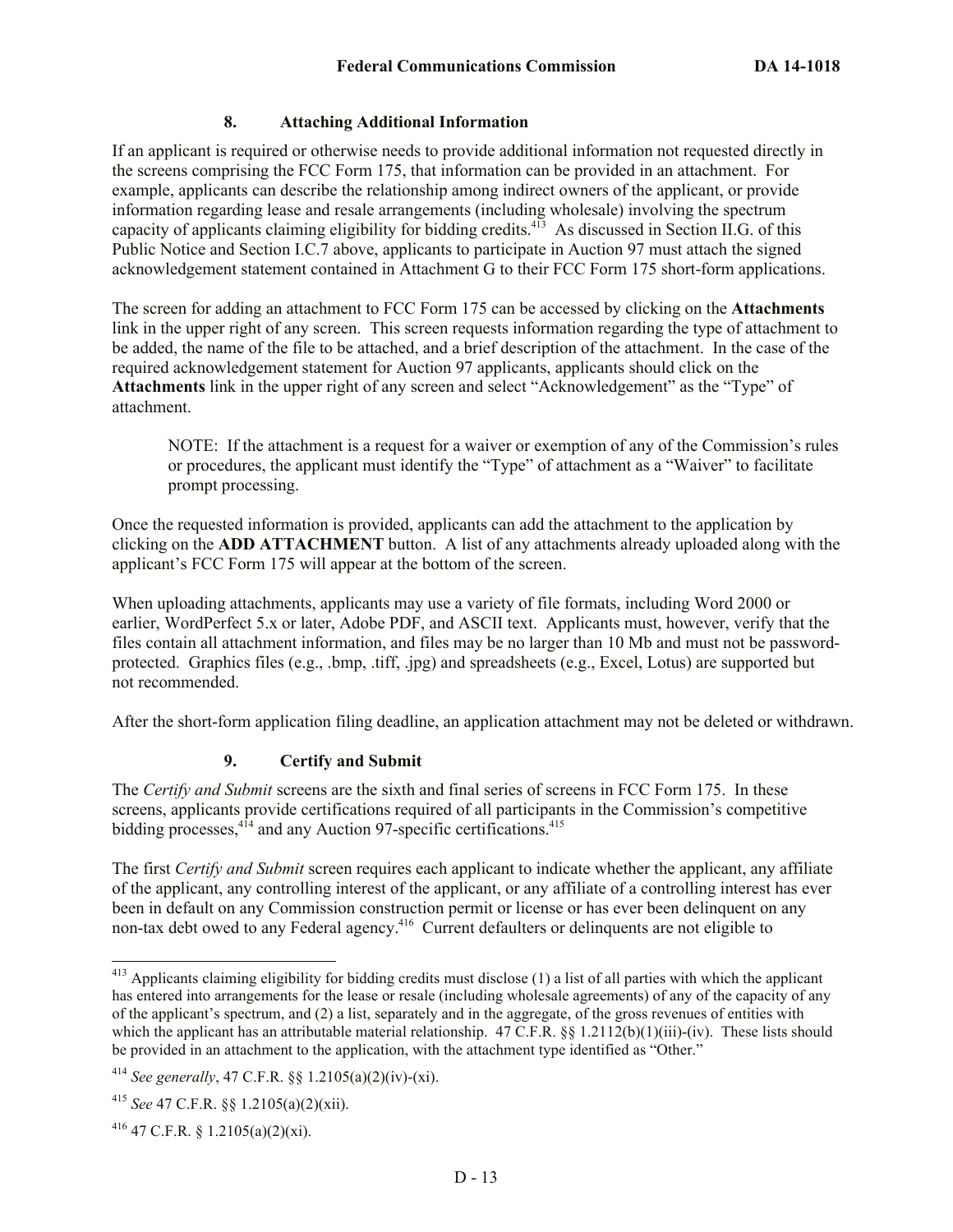participate in this auction. Former defaulters or delinquents who have remedied all such defaults and cured all of the outstanding non-tax delinquencies can participate in this auction so long as they are otherwise qualified and make upfront payments that are equal to 50 percent more than otherwise required.<sup>417</sup>

The second *Certify and Submit* screen lists the certifications required of all applicants in the Commission's competitive bidding processes and requests that the applicant's certifying official be identified and sign the application.

**Who Can Certify.** A short-form application must be certified by a person with the authority to bind the applicant. For example, a short-form application can be certified by  $(1)$  the applicant, if the applicant is an individual; (2) one of the partners, if the applicant is a partnership; (3) an officer, director, or dulyauthorized employee, if the applicant is a corporation; (4) an officer, if the applicant is an unincorporated association; (5) the trustee, if the applicant is an amateur radio service club; or (6) a duly elected or appointed official who is authorized to do so under the laws of the applicable jurisdiction, if the applicant is a governmental entity.

All applicants must certify on their short-form applications under penalty of perjury that they are legally, technically, financially and otherwise qualified to hold a Commission license.<sup>418</sup> Applicants are reminded that submission of an FCC Form 175 constitutes a representation by the person certifying that he or she is an authorized representative of the applicant with the authority to bind the applicant, has read the form's instructions and certifications, and that the contents of the application, its certifications and any attachments are true, complete and correct. Submission of a false certification to the Commission may result in penalties, including monetary forfeitures, license forfeitures, ineligibility to participate in future auctions, and/or criminal prosecution. As noted above, a change in the person certifying the application is considered a major change to the short-form application and will not be permitted after the application deadline.

Once the two *Certify and Submit* screens have been filled out, the application may be submitted by clicking on the **SUBMIT** button.

After the application has been submitted, a confirmation screen will be displayed that states the submission time and date, along with a unique file number. Applicants should print a copy of the confirmation page for their records. They may then view and print copies of their submitted applications by clicking on the **PRINT PREVIEW** button.

FCC Form 175 applications for Auction 97 must be submitted and confirmed prior to 6:00 p.m. ET on Friday, September 12, 2014. Late applications or unconfirmed submissions of electronic data will not be accepted.

### **D. Withdrawing a Short-Form Application Before the Filing Deadline and Updating Existing Short-Form Applications**

# **1. Withdrawing an Application**

To withdraw a submitted application before the short-form application filing deadline, applicants should click on the **Withdraw Application** icon on the Auction Application Manager *Review or Modify Existing Short-Form Applications* page. All previously-submitted data will be deleted.

# **After the short-form application filing deadline, applications may not be withdrawn.**

 $\overline{\phantom{a}}$ 

 $^{417}$  47 C.F.R. §§ 1.2105(a)(2)(xi), 1.2106(a).

<sup>&</sup>lt;sup>418</sup> 47 C.F.R. § 1.2105(a)(2)(v).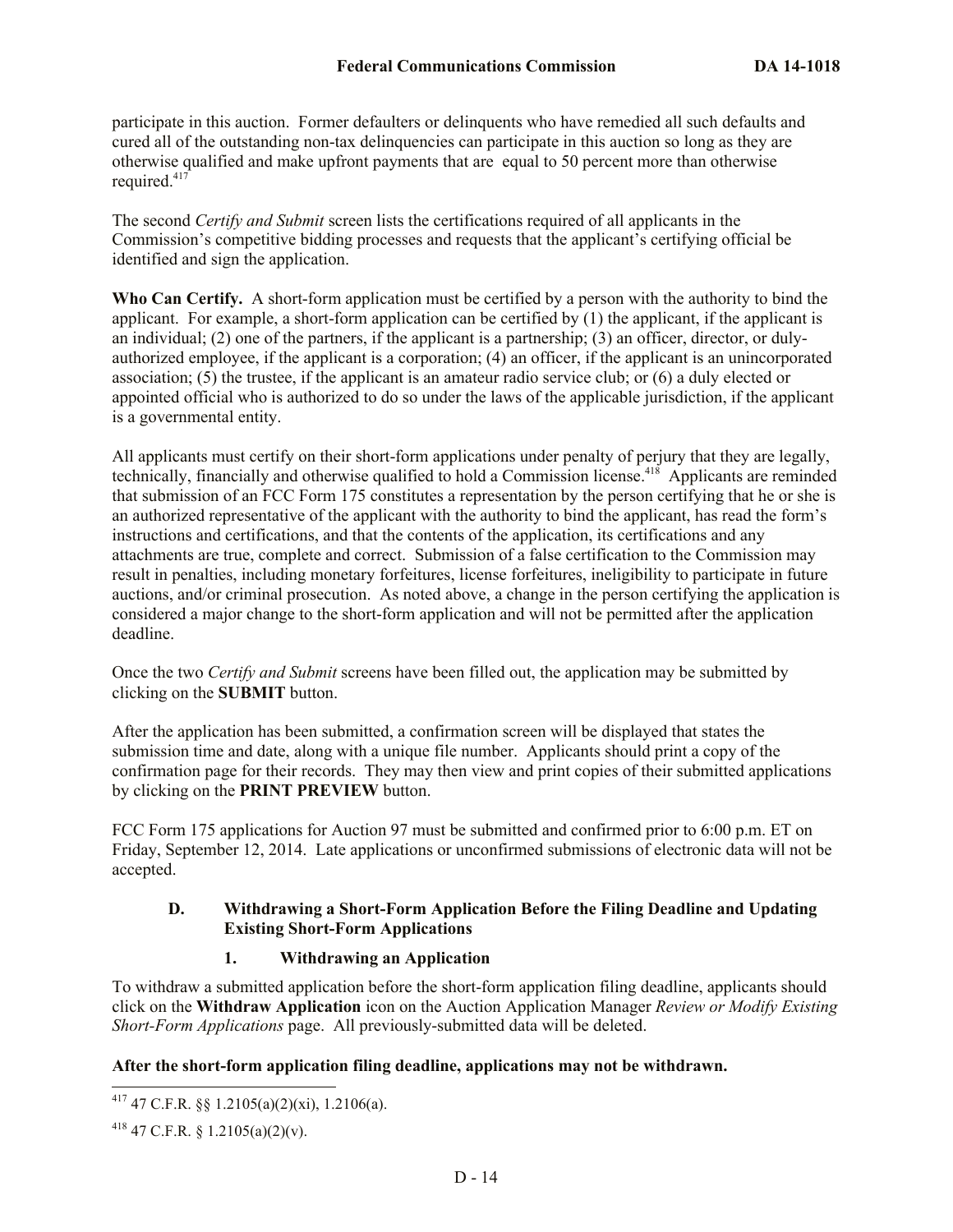Applicants may choose to not submit an upfront payment, and therefore, will not be qualified to bid in the auction. However, an applicant remains subject to the prohibition on certain communications under section 1.2105(c), until the down payment deadline following the close of the auction.

## **2. Updating Existing Applications**

The *Review or Modify Existing Short-Form Applications* page displays any application created or submitted within a filing window. This page shows the application status, the date and time the application was last updated, and the date and time the application was last submitted. It may be used as a reference to confirm the date and time of the most recent submission of the application.

To review or continue working on an existing short-form application, an applicant should click the application auction number, which will produce the application's *Summary* page in a view/edit mode. Applicants must go to the *Certify and Submit* screens and click the **SUBMIT** button to submit any changes made to their FCC Form 175 applications. After the revised application has been submitted, a confirmation page will display the application's file number and submission time and date. A copy of the confirmation page should be printed for your records. Applicants may then view and print copies of their submitted applications by clicking on the **PRINT PREVIEW** button.

After the filing deadline, an applicant may make only minor changes to its application. Major modifications will not be permitted (e.g., change its license selection(s) or person certifying the application, change in ownership of the applicant that would constitute an assignment or transfer of control, or claim eligibility for a higher percentage of bidding credit).<sup>419</sup>

### **II. Upfront Payment Submission**

## **A. Upfront Payment Calculator and Form 159**

Applicants may access the **Upfront Payment Calculator and Form 159** from the *Review or Modify Existing Short-Form Applications* page and from the *Auction Application Submit Confirmation* page. Clicking the **Upfront Payment Calculator and Form 159** icon or link will provide a calculator to determine the appropriate upfront payment amount to submit with the FCC Form 159. From the *Calculate Upfront Payment* page, the applicant may click the **Form 159** button to obtain the FCC Form 159. For further instructions on how to submit the FCC Form 159, see Attachment E to this Public Notice.

### **B. Refund of Upfront Payment**

On the *Auction Application Submit Confirmation* page, applicants can click on the **Wire Transfer for Refund Purposes** link to provide wire transfer instructions for purposes of refunds of upfront payments. The Commission will use this information to refund excess funds on deposit.

### **III. Miscellaneous**

### **A. Access to View Short-Form Applications**

After the deadline for filing short-form applications, the Commission will process all timely-submitted applications to determine which are complete, and subsequently will issue a public notice identifying(1) those that are complete, (2) those that are rejected, and (3) those that are incomplete or deficient because of minor defects that may be corrected. Once that public notice is released, any interested parties may be able to view the short-form applications by searching for them in the Commission's database.

l  $419$  47 C.F.R. § 1.2105(b).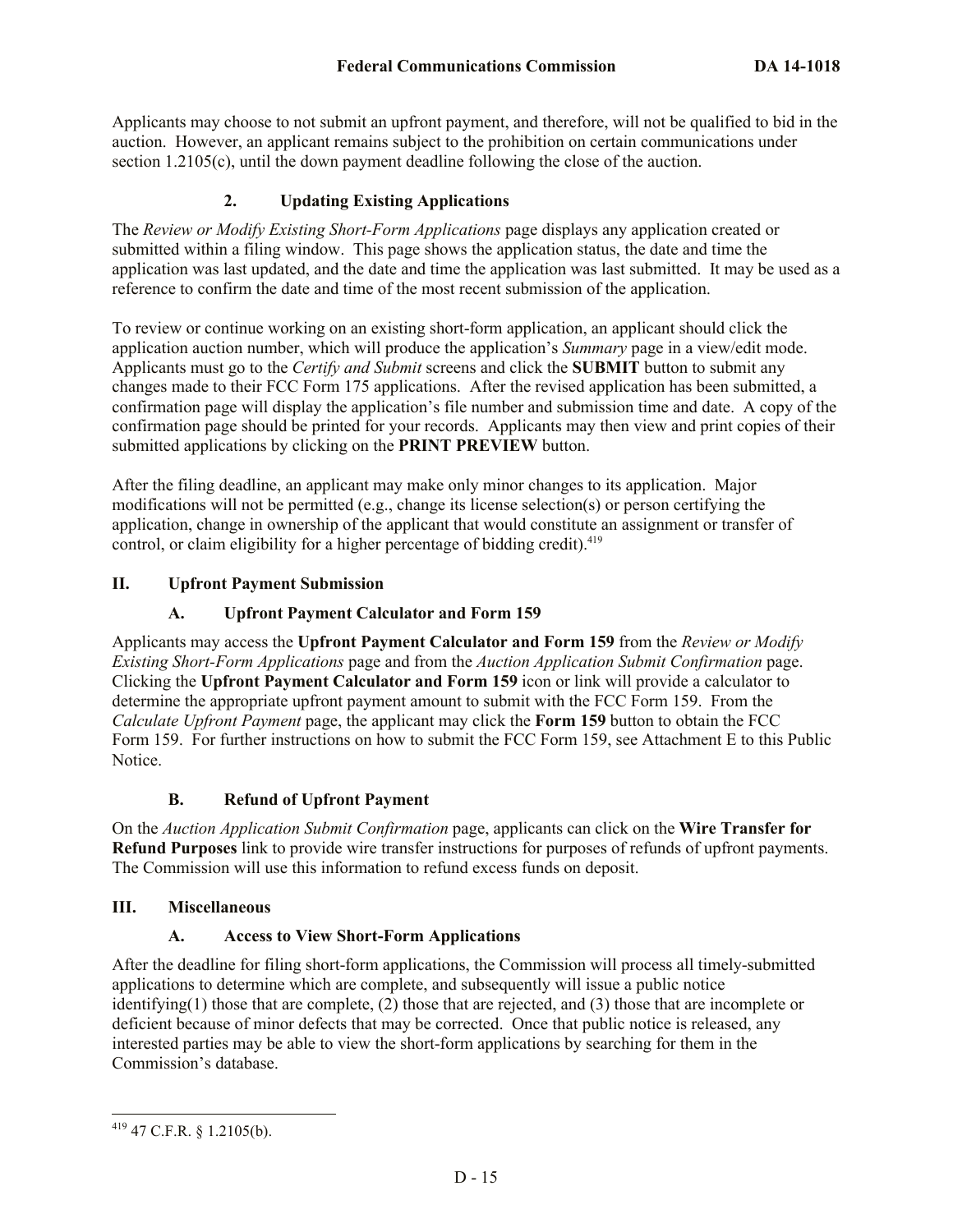To start a search, go to either http://auctions.fcc.gov/ (primary location) or http://auctions2.fcc.gov (secondary location) and click the **Auction Application Search** link in the Public Access area on the *FCC Integrated Spectrum Auction System* page.

### **B. Technical Support**

For technical assistance with using FCC software, contact the FCC Technical Support Hotline at (877) 480-3201, option nine; (202) 414-1250; or (202) 414-1255 (TTY). The FCC Technical Support Hotline is available Monday through Friday from 8 a.m. to 6 p.m. ET. All calls to the FCC Technical Support Hotline are recorded.

*Paperwork Reduction Act Approval*: The FCC Form 175 was assigned control number 3060-0600 and was approved, as revised, by the Office of Management and Budget on January 23, 2014.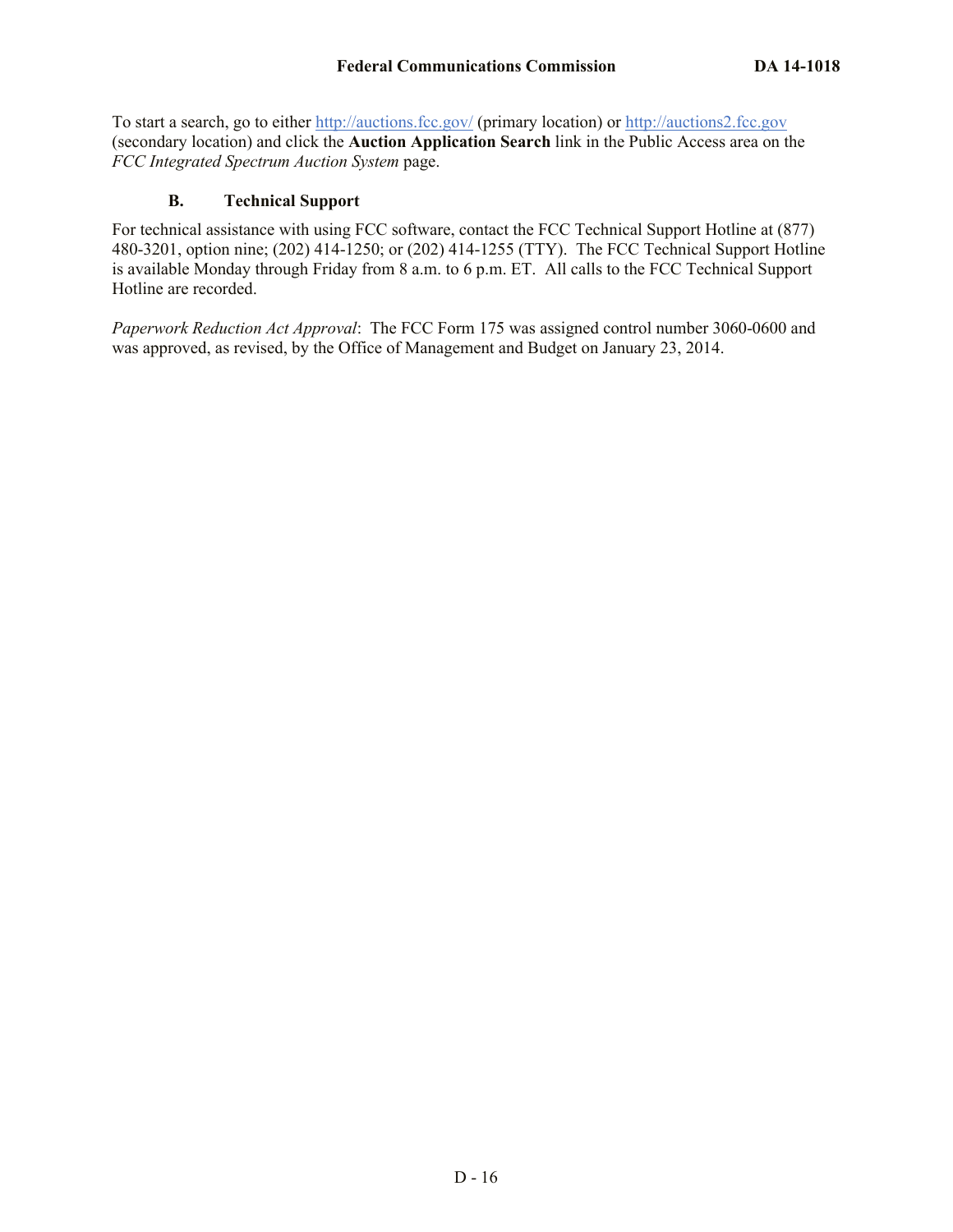## **ATTACHMENT E**

### **Auction-Specific Instructions for FCC Remittance Advice (FCC Form 159-February 2003 Edition)**

#### **Upfront Payments**

The following information supplements the standard instructions for FCC Form 159 (Revised 2/03), and is provided to help ensure correct completion of FCC Form 159 for upfront payments for Auction 97. Applicants need to complete FCC Form 159 carefully, because:

**Mistakes may affect bidding eligibility; and**

#### **Lack of consistency between information provided in FCC Form 159 (Revised 2/03), FCC Form 175, long-form application, and correspondence about an application may cause processing delays.**

Therefore appropriate cross-references between the FCC Form 159 Remittance Advice and the short-form application (FCC Form 175) are described below:

| <b>Block</b><br><b>Number</b> | <b>Required Information</b>                                                                                                                                                                                                                                                        |
|-------------------------------|------------------------------------------------------------------------------------------------------------------------------------------------------------------------------------------------------------------------------------------------------------------------------------|
| 1                             | LOCKBOX # - Enter "979085"                                                                                                                                                                                                                                                         |
| $\overline{2}$                | Payer Name - Enter the name of the person or company making the payment. If the<br>applicant itself is the payer, this entry would be the same as FCC Form 175.                                                                                                                    |
| $\overline{3}$                | Total Amount Paid - Enter the amount of the upfront payment associated with the FCC<br>Form 159 (Revised 2/03).                                                                                                                                                                    |
| $4 - 8$                       | Street Address, City, State, ZIP Code - Enter the street mailing address (not Post Office<br><b>box number</b> ) where mail should be sent to the payer. If the applicant is the payer, these<br>entries would be the same as FCC Form 175 from the Applicant Information section. |
| 9                             | Daytime Telephone Number - Enter the telephone number of a person knowledgeable<br>about this upfront payment.                                                                                                                                                                     |
| 10                            | Country Code - For addresses outside the United States, enter the appropriate postal<br>country code (available from the Mailing Requirements Department of the U.S. Postal<br>Service).                                                                                           |
| 11                            | Payer FRN - Enter the payer's ten-digit FCC Registration Number ("FRN") registered in<br>the Commission Registration System ("CORES").                                                                                                                                             |
| 21                            | Applicant FRN (Complete only if applicant is different than payer.) – Enter the applicant's<br>ten-digit FRN registered in CORES.                                                                                                                                                  |
| 24A                           | Payment Type Code - Enter "U097"                                                                                                                                                                                                                                                   |
| 25A                           | Quantity - Enter the number "1"                                                                                                                                                                                                                                                    |
| 26A                           | Fee Due - Amount of Upfront Payment                                                                                                                                                                                                                                                |
| 27A                           | Total Fee - Will be the same amount as 26A.                                                                                                                                                                                                                                        |
| 28A                           | FCC Code 1 - Enter the number "97" (indicating Auction 97).                                                                                                                                                                                                                        |
|                               |                                                                                                                                                                                                                                                                                    |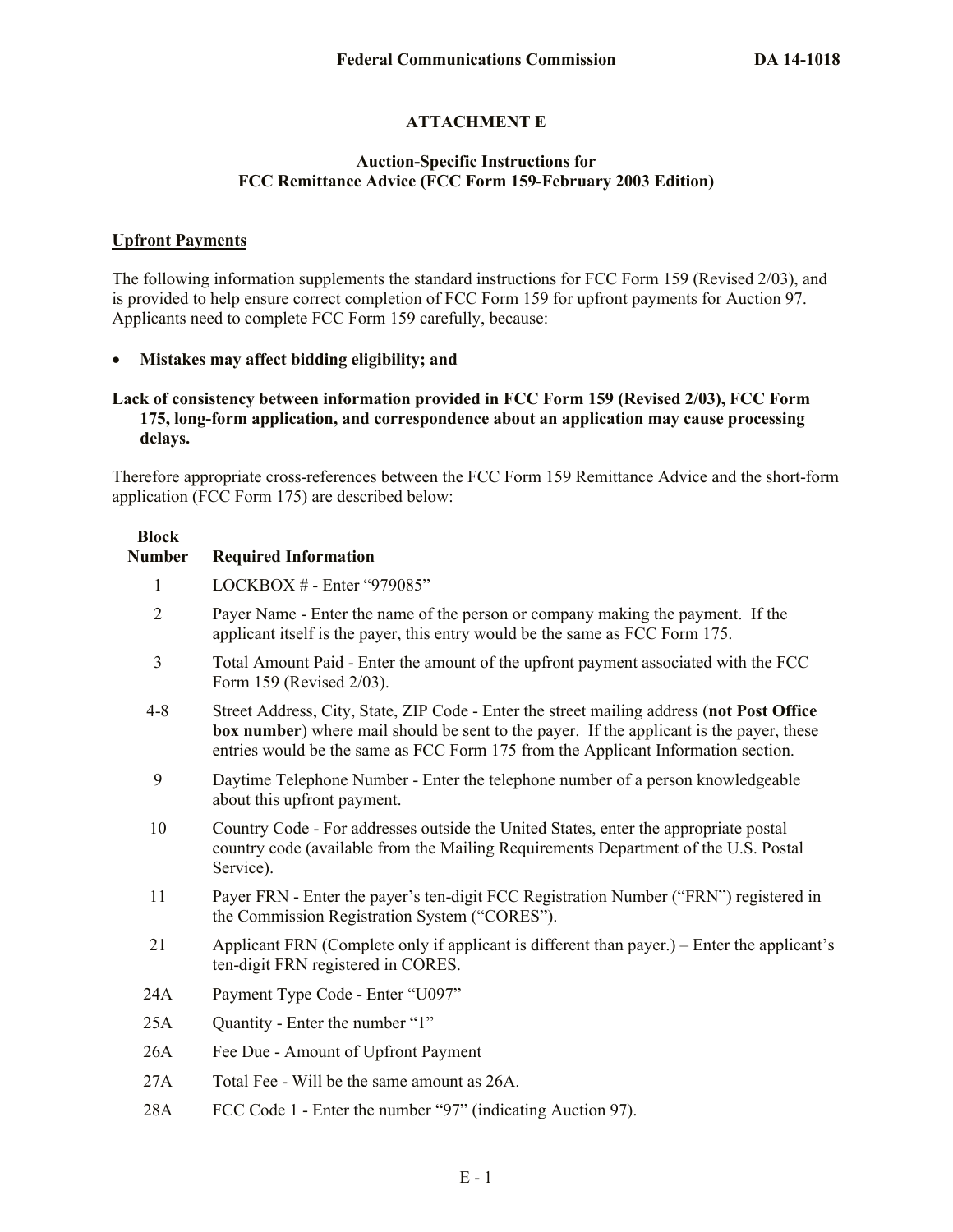#### NOTES:

- Do not use Remittance Advice (Continuation Sheet), FCC Form 159-C, for upfront payments.
- If applicant is different from the payer, complete blocks 13 through 21 for the applicant, using the same information shown on FCC Form 175. Otherwise leave them blank.
- Since credit card payments will not be accepted for upfront payments for an auction, leave Section E blank.

## **Winning Bidder Requirements, Down Payments and Final Payments**

Specific information regarding down payments and final payments will be included in a post-auction public notice announcing the winning bidders.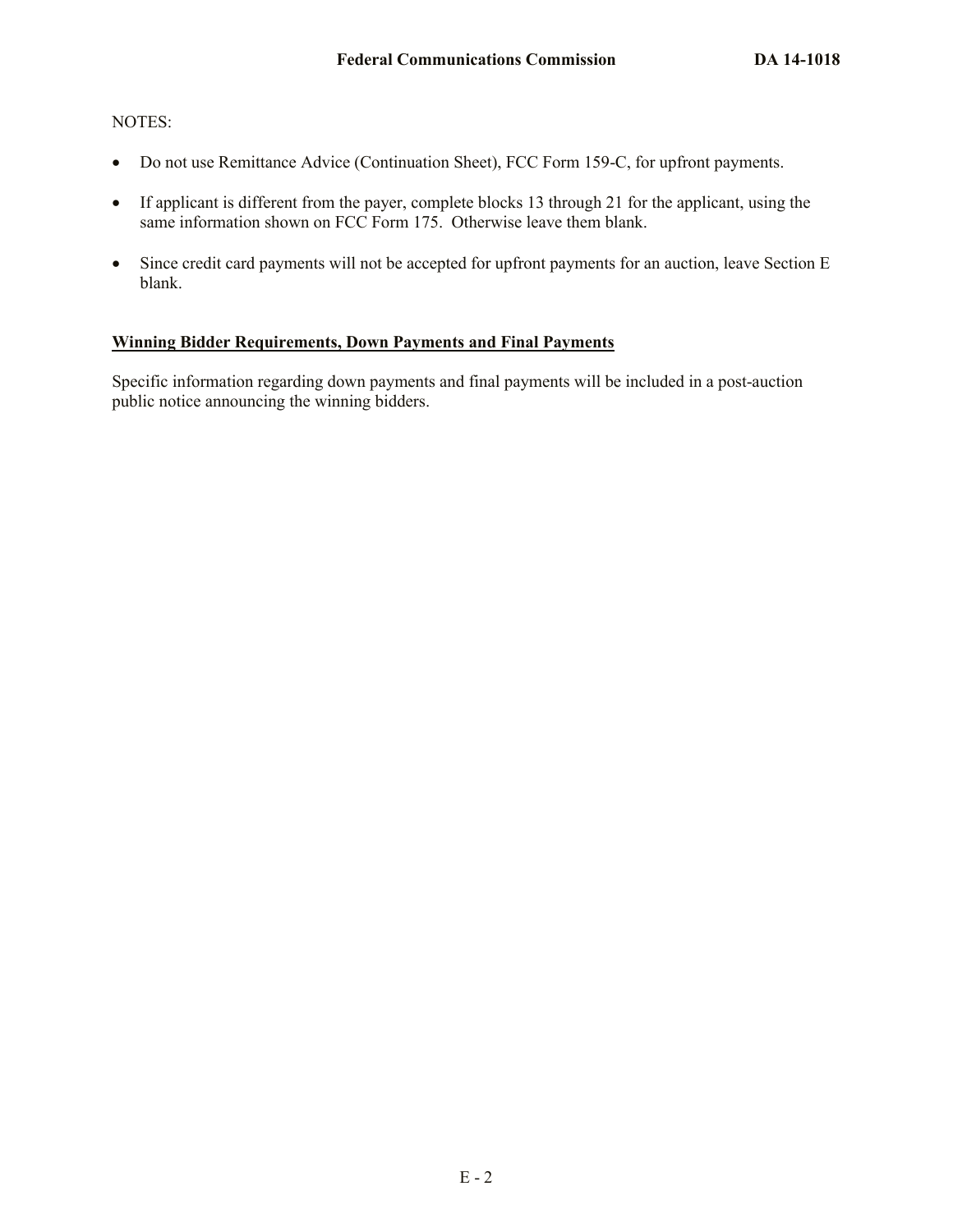## **ATTACHMENT F**

### **Summary Listing of Judicial, Commission and Bureau Documents Addressing Application of the Rule Prohibiting Certain Communications, 47 C.F.R. § 1.2105(c)**

#### **A. Judicial Decisions**

*Star Wireless, LLC v. FCC*, 522 F.3d 469 (D.C. Cir. 2008).

*High Plains Wireless, L.P. v. FCC*, 276 F.3d 599 (D.C. Cir. 2002).

#### **B. Commission Decisions**

Procedural Amendments to Commission Part 1 Competitive Bidding Rules, *Order*, FCC 10-4, 25 FCC Rcd 521 (2010).

Service Rules for the 698-746, 747-762 and 777-792 MHz Bands, WT Docket No. 06-150, *Second Report and Order*, FCC 07-132, 22 FCC Rcd 15289, 15395 ¶¶ 285-86, 15489 (2007).

Star Wireless, LLC and Northeast Communications of Wisconsin, Inc., *Order on Review*, FCC 07-80, 22 FCC Rcd 8943 (2007).

Amendment of Part 1 of the Commission's Rules – Competitive Bidding Procedures, WT Docket No. 97- 82, *Seventh Report and Order*, FCC 01-270, 16 FCC Rcd 17546 (2001).

Notice of Apparent Liability for Forfeiture of Western PCS BTA 1 Corp., *Memorandum Opinion and Orde*r, FCC 99-385, 14 FCC Rcd 21571 (1999); Application of Western PCS BTA I Corp., *Notice of Apparent Liability for Forfeiture,* FCC 98-42, 13 FCC Rcd 8305 (1998).

Notice of Apparent Liability for Forfeiture of US West Communications, Inc., *Order*, FCC 99-90, 14 FCC Rcd 8816 (1999); Application of US West Communications, Inc., *Notice of Apparent Liability for Forfeiture,* FCC 98-41, 13 FCC Rcd 8286 (1998).

Application of Mercury PCS II, LLC, *Memorandum Opinion and Order*, FCC 98-203, 13 FCC Rcd 23755 (1998); Applications of: Mercury PCS II, LLC, *Notice of Apparent Liability for Forfeiture,* FCC 97-388, 12 FCC Rcd 17970 (1997).

Amendment of Part 1 of the Commission's Rules – Competitive Bidding Procedures, WT Docket No. 97-82, *Third Report and Order and Second Further Notice of Proposed Rule Making,* FCC 97-413, 13 FCC Rcd 374, 463-469 ¶¶ 155-166 (1997).

Commercial Realty St. Pete, Inc., *Memorandum Opinion and Order,* FCC 96-400, 11 FCC Rcd 15374 (1996); Commercial Realty St. Pete, Inc., *Notice of Apparent Liability for Forfeiture,* FCC 95-58, 10 FCC Rcd 4277 (1995).

Implementation of Section 309(j) of the Communications Act – Competitive Bidding, PP Docket No. 93-253, *Memorandum Opinion and Order*, FCC 94-295, 9 FCC Rcd 7684, 7687-7689 ¶¶ 8-12 (1994).

Implementation of Section 309(j) of the Communications Act – Competitive Bidding, PP Docket No. 93-253, *Fourth Memorandum Opinion and Order*, FCC 94-264, 9 FCC Rcd 6858, 6866-6869 ¶¶ 47-60 (1994).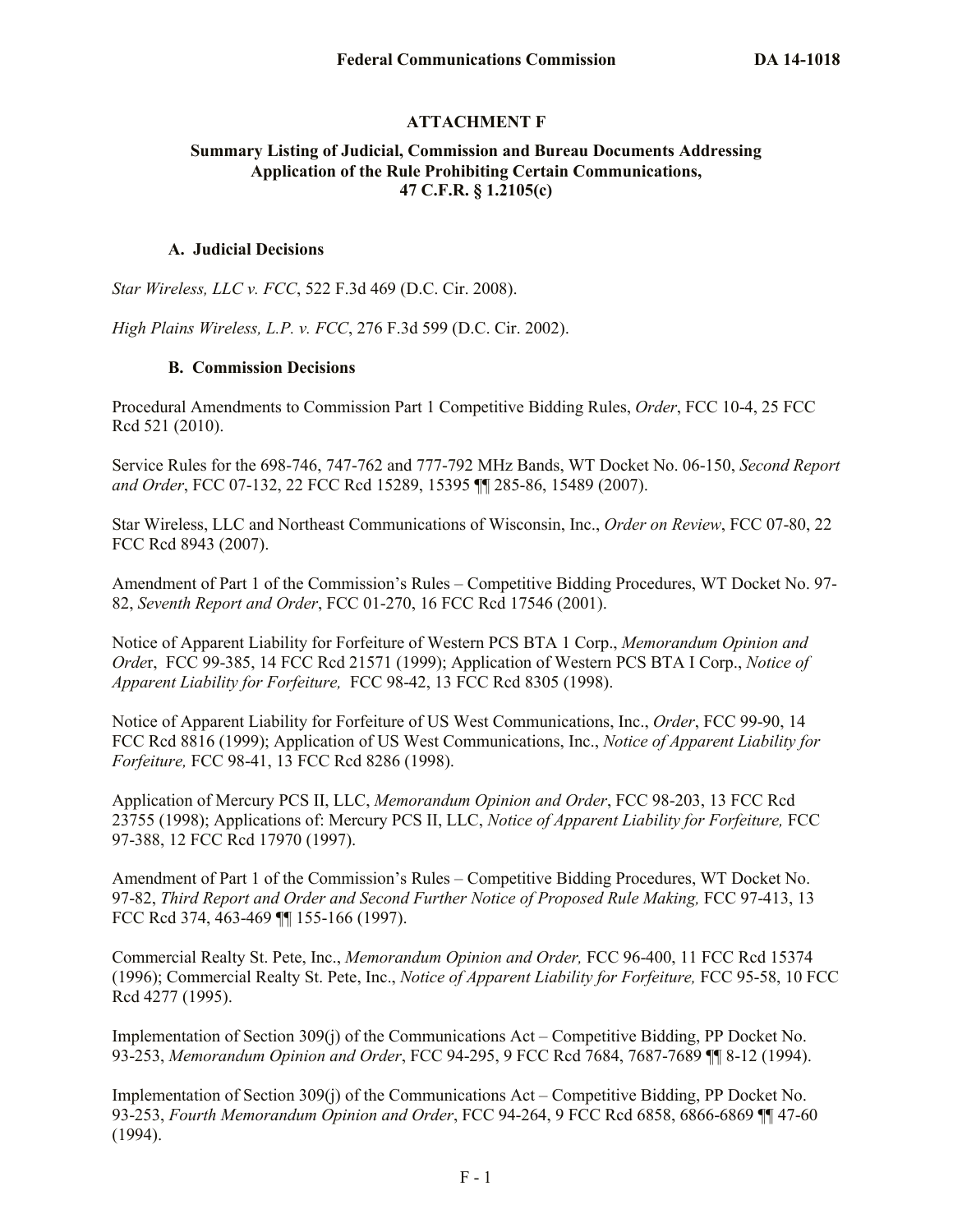Implementation of Section 309(j) of the Communications Act – Competitive Bidding, PP Docket No. 93-253, *Second Memorandum Opinion and Order*, FCC 94-215, 9 FCC Rcd 7245, 7253-7254 ¶¶ 48-53 (1994).

Implementation of Section 309(j) of the Communications Act – Competitive Bidding, PP Docket No. 93-253, *Fifth Report and Order,* FCC 94-178, 9 FCC Rcd 5532, 5570-5571 ¶¶ 91-92 (1994).

Implementation of Section 309(j) of the Communications Act – Competitive Bidding, PP Docket No. 93-253, *Second Report and Order*, FCC 94-61, 9 FCC Rcd 2348, 2386-2388 ¶¶ 221-226 (1994).

## **C. Wireless Telecommunications Bureau Decisions**

Lotus Communications Corp., *Order*, DA 08-1364, 23 FCC Rcd 9107 (Wireless Telecom. Bur. 2008).

Application of Nevada Wireless, *Memorandum Opinion and Order,* DA 98-1137, 13 FCC Rcd 11973 (Wireless Telecom. Bur. 1998).

Applications of High Plains Wireless, L.P., *Memorandum Opinion and Order,* DA 97-2451, 12 FCC Rcd 19627 (Wireless Telecom. Bur. 1997).

Applications of Mercury PCS II, LLC, *Memorandum Opinion and Order on Reconsideration,* DA 97- 2324, 12 FCC Rcd 18093 (Wireless Telecom. Bur. 1997); Applications of Mercury PCS II, LLC, *Memorandum Opinion and Order,* DA 97-1782, 13 FCC Rcd 5756 (Wireless Telecom. Bur. 1997).

Applications of GWI PCS, Inc., *Memorandum Opinion and Order,* DA 97-674, 12 FCC Rcd 6441 (Wireless Telecom. Bur. 1997).

Amendment of Parts 21 and 74 of the Commission's Rules With Regard to Filing Procedures in the Multipoint Distribution Service and in the Instructional Television Fixed Service, MM Docket No. 94- 131, *Order,* DA 95-2292, 11 FCC Rcd 9655 (Wireless Telecom. Bur. 1995).

# **1. Public Notices**

Wireless Telecommunications Bureau Reminder of Anti-Collusion Rule Obligations, *Public Notice*, DA 04-3677, 19 FCC Rcd 22880 (Wireless Telecom. Bur. 2004).

Wireless Telecommunications Bureau Staff Provides Guidance on Completing the Short-Form Application (FCC Form 175) for Auction No. 40, Auction of Licenses for Lower and Upper Paging Bands, *Public Notice*, DA 01-2122, 16 FCC Rcd 16391 (Wireless Telecom. Bur. 2001).

Wireless Telecommunications Bureau Responds to Questions About the Local Multipoint Distribution Service Auction, *Public Notice*, DA 98-37, 13 FCC Rcd 341 (Wireless Telecom. Bur. 1998).

Wireless Telecommunications Bureau Provides Guidance on the Anti-Collusion Rule for D, E and F Block Bidders, *Public Notice,* DA 96-1460, 11 FCC Rcd 10134 (Wireless Telecom. Bur. 1996).

FCC Staff Clarifies Application of Anti-Collusion Rule to Broadband PCS "C" Block Reauction, *Public Notice,* DA 96-929, 11 FCC Rcd 7031 (Auc. Div. 1996).

Wireless Telecommunications Bureau Clarifies Spectrum Auction Anti-Collusion Rules, *Public Notice,*  DA 95-2244, 11 FCC Rcd 9645 (Wireless Telecom. Bur. 1995).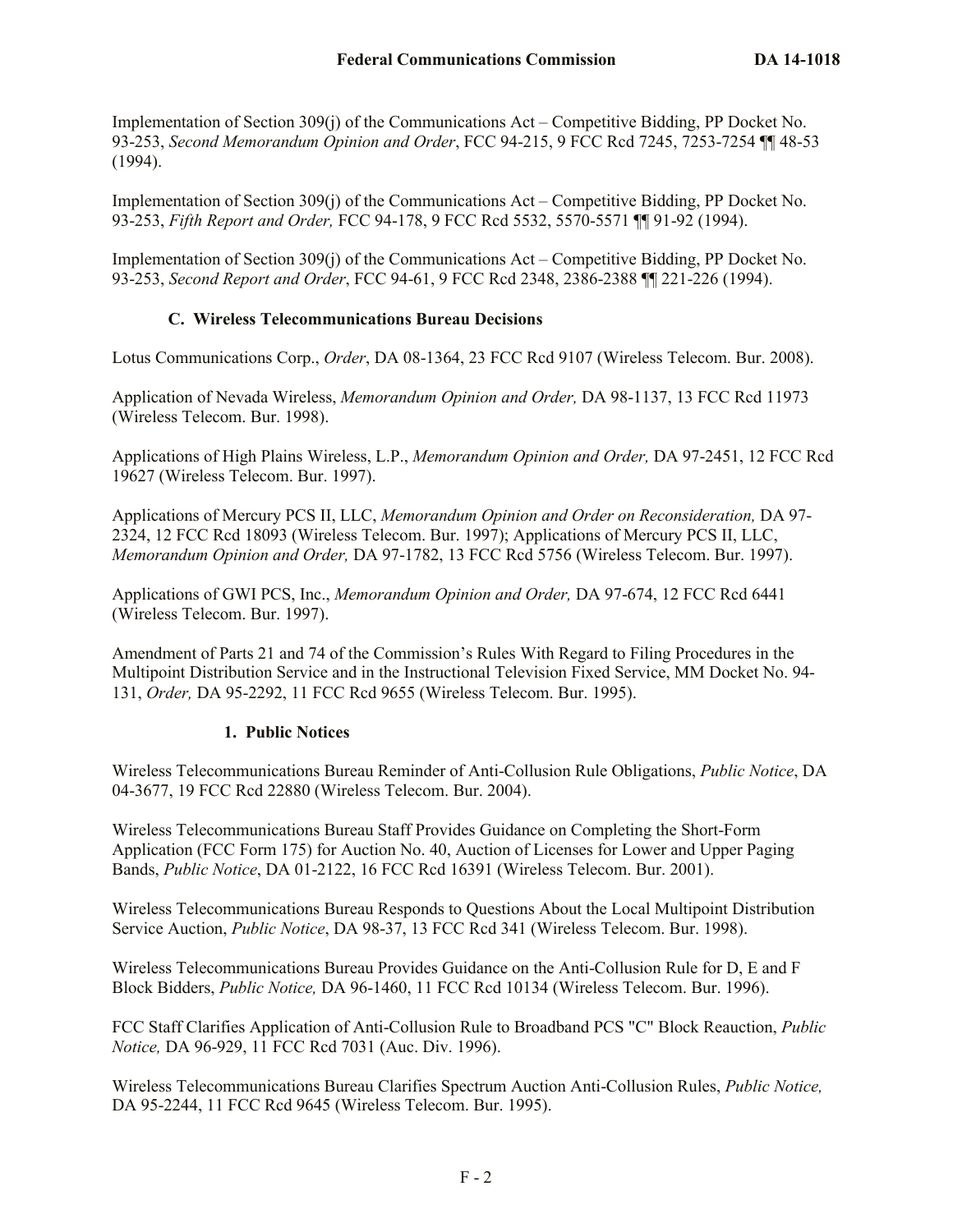## **2. Letters from the Office of General Counsel, the Wireless Telecommunications Bureau and the Media Bureau**

Letter to John Cooper, Aurora Communications, Inc., from Margaret W. Wiener, DA 06-157, 21 FCC Rcd 523 (Auc. Div. 2006).

Letter to Howard A. Kalmenson, Lotus Communications Corp., from Margaret W. Wiener, DA 06-156, 21 FCC Rcd 520 (Auc. Div. 2006).

Letter to Colby M. May from Barbara A. Kreisman and Margaret W. Wiener, DA 05-2445, 20 FCC Rcd 14648 (Video and Auc. Divs. 2005).

Letter to Robert Pettit from Margaret W. Wiener, DA 00-2905, 16 FCC Rcd 10080 (Auc. Div. 2000).

Letter to John Reardon, Mobex Communications, Inc., from Amy J. Zoslov, DA 98-1861, 13 FCC Rcd 17877 (Auc. Div. 1998).

Letter to Elliott J. Greenwald from Christopher J. Wright, DA 98-644, 13 FCC Rcd 7132 (Gen. Counsel 1998).

Letter to David L. Nace from Kathleen O'Brien Ham, DA 96-1566, 11 FCC Rcd 11363 (Auc. Div. 1996).

Letter to Mark Grady from Kathleen O'Brien Ham, DA 96-587, 11 FCC Rcd 10895 (Auc. Div. 1996).

Letter to Jonathan D. Blake from Kathleen O'Brien Ham, DA 95-2404, 10 FCC Rcd 13783 (Auc. Div. 1995).

Letter to Leonard J. Kennedy from Rosalind K. Allen, Acting Chief, Commercial Radio Division, Wireless Telecommunications Bureau (released December 14, 1994).

Letter to R. Michael Senkowski from Rosalind K. Allen, Acting Chief, Commercial Radio Division, Wireless Telecommunications Bureau (released December 1, 1994).

Letter to Gary M. Epstein and James H. Barker from William E. Kennard, General Counsel, Federal Communications Commission (released October 25, 1994).

Letter to Alan F. Ciamporcero from William E Kennard, General Counsel, Federal Communications Commission (released October 25, 1994).

# **D. Enforcement Bureau Decisions**

Cascade Access, L.L.C., *Notice of Apparent Liability for Forfeiture*, DA 09-207, 24 FCC Rcd 1350 (Enf. Bur. 2009).

Application of Star Wireless, LLC, *Forfeiture Order*, DA 04-3026, 19 FCC Rcd 18626 (Enf. Bur. 2004); Application of Star Wireless, LLC, *Notice of Apparent Liability for Forfeiture*, DA 03-2722, 18 FCC Rcd 17648 (Enf. Bur. 2003).

Application of Northeast Communications of Wisconsin, Inc., *Forfeiture Order*, DA 04-3027, 19 FCC Rcd 18635 (Enf. Bur. 2004); Application of Northeast Communications of Wisconsin, Inc., *Notice of Apparent Liability for Forfeiture*, DA 03-2723, 18 FCC Rcd 17672 (Enf. Bur. 2003).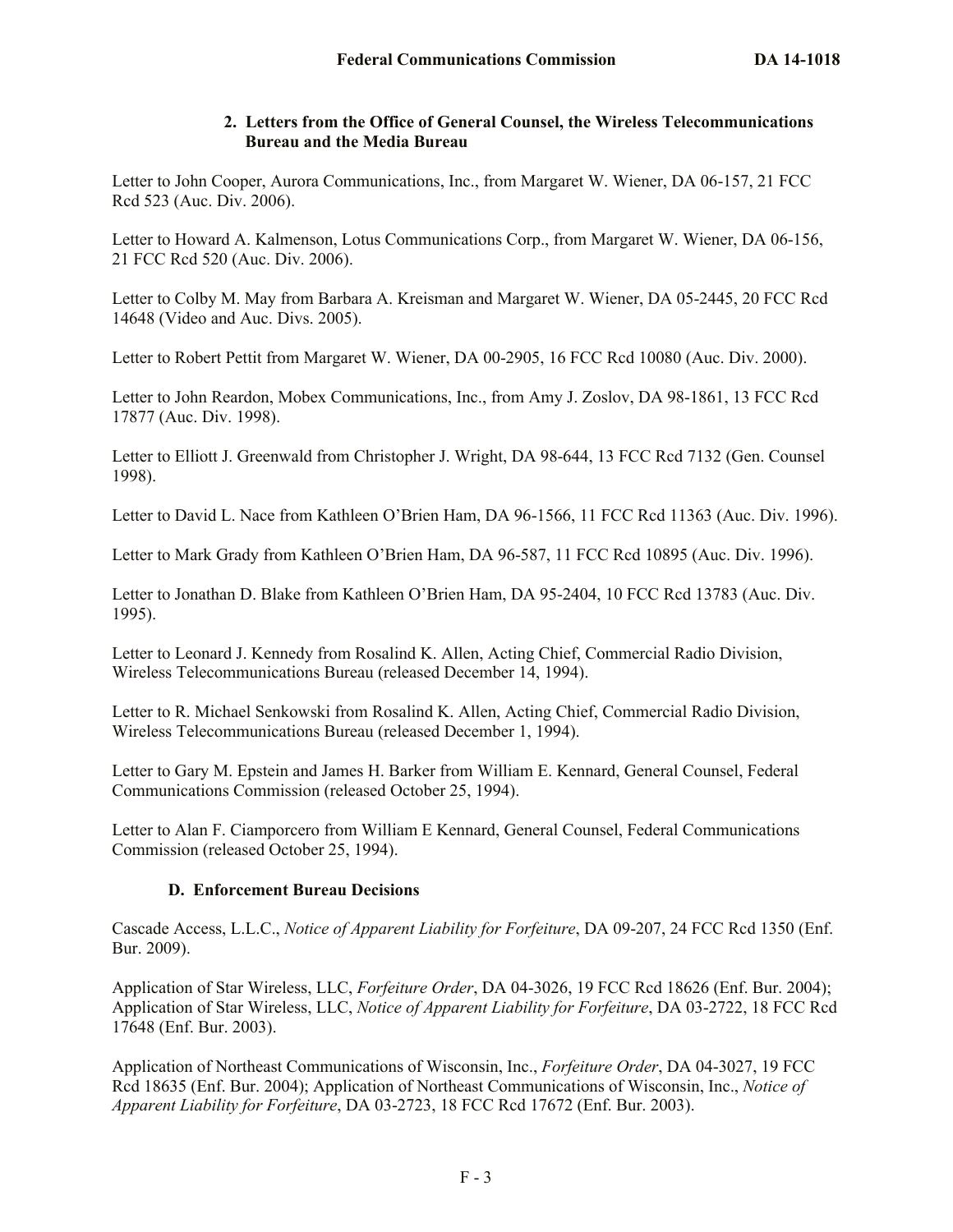### **E. Civil Actions Initiated by U.S. Department of Justice**

*USA v. Northeast Communications of Wisconsin, Inc.*, No. 07-C-715, 608 F.Supp.2d 1049 (E.D.Wis. June 25, 2008).

*U.S. v. Omnipoint Corp.,* Proposed Final Judgments and Competitive Impact Statements, Department of Justice, 63 Fed. Reg. 65,228 (Nov. 25, 1998).

"Justice Department Sues Three Firms Over FCC Auction Practices," *Press Release*, U.S. Department of Justice (Nov. 10, 1998).

Complaint, *U.S. v. Omnipoint Corp*., No. 1:98CV02750 (D.D.C. Nov. 10, 1998).

Complaint, *U.S. v. Mercury PCS II, L.L.C*., No. 1:98CV02751 (D.D.C. Nov. 10, 1998).

Complaint, *U.S. v. 21st Century Bidding Corp.*, No*.* 1:98CV02752 (D.D.C. Nov. 10, 1998).

## **How to Obtain Copies of Decisions Relating to Section 1.2105(c)**

Many of the documents listed in this attachment can be retrieved from the following Commission web site: http://wireless.fcc.gov/auctions/prohibited communications.

The documents may be located by using our search engine (select the link "search"). Documents retrieved from the web site are available in various formats including Word, WordPerfect, Acrobat Reader, Excel, and ASCII Text. To review a document in its entirety, including footnotes, it is necessary to access the document in WordPerfect, MS Word, or Acrobat Reader.

Additionally, all of the documents can be ordered in hard copy for a fee from the Commission's duplicating contractor, Best Copy and Printing, Inc., 445 12th Street, SW, Room CY-B402, Washington, DC 20554, (800) 378-3160, or at http://www.bcpiweb.com.